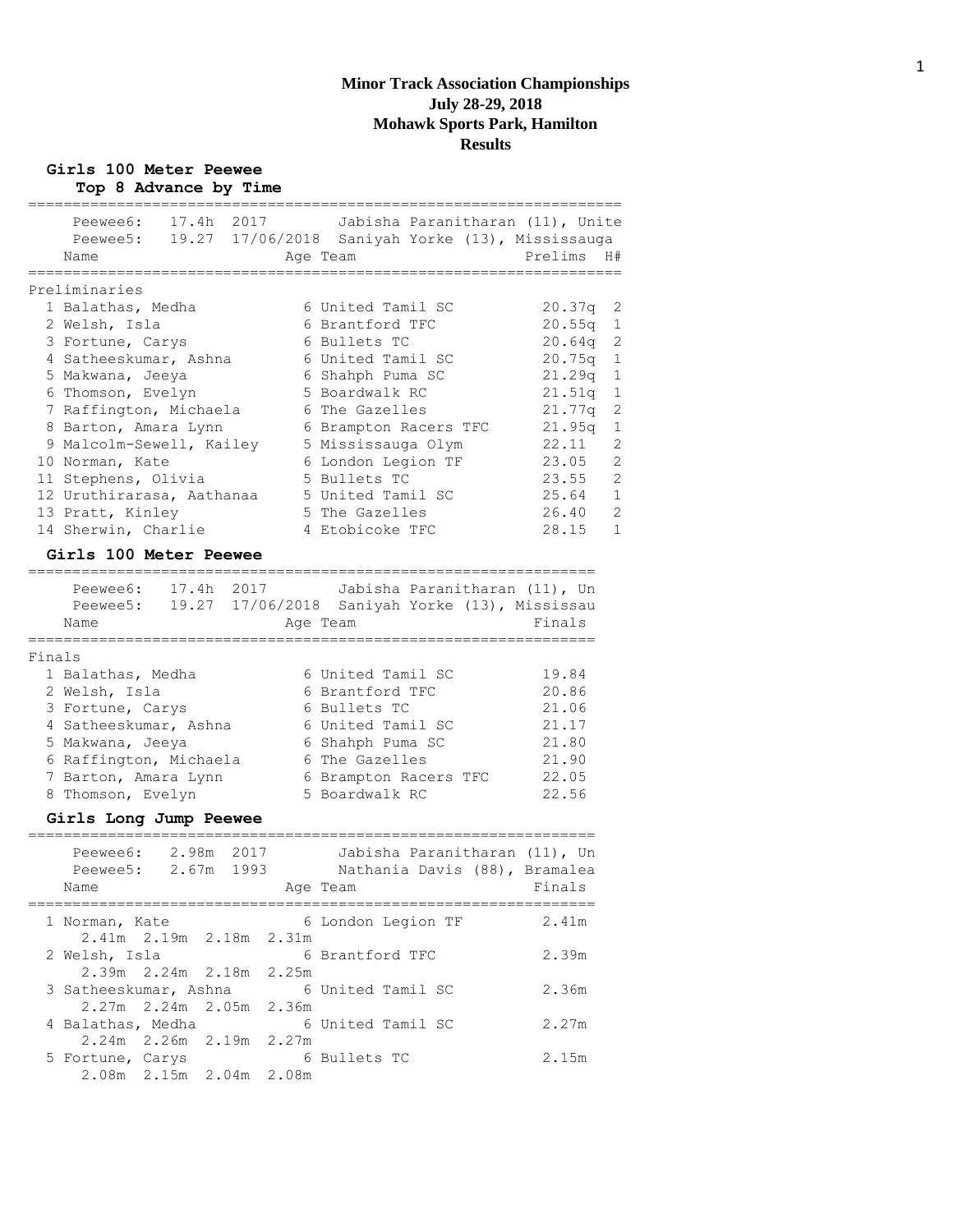## **....Girls Long Jump Peewee**

| 6 Makwana, Jeeya                           | 6 Shahph Puma SC      | 2.11m |
|--------------------------------------------|-----------------------|-------|
| 2.11m 1.94m 1.92m 1.80m                    |                       |       |
| 7 Uruthirarasa, Aathanaa 5 United Tamil SC |                       | 2.08m |
| 2.03m 1.90m 2.08m 1.96m                    |                       |       |
| 8 Stephens, Olivia 5 Bullets TC            |                       | 2.07m |
| 2.07m 1.98m 1.92m 1.80m                    |                       |       |
| 9 Pratt, Kinley                            | 5 The Gazelles        | 2.00m |
| 1.87m 2.00m                                |                       |       |
| 10 Raffington, Michaela                    | 6 The Gazelles        | 1.94m |
| $1.94m$ 1.62m                              |                       |       |
| 11 Malcolm-Sewell, Kailey                  | 5 Mississauga Olym    | 1.79m |
| 1.79m 1.64m                                |                       |       |
| 12 Barton, Amara Lynn                      | 6 Brampton Racers TFC | 1.61m |
| 1.55m 1.61m                                |                       |       |

# **Girls 100 Meter Mite**

**Top 8 Advance by Time**

| Mite8: $14.86$ 23/07/2016 Jordynn Scott (08), Flying Angel<br>Mite7: 14.89 2016 |   | Jurnee Scott (08), Flying Angels |         |                |
|---------------------------------------------------------------------------------|---|----------------------------------|---------|----------------|
| Name                                                                            |   | Age Team                         | Prelims | H#             |
| Preliminaries                                                                   |   |                                  |         |                |
| 1 Webb, Kalea                                                                   |   | 8 Brampton Racers TFC            | 15.56q  | 1              |
| 2 Sangarathas, Arthana                                                          |   | 8 United Tamil SC                | 16.18q  | -2             |
| 3 Ferquson, Regine                                                              |   | 7 Flying AngelsAca               | 16.97a  | $\overline{4}$ |
| 4 Paranitharan, Lebisa                                                          |   | 8 United Tamil SC                | 17.39q  | 2              |
| 5 Vishnukaran, Maqishaa                                                         |   | 8 United Tamil SC                | 17.49q  | 3              |
| 6 Warwick-Boothe, Taelyn                                                        |   | 8 Mississauga Olym               | 17.70q  | 4              |
| 7 Molina, Ella Marie                                                            |   | 7 The Gazelles                   | 17.73q  | 2              |
| 8 Jones, Gabby                                                                  |   | 8 Bullets TC                     | 18.33q  | 3              |
| 9 Powell, Jasmin                                                                |   | 8 Burlington TFC                 | 18.56   | 4              |
| 9 Brereton-Joseph, Eden                                                         |   | 7 Mississauga Olym               | 18.56   | $\mathsf 3$    |
| 11 Hinds, Shaye                                                                 | 7 | The Gazelles                     | 18.65   | $\overline{4}$ |
| 12 Brown, Phyllicia                                                             |   | 8 Milton TFC                     | 18.72   | $\mathbf{1}$   |
| 13 Dunbar-Nelson, Maya                                                          |   | 8 Bullets TC                     | 18.73   | $\mathbf{1}$   |
| 14 Danso, Jaliyah                                                               |   | 8 Flying AngelsAca               | 18.78   | $\overline{2}$ |
| 15 Lewis, Jahvaya                                                               |   | 8 Mississauga Olym               | 19.05   | $\mathbf{1}$   |
| 16 Drury, Emily                                                                 |   | 8 Brantford TFC                  | 19.42   | 3              |
| 16 Jegatheeswaran, Havishaa                                                     |   | 8 Shahph Puma SC                 | 19.42   | $\overline{2}$ |
| 18 Paranitharan, Jabisha                                                        |   | 7 United Tamil SC                | 19.67   | $\overline{4}$ |
| 19 Thomson, Grace                                                               |   | 7 Boardwalk RC                   | 19.69   | $\overline{2}$ |
| 19 Pratt, Kyla                                                                  |   | 7 The Gazelles                   | 19.69   | 3              |
| 21 Uruthirarasa, Kishana                                                        |   | 7 United Tamil SC                | 19.77   | $\mathbf{1}$   |
| 22 Uthayaan, Thaarsana                                                          |   | 7 United Tamil SC                | 19.80   | $\mathbf 1$    |
| 23 Brereton-Joseph, Sanaa                                                       |   | 7 Mississauga Olym               | 20.24   | $\overline{2}$ |
| 24 Singh, Mia                                                                   |   | 7 Brantford TFC                  | 20.29   | $\overline{4}$ |
| 25 Benjamin, Azaria                                                             |   | 8 The Gazelles                   | 20.40   | 4              |
| 26 Kulker, Kaitlyn                                                              |   | 7 Kitchener Waterl               | 23.77   | 3              |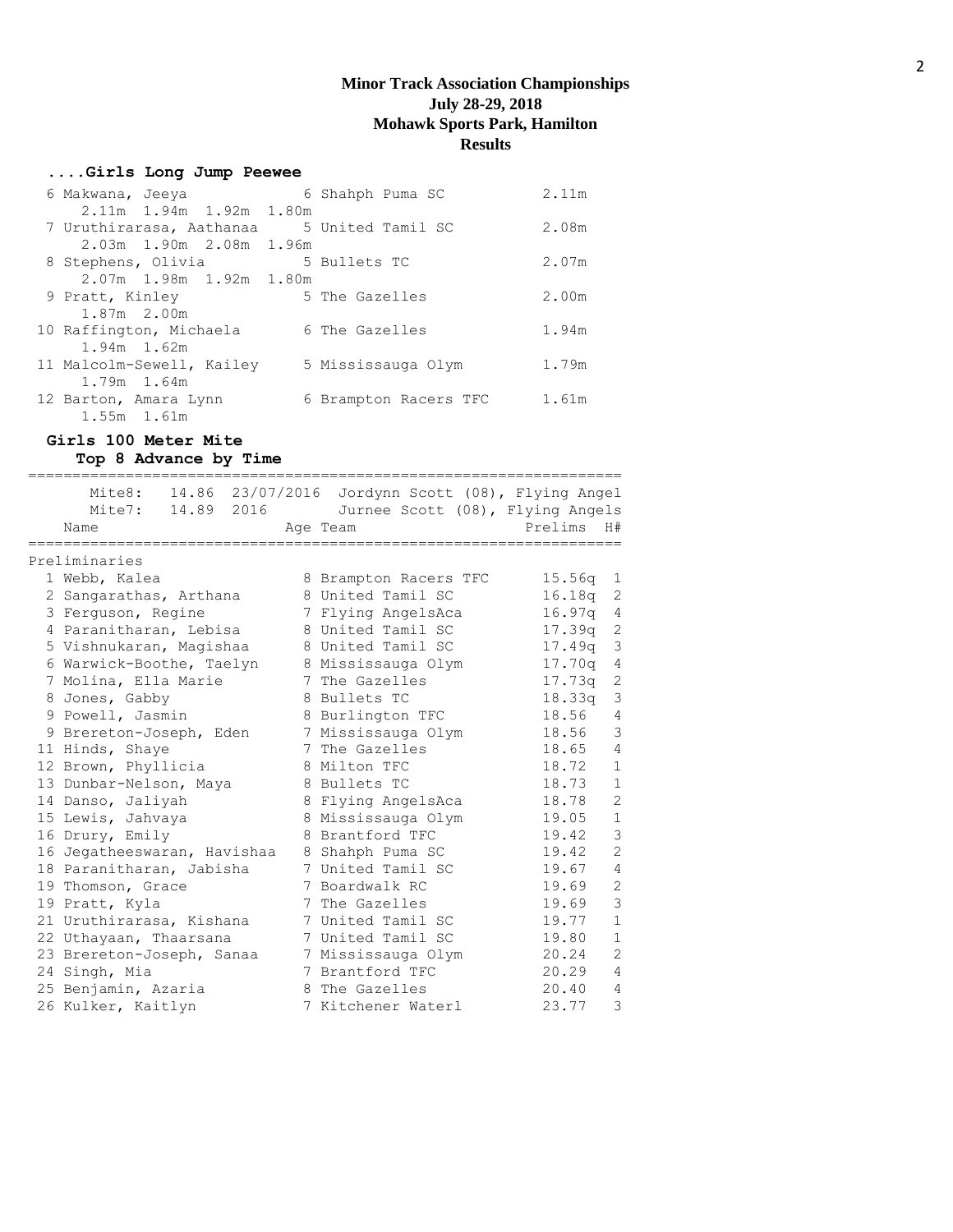#### **Girls 100 Meter Mite**

|        | Mite8: 14.86 23/07/2016 Jordynn Scott (08), Flying An<br>Mite7: 14.89 2016<br>Name                                                                                                                                                                                                                                          | Jurnee Scott (08), Flying Ang<br>Age Team                                                                                                                                                                                                                                                  | ;================<br>Finals                                                                                                                                                                                                                                                                                                               |
|--------|-----------------------------------------------------------------------------------------------------------------------------------------------------------------------------------------------------------------------------------------------------------------------------------------------------------------------------|--------------------------------------------------------------------------------------------------------------------------------------------------------------------------------------------------------------------------------------------------------------------------------------------|-------------------------------------------------------------------------------------------------------------------------------------------------------------------------------------------------------------------------------------------------------------------------------------------------------------------------------------------|
| Finals | ==========<br>==============================<br>1 Webb, Kalea<br>2 Ferguson, Regine<br>3 Sangarathas, Arthana<br>4 Warwick-Boothe, Taelyn<br>5 Paranitharan, Lebisa<br>6 Vishnukaran, Magishaa<br>7 Jones, Gabby<br>8 Molina, Ella Marie                                                                                    | 8 Brampton Racers TFC<br>7 Flying AngelsAca<br>8 United Tamil SC<br>8 Mississauga Olym<br>8 United Tamil SC<br>8 United Tamil SC<br>8 Bullets TC<br>7 The Gazelles                                                                                                                         | 15.68<br>16.25<br>16.33<br>17.63<br>17.67<br>17.88<br>18.15<br>18.22                                                                                                                                                                                                                                                                      |
|        | Girls 200 Meter Mite<br>Mite8: 30.25 03/07/2016 Jordynn Scott (08), Flying Angel<br>Mite7: 32.07 2015<br>Name                                                                                                                                                                                                               | Jordynn Scott (08), Flying Angel<br>Age Team                                                                                                                                                                                                                                               | Finals<br>H#                                                                                                                                                                                                                                                                                                                              |
|        | 1 Webb, Kalea<br>2 Sangarathas, Arthana<br>3 Vishnukaran, Magishaa<br>4 Molina, Ella Marie<br>5 Abel, Brooke<br>6 Warwick-Boothe, Taelyn<br>7 Paranitharan, Jabisha<br>8 Powell, Jasmin<br>9 Jegatheeswaran, Havishaa<br>10 Drury, Emily<br>11 Pratt, Kyla<br>12 Wolford, Malaika<br>13 Paul, Maliah<br>14 Bariana, Jasmeet | 8 Brampton Racers TFC<br>8 United Tamil SC<br>8 United Tamil SC<br>7 The Gazelles<br>8 North HaltonSta<br>8 Mississauga Olym<br>7 United Tamil SC<br>8 Burlington TFC<br>8 Shahph Puma SC<br>8 Brantford TFC<br>7 The Gazelles<br>7 The Gazelles<br>8 Niagara Regional<br>8 Shahph Puma SC | $\overline{2}$<br>32.56<br>$\overline{c}$<br>35.03<br>$\overline{c}$<br>37.55<br>$\overline{c}$<br>37.96<br>$1\,$<br>38.56<br>$\overline{c}$<br>39.69<br>$1\,$<br>40.39<br>$\overline{c}$<br>41.08<br>$1\,$<br>41.18<br>$1\,$<br>42.13<br>$\overline{c}$<br>42.47<br>$\mathbf 1$<br>44.93<br>$\mathbf 1$<br>45.12<br>45.20<br>$\mathbf 1$ |

=================================================================== Mite8: 1:13.59 2016 Sarah Jaquith (08), London Leg Mite7: 1:13.59 2016 Sarah Jaquith (08), London Leg Name **Age Team** Age Team Finals H# =================================================================== 1 Ellinas, Abby 8 Etobicoke TFC 1:19.95 2 2 Pratt, Kara  $\begin{array}{ccc} 8 \text{ The Gazelles} & 1:20.08 & 2 \end{array}$  3 Kulakowsky, Freja 8 Georgian Bay Coy 1:24.50 2 4 Paranitharan, Lebisa a 8 United Tamil SC and 1:25.69 1 5 Abbott, Micah 8 Georgian Bay Coy 1:27.54 2 6 Bailey, Ciara 8 North HaltonSta 1:31.47 1 7 Sureshwaran, Newsha 7 United Tamil SC 1:35.96 2 8 Thomson, Grace  $\begin{array}{ccc} 7 & \text{Boardwalk RC} & 1:37.44 & 2 \end{array}$ 9 House, Noelle 8 Georgian Bay Coy 1:37.70 1 10 Wolford, Malaika 7 The Gazelles 1:38.80 1 11 Singh, Mia 7 Brantford TFC 1:41.98 1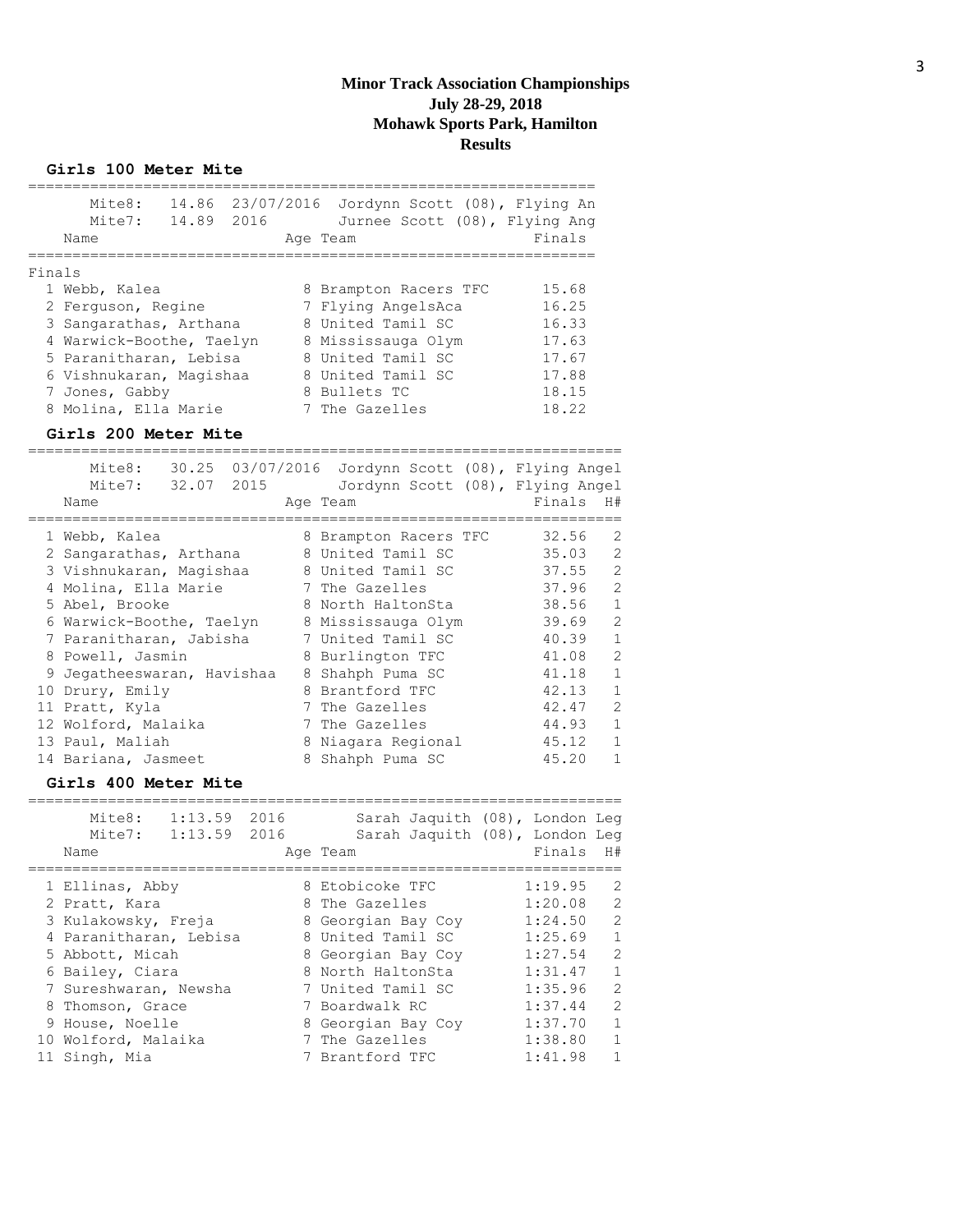#### **Girls 800 Meter Mite**

| Mite8:<br>2:47.07<br>3:01.92<br>Mite7:<br>Name | 2016<br>2015 | Sarah Jacuith (08), London<br>Sarah Jacuith (08), London<br>Age Team | Finals  |
|------------------------------------------------|--------------|----------------------------------------------------------------------|---------|
|                                                |              |                                                                      |         |
| 1 Kulakowsky, Freja                            |              | 8 Georgian Bay Coy                                                   | 2:54.43 |
| 2 Pratt, Kara                                  |              | 8 The Gazelles                                                       | 2:57.46 |
| 3 Ellinas, Abby                                |              | 8 Etobicoke TFC                                                      | 2:57.50 |
| 4 Satheesh, Swaathi                            |              | 8 Speed City TC                                                      | 3:11.19 |
| 5 Abbott, Micah                                |              | 8 Georgian Bay Coy                                                   | 3:13.65 |
| 6 Bailey, Ciara                                |              | 8 North HaltonSta                                                    | 3:19.33 |
| 7 House, Noelle                                |              | 8 Georgian Bay Coy                                                   | 3:34.31 |
| 8 Sureshwaran, Newsha                          |              | 7 United Tamil SC                                                    | 3:41.59 |

#### **Girls 4x100 Meter Relay Mite**

| $1:03.18$ 2016<br>Mite8:<br>Team                                                        | Flying Angels<br>Finals                                              |
|-----------------------------------------------------------------------------------------|----------------------------------------------------------------------|
| 1 United Tamil SC 'A'<br>1) Paranitharan, Lebisa 8<br>3) Vishnukaran, Maqishaa 8        | 1:11.53<br>2) Paranitharan, Jabisha 7<br>4) Sangarathas, Arthana 8   |
| 2 Mississauga Olympians TF AA 'A'<br>1) Warwick-Boothe, Taelyn 8<br>3) Lewis, Jahvaya 8 | 1:15.22<br>2) Brereton-Joseph, Sanaa 7<br>4) Brereton-Joseph, Eden 7 |
| 3 The Gazelles 'A'<br>1) Benjamin, Azaria 8<br>3) Molina, Ella Marie 7                  | 1:16.05<br>2) Hinds, Shaye 7<br>4) Pratt, Kyla 7                     |
| 4 United Tamil SC 'B'<br>1) Balathas, Medha 6<br>3) Uruthirarasa, Kishana 7             | 1:21.73<br>2) Satheeskumar, Ashna 6<br>4) Sureshwaran, Newsha 7      |

#### **Girls 1600 Sprint Medley Mite**

================================================================ -----<br>Mite8: 6:21.74 29/07/2018 United Tamil

| MILEO: 0:21.74 2970772010 UNILEQ IdMII | L Paranit, M Vishnuk, A Sangara, N Sureshw |
|----------------------------------------|--------------------------------------------|
| Team                                   | Finals                                     |
| 1 United Tamil SC 'A'                  | 6:21.74                                    |
| 1) Paranitharan, Lebisa 8              | 2) Vishnukaran, Maqishaa 8                 |
| 3) Sangarathas, Arthana 8              | 4) Sureshwaran, Newsha 7                   |
| 1 The Gazelles 'A'                     | 6:21.74                                    |
| 1) Wolford, Malaika 7                  | 2) Molina, Ella Marie 7                    |
| 3) Pratt, Kyla 7                       | 4) Pratt, Kara 8                           |

#### **Girls Long Jump Mite**

| Mite8:                  | Mite7: 3.40m 2011 |  |                       | 4.08m 24/07/2016 Jordynn Scott (08), Flying An<br>Naomi Layne (04), Bramalea Bu |
|-------------------------|-------------------|--|-----------------------|---------------------------------------------------------------------------------|
| Name                    |                   |  | Age Team              | Finals                                                                          |
|                         |                   |  |                       |                                                                                 |
| 1 Webb, Kalea           |                   |  | 8 Brampton Racers TFC | 3.70m                                                                           |
| 3.47m 3.45m 3.70m 3.70m |                   |  |                       |                                                                                 |
| 2 Sangarathas, Arthana  |                   |  | 8 United Tamil SC     | 3.45m                                                                           |
| 2.44m 3.17m 3.30m 3.45m |                   |  |                       |                                                                                 |
|                         |                   |  |                       |                                                                                 |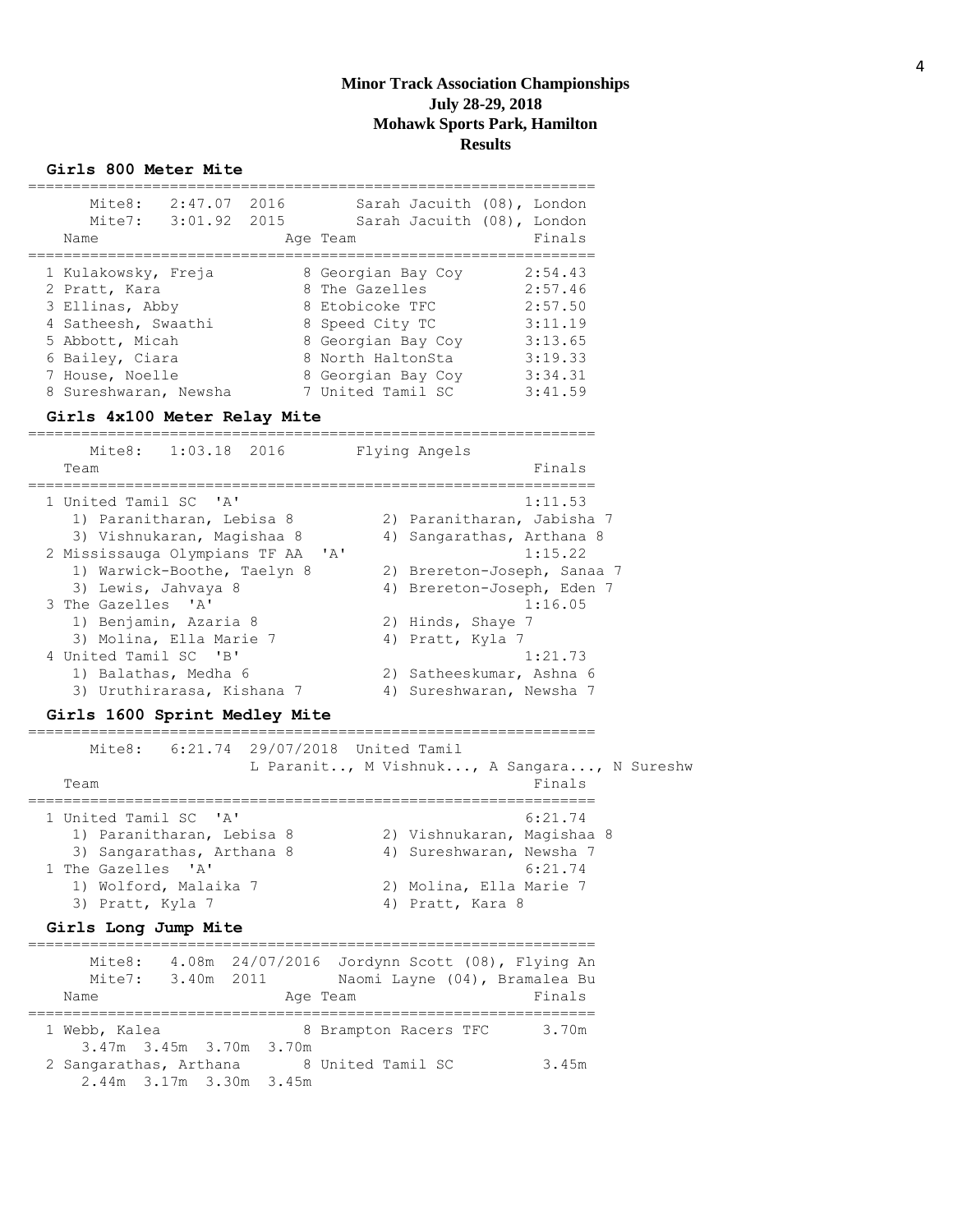## **....Girls Long Jump Mite**

| 3 Paranitharan, Lebisa 8 United Tamil SC |                    | 3.30m |
|------------------------------------------|--------------------|-------|
| 3.30m 2.95m 2.91m 3.17m                  |                    |       |
| 4 Satheesh, Swaathi                      | 8 Speed City TC    | 3.23m |
| 3.07m 3.23m 3.14m 3.21m                  |                    |       |
| 5 Ellinas, Abby                          | 8 Etobicoke TFC    | 3.15m |
| 3.07m 2.48m 2.80m 3.15m                  |                    |       |
| 6 Pratt, Kara<br>3.08m 2.73m 2.81m 3.00m | 8 The Gazelles     | 3.08m |
| 7 Abel, Brooke                           | 8 North HaltonSta  | 3.00m |
| 2.82m 2.80m 3.00m 2.75m 2.89m            |                    |       |
| 8 Powell, Jasmin                         | 8 Burlington TFC   | 3.00m |
| 2.78m 3.00m 2.37m 2.57m                  |                    |       |
| 9 Drury, Emily                           | 8 Brantford TFC    | 2.98m |
| 2.88m 2.98m 2.71m                        |                    |       |
| 10 Vishnukaran, Magishaa                 | 8 United Tamil SC  | 2.97m |
| 2.85m 2.97m 2.92m                        |                    |       |
| 11 Sureshwaran, Newsha<br>2.96m 2.88m    | 7 United Tamil SC  | 2.96m |
| 12 Jones, Gabby                          | 8 Bullets TC       | 2.85m |
| 2.58m 2.85m                              |                    |       |
| 13 Brown, Phyllicia                      | 8 Milton TFC       | 2.70m |
| 2.68m 2.70m                              |                    |       |
| 14 Uruthirarasa, Kishana                 | 7 United Tamil SC  | 2.67m |
| $2.67m$ 2.25m                            |                    |       |
| 15 Paranitharan, Jabisha                 | 7 United Tamil SC  | 2.66m |
| 2.66m 2.63m 2.42m                        |                    |       |
| 16 Bariana, Jasmeet                      | 8 Shahph Puma SC   | 2.62m |
| $2.62m$ $2.56m$<br>17 Bailey, Ciara      | 8 North HaltonSta  | 2.57m |
| $2.38m$ $2.57m$                          |                    |       |
| 18 Jegatheeswaran, Havishaa              | 8 Shahph Puma SC   | 2.56m |
| 2.56m 2.24m                              |                    |       |
| 19 Paul, Maliah                          | 8 Niagara Regional | 2.50m |
| 2.50m 2.01m 2.42m                        |                    |       |
| 20 Pratt, Kyla                           | 7 The Gazelles     | 2.38m |
| 2.25m 2.38m 2.28m                        |                    |       |

## **Girls Shot Put 1.50kg Mite**

| Mite8:<br>6.84m 1992<br>Mite7:<br>4.95m 2000<br>Name                    | Katie Kavanagh (84), Bramalea<br>Odesia Howlett (93), Bramalea<br>Age Team | Finals |
|-------------------------------------------------------------------------|----------------------------------------------------------------------------|--------|
| 1 Dunbar-Nelson, Maya<br>4.66m  4.98m  5.30m  5.97m  4.55m  3.72m       | 8 Bullets TC                                                               | 5.97m  |
| 2 Brown, Phyllicia<br>4.87m 5.24m 5.17m 5.71m 5.74m 5.90m               | 8 Milton TFC                                                               | 5.90m  |
| 3 Sangarathas, Arthana 8 United Tamil SC<br>FOUL 4.64m 3.65m 4.71m FOUL |                                                                            | 4.71m  |
| 4 Drury, Emily<br>3.39m 3.89m 4.44m                                     | 8 Brantford TFC                                                            | 4.44m  |
| 5 Jones, Gabby<br>3.87m 4.00m 4.21m 4.24m 3.99m 4.22m                   | 8 Bullets TC                                                               | 4.24m  |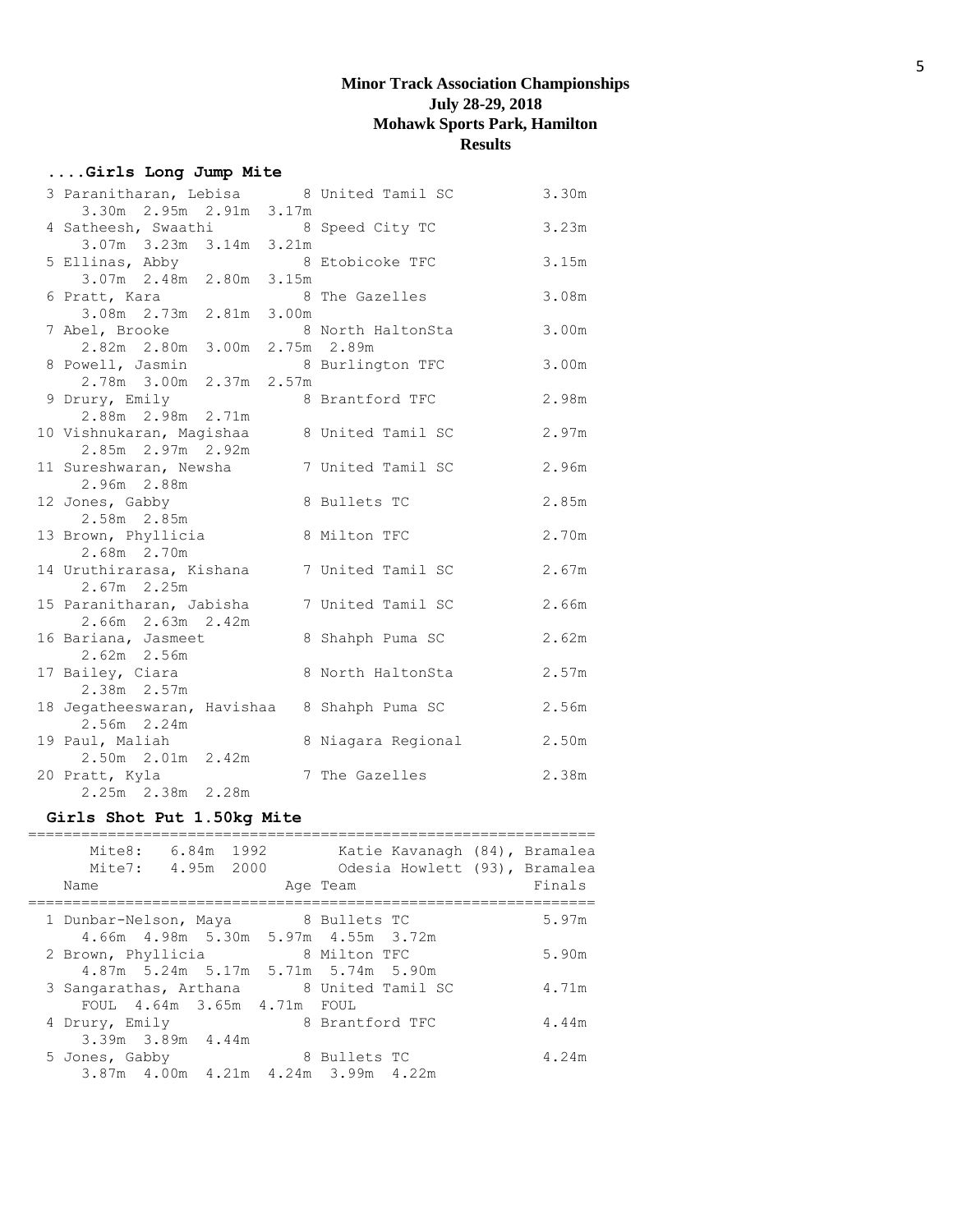# **....Girls Shot Put 1.50kg Mite**

| 6 Paranitharan, Lebisa and 8 United Tamil SC |                                 |  |  | 4.08m |
|----------------------------------------------|---------------------------------|--|--|-------|
|                                              | 3.83m 4.08m 3.96m 3.46m 3.32m   |  |  |       |
| 7 Uruthirarasa, Kishana 7 United Tamil SC    |                                 |  |  | 4.07m |
|                                              | 3.98m 4.04m 3.62m 3.89m 4.07m   |  |  |       |
| 8 Vishnukaran, Magishaa 8 United Tamil SC    |                                 |  |  | 3.63m |
|                                              | $3.62m$ $3.63m$ $3.39m$ $2.87m$ |  |  |       |
| 9 Jegatheeswaran, Havishaa 8 Shahph Puma SC  |                                 |  |  | 2.72m |
|                                              | $2.19m$ $2.72m$ $2.20m$         |  |  |       |

## **Girls 100 Meter Tyke Top 8 Advance by Time**

| 13.5h<br>2000<br>Tyke10:              |                                                                                            |                     |                      |
|---------------------------------------|--------------------------------------------------------------------------------------------|---------------------|----------------------|
| Tyke9:<br>Name                        | Chanel Kellyman (90), I Be Fast<br>14.26 2004 Nichelle Prince (95), Bramalea B<br>Age Team | Prelims             | H#                   |
| ========================              |                                                                                            | ------------------- |                      |
| Preliminaries                         |                                                                                            |                     |                      |
| 1 Telemaque, Tianna                   | 10 Durham Legion At                                                                        | 14.40q              | 2                    |
| 2 Lugogo, Celeste                     | 10 London Legion TF                                                                        | 14.43q              | 4                    |
| 3 Scott, Jordynn<br>4 Blackman, Zahra | 10 Flying AngelsAca<br>10 I Be Fast TC                                                     | 14.58q<br>14.79q    | $\mathsf 3$<br>$1\,$ |
| 5 Iaquinto, Allysia                   | 10 Time Bandits                                                                            | 14.91q              | 5                    |
| 6 Minott, Victoria                    | 10 The Gazelles                                                                            | 14.96q              | $\mathbf 1$          |
| 6 Macaulay, Kiarra-Eboni              | 9 The Gazelles                                                                             | 14.96q              | 5                    |
| 8 Reid, Savanah                       | 10 The Gazelles                                                                            | 15.03q              | 4                    |
| 9 Barrett, Sabrina                    | 10 The Gazelles                                                                            | 15.20               | 3                    |
| 10 Jones, Alexia                      | 9 Bullets TC                                                                               | 15.37               | $\overline{4}$       |
| 11 Macaulay, Kianna-India             | 9 The Gazelles                                                                             | 15.46               | 6                    |
| 12 Williams, Malia                    | 9 Brampton Racers TFC                                                                      | 15.51               | $\overline{c}$       |
| 13 Fernandes, Myanne                  | 10 The Gazelles                                                                            | 15.54               | $\overline{c}$       |
| 13 Griffith, Savannah                 | 10 Invictus AC                                                                             | 15.54               | 5                    |
| 15 Lumsden, Megan                     | 10 The Gazelles                                                                            | 15.62               | $\epsilon$           |
| 15 John, Olivia                       | 9 The Gazelles                                                                             | 15.62               | $\mathbf{1}$         |
| 17 Murrell, Aria                      | 9 Etobicoke TFC                                                                            | 15.72               | $1\,$                |
| 18 Passley, Malia                     | 9 Burlington TFC                                                                           | 15.94               | $\sqrt{6}$           |
| 19 Sookram, Summer                    | 10 The Gazelles                                                                            | 16.07               | $1\,$                |
| 20 Whyte, Aliyah                      | 10 Mississauga Olym                                                                        | 16.10               | $\overline{4}$       |
| 21 Effah, Alexia                      | 9 Brampton Racers TFC                                                                      | 16.18               | $\mathcal{S}$        |
| 22 Scarlett, Mykayla                  | 10 Project Athletics                                                                       | 16.22               | 5                    |
| 23 Nash, Meadow                       | 10 Mississauga Olym                                                                        | 16.38               | 3                    |
| 24 Singh, Nevaeh                      | 10 Brampton Racers TFC                                                                     | 16.39               | 3                    |
| 25 Plummer, Olivia                    | 10 London Legion TF                                                                        | 16.54               | $\mathbf 1$          |
| 26 Kangudie, Madisen                  | 9 The Gazelles                                                                             | 16.65               | 4                    |
| 27 Mussenden, Arianna                 | 10 Mississauga Olym                                                                        | 16.70               | 6                    |
| 27 Jones, Kayla                       | 10 Milton TFC                                                                              | 16.70               | $6\phantom{1}6$      |
| 29 Kinanga, Chloe                     | 10 Etobicoke TFC                                                                           | 16.75               | 4                    |
| 30 Clarke, Alisha                     | 10 Invictus AC                                                                             | 16.80               | $\mathbf 1$          |
| 31 Baxter, Trinity                    | 10 The Gazelles                                                                            | 16.88               | $\epsilon$           |
| 32 Dabal, Emily                       | 10 Mississauga Olym                                                                        | 16.94               | 5                    |
| 33 Norman, Kyla                       | 10 London Legion TF                                                                        | 17.31               | 5                    |
| 34 Nur, Hajirah                       | 10 Maximus Performance                                                                     | 17.66               | $\overline{4}$       |
| 35 Pereira, Hannah                    | 10 South Simcoe                                                                            | 17.73               | 5                    |
| 36 Murray, Jayleene                   | 10 Mississauga Olym                                                                        | 17.77               | 5                    |
| 37 Jeyanathan, Keziah                 | 9 United Tamil SC                                                                          | 18.20               | 3                    |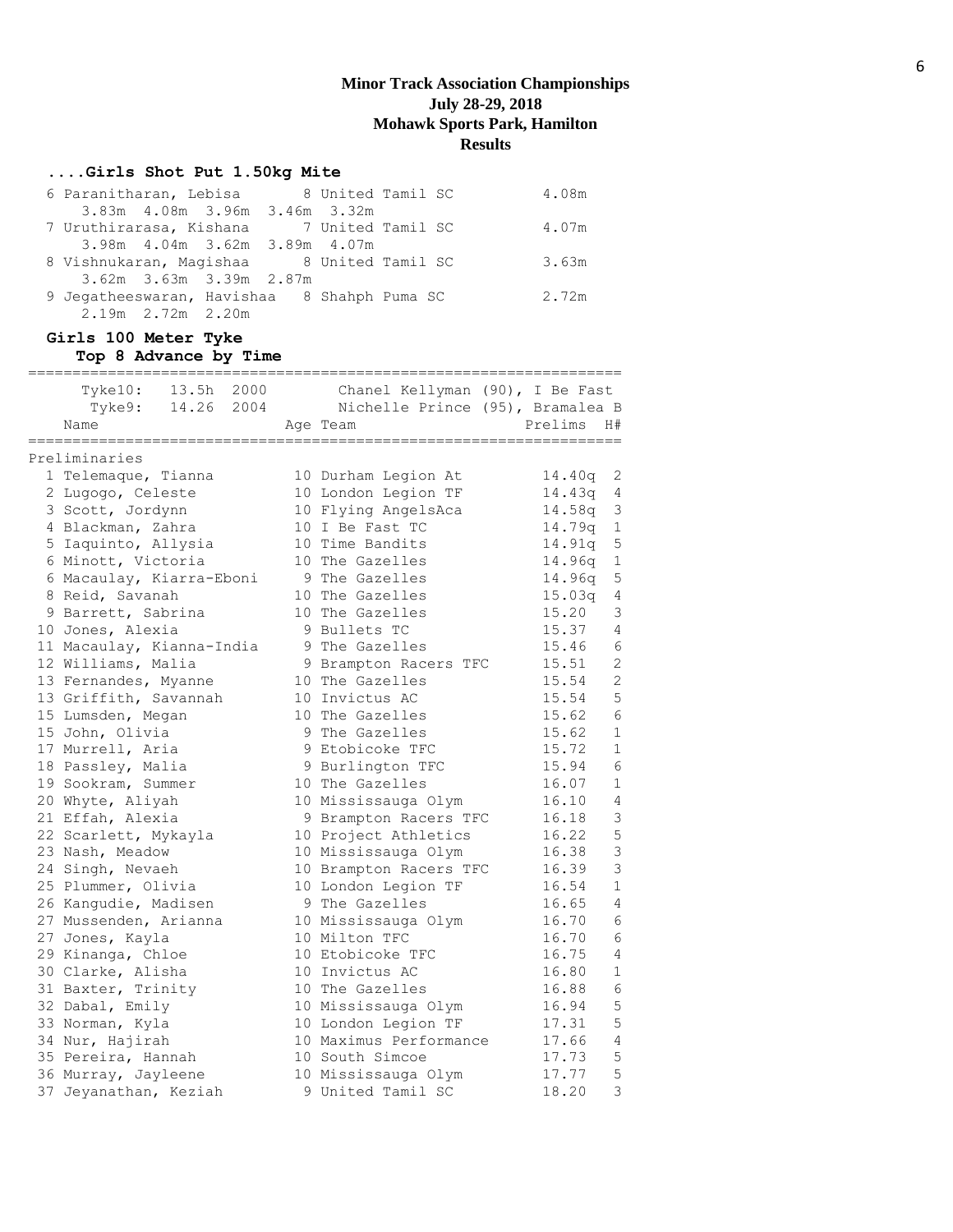# **....Girls 100 Meter Tyke**

| 38 Bonos, Eleni         | 9 The Gazelles     | 18.28 4 |                |
|-------------------------|--------------------|---------|----------------|
| 39 Cook, Rebecca        | 9 North HaltonSta  | 18.35 6 |                |
| 40 Kulker, Khloe        | 9 Kitchener Waterl | 18.46 3 |                |
| 41 Hayes-Weekes, Londyn | 9 Mississauga Olym | 18.58   | $\overline{2}$ |
| 42 Vatcher, Sarah       | 9 Boost Athletics  | 20.62   | 2              |

# **Girls 100 Meter Tyke**

|        | Tyke10:<br>13.5h<br>Tyke9:<br>14.26 2004<br>Name | 2000 | Chanel Kellyman (90), I Be Fa<br>Nichelle Prince (95), Bramale<br>Age Team | Finals |
|--------|--------------------------------------------------|------|----------------------------------------------------------------------------|--------|
| Finals |                                                  |      |                                                                            |        |
|        | 1 Telemaque, Tianna                              |      | 10 Durham Legion At                                                        | 14.01  |
|        | 2 Scott, Jordynn                                 |      | 10 Flying AngelsAca                                                        | 14.05  |
|        | 3 Lugogo, Celeste                                |      | 10 London Legion TF                                                        | 14.43  |
|        | 4 Blackman, Zahra                                |      | 10 I Be Fast TC                                                            | 14.86  |
|        | 5 Iaquinto, Allysia                              |      | 10 Time Bandits                                                            | 14.96  |
|        | 6 Reid, Savanah                                  |      | 10 The Gazelles                                                            | 15.02  |
|        | 7 Macaulay, Kiarra-Eboni                         |      | 9 The Gazelles                                                             | 15.05  |
|        | 8 Minott, Victoria                               |      | 10 The Gazelles                                                            | 15.16  |
|        |                                                  |      |                                                                            |        |

# **Girls 200 Meter Tyke**

|                           |    | Tyke10: 27.5h 2000 Chanel Kellyman (90), I Be Fast       |        |                |
|---------------------------|----|----------------------------------------------------------|--------|----------------|
|                           |    | Tyke9: 29.90 23/07/2017 Jordynn Scott (08), Flying Angel |        |                |
| Name                      |    | Age Team                                                 | Finals | H#             |
| 1 Scott, Jordynn          |    | 10 Flying AngelsAca                                      | 29.13  | 6              |
| 2 Telemaque, Tianna       |    | 10 Durham Legion At                                      | 29.14  | 6              |
| 3 Lugogo, Celeste         |    | 10 London Legion TF                                      | 30.23  | 6              |
| 4 Macaulay, Kiarra-Eboni  |    | 9 The Gazelles                                           | 30.98  | 6              |
| 5 Barrett, Sabrina        |    | 10 The Gazelles                                          | 31.24  | $\epsilon$     |
| 6 Scott, Jurnee           |    | 10 Flying AngelsAca                                      | 31.37  | 6              |
| 7 Williams, Malia         |    | 9 Brampton Racers TFC                                    | 31.38  | 5              |
| 8 Bollers, Anaya          |    | 10 Project Athletics                                     | 31.40  | 5              |
| 9 Minott, Victoria        |    | 10 The Gazelles                                          | 31.46  | $\overline{2}$ |
| 10 Fernandes, Myanne      |    | 10 The Gazelles                                          | 31.52  | 4              |
| 11 John, Olivia           |    | 9 The Gazelles                                           | 31.65  | 5              |
| 12 Griffith, Savannah     |    | 10 Invictus AC                                           | 31.77  | $\overline{2}$ |
| 13 Williams, Mariah       |    | 10 Flying AngelsAca                                      | 32.01  | 6              |
| 14 Murrell, Aria          |    | 9 Etobicoke TFC                                          | 32.23  | 5              |
| 15 Scarlett, Mykayla      |    | 10 Project Athletics                                     | 32.25  | 5              |
| 16 Whyte, Aliyah          |    | 10 Mississauga Olym                                      | 32.79  | 5              |
| 17 Passley, Malia         |    | 9 Burlington TFC                                         | 32.92  | $\overline{3}$ |
| 18 Macaulay, Kianna-India |    | 9 The Gazelles                                           | 33.51  | 5              |
| 19 Blackman, Zahra        | 10 | I Be Fast TC                                             | 33.56  | 6              |
| 20 Reid, Savanah          |    | 10 The Gazelles                                          | 33.61  | 5              |
| 21 Mussenden, Arianna     |    | 10 Mississauga Olym                                      | 33.84  | 3              |
| 22 Nash, Meadow           |    | 10 Mississauga Olym                                      | 33.88  | 4              |
| 23 Sookram, Summer        |    | 10 The Gazelles                                          | 34.04  | 4              |
| 24 Singh, Nevaeh          |    | 10 Brampton Racers TFC                                   | 34.18  | 3              |
| 25 Dabal, Emily           |    | 10 Mississauga Olym                                      | 34.46  | $\overline{4}$ |
| 26 Schmidhuber, Hanna     |    | 10 Maximus Performance                                   | 34.80  | $\mathbf{1}$   |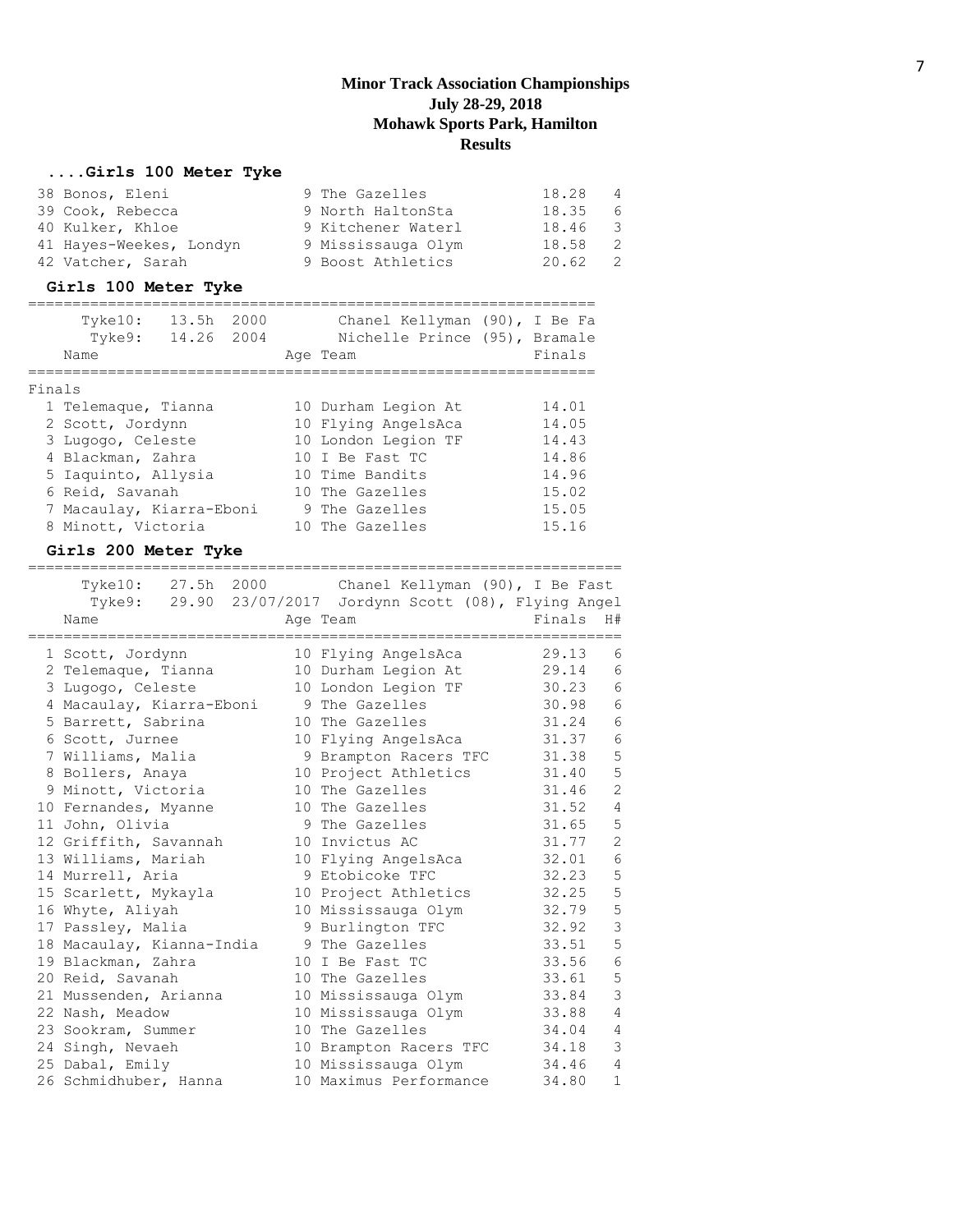#### **....Girls 200 Meter Tyke**

| 27 Kanqudie, Madisen                        | 9 The Gazelles      | 34.84 | 3 |
|---------------------------------------------|---------------------|-------|---|
| 28 Jones, Kayla                             | 10 Milton TFC       | 34.96 | 3 |
| 29 Baxter, Trinity                          | 10 The Gazelles     | 35.30 | 1 |
| 30 Khosla-Vucko, Zara Milen 10 South Simcoe |                     | 35.50 | 4 |
| 31 Kinanga, Chloe                           | 10 Etobicoke TFC    | 35.67 | 2 |
| 32 Buckley, Abigayle                        | 10 Etobicoke TFC    | 36.32 | 3 |
| 33 Kengeswaran, Sobitha                     | 10 Shahph Puma SC   | 36.81 | 3 |
| 34 Pereira, Hannah                          | 10 South Simcoe     | 36.86 | 3 |
| 35 Clute, Madison                           | 9 Etobicoke TFC     | 37.76 | 2 |
| 35 Murray, Jayleene                         | 10 Mississauga Olym | 37.76 | 2 |
| 37 Gill, Tejal                              | 10 Shahph Puma SC   | 38.31 | 2 |
| 38 Cook, Rebecca                            | 9 North HaltonSta   | 39.07 | 1 |

#### **Girls 400 Meter Tyke**

|                            |                 | Tyke10: 1:06.1h 2015 Morgan Rickard (05), Timmins P |         |                |
|----------------------------|-----------------|-----------------------------------------------------|---------|----------------|
| Tyke9: 1:09.50             |                 | 10/06/2017 Sarah Jaquith (08), London Leg           |         |                |
| Name                       |                 | Age Team                                            | Finals  | H#             |
| 1 Scott, Jordynn           |                 | 10 Flying AngelsAca                                 | 1:08.70 | 3              |
| 2 Jaquith, Sarah           |                 | 10 London Legion TF                                 | 1:09.69 | 3              |
| 3 Markowski, Maya          |                 | 10 Burlington TFC                                   | 1:11.66 | $\mathbf{1}$   |
| 4 Davis, Rebekah           |                 | 10 Flying AngelsAca                                 | 1:14.05 | $\overline{2}$ |
| 5 Iaquinto, Allysia        |                 | 10 Time Bandits                                     | 1:14.69 | 3              |
| 6 Jegatheeswaran, Thabitha |                 | 9 Shahph Puma SC                                    | 1:15.07 | 3              |
| 7 Pilz, Chloe              |                 | 10 Boardwalk RC                                     | 1:15.40 | 3              |
| 8 Bollers, Anaya           |                 | 10 Project Athletics                                | 1:15.95 | 3              |
| 9 Williams, Malia          |                 | 9 Brampton Racers TFC                               | 1:18.64 | $\overline{2}$ |
| 10 Norman, Kyla            |                 | 10 London Legion TF                                 | 1:19.89 | 3              |
| 11 Khan, Haniya            |                 | 10 London Legion TF                                 | 1:20.33 | $\overline{c}$ |
| 12 Wilson, Reigne          | 10 <sup>°</sup> | I Be Fast TC                                        | 1:21.69 | $\overline{2}$ |
| 13 Vording, Kyla           |                 | 9 London Legion TF                                  | 1:22.56 | $\overline{2}$ |
| 14 Wiltshire, Adele        |                 | 9 South Simcoe                                      | 1:22.70 | $\mathbf{1}$   |
| 15 Singh, Nevaeh           |                 | 10 Brampton Racers TFC                              | 1:22.77 | $\mathbf{1}$   |
| 16 Emery, Michaela         |                 | 10 Mississauga Olym                                 | 1:23.84 | $\mathbf{1}$   |
| 17 Cameron, Katherine      |                 | 9 London Legion TF                                  | 1:24.07 | $\overline{c}$ |
| 18 Plummer, Ella           |                 | 10 London Legion TF                                 | 1:24.14 | $\mathcal{S}$  |
| 19 Plummer, Olivia         |                 | 10 London Legion TF                                 | 1:24.74 | $\overline{2}$ |
| 20 Blackman, Tien          |                 | 9 I Be Fast TC                                      | 1:27.67 | $\mathbf{1}$   |
| 21 Breda, Maridina         |                 | 10 Etobicoke TFC                                    | 1:28.50 | $\overline{2}$ |
| 22 Johnson, Sadie          |                 | 10 310 Running                                      | 1:32.06 | $\mathbf{1}$   |
| 23 Rajaruban, Akshitha     |                 | 10 Shahph Puma SC                                   | 1:36.51 | $\mathbf{1}$   |
| 24 Gumarathas, Kirthiga    |                 | 9 United Tamil SC                                   | 1:40.56 | $\mathbf{1}$   |

#### **Girls 800 Meter Tyke**

=================================================================== Tyke10: 2:34.69 2017 Sarah Jaquith (08), London Leg Tyke9: 2:34.69 2017 Sarah Jaquith (08), London Leg Name **Age Team** Age Team Finals H# =================================================================== 1 Jaquith, Sarah 10 London Legion TF 2:34.90 2 2 Pratt, Kaley 10 The Gazelles 2:40.46 2 3 Mills, Alexandra 10 Boardwalk RC 2:42.13 2 4 Markowski, Maya 10 Burlington TFC 2:43.12 1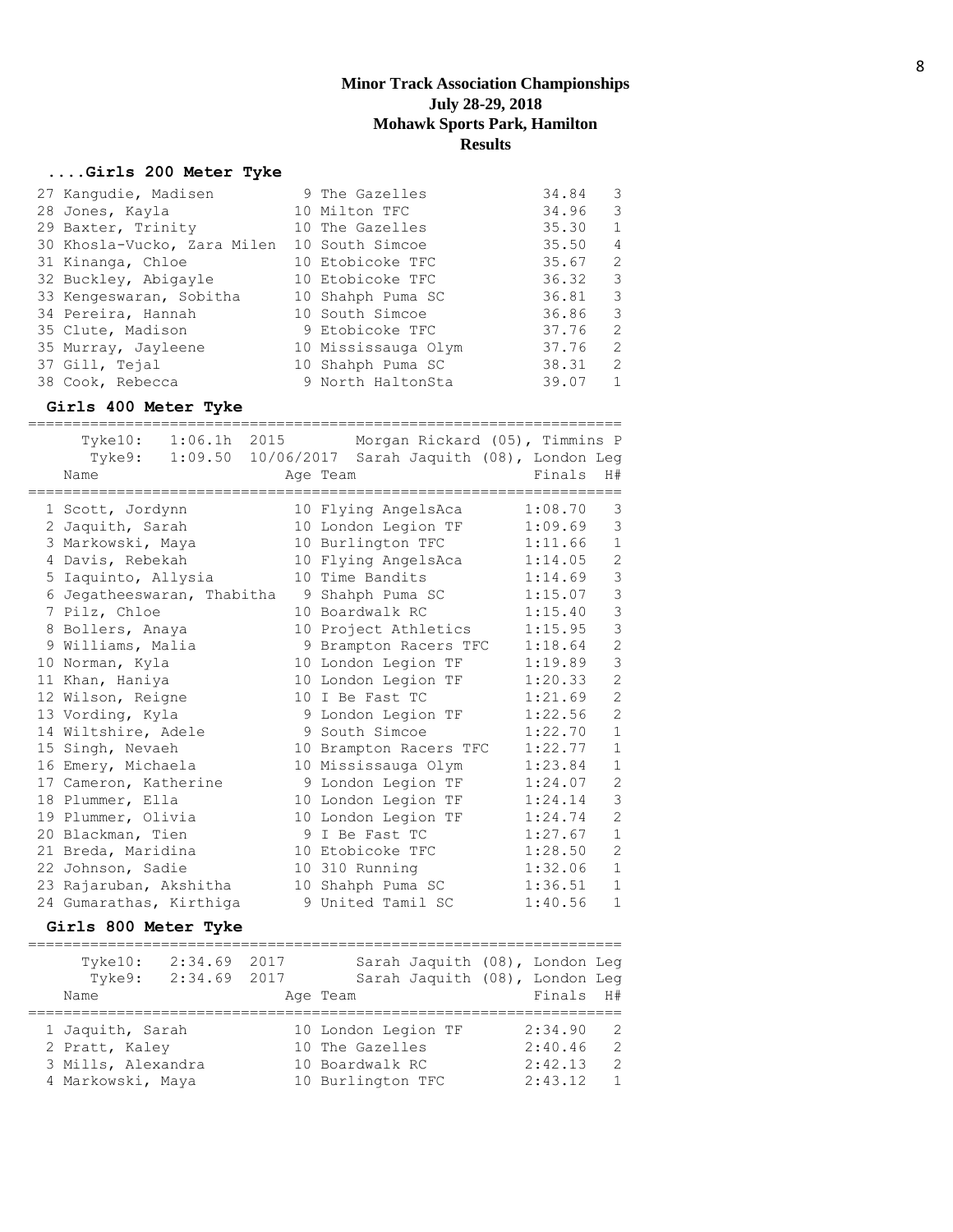#### **....Girls 800 Meter Tyke**

| 5 Pilz, Chloe               | 10 Boardwalk RC        | 2:46.64 | 2            |
|-----------------------------|------------------------|---------|--------------|
| 6 Codell, Kaylin            | 9 Etobicoke TFC        | 2:48.69 | 2            |
| 7 Twyne, McKinnley          | 10 The Gazelles        | 2:55.34 | 2            |
| 8 Davis, Rebekah            | 10 Flying AngelsAca    | 2:56.62 | 2            |
| 9 Norman, Kyla              | 10 London Legion TF    | 2:57.92 | $\mathbf{1}$ |
| 10 Grady, Rimyelle          | 9 Georgian Bay Coy     | 2:58.77 | 1            |
| 11 Jegatheeswaran, Thabitha | 9 Shahph Puma SC       | 2:58.93 | 1            |
| 12 Cameron, Katherine       | 9 London Legion TF     | 3:02.92 | 1            |
| 13 Hopley, Keelan           | 10 Oakville Legion TFC | 3:03.69 | 2            |
| 14 Touesnard, Josee         | 9 Brantford TFC        | 3:07.18 | $\mathbf{1}$ |
| 15 Blackman, Tien           | 9 I Be Fast TC         | 3:08.73 | $\mathbf{1}$ |
| 16 Wiltshire, Adele         | 9 South Simcoe         | 3:10.64 | $\mathbf{1}$ |
| 17 Picard, Sydney           | 9 Timmins Porc         | 3:21.13 | $\mathbf{1}$ |
| 18 Emery, Michaela          | 10 Mississauga Olym    | 3:24.45 | 2            |
| 19 Breda, Maridina          | 10 Etobicoke TFC       | 3:28.14 | $\mathbf{1}$ |

#### **Girls 1200 Meter Tyke**

=================================================================== Tyke10: 4:07.59 02/07/2016 Tabitha Beck (06), York Univer Tyke9: 4:09.63 2017 Sarah Jaquith (08), London Leg Name **Age Team** Age Team Finals H# =================================================================== 1 Jaquith, Sarah 10 London Legion TF 4:11.26 2 2 Andrecyk, Athena 10 Quinte-Frontenac TC 4:17.59 2 3 Pratt, Kaley 10 The Gazelles 4:21.61 2 4 Mills, Alexandra 10 Boardwalk RC 4:21.63 2 5 Codell, Kaylin 9 Etobicoke TFC 4:31.06 2 6 Latham, Olivia 10 Georgian Bay Coy 4:33.36 2 7 Plummer, Ella 10 London Legion TF 4:41.68 2 8 Accardi, Chloe 10 Etobicoke TFC 4:41.78 1 9 Cameron, Katherine 9 London Legion TF 4:45.66 2 10 Andrecyk, Evangeline 8 Quinte-Frontenac TC 4:47.11 2 11 Twyne, McKinnley 10 The Gazelles 4:47.41 1 12 Grady, Rimyelle 9 Georgian Bay Coy 4:48.82 2 13 Vording, Kyla 9 London Legion TF 4:49.27 2 14 Khan, Haniya 10 London Legion TF 4:53.51 1 15 Johnson, Sadie 10 310 Running 5:03.51 1 16 Touesnard, Josee 5:10.26 1 17 Sherwin, Mackenzie 8 Etobicoke TFC 5:11.87 1 18 Picard, Sydney 9 Timmins Porc 5:13.76 1 19 Sherwin, Ainsley 3 Brobicoke TFC 5:27.90 1

#### **Girls 4x100 Meter Relay Tyke**

=================================================================== Tyke10: 58.89 2004 Bullets Team Finals H# =================================================================== 1 The Gazelles 'A' 1:01.04 2 1) Macaulay, Kianna-India 9 320 29 Lumsden, Megan 3) Macaulay, Kiarra-Eboni 9 (4) Barrett, Sabrina 10 2 Flying AngelsAcademy 'A' 1:01.80 2 1) Burbick, Saige 9 2) Scott, Jurnee 10 3) Howell, Zehlia 9 4) Scott, Jordynn 10 3 The Gazelles 'B' 1:03.21 1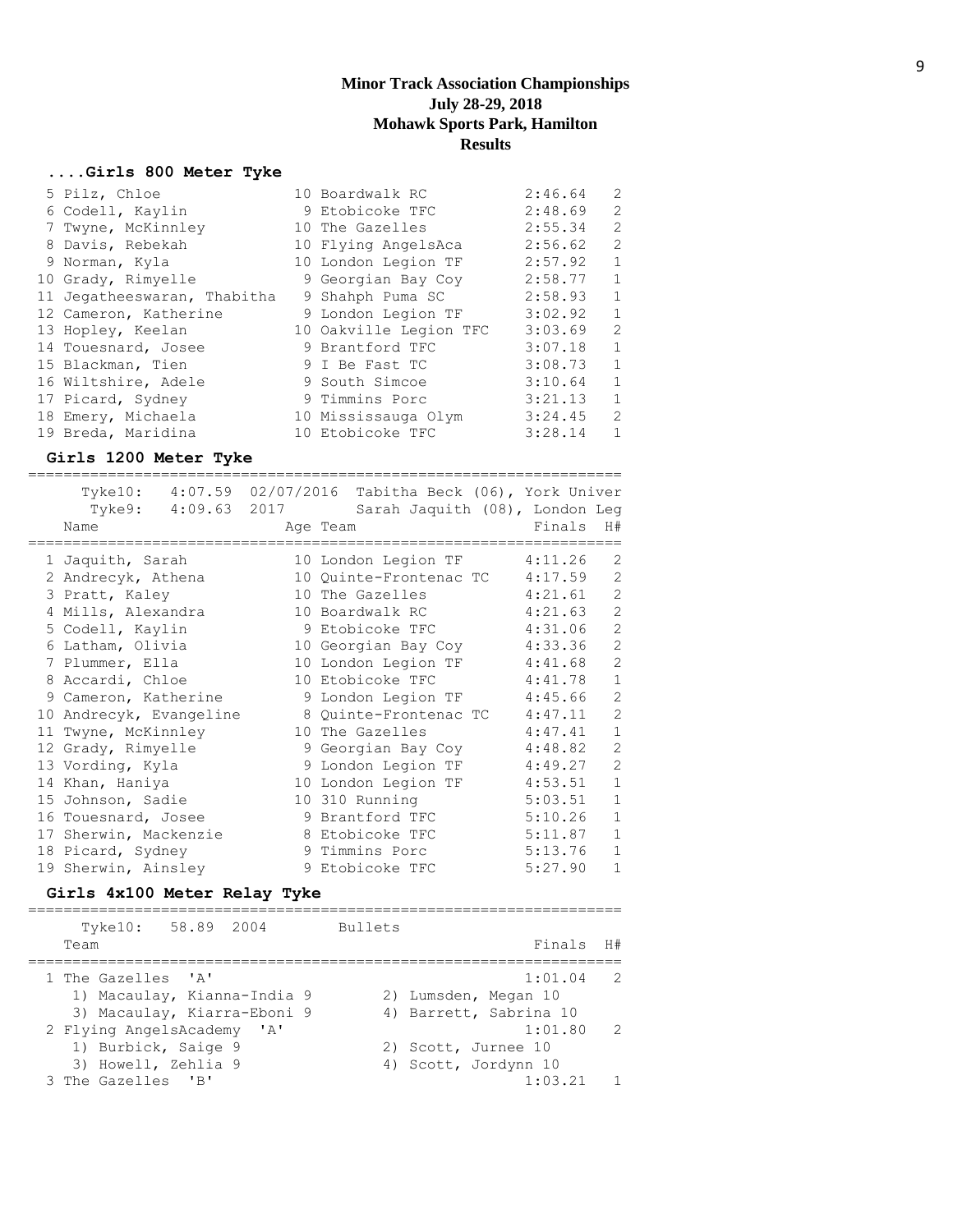================================================================

#### **....Girls 4x100 Meter Relay Tyke**

| 1) Fernandes, Myanne 10                                               | 2) John, Olivia 9        |                |
|-----------------------------------------------------------------------|--------------------------|----------------|
| 3) Sookram, Summer 10                                                 | 4) Minott, Victoria 10   |                |
| 4 Brampton Racers TFC 'A'                                             | $1:05.84$ 2              |                |
| 1) Webb, Kalea 8                                                      | 2) Effah, Alexia 9       |                |
| 3) Singh, Nevaeh 10                                                   | 4) Williams, Malia 9     |                |
| 5 Mississauga Olympians TF AA 'A'                                     | 1:06.84                  | 2              |
| 1) Murray, Jayleene 10                                                | 2) Mussenden, Arianna 10 |                |
| 3) Whyte, Aliyah 10                                                   | 4) Nash, Meadow 10       |                |
| 6 London Legion TF Alliance<br>$\mathsf{I}$ $\mathsf{A}$ $\mathsf{I}$ | 1:07.92                  | $\overline{1}$ |
| 1) Norman, Kyla 10                                                    | 2) Vording, Kyla 9       |                |
| 3) Plummer, Olivia 10                                                 | 4) Plummer, Ella 10      |                |
| 7 The Gazelles 'C'                                                    | 1:08.33                  | 1              |
| 1) Reid, Savanah 10                                                   | 2) Kangudie, Madisen 9   |                |
| 3) Baxter, Trinity 10                                                 | 4) Bonos, Eleni 9        |                |
| 8 Bullets TC 'A'                                                      | 1:13.88                  | $\mathcal{L}$  |
| 1) Dunbar-Nelson, Maya 8                                              | 2) Jones, Alexia 9       |                |
| 3) Jones, Gabby 8                                                     | 4) Fortune, Carys 6      |                |
|                                                                       |                          |                |

#### **Girls 1600 Sprint Medley Tyke**

================================================================ Tyke10: 5:05.00 29/07/2017 The Gazelles M Twyne, S Barrett, O John, K-I Macaulay Team Finals ================================================================ 1 The Gazelles 'A' 5:05.00 1) Twyne, McKinnley 10 2) Barrett, Sabrina 10 3) John, Olivia 9 4) Macaulay, Kianna-India 9 2 Etobicoke TFC 'A' 5:30.76 1) Kinanga, Chloe 10 2) Murrell, Aria 9 3) Buckley, Abigayle 10 4) Codell, Kaylin 9

#### **Girls High Jump Tyke**

| Tyke10:<br>Tyke9:<br>Name                                   | 1.33m 1976              |                | Josie Zenga (66), Scarborough<br>Sara Eniko (02), Bramalea Bul<br>Age Team          | Finals |
|-------------------------------------------------------------|-------------------------|----------------|-------------------------------------------------------------------------------------|--------|
| 1 Wilson, Reigne                                            |                         |                | 10 I Be Fast TC<br>0.85 0.90 0.95 1.00 1.05 1.10 1.15 1.20 1.25                     | 1.20m  |
| ∩<br>0.85 0.90 0.95 1.00 1.05 1.10                          | P 0 0 0                 |                | $\overline{O}$<br>$\circ$<br>XO<br>X<br>2 Jegatheeswaran, Thabitha 9 Shahph Puma SC | 1.05m  |
| ∩<br>0.85 0.90 0.95 1.00 1.05 1.10                          | $\circ$ $\circ$         | O XO XXX       | 3 Howell, Zehlia and 9 Flying AngelsAca                                             | 1.05m  |
| ∩<br>4 Passley, Malia<br>0.85 0.90 0.95 1.00 1.05 1.10<br>P | $\circ$ $\circ$<br>P XO | O XXO<br>O XXO | XXX<br>9 Burlington TFC<br>XXX                                                      | 1.05m  |
| $0.85$ $0.90$ $0.95$<br>∩<br>$\circ$                        | XXX                     |                | 5 Gumarathas, Kirthiqa (5) 9 United Tamil SC                                        | 0.90m  |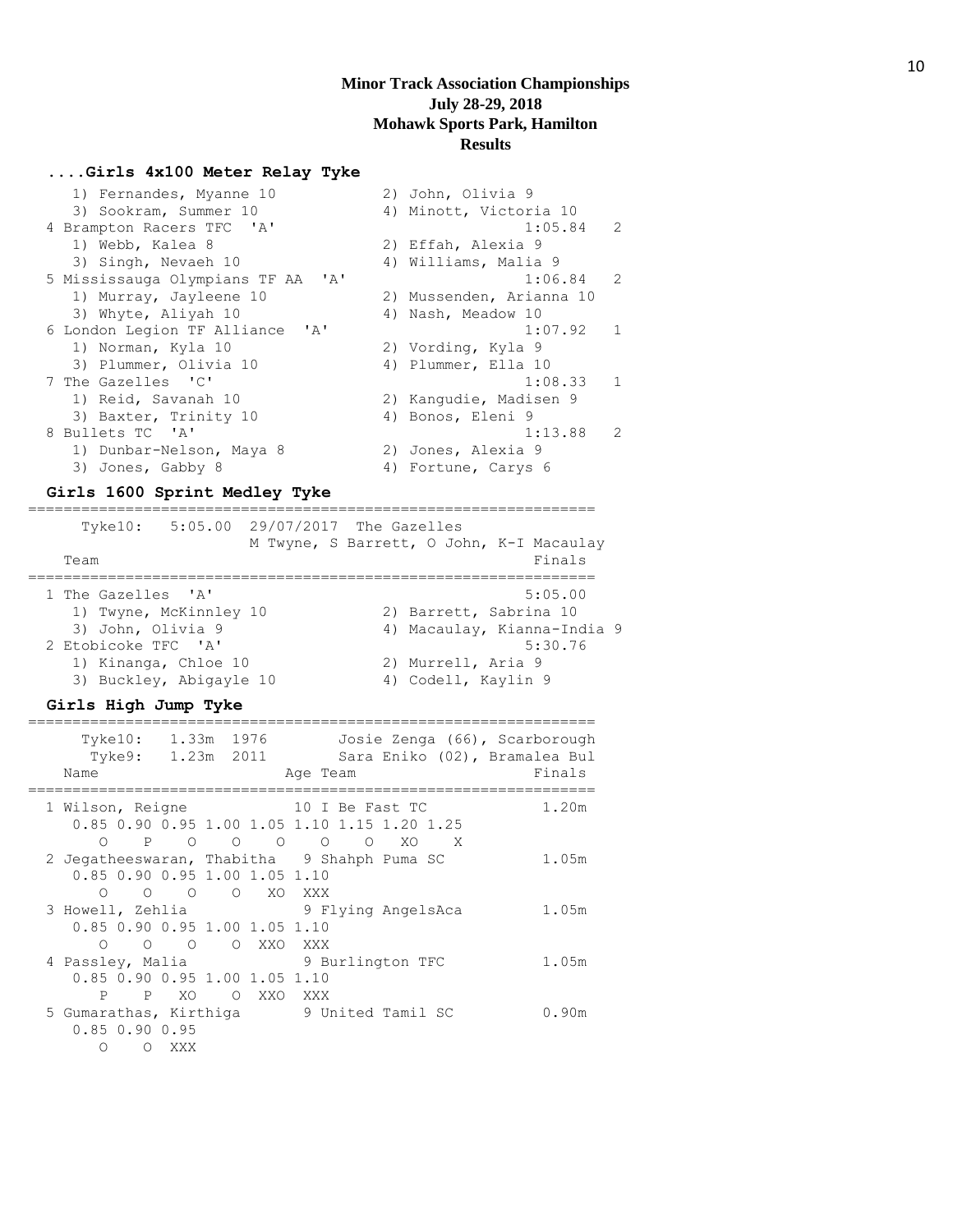**Girls Long Jump Tyke**

| ;============                                                                                            | æææ                    |        |
|----------------------------------------------------------------------------------------------------------|------------------------|--------|
| Tyke10: 4.41m 22/07/2017 Jennielle Alleyne-Joseph (07)<br>Tyke9: 4.22m 2003 Athena Wisdom (94), Bramalea |                        |        |
| Name                                                                                                     | Age Team               | Finals |
| 1 Lugogo, Celeste<br>$3.64m$ 4.29m                                                                       | 10 London Legion TF    | 4.29m  |
| nes, Alexia 9<br>3.75m 3.96m 3.21m 3.53m<br>2 Jones, Alexia                                              | 9 Bullets TC           | 3.96m  |
| 3 Griffith, Savannah<br>3.89m 3.81m 3.81m 3.95m                                                          | 10 Invictus AC         | 3.95m  |
| 4 Sookram, Summer<br>3.68m 3.59m 3.68m 3.80m                                                             | 10 The Gazelles        | 3.80m  |
| 5 Pratt, Kaley<br>3.80m FOUL 3.62m 3.59m                                                                 | 10 The Gazelles        | 3.80m  |
| 6 Lumsden, Megan<br>3.63m 3.73m 3.55m 3.75m                                                              | 10 The Gazelles        | 3.75m  |
| 7 Macaulay, Kiarra-Eboni 9 The Gazelles<br>3.74m 3.71m 3.68m FOUL                                        |                        | 3.74m  |
| 8 Schmidhuber, Hanna 10 Maximus Performance<br>3.73m 3.55m 3.43m 3.51m                                   |                        | 3.73m  |
| 9 Jegatheeswaran, Thabitha 9 Shahph Puma SC<br>3.63m FOUL                                                |                        | 3.63m  |
| 10 Macaulay, Kianna-India 9 The Gazelles<br>3.61m 3.33m                                                  |                        | 3.61m  |
| 11 Jones, Kayla<br>3.56m 3.32m                                                                           | 10 Milton TFC          | 3.56m  |
| 12 Khosla-Vucko, Zara Milen 10 South Simcoe<br>3.47m 3.38m                                               |                        | 3.47m  |
| 13 Singh, Nevaeh<br>3.41m 3.28m                                                                          | 10 Brampton Racers TFC | 3.41m  |
| 14 Kangudie, Madisen<br>3.40m 3.37m                                                                      | 9 The Gazelles         | 3.40m  |
| 15 Kengeswaran, Sobitha 10 Shahph Puma SC<br>3.32m FOUL                                                  |                        | 3.32m  |
| 16 Gumarathas, Kirthiga<br>2.99m 2.92m                                                                   | 9 United Tamil SC      | 2.99m  |
| 17 Jeyanathan, Keziah<br>2.83m 2.53m                                                                     | 9 United Tamil SC      | 2.83m  |
| 18 Cook, Rebecca<br>2.69m FOUL                                                                           | 9 North HaltonSta      | 2.69m  |
| 19 Gill, Tejal<br>2.61m FOUL                                                                             | 10 Shahph Puma SC      | 2.61m  |
| 20 Matharu, Simar<br>1.97m 1.97m                                                                         | 10 Shahph Puma SC      | 1.97m  |

# **Girls Shot Put 2.00kg Tyke**

| $T$ vke $10$ :<br>Tyke9:                            | 9.01m 2002<br>7.03m 1993 |  |                    | Eulleasha Thompson (92), Bram<br>Katie Kavanagh (85), Bramalea |        |
|-----------------------------------------------------|--------------------------|--|--------------------|----------------------------------------------------------------|--------|
| Name                                                |                          |  | Age Team           |                                                                | Finals |
|                                                     |                          |  |                    |                                                                |        |
| 1 Negri, Emma<br>7.03m FOUL 6.71m 7.79m 6.46m 6.74m |                          |  | 10 Excel Athletics |                                                                | 7.79m  |
|                                                     |                          |  |                    |                                                                |        |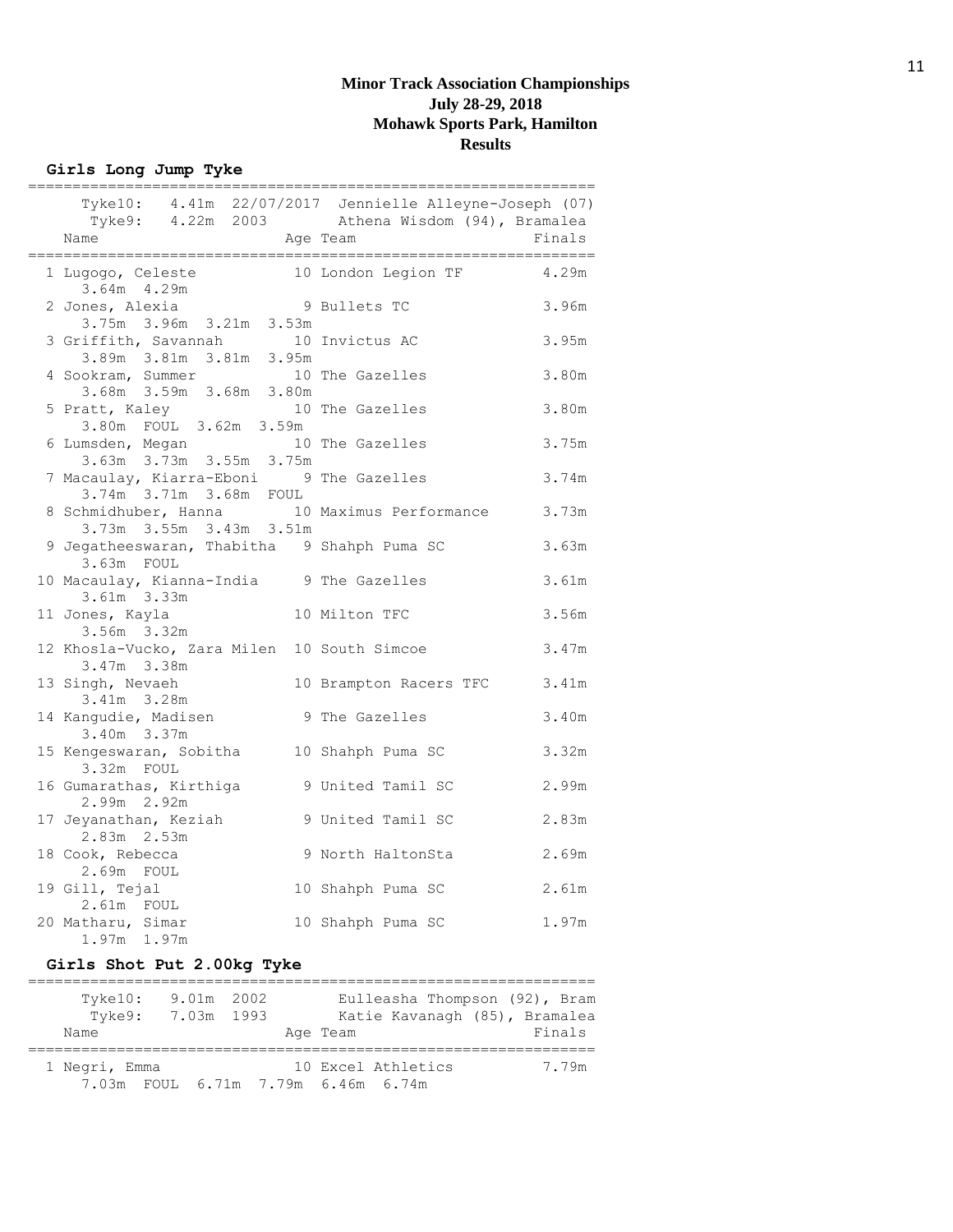#### **....Girls Shot Put 2.00kg Tyke**

|  | 2 Scott, Jurnee  |                         |  | 10 Flying AngelsAca                      | 6.67m |
|--|------------------|-------------------------|--|------------------------------------------|-------|
|  |                  |                         |  | 6.50m 6.35m FOUL 6.12m 6.67m 5.18m       |       |
|  |                  |                         |  | 3 Muralidharan, Elza 10 United Tamil SC  | 5.40m |
|  |                  |                         |  | 5.37m FOUL 5.32m 4.70m 5.40m 5.07m       |       |
|  | 4 Jones, Alexia  |                         |  | 9 Bullets TC                             | 4.95m |
|  |                  |                         |  | 4.92m  4.80m  4.89m  4.95m  4.95m  4.38m |       |
|  |                  |                         |  | 5 Gill, Tejal 10 Shahph Puma SC          | 4.93m |
|  |                  |                         |  | 4.19m FOUL 4.93m 4.88m 4.91m 4.77m       |       |
|  |                  |                         |  | 6 Gumarathas, Kirthiga 9 United Tamil SC | 4.93m |
|  |                  |                         |  | 4.76m  4.62m  4.85m  4.29m  4.60m  4.93m |       |
|  | 7 Vatcher, Sarah |                         |  | 9 Boost Athletics                        | 4.40m |
|  |                  |                         |  | 3.54m 4.33m 4.40m 4.07m 4.05m 3.93m      |       |
|  |                  |                         |  | 8 Burbick, Saige 3 9 Flying AngelsAca    | 4.35m |
|  |                  |                         |  | 4.27m  4.35m  FOUL  3.85m  4.27m  4.35m  |       |
|  |                  |                         |  | 9 Kengeswaran, Sobitha 10 Shahph Puma SC | 4.00m |
|  |                  | 3.57m 4.00m 3.79m       |  |                                          |       |
|  |                  |                         |  | 10 Jeyanathan, Keziah 9 United Tamil SC  | 3.95m |
|  |                  | $3.75m$ $3.95m$ $3.59m$ |  |                                          |       |

#### **Girls 100 Meter Atom**

**Top 16 Advance by Time**

=================================================================== Atom12: 12.3h 1970 Donna Summerland (58), Scarborou Atom11: 12.7h 2006 Nichelle Prince (95), Bramalea B Name **Age Team Prelims** H# =================================================================== Preliminaries 1 Dawes, Janae 12 Durham Legion At 13.35q 2 2 Webb, Kiara 12 Brampton Racers TFC 13.42q 3 3 Thompson, Shadae 11 Durham Dragons A 13.43q 3 4 Roberts, Kayla 11 Flying AngelsAca 13.44q 5 5 Cornforth, Holly 11 South Simcoe 13.57q 4 6 Winkle, Chelsea 12 Toronto Tornadoes 13.58q 6 7 Jones, Raeanne 12 Flying AngelsAca 13.69q 1 8 Monah, Tyashia 11 The Gazelles 13.86q 5 9 Anderson, Jianna 12 Mississauga Olym 13.91q 3 10 Murray, Keenyah 12 Timmins Porc 13.96q 6 11 Roberts, Nira 12 Brampton Racers TFC 14.03q 4 12 Hackett, Kiara 12 The Gazelles 14.32q 2 13 Williams, Samantha 12 Brampton Racers TFC 14.38q 6 14 Koropatnicki, Sydney 12 Hamilton Olympic 14.42q 4 15 Kongara, Ankitha 11 Shahph Puma SC 14.62q 2 16 McConnell, Stella 11 The Gazelles 14.72q 1 17 Walrond, Lydia 11 Durham Dragons A 14.86 3 18 Leslie, Serena 12 Mississauga Olym 14.88 1 19 Burrows, Natalie 12 Boardwalk RC 15.05 6 20 Arokium, Malaika 11 The Gazelles 15.09 3 20 McLean, Aaliyah 12 Brampton Racers TFC 15.09 5 22 Premru, Juliet 12 Etobicoke TFC 15.11 6 23 Bollers, Elisha 12 Toronto Tornadoes 15.20 2 24 Grozelle, Alyssa 12 London Legion TF 15.23 1 25 Munaweera, Gabriana 11 Oakville Legion TFC 15.27 6 26 Lawrence, Hannah 11 Brantford TFC 15.34 2 27 Malcolm, Arianna 11 Etobicoke TFC 15.35 1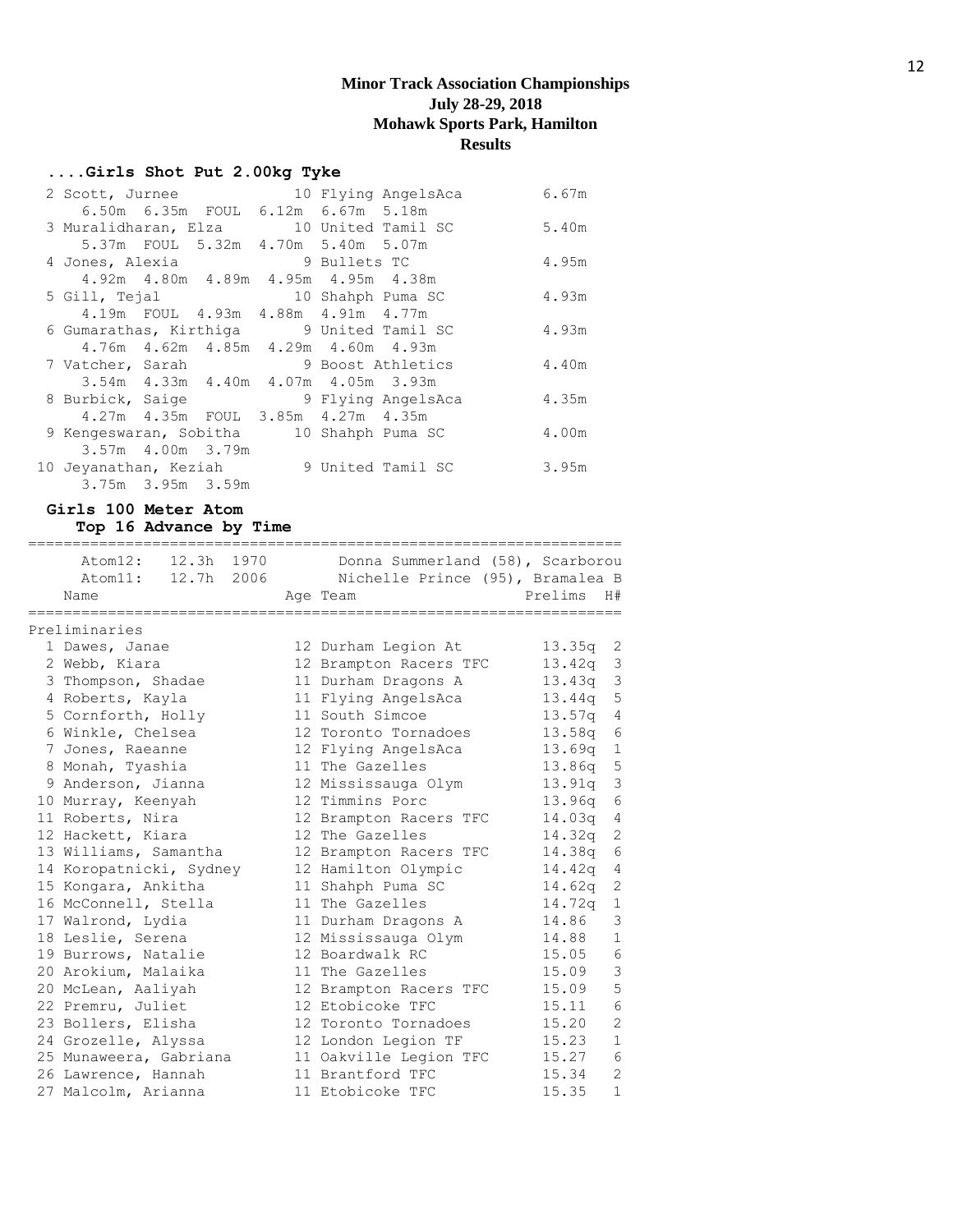## **....Girls 100 Meter Atom**

| 28 Hamilton, Alysia        | 11 The Gazelles        | 15.52 | 2                        |
|----------------------------|------------------------|-------|--------------------------|
| 29 Zammit, Lauren          | 11 Etobicoke TFC       | 15.53 | $\overline{4}$           |
| 30 Baker, Raven            | 11 Timmins Porc        | 15.61 | $\overline{4}$           |
| 31 Huynh, Amelie           | 12 Oakville Legion TFC | 15.68 | $\overline{\phantom{a}}$ |
| 32 Abalos, Felisha         | 12 Toronto Tornadoes   | 15.85 | 5                        |
| 33 Makwana, Maya           | 11 Shahph Puma SC      | 16.33 | $\overline{\mathbf{3}}$  |
| 34 McLeod, Savannah        | 12 The Gazelles        | 16.36 | $\overline{4}$           |
| 35 Suresh, Agshaya         | 11 United Tamil SC     | 16.49 | $\overline{2}$           |
| 36 Wilson, Myisha          | 11 Brampton Racers TFC | 16.64 | 6                        |
| 36 Kulker, Kaylee          | 12 Kitchener Waterl    | 16.64 | $-5$                     |
| 38 Storie, Amanda          | 11 The Gazelles        | 16.69 | $5^{\circ}$              |
| 39 Hyman, Kaiva            | 12 Toronto Tornadoes   | 17.02 | 3                        |
| 40 Fortune, Kaliah         | 11 Bullets TC          | 17.36 | - 6                      |
| 41 Macaulay, Nyasia-Noelle | 12 The Gazelles        | 18.39 | $-5$                     |
| 42 Arulananthan, Kavenaya  | 11 The Gazelles        | 18.60 | $\overline{4}$           |
| 43 Grant, Nezie            | 12 Toronto Tornadoes   | 19.18 | 1                        |

## **Girls 100 Meter Atom**

|        | Atom12:<br>Atom11: 12.7h 2006<br>Name | 12.3h 1970 |  | Donna Summerland (58), Scarborou<br>Nichelle Prince (95), Bramalea B<br>Age Team | Finals H# |                |
|--------|---------------------------------------|------------|--|----------------------------------------------------------------------------------|-----------|----------------|
| Finals |                                       |            |  |                                                                                  |           |                |
|        | 1 Jones, Raeanne                      |            |  | 12 Flying AngelsAca                                                              | 13.04     | 1              |
|        | 2 Dawes, Janae                        |            |  | 12 Durham Legion At                                                              | 13.11     | $\mathbf{1}$   |
|        | 3 Roberts, Kayla                      |            |  | 11 Flying AngelsAca                                                              | 13.22     | $\mathbf{1}$   |
|        | 4 Monah, Tyashia                      |            |  | 11 The Gazelles                                                                  | 13.67     | $\mathbf{1}$   |
|        | 5 Winkle, Chelsea                     |            |  | 12 Toronto Tornadoes                                                             | 13.69     | $\mathbf{1}$   |
|        | 6 Cornforth, Holly                    |            |  | 11 South Simcoe                                                                  | 13.70     | $\mathbf{1}$   |
|        | 7 Thompson, Shadae                    |            |  | 11 Durham Dragons A                                                              | 13.78     | $\mathbf{1}$   |
|        | 8 Anderson, Jianna                    |            |  | 12 Mississauga Olym                                                              | 13.83     | $\overline{2}$ |
|        | 9 Webb, Kiara                         |            |  | 12 Brampton Racers TFC                                                           | 13.84     | $\mathbf{1}$   |
|        | 10 Murray, Keenyah                    |            |  | 12 Timmins Porc                                                                  | 13.98     | $\overline{2}$ |
|        | 11 Roberts, Nira                      |            |  | 12 Brampton Racers TFC                                                           | 14.18     | $\overline{2}$ |
|        | 12 Kongara, Ankitha                   |            |  | 11 Shahph Puma SC                                                                | 14.21     | $\overline{c}$ |
|        | 13 Hackett, Kiara                     |            |  | 12 The Gazelles                                                                  | 14.40     | $\overline{2}$ |
|        | 14 Williams, Samantha                 |            |  | 12 Brampton Racers TFC                                                           | 14.43     | $\overline{2}$ |
|        | 15 Koropatnicki, Sydney               |            |  | 12 Hamilton Olympic                                                              | 14.49     | $\overline{2}$ |
|        | 16 McConnell, Stella                  |            |  | 11 The Gazelles                                                                  | 14.54     | $\overline{2}$ |

## **Girls 200 Meter Atom**

| 25.60<br>Atom12:<br>Atom11:<br>Name                                                                                    | 2012<br>26.43 2006 | Alyssa Marsh (00), Durham Legion<br>Nichelle Prince (95), Bramalea B<br>Age Team                                                         | Finals                                             | H#                         |
|------------------------------------------------------------------------------------------------------------------------|--------------------|------------------------------------------------------------------------------------------------------------------------------------------|----------------------------------------------------|----------------------------|
| 1 Dawes, Janae<br>2 Webb, Kiara<br>3 Jones, Raeanne<br>4 James, Kaliyah<br>5 Thompson, Shadae<br>6 Dore-Anderson, Nyla |                    | 12 Durham Legion At<br>12 Brampton Racers TFC<br>12 Flying AngelsAca<br>12 The Gazelles<br>11 Durham Dragons A<br>12 Brampton Racers TFC | 26.54<br>26.89<br>27.05<br>27.65<br>27.79<br>27.99 | 6<br>6<br>6<br>6<br>6<br>6 |
| 7 Cornforth, Holly                                                                                                     |                    | 11 South Simcoe                                                                                                                          | 28.10                                              | 5                          |
|                                                                                                                        |                    |                                                                                                                                          |                                                    |                            |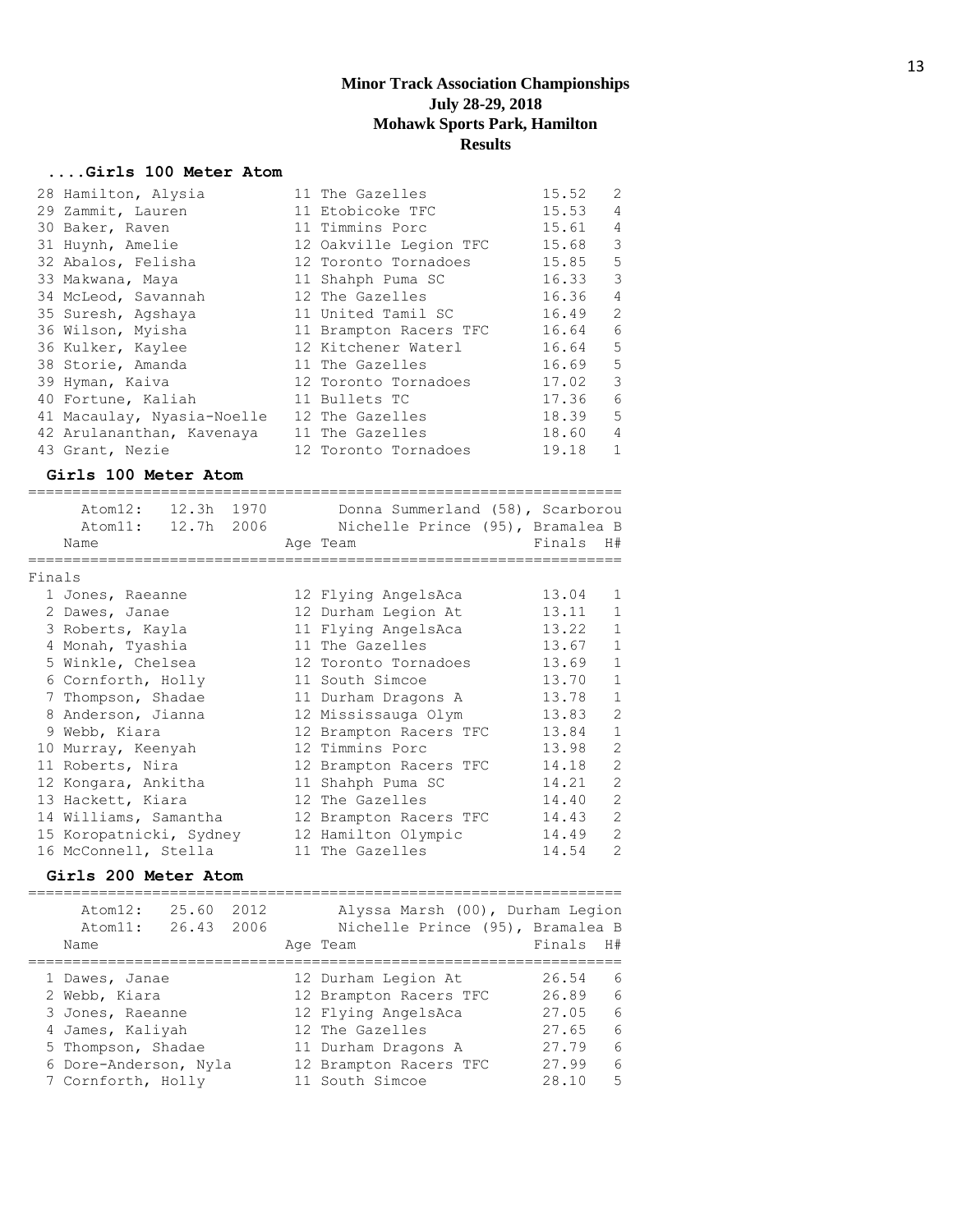## **....Girls 200 Meter Atom**

| 8 Shadd-Ceres, Trinity    | 12 Maximus Performance | 28.24 | 1              |
|---------------------------|------------------------|-------|----------------|
| 9 Inglis, Ella            | 12 The Gazelles        | 28.55 | 6              |
| 10 Anderson, Jianna       | 12 Mississauga Olym    | 28.69 | $\overline{4}$ |
| 11 Shillingford, Naomi    | 11 Mississauga Olym    | 28.84 | 5              |
| 12 Murray, Keenyah        | 12 Timmins Porc        | 28.96 | 5              |
| 13 Leslie, Serena         | 12 Mississauga Olym    | 28.97 | 5              |
| 14 Blades, Nya            | 12 Brampton Racers TFC | 28.99 | 5              |
| 15 Roberts, Nira          | 12 Brampton Racers TFC | 29.00 | 5              |
| 16 Terrelonge, Mariah     | 12 Durham Dragons A    | 29.05 | $1\,$          |
| 17 Hackett, Kiara         | 12 The Gazelles        | 29.66 | $\overline{4}$ |
| 18 Housen, Ashna          | 12 Brampton Racers TFC | 29.81 | 5              |
| 19 Joseph, Makenzie       | 11 Mississauga Olym    | 29.84 | $\overline{4}$ |
| 20 Williams, Samantha     | 12 Brampton Racers TFC | 29.88 | 5              |
| 21 Powell-Burgess, Dorian | 11 Mississauga Olym    | 30.44 | $\mathbf 1$    |
| 22 Cephas, Ariel          | 11 Flying AngelsAca    | 30.58 | 3              |
| 23 Broomes, Teja          | 11 Brampton Racers TFC | 30.66 | 4              |
| 24 Burrows, Natalie       | 12 Boardwalk RC        | 30.85 | 4              |
| 25 Arokium, Malaika       | 11 The Gazelles        | 30.88 | 3              |
| 26 McConnell, Stella      | 11 The Gazelles        | 30.96 | $\overline{4}$ |
| 27 England-Gray, Ella     | 12 Burlington TFC      | 30.97 | $\mathbf 1$    |
| 28 Malcolm, Arianna       | 11 Etobicoke TFC       | 31.10 | 2              |
| 29 Turcott, Jessie        | 12 Hamilton Olympic    | 31.20 | $\mathsf 3$    |
| 30 Koropatnicki, Sydney   | 12 Hamilton Olympic    | 31.21 | 4              |
| 31 Vannoonten, Philly     | 11 Brantford TFC       | 31.22 | $\mathbf 1$    |
| 32 Beck, Tabitha          | 12 York University TFC | 31.61 | $\mathsf 3$    |
| 33 McLean, Aaliyah        | 12 Brampton Racers TFC | 31.65 | $\overline{4}$ |
| 34 Hamilton, Alysia       | 11 The Gazelles        | 31.79 | $\sqrt{2}$     |
| 35 Munaweera, Gabriana    | 11 Oakville Legion TFC | 31.97 | $\mathsf 3$    |
| 36 MacDonald, Julia       | 12 Brantford TFC       | 32.65 | $\mathsf 3$    |
| 37 Huynh, Amelie          | 12 Oakville Legion TFC | 32.99 | $\sqrt{2}$     |
| 38 Baker, Raven           | 11 Timmins Porc        | 33.06 | 3              |
| 39 Pathmarajah, Taruja    | 11 United Tamil SC     | 33.42 | $1\,$          |
| 40 Wilson, Myisha         | 11 Brampton Racers TFC | 33.84 | $\sqrt{2}$     |
| 41 Roberts, Kayla         | 11 Flying AngelsAca    | 34.02 | $\epsilon$     |
| 42 McLeod, Savannah       | 12 The Gazelles        | 34.64 | $\mathbf{2}$   |
| 43 Storie, Amanda         | 11 The Gazelles        | 36.50 | $\mathbf 1$    |
| 44 Arulananthan, Kavenaya | 11 The Gazelles        | 38.64 | $\overline{c}$ |

#### **Girls 400 Meter Atom**

| 1:00.47<br>Atom12:<br>1:02.2h<br>Atom11:<br>Name | 2016<br>2005 | Naomi Layne (04), Mississauga<br>Taylro Farquhar (94), London L<br>Age Team | Finals  | H#             |
|--------------------------------------------------|--------------|-----------------------------------------------------------------------------|---------|----------------|
| 1 Webb, Kiara                                    |              | 12 Brampton Racers TFC                                                      | 1:01.71 | 5              |
| 2 Inglis, Ella                                   |              | 12 The Gazelles                                                             | 1:04.76 | $\mathbf 1$    |
| 3 James, Kaliyah                                 |              | 12 The Gazelles                                                             | 1:04.83 | 5              |
| 4 Winkle, Chelsea                                |              | 12 Toronto Tornadoes                                                        | 1:05.05 | 5              |
| 5 Fenwick, Kate                                  |              | 12 Toronto West Ath                                                         | 1:05.81 | 5              |
| 6 Cameron, Lauren                                |              | 12 London Legion TF                                                         | 1:06.69 | 5              |
| 7 McDermott, Madison                             |              | 11 North Simcoe                                                             | 1:07.12 | 5              |
| 8 Joseph, Makenzie                               |              | 11 Mississauga Olym                                                         | 1:07.55 | $\overline{4}$ |
| 9 Shillingford, Naomi                            |              | 11 Mississauga Olym                                                         | 1:07.80 | 5              |
| 10 McGrath, Maeve                                |              | 12 Blue Devils AC                                                           | 1:08.03 | $\overline{4}$ |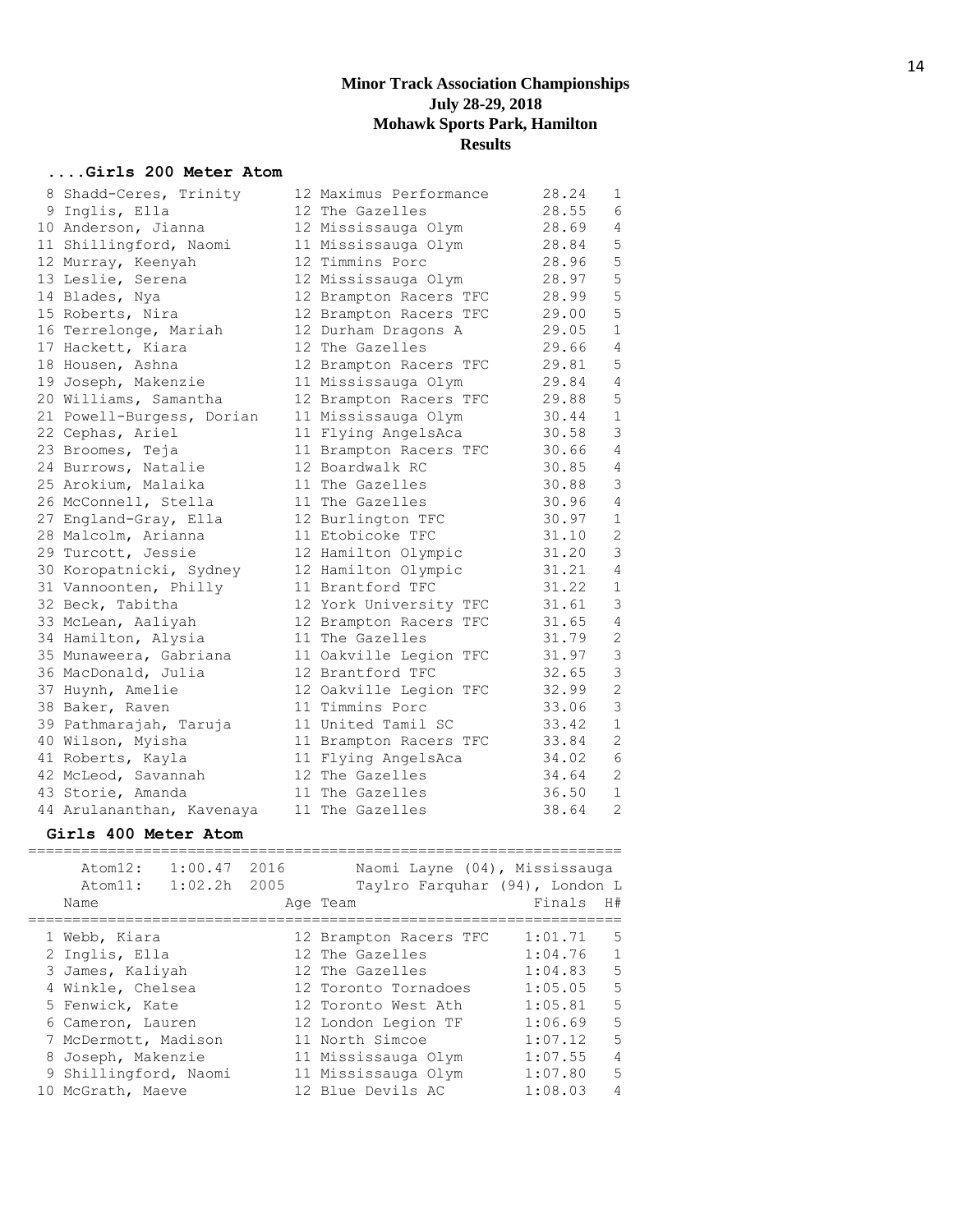## **....Girls 400 Meter Atom**

| 11 Bartlett, Teaghan                               | 12 South Simcoe        | 1:08.75 | 4              |
|----------------------------------------------------|------------------------|---------|----------------|
| 12 McDermott, Mikayla                              | 11 North Simcoe        | 1:09.23 | $\overline{4}$ |
| 13 Koropatnicki, Sydney                            | 12 Hamilton Olympic    | 1:10.42 | $\overline{4}$ |
| 14 Stewart, Kaylah                                 | 11 Terminal Vel        | 1:10.71 | $\mathbf{1}$   |
| 15 Broomes, Teja                                   | 11 Brampton Racers TFC | 1:10.99 | $\overline{4}$ |
| 16 Burrows, Natalie                                | 12 Boardwalk RC        | 1:11.86 | $\overline{4}$ |
| 17 Vannoonten, Philly                              | 11 Brantford TFC       | 1:12.48 | $\overline{4}$ |
| 18 Bollers, Elisha                                 | 12 Toronto Tornadoes   | 1:12.99 | $\mathbf{1}$   |
| 19 McGeachie, Ariel                                | 11 Bullets TC          | 1:14.06 | 2              |
| 20 Chapman, Eleanor                                | 11 Boardwalk RC        | 1:14.15 | 3              |
| 21 Daniels, Sydney                                 | 11 Blue Devils AC      | 1:14.56 | $\mathbf 1$    |
| 22 Lawrence, Hannah                                | 11 Brantford TFC       | 1:15.03 | $\overline{2}$ |
| 23 MacDonald, Julia                                | 12 Brantford TFC       | 1:15.14 | 3              |
| 24 Izotova, Liza                                   | 11 Oakville Legion TFC | 1:15.24 | $\mathbf{1}$   |
| 25 Ellis, Presley                                  | 12 Brantford TFC       | 1:16.39 | 3              |
| 26 Vorobey, Karina                                 | 11 York Region RC      | 1:17.22 | 3              |
| 27 Turcott, Jessie                                 | 12 Hamilton Olympic    | 1:17.30 | 3              |
| 28 Smith, Nadia                                    | 11 South Simcoe        | 1:18.15 | $\overline{2}$ |
| 29 Parkinson-Mitchell, Mica 11 Brampton Racers TFC |                        | 1:20.16 | 3              |
| 30 Kulker, Kaylee                                  | 12 Kitchener Waterl    | 1:20.22 | 2              |
| 31 Cook, Olivia                                    | 12 North HaltonSta     | 1:20.39 | $\mathbf{1}$   |

#### **Girls 800 Meter Atom**

| Atom12: 2:15.79 1997   |                     | Robyn Kowalski (85), Niagara R |  |
|------------------------|---------------------|--------------------------------|--|
| Atom11: 2:29.0h 1996   |                     | Robyn Kowalski (85), Niagara R |  |
| Name                   | Age Team            | Finals<br>H#                   |  |
|                        |                     |                                |  |
| 1 Koyanagi, Kaitlyn    | 12 London Legion TF | 3<br>2:25.30                   |  |
| 2 Koopmans, Grace      | 12 South Simcoe     | 3<br>2:29.35                   |  |
| 3 McDermott, Madison   | 11 North Simcoe     | 3<br>2:29.74                   |  |
| 4 Ruggeri, Gabriella   | 11 Etobicoke TFC    | 3<br>2:30.84                   |  |
| 5 Cescon, Emily        | 12 Blue Devils AC   | 3<br>2:30.93                   |  |
| 6 Higgs, Jenna         | 12 The Gazelles     | 3<br>2:32.37                   |  |
| 7 McDermott, Mikayla   | 11 North Simcoe     | $\mathbf{2}$<br>2:33.58        |  |
| 8 Cameron, Lauren      | 12 London Legion TF | 3<br>2:33.62                   |  |
| 9 Fenwick, Kate        | 12 Toronto West Ath | 3<br>2:33.94                   |  |
| 10 Hollins, Hanna      | 12 Durham Dragons A | 3<br>2:35.76                   |  |
| 11 Kerr-Wong, Madison  | 12 Flying AngelsAca | $\overline{2}$<br>2:36.59      |  |
| 12 Bartlett, Teaghan   | 12 South Simcoe     | $\overline{2}$<br>2:38.43      |  |
| 13 Olar, Ashley        | 12 Newmarket Hu     | $\overline{2}$<br>2:40.41      |  |
| 14 Harvey-McKean, Reid | 12 Durham Dragons A | 3<br>2:40.82                   |  |
| 15 Treacy, Veselja     | 12 Etobicoke TFC    | $\overline{2}$<br>2:41.11      |  |
| 16 Freeze, Cailey      | 12 Newmarket Hu     | $\overline{2}$<br>2:42.74      |  |
| 17 Ienciu, Tara        | 12 Flying AngelsAca | $\mathbf{1}$<br>2:45.23        |  |
| 18 Nguyen, Isabelle    | 12 Niasgara Olympic | $\mathbf{1}$<br>2:46.99        |  |
| 19 Bruinsma, Olivia    | 11 Niagara Regional | $\overline{2}$<br>2:48.09      |  |
| 20 Abbott, Chantel     | 12 Georgian Bay Coy | $\overline{2}$<br>2:49.76      |  |
| 21 Picard, Julia       | 11 Timmins Porc     | $\overline{2}$<br>2:49.77      |  |
| 22 Taft Bednar, Laura  | 12 Niasgara Olympic | $\mathbf{1}$<br>2:51.55        |  |
| 23 Swartz, Sara        | 11 Timmins Porc     | $\overline{2}$<br>2:51.91      |  |
| 24 Henderson, Cora     | 12 The Gazelles     | 3<br>2:53.99                   |  |
| 25 Kirova, Anastasia   | 11 Newmarket Hu     | $\overline{2}$<br>2:55.82      |  |
| 26 Vorobey, Karina     | 11 York Region RC   | $\overline{2}$<br>2:55.87      |  |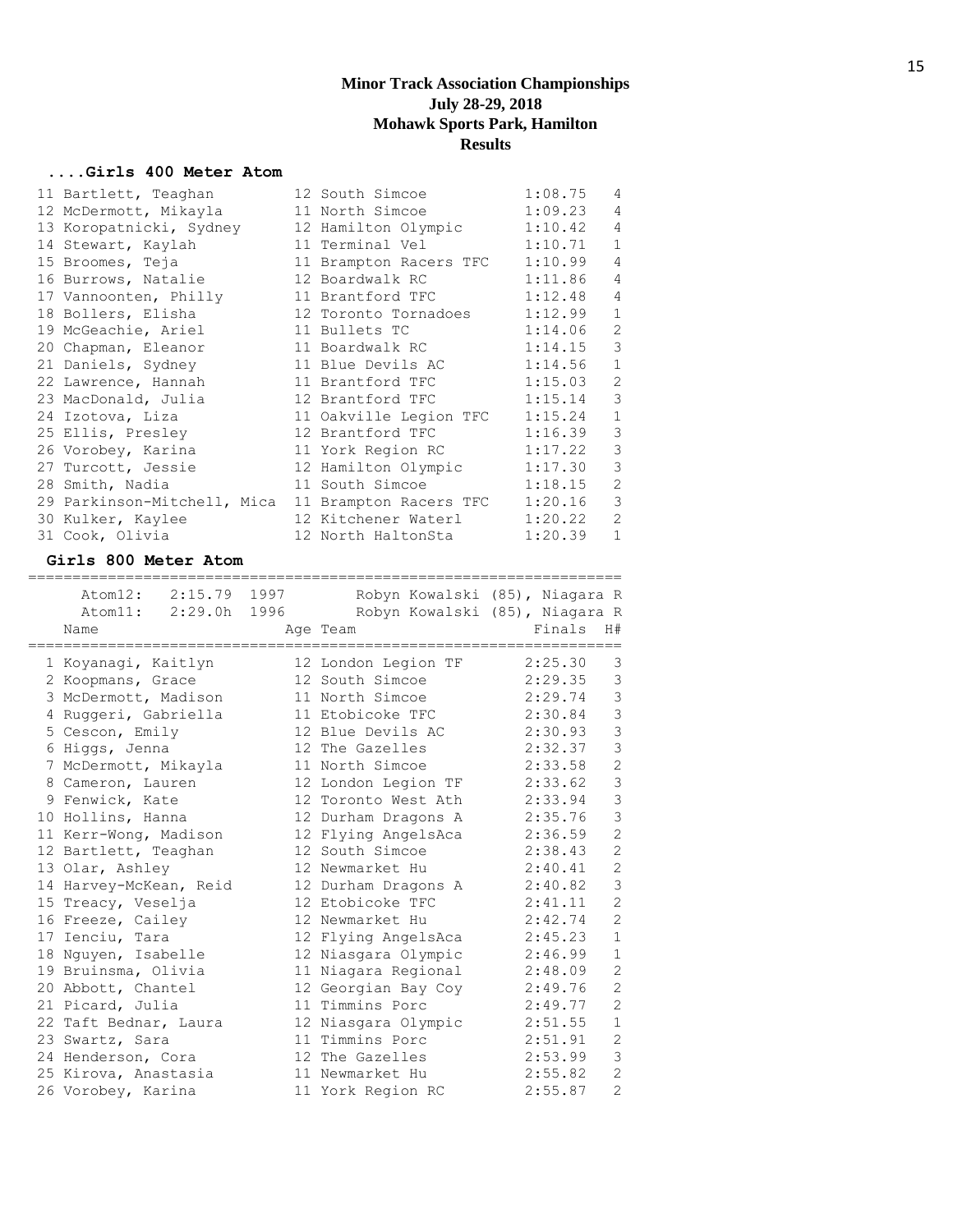## **....Girls 800 Meter Atom**

| 27 Goulet, Brooke    | 11 Timmins Porc     | 2:56.67 | $\overline{1}$ |
|----------------------|---------------------|---------|----------------|
| 28 Tichy, Maryn      | 11 310 Running      | 2:58.53 | $\mathbf{1}$   |
| 29 Carefoot, Skyler  | 11 Georgian Bay Coy | 2:59.01 | 1              |
| 30 Ellis, Presley    | 12 Brantford TFC    | 3:00.54 | $\overline{1}$ |
| 31 Smith, Nadia      | 11 South Simcoe     | 3:04.30 | 1              |
| 32 Cowan, Megan      | 11 Georgian Bay Coy | 3:08.83 | 1              |
| 33 Bennie, Faith     | 12 Hamilton Olympic | 3:11.30 | 1              |
| 34 Sivakumar, Kayana | 12 Shahph Puma SC   | 3:27.97 | -3             |

#### **Girls 1500 Meter Atom**

| Atom12: 4:46.3h 1997   | Robyn Kowalski (85), Niagara R |         |                |
|------------------------|--------------------------------|---------|----------------|
| Atom11: 4:57.5h 2001   | Stephanie Smith (90), SV       |         |                |
| Name                   | Age Team                       | Finals  | H#             |
| 1 Cescon, Emily        | 12 Blue Devils AC              | 5:06.32 | 3              |
| 2 McDermott, Madison   | 11 North Simcoe                | 5:07.27 | $\mathsf 3$    |
| 3 Koyanagi, Kaitlyn    | 12 London Legion TF            | 5:08.34 | 3              |
| 4 Hollins, Hanna       | 12 Durham Dragons A            | 5:13.50 | $\mathsf 3$    |
| 5 McDermott, Mikayla   | 11 North Simcoe                | 5:13.74 | $\mathsf 3$    |
| 6 Ruggeri, Gabriella   | 11 Etobicoke TFC               | 5:15.13 | 3              |
| 7 Cameron, Lauren      | 12 London Legion TF            | 5:16.97 | 3              |
| 8 Kerr-Wong, Madison   | 12 Flying AngelsAca            | 5:20.55 | 3              |
| 9 Higgs, Jenna         | 12 The Gazelles                | 5:21.75 | 3              |
| 10 Koopmans, Grace     | 12 South Simcoe                | 5:21.78 | 3              |
| 11 Treacy, Veselja     | 12 Etobicoke TFC               | 5:30.38 | $\overline{c}$ |
| 12 Henderson, Cora     | 12 The Gazelles                | 5:30.78 | $\mathfrak{Z}$ |
| 13 Olar, Ashley        | 12 Newmarket Hu                | 5:34.65 | $\overline{c}$ |
| 14 Mutch, Sophie       | 12 London Legion TF            | 5:36.18 | $\overline{c}$ |
| 15 Freeze, Cailey      | 12 Newmarket Hu                | 5:37.27 | $\overline{c}$ |
| 16 Bruinsma, Olivia    | 11 Niagara Regional            | 5:39.63 | $\overline{c}$ |
| 17 Balakrishnan, Riyaa | 12 Brampton Racers TFC         | 5:40.05 | $\overline{2}$ |
| 18 Ienciu, Tara        | 12 Flying AngelsAca            | 5:41.93 | $\mathbf 1$    |
| 19 Picard, Julia       | 11 Timmins Porc                | 5:42.69 | $\overline{2}$ |
| 20 Abbott, Chantel     | 12 Georgian Bay Coy            | 5:45.56 | $\overline{c}$ |
| 21 Nguyen, Isabelle    | 12 Niasgara Olympic            | 5:47.73 | $\mathbf 1$    |
| 22 Taft Bednar, Laura  | 12 Niasgara Olympic            | 5:47.92 | $\mathbf{1}$   |
| 23 Kirova, Anastasia   | 11 Newmarket Hu                | 5:48.45 | $\mathbf{1}$   |
| 24 Chapman, Madeline   | 11 Boardwalk RC                | 5:50.75 | $\mathbf 1$    |
| 25 Swartz, Sara        | 11 Timmins Porc                | 5:50.79 | $\mathbf 1$    |
| 26 McArthur, Sydney    | 12 South Simcoe                | 5:53.20 | $\mathbf 1$    |
| 27 Beck, Tabitha       | 12 York University TFC         | 5:57.31 | $\mathbf 1$    |
| 28 Blacquier, Melissa  | 11 Blue Devils AC              | 6:06.28 | 2              |
| 29 Goulet, Brooke      | 11 Timmins Porc                | 6:10.83 | $\mathbf{1}$   |
| 30 Williams, Sarah     | 12 Blue Devils AC              | 6:21.59 | $\mathbf{1}$   |
| 31 Cowan, Megan        | 11 Georgian Bay Coy            | 6:24.35 | $\mathbf 1$    |
| 32 Carefoot, Skyler    | 11 Georgian Bay Coy            | 6:25.64 | $\mathbf 1$    |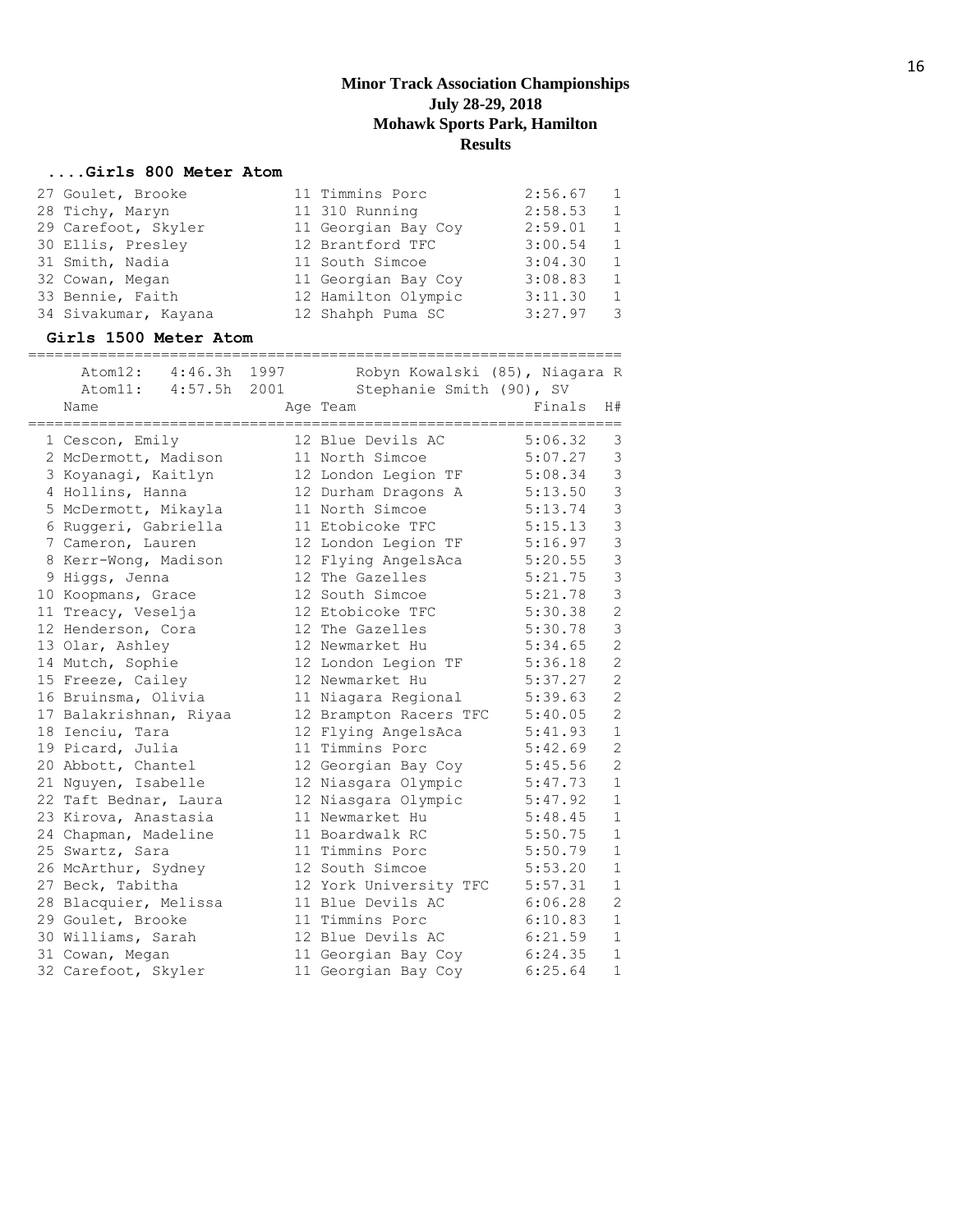#### **Girls 200 Meter Hurdles 60cm Atom**

| Atom12: 29.84 29/07/2018   | Jennielle Alleyne-Joseph (06), F |        |                |
|----------------------------|----------------------------------|--------|----------------|
| Atom11: 29.84 29/07/2018   | Jennielle Alleyne-Joseph (06), F |        |                |
| Name                       | Age Team                         | Finals | H#             |
|                            |                                  |        |                |
| 1 Alleyne-Joseph, Jenniell | 11 Flying AngelsAca              | 29.84  | 1              |
| 2 Monah, Tyashia           | 11 The Gazelles                  | 30.51  | 1              |
| 3 Blades, Nya              | 12 Brampton Racers TFC           | 30.90  | $\mathcal{L}$  |
| 4 Phillips, Asia           | 12 Flying AngelsAca              | 31.40  | $\overline{2}$ |
| 5 Murray, Keenyah          | 12 Timmins Porc                  | 31.72  | $\overline{2}$ |
| 6 Williams, Samantha       | 12 Brampton Racers TFC           | 32.10  | $\overline{2}$ |
| 7 McKee, Sara              | 12 Flying AngelsAca              | 32.28  | 1              |
| 8 Stewart, Kaylah          | 11 Terminal Vel                  | 33.43  | $\overline{2}$ |
| 9 Premru, Juliet           | 12 Etobicoke TFC                 | 33.48  | $\mathfrak{D}$ |
| 10 Mutch, Sophie           | 12 London Legion TF              | 33.77  | $\mathfrak{D}$ |
| 11 Baker, Raven            | 11 Timmins Porc                  | 35.58  | $\mathfrak{D}$ |
| 12 Sookram, Daylah         | 12 The Gazelles                  | 37.18  | 1              |
| 13 Bruinsma, Olivia        | 11 Niagara Regional              | 37.40  | 1              |
| 14 Cook, Olivia            | 12 North HaltonSta               | 37.55  |                |

#### **Girls 4x100 Meter Relay Atom**

=================================================================== Atom12: 53.25 2007 I Be Fast Atom11: 54.6h 2001 I Be Fast Team Finals H# =================================================================== 1 Flying AngelsAcademy 'A' 53.70 2 1) Roberts, Kayla 11 2) Phillips, Asia 12 3) Alleyne-Joseph, Jennielle 11 4) Jones, Raeanne 12 2 Brampton Racers TFC 'A' 55.11 1<br>1) Roberts, Nira 12 2) Blades, Nya 12 1) Roberts, Nira 12 2) Blades, Nya 12 3) Williams, Samantha 12 (4) Webb, Kiara 12 3 The Gazelles 'A' 56.11 1<br>1) Hackett, Kiara 12 2) James, Kaliyah 12 1) Hackett, Kiara 12 2) James, Kaliyah 12 3) McConnell, Stella 11 (4) Monah, Tyashia 11 4 Mississauga Olympians TF AA 'A' 57.53 2 1) Leslie, Serena 12 2) Joseph, Makenzie 11 3) Powell-Burgess, Dorian 11 4) Shillingford, Naomi 11 5 London Legion TF Alliance 'A' 59.74 2 1) Jaquith, Sarah 10 2) Grozelle, Alyssa 12 3) Whyte, Keira 12 4) Mutch, Sophie 12 6 Toronto Tornadoes 'A' 1:00.67 1 1) Hyman, Kaiva 12 2) Bollers, Elisha 12 3) Abalos, Felisha 12 4) Winkle, Chelsea 12 7 Brantford TFC 'A' 1:01.00 1 1) Lawrence, Hannah 11 2) Vannoonten, Philly 11 3) MacDonald, Julia 12 4) Ellis, Presley 12 8 The Gazelles 'B' 1:01.20 1 1) Arokium, Malaika 11 2) de la Cruz Wilson, Ava 12 3) Sookram, Daylah 12 4) McLeod, Savannah 12 9 Brampton Racers TFC 'B' 1:01.54 1 1) Broomes, Teja 11 2) Balakrishnan, Riyaa 12 3) Wilson, Myisha 11 4) McLean, Aaliyah 12 10 United Tamil SC 'A' 1:01.63 2 1) Kumaramoorthy, Luxsha 12 2) Suresh, Agshaya 11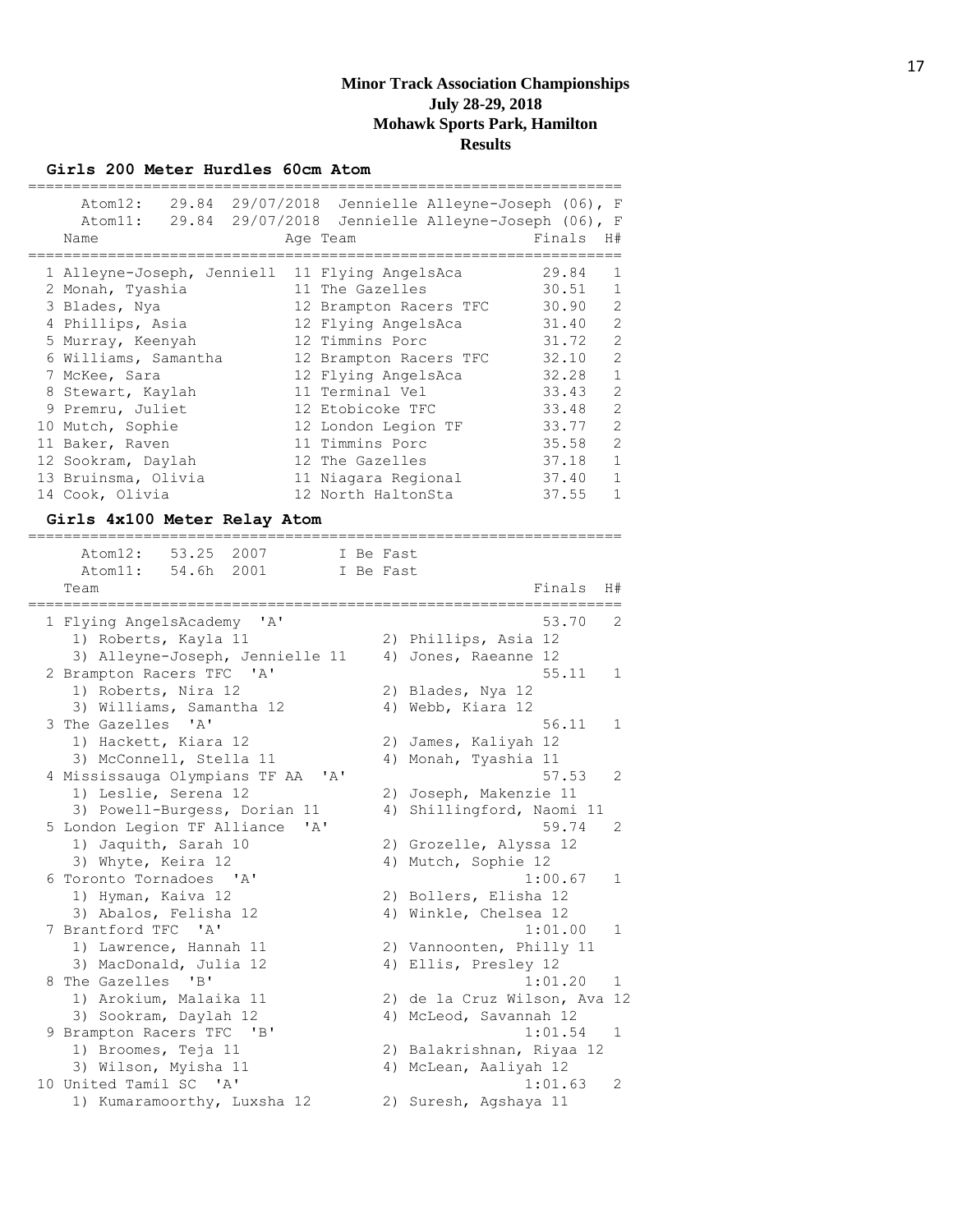#### **....Girls 4x100 Meter Relay Atom**

|  | 3) Vishnukaran, Vaishnavy 12 | 4) Krishnagopal, Elakkiyah 12 |
|--|------------------------------|-------------------------------|
|  | 11 The Gazelles 'C'          | $1:10.51$ 1                   |
|  | 1) Hamilton, Alysia 11       | 2) Arulananthan, Kavenaya 11  |
|  | 3) Storie, Amanda 11         | 4) Macaulay, Nyasia-Noelle 12 |

#### **Girls 1600 Sprint Medley Atom**

================================================================ Atom12: 4:34.55 29/07/2018 The Gazelles E Inglis, K James, T Monah, C Henderson Team Finals ================================================================ 1 The Gazelles 'A' 4:34.55 1) Inglis, Ella 12 2) James, Kaliyah 12 2) James, Kaliyan 12<br>3) Monah, Tyashia 11 4) Henderson, Cora 12 2 London Legion TF Alliance 'A' 4:39.01 1) Cameron, Lauren 12 2) Jaquith, Sarah 10 3) Lugogo, Celeste 10 4) Koyanagi, Kaitlyn 12 3 Flying AngelsAcademy 'A' 4:42.12 1) Alleyne-Joseph, Jennielle 11 2) Cephas, Ariel 11 3) Jones, Raeanne 12 4) Kerr-Wong, Madison 12 4 Etobicoke TFC 'B' 4:56.25 1) Treacy, Veselja 12 2) Premru, Juliet 12 3) Malcolm, Arianna 11 4) Ruggeri, Gabriella 11 5 Timmins Porcupine T.F.C. 'A' 5:10.12 1) Picard, Julia 11 2) Murray, Keenyah 12 3) Baker, Raven 11 4) Swartz, Sara 11 6 Brantford TFC 'A' 5:20.90 1) Vannoonten, Philly 11 2) MacDonald, Julia 12 3) Lawrence, Hannah 11 4) Ellis, Presley 12

#### **Girls High Jump Atom**

| Atom12: 1.60m 1979 Paula Gilmore (67), Scarborou<br>Atom11: 1.50m 1978 Paula Gilmore (67), Scarborou<br>Finals<br>Name<br>Age Team            |       |
|-----------------------------------------------------------------------------------------------------------------------------------------------|-------|
| 1 Shadd-Ceres, Trinity 12 Maximus Performance 1.45m<br>1.00 1.05 1.10 1.15 1.20 1.25 1.30 1.35 1.40 1.45 1.50<br>P P 0 0 0 0 0 0 0 0<br>O XXX |       |
| 2 Dwyer, Monifa 11 York University TFC 1.30m<br>1.00 1.05 1.10 1.15 1.20 1.25 1.30 1.35<br>P P P P XO O O XXX                                 |       |
| 3 Blades, Nya (12 Brampton Racers TFC 1.30m)<br>1.00 1.05 1.10 1.15 1.20 1.25 1.30 1.35<br>P P O O O O XO XXX                                 |       |
| 4 Grozelle, Alyssa 12 London Legion TF<br>1.00 1.05 1.10 1.15 1.20<br>P O O O XXX                                                             | 1.15m |
| 5 Suresh, Agshaya 11 United Tamil SC<br>1.00 1.05 1.10 1.15 1.20<br>O O XO O XXX                                                              | 1.15m |
| 6 Mutch, Sophie 32 London Legion TF 3.10m<br>1.00 1.05 1.10 1.15<br>P XXO O XXX                                                               |       |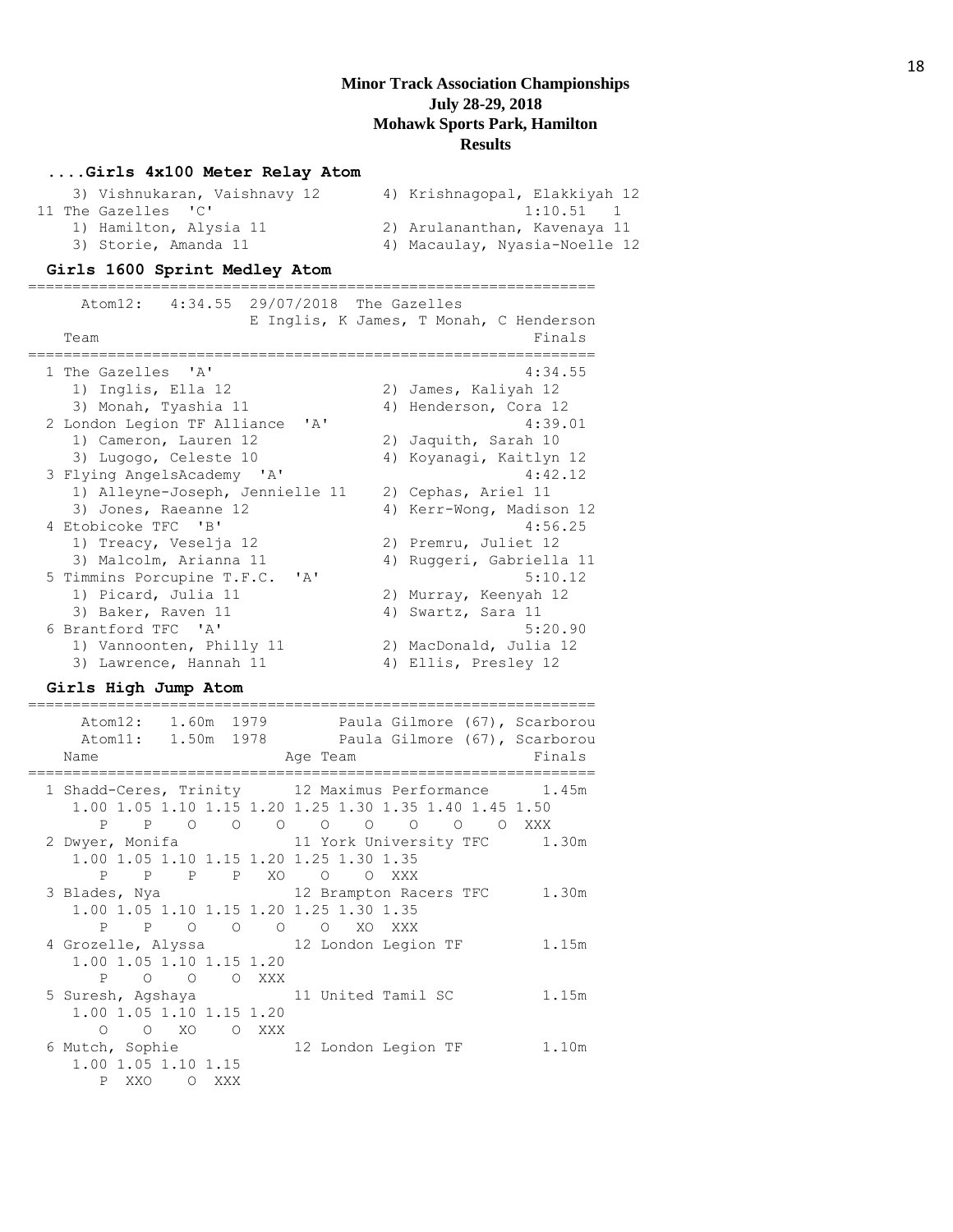**Girls Long Jump Atom**

| Name                                                                         |       | Atom12: 5.18m 2015 Nyanna Cooper (03), Flying AN<br>Atom11: 4.85m 23/07/2016 Kristina Vincic (05), Stoney<br>Age Team | Finals |
|------------------------------------------------------------------------------|-------|-----------------------------------------------------------------------------------------------------------------------|--------|
| 1 Phillips, Asia<br>4.61m  4.71m  4.82m  4.91m                               |       | 12 Flying AngelsAca                                                                                                   | 4.91m  |
| 2 Dawes, Janae<br>4.82m  4.66m  4.90m  4.84m                                 |       | 12 Durham Legion At                                                                                                   | 4.90m  |
| 3 Roberts, Nira<br>4.77m  4.76m  4.71m  4.81m                                |       | 12 Brampton Racers TFC                                                                                                | 4.81m  |
| 4 Alleyne-Joseph, Jenniell 11 Flying AngelsAca<br>4.55m  4.70m  4.61m  4.72m |       |                                                                                                                       | 4.72m  |
| 5 McKee, Sara<br>4.16m  4.23m  4.22m  4.55m                                  |       | 12 Flying AngelsAca                                                                                                   | 4.55m  |
| 6 Dwyer, Monifa<br>4.25m  4.11m  4.10m                                       | 4.05m | 11 York University TFC                                                                                                | 4.25m  |
| 7 Howell, Jazleen<br>4.17m 3.82m 3.91m 4.16m                                 |       | 11 Flying AngelsAca                                                                                                   | 4.17m  |
| 8 Housen, Ashna<br>4.11m  4.09m  4.03m  2.31m                                |       | 12 Brampton Racers TFC                                                                                                | 4.11m  |
| 9 Grozelle, Alyssa<br>4.04m 3.96m                                            |       | 12 London Legion TF                                                                                                   | 4.04m  |
| 10 Kongara, Ankitha<br>3.66m 4.04m                                           |       | 11 Shahph Puma SC                                                                                                     | 4.04m  |
| 11 Beck, Tabitha<br>3.99m 3.99m                                              |       | 12 York University TFC                                                                                                | 3.99m  |
| 12 Hackett, Kiara<br>3.96m FOUL                                              |       | 12 The Gazelles                                                                                                       | 3.96m  |
| 13 Stoisor, Ashley<br>3.71m 3.83m                                            |       | 11 Flying AngelsAca                                                                                                   | 3.83m  |
| 14 Powell-Burgess, Dorian<br>3.82m 3.67m                                     |       | 11 Mississauga Olym                                                                                                   | 3.82m  |
| 15 Stoisor, Andrea<br>3.81m 3.68m                                            |       | 11 Flying AngelsAca                                                                                                   | 3.81m  |
| 16 Whyte, Keira<br>3.66m 3.49m                                               |       | 12 London Legion TF                                                                                                   | 3.66m  |
| 17 Parkinson-Mitchell, Mica 11 Brampton Racers TFC<br>3.66m 3.10m            |       |                                                                                                                       | 3.66m  |
| 18 Abalos, Felisha<br>3.61m 3.65m                                            |       | 12 Toronto Tornadoes                                                                                                  | 3.65m  |
| 19 Suresh, Agshaya<br>3.45m 3.65m                                            |       | 11 United Tamil SC                                                                                                    | 3.65m  |
| 20 Sookram, Daylah<br>$3.43m$ $3.31m$                                        |       | 12 The Gazelles                                                                                                       | 3.43m  |
| 21 McLeod, Savannah<br>2.89m 3.42m                                           |       | 12 The Gazelles                                                                                                       | 3.42m  |
| 22 Arulananthan, Kavenaya<br>2.97m 2.82m                                     |       | 11 The Gazelles                                                                                                       | 2.97m  |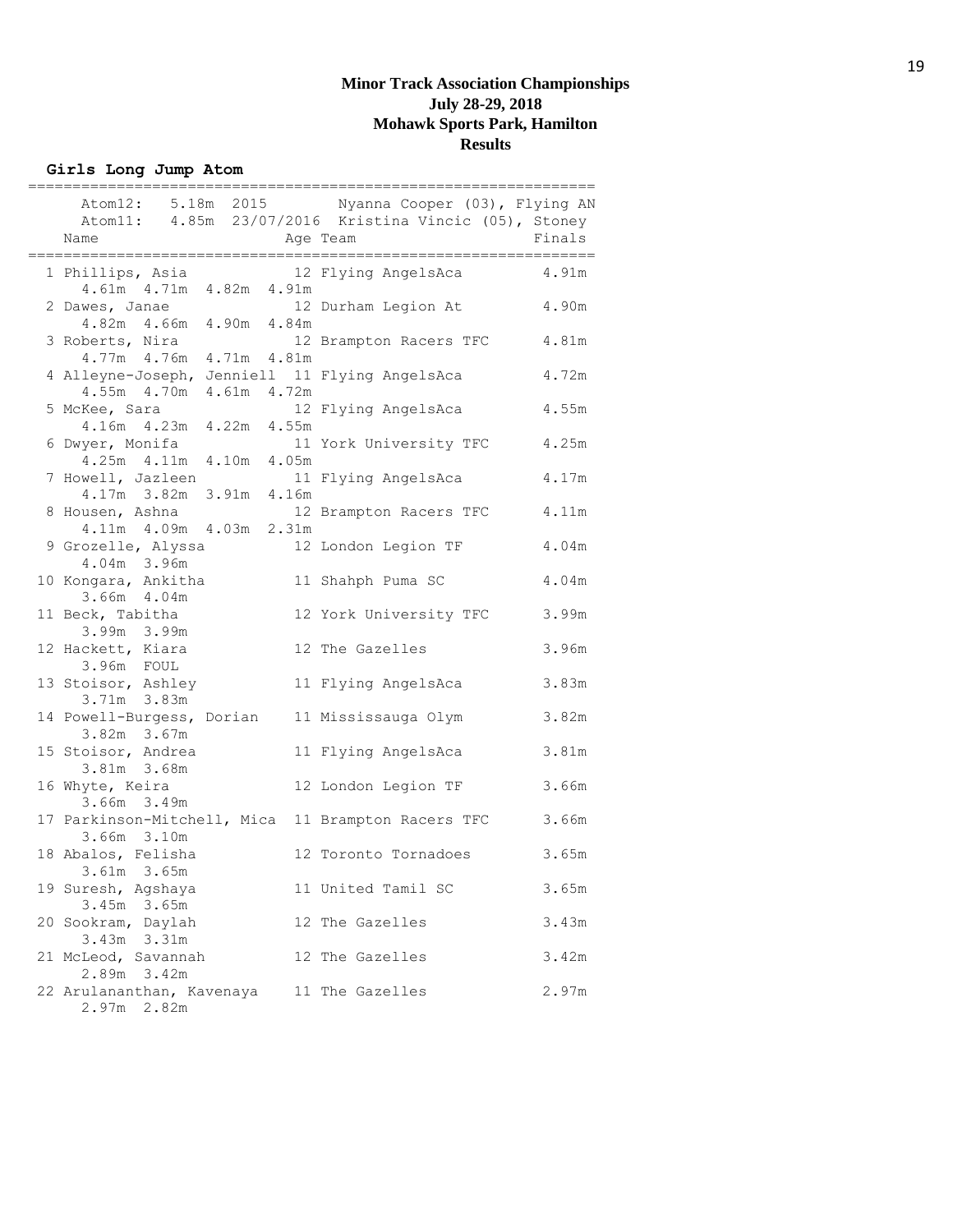## **Girls Triple Jump Atom**

| Name             |                                                                                | Age Team |                                        | Atom12: 10.88m 29/07/2018 Asia Phillips (06), Flying A<br>Atom11: 9.99m 29/07/2018 Jennielle Alleyne-Joseph (07<br>Finals |
|------------------|--------------------------------------------------------------------------------|----------|----------------------------------------|---------------------------------------------------------------------------------------------------------------------------|
| 1 Phillips, Asia | 10.88m  10.53m  10.44m  10.29m  PASS                                           |          | 12 Flying AngelsAca                    | 10.88m                                                                                                                    |
|                  | 2 Alleyne-Joseph, Jenniell 11 Flying AngelsAca<br>9.99m PASS 9.92m 9.58m 9.95m |          |                                        | 9.99m                                                                                                                     |
|                  | 3 Krishnagopal, Elakkiyah 12 United Tamil SC<br>9.86m 9.84m 9.71m 9.16m FOUL   |          |                                        | 9.86m                                                                                                                     |
|                  | 8.86m FOUL FOUL 8.47m FOUL                                                     |          | 4 Beck, Tabitha 12 York University TFC | 8.86m                                                                                                                     |
|                  | 5 Pathmarajah, Taruja 11 United Tamil SC<br>8.27m 8.06m 8.20m 8.07m 8.04m      |          |                                        | 8.27m                                                                                                                     |
| 6 Whyte, Keira   | FOUL FOUL PASS 7.31m FOUL                                                      |          | 12 London Legion TF                    | 7.31m                                                                                                                     |
|                  | 7 Kumaramoorthy, Luxsha 12 United Tamil SC<br>7.05m 7.22m 7.23m 6.76m FOUL     |          |                                        | 7.23m                                                                                                                     |

## **Girls Shot Put 2.73kg Atom**

| Atom12: 10.46m 2004 Eulleasha Thompson (92), Bra<br>Atom11: 9.52m 2003 Eulleasha Thompson (92), Bra<br>Name   | Age Team                     | <b>Einals</b> |
|---------------------------------------------------------------------------------------------------------------|------------------------------|---------------|
| 1 Krishnaqopal, Elakkiyah 12 United Tamil SC 8.78m                                                            |                              |               |
| 8.17m 8.02m 8.19m 8.07m 8.19m 8.78m<br>2 Souden, Devisha 12 Bullets TC<br>7.45m 7.81m 7.89m 6.68m 7.90m 7.27m |                              | 7.90m         |
| 3 de la Cruz Wilson, Ava 12 The Gazelles<br>7.72m 7.71m 7.46m 7.59m 7.53m 7.25m                               |                              | 7.72m         |
| 4 Barnett, Azzura 11 Brampton Racers TFC<br>6.84m 6.93m 7.10m 7.39m 7.68m 6.59m                               |                              | 7.68m         |
| 5 Alleyne-Joseph, Mckayla 11 Flying AngelsAca<br>7.62m 6.88m 7.52m 7.50m 7.32m 7.56m                          |                              | 7.62m         |
| 6 Hyman, Kaiva 12 Toronto Tornadoes<br>7.18m 6.92m 7.25m 6.39m 7.34m 7.44m                                    |                              | 7.44m         |
| 7 Dwyer, Monifa 11 York Univers<br>6.88m 6.98m FOUL 6.66m FOUL 6.82m                                          | 11 York University TFC 6.98m |               |
| 8 Fortune, Kaliah 11 Bullets TC<br>6.74m 6.34m 6.05m 6.34m 5.85m 6.43m                                        |                              | 6.74m         |
| 9 Kumaramoorthy, Luxsha 12 United Tamil SC<br>$6.47m$ 5.90m $6.08m$                                           |                              | 6.47m         |
| 10 Lake, Avery<br>6.21m 6.36m 5.90m                                                                           | 11 North HaltonSta           | 6.36m         |
| 11 Bennie, Faith<br>4.50m 6.15m 5.38m                                                                         | 12 Hamilton Olympic          | 6.15m         |
| 12 Lawrence, Hannah<br>4.90m 5.12m 5.31m                                                                      | 11 Brantford TFC             | 5.31m         |
| 13 Grant, Nezie<br>3.98m FOUL 4.41m                                                                           | 12 Toronto Tornadoes         | 4.41m         |
| -- Macaulay, Nyasia-Noelle 12 The Gazelles<br>FOUL FOUL FOUL                                                  |                              | FOUL          |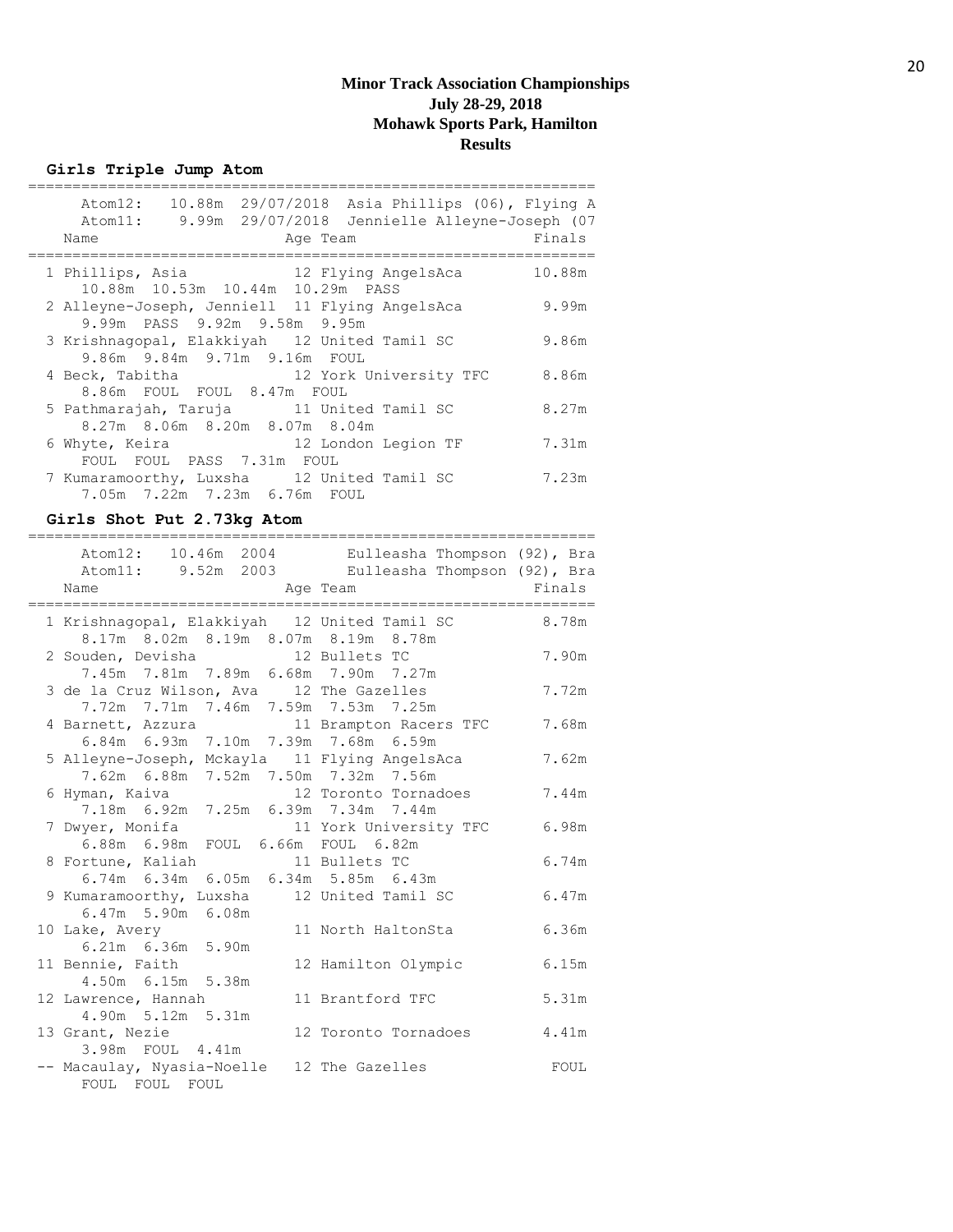## **Girls Discus Throw 750g Atom**

| At. cm12:<br>Atom11:<br>Name | 27.32m 2010<br>20.79m 2017 | Lilly Starling (98), Saugeen<br>Caitlyn Thompson (06), Athlé<br>Age Team         | Finals |
|------------------------------|----------------------------|----------------------------------------------------------------------------------|--------|
| 1 Krishnaqopal, Elakkiyah    |                            | 12 United Tamil SC<br>20.15m 18.59m 4.20m 19.66m FOUL                            | 20.15m |
|                              |                            | 2 Kumaramoorthy, Luxsha 12 United Tamil SC<br>11.70m 15.05m 14.08m 15.60m 15.74m | 15.74m |
| 3 Negri, Emma                |                            | 10 Excel Athletics<br>FOUL 15.05m FOUL 14.43m 12.98m                             | 15.05m |
| 4 Bennie, Faith              |                            | 12 Hamilton Olympic<br>14.04m 13.47m 14.64m 13.98m 14.55m                        | 14.64m |
|                              |                            | 5 Vishnukaran, Vaishnavy 12 United Tamil SC<br>12.57m FOUL 11.03m 12.35m 14.19m  | 14.19m |

## **Girls Javelin Throw 400g Atom**

| Name                                                                      | Atom12: 28.28m 2013 Emma McDougall (01), Niagara<br>Atom11: 24.84m 2007 Reighan Pflug (96), Guelph M<br>Age Team Finals |        |
|---------------------------------------------------------------------------|-------------------------------------------------------------------------------------------------------------------------|--------|
| ====================================                                      | =========================                                                                                               |        |
| 1 Thompson, Caitlyn 12 Athlétiques Inte                                   |                                                                                                                         | 23.30m |
| 22.13m  22.45m  23.30m  20.34m  22.70m<br>2 Souden, Devisha 12 Bullets TC |                                                                                                                         | 21.61m |
| FOUL 21.61m FOUL FOUL FOUL                                                |                                                                                                                         |        |
| 3 de la Cruz Wilson, Ava 12 The Gazelles                                  |                                                                                                                         | 17.52m |
| 17.52m 13.21m FOUL FOUL FOUL                                              |                                                                                                                         |        |
|                                                                           |                                                                                                                         | 17.17m |
| 4 Premru, Juliet 12 Etobicoke TFC<br>11.87m 11.70m 11.96m 16.28m 17.17m   |                                                                                                                         |        |
| 5 Turcott, Jessie 12 Hamilton Olympic                                     |                                                                                                                         | 14.73m |
| 11.61m  11.03m  12.06m  14.73m  13.20m                                    |                                                                                                                         |        |
| 6 Thompson, Sydney 10 Athlétiques Inte                                    |                                                                                                                         | 14.40m |
| 14.40m  12.37m  13.60m  FOUL  FOUL                                        |                                                                                                                         |        |
| 7 Cook, Olivia                         12 North HaltonSta                 |                                                                                                                         | 14.19m |
| 13.73m FOUL 13.88m 14.19m 13.78m                                          |                                                                                                                         |        |
| 8 Lake, Avery                                                             | 11 North HaltonSta                                                                                                      | 12.07m |
| 9.44m 12.07m 9.97m 9.91m FOUL                                             |                                                                                                                         |        |
| 9 Bennie, Faith                                                           | 12 Hamilton Olympic                                                                                                     | 11.18m |
| FOUL FOUL 11.18m                                                          |                                                                                                                         |        |
| 10 Hyman, Kaiva                                                           | 12 Toronto Tornadoes                                                                                                    | 9.76m  |
| FOUL FOUL 9.76m                                                           |                                                                                                                         |        |
| 11 Grant, Nezie                                                           | 12 Toronto Tornadoes                                                                                                    | 9.57m  |
| 7.63m 9.57m FOUL                                                          |                                                                                                                         |        |
| -- Moreau, Ivy                                                            | 11 Niagara Regional                                                                                                     | FOUL   |
| FOUL FOUL FOUL                                                            |                                                                                                                         |        |

#### **Girls 800 Meter Race Walk Atom**

| Atom12:             | $4:26.0h$ 2001            | Jessica Prigione (89), Guel |         |
|---------------------|---------------------------|-----------------------------|---------|
| Atom11:             | $4:40.97$ 2011            | Kylie Campbell (00), Bullet |         |
| Name                |                           | Age Team                    | Finals  |
|                     |                           |                             |         |
| 1 Thompson, Caitlyn |                           | 12 Athlétiques Inte         | 4:29.74 |
|                     | 2 Krishnagopal, Elakkiyah | 12 United Tamil SC          | 5:00.87 |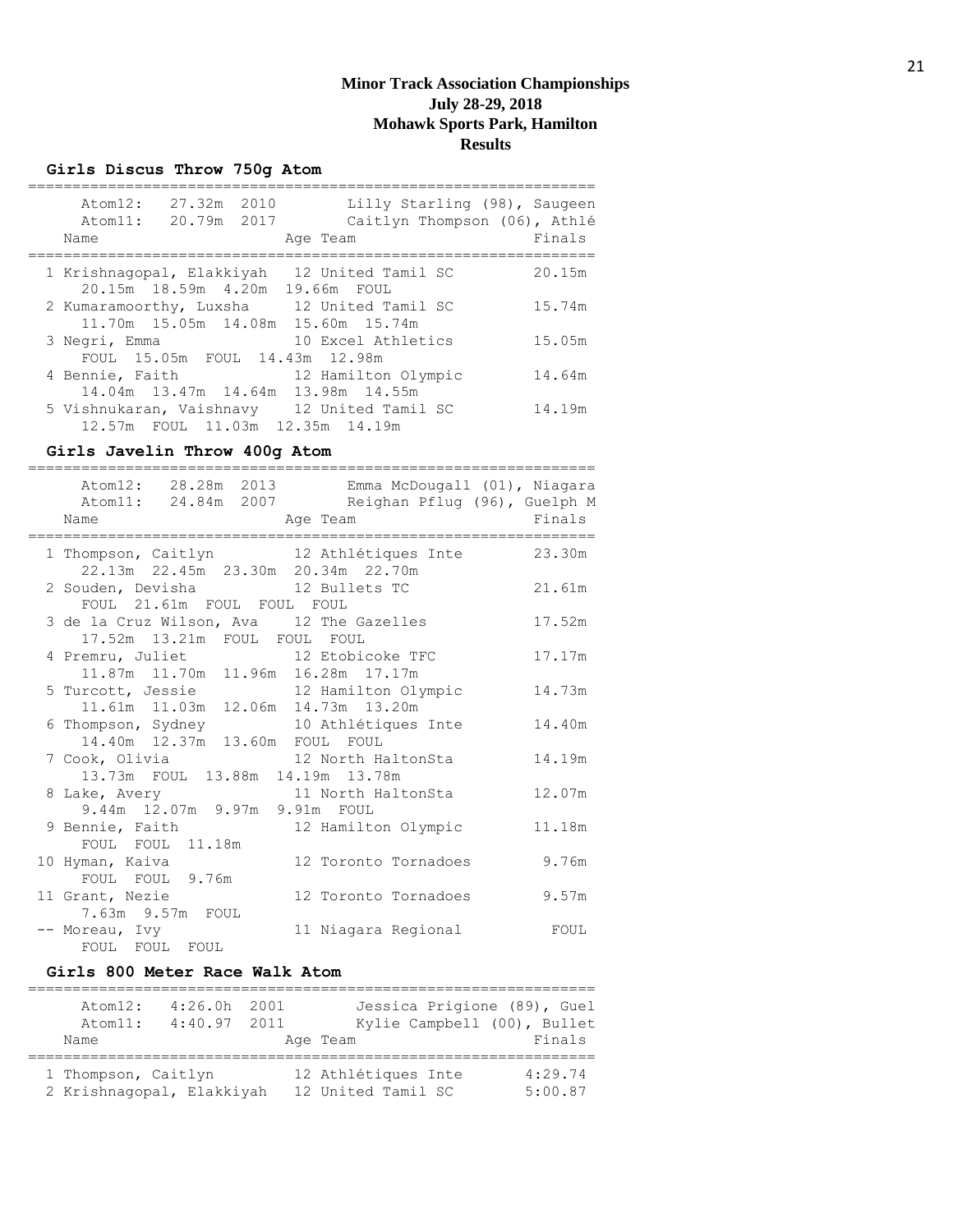#### **....Girls 800 Meter Race Walk Atom**

| 3 Souden, Devisha       | 12 Bullets TC       | 5:24.45 |
|-------------------------|---------------------|---------|
| 4 Thompson, Sydney      | 10 Athlétiques Inte | 5:37.79 |
| 5 Sivakumar, Kayana     | 12 Shahph Puma SC   | 5:59.16 |
| 6 Rajakumar, Shreenethi | 12 Shahph Puma SC   | 6:11.34 |

## **Girls 100 Meter Senior**

| Top 16 Advance by Time     |                                  |          |                 |
|----------------------------|----------------------------------|----------|-----------------|
| 12.16<br>Senior14:<br>2011 | Jadyn Chevannes-Skeen (97), Bram |          |                 |
| 12.19 2008<br>Senior13:    | Nichelle Prince (95), Bramalea B |          |                 |
| Name                       | Age Team                         | Prelims  | H#              |
| Preliminaries              |                                  |          |                 |
| 1 Dacosta, Charliana       | 13 Project Athletics             | 12.93q 8 |                 |
| 2 Cole, Gabrielle          | 14 Flying AngelsAca              | 12.94q   | $\mathbf{1}$    |
| 3 Francis, McKayla         | 14 Flying AngelsAca              | 13.04q   | 2               |
| 4 Reid, Hailey             | 14 Stoney Creek Ath              | 13.31q   | $5\phantom{.0}$ |
| 5 Grose, Nia               | 14 The Speed Academy             | 13.36q   | $\overline{4}$  |
| 6 Guy, Crystal             | 14 Flying AngelsAca              | 13.38q   | 2               |
| 7 Prah, Areil              | 14 Bullets TC                    | 13.46q   | $\mathbf{1}$    |
| 8 Vincic, Kristina         | 13 Stoney Creek Ath              | 13.48q   | 6               |
| 9 Fraser, Charlize         | 13 Bullets TC                    | 13.51q   | 3               |
| 10 Van Elderen, Shana      | 14 Bullets TC                    | 13.52q   | 5               |
| 10 Luke, Amber             | 14 Mississauga Olym              | 13.52q   | $7\phantom{.0}$ |
| 12 Rose, Jodie             | 13 Durham Dragons A              | 13.60q   | $\mathcal{S}$   |
| 12 Cudmore, Marie          | 13 Mississauga TFC               | 13.60q   | 7               |
| 12 Hopley, Riley           | 13 Oakville Legion TFC           | 13.60q   | $\mathbf{1}$    |
| 15 Hampson, Laila          | 14 Hamilton Olympic              | 13.61q   | 4               |
| 16 Karlo, Olivia           | 14 York Region RC                | 13.64q   | 6               |
| 17 Dundas, Stephanie       | 13 Durham Dragons A              | 13.66    | 7               |
| 18 Snihura, Inessa         | 14 Etobicoke TFC                 | 13.67    | 6               |
| 19 Muschette, Mya          | 14 Invictus AC                   | 13.69    | 8               |
| 20 Deterville, Malika      | 13 Terminal Vel                  | 13.71    | 8               |
| 21 Williams, Emily         | 13 Mississauga Olym              | 13.80    | 4               |
| 21 Malo, Kayley            | 13 Timmins Porc                  | 13.80    | 3               |
| 23 Vamos, Brianna          | 13 Brantford TFC                 | 13.86    | 7               |
| 24 Mapickard, Cynthia      | 14 Brantford TFC                 | 13.87    | $\mathbf 1$     |
| 25 Arnold, Keira           | 13 310 Running                   | 13.99    | 7               |
| 26 Badley, Jaimie          | 14 Sundown Athl                  | 14.01    | 1               |
| 27 Whyte, Vanessa          | 14 London Legion TF              | 14.18    | 7               |
| 27 Spence, Jade-O'shea     | 14 Flying AngelsAca              | 14.18    | 5               |
| 29 Smith, Melissa          | 14 Mississauga Olym              | 14.23    | $\mathsf 3$     |
| 30 Burke, Kiana            | 13 Mississauga TFC               | 14.25    | 5               |
| 30 Nagy, Hannah            | 13 Brantford TFC                 | 14.25    | 8               |
| 32 Ironside, Zoe           | 13 Athlétiques Inte              | 14.30    | 5               |
| 32 Francis, Serena         | 13 Flying AngelsAca              | 14.30    | $\overline{4}$  |
| 34 Fairclough, Calyse      | 14 The Gazelles                  | 14.33    | 8               |
| 35 Humphries, Allie        | 13 London Legion TF              | 14.34    | 5               |
| 36 Stanley, Lian           | 13 Sundown Athl                  | 14.42    | 2               |
| 37 Duncan, Sierra          | 14 South Simcoe                  | 14.47    | 6               |
| 38 Morrison, Hannah        | 13 Niasgara Olympic              | 14.51    | 2               |
| 39 Trenfield, Jenai        | 13 Brampton Racers TFC           | 14.52    | 8               |
| 40 Sutherland, Heather     | 14 Stoney Creek Ath              | 14.60    | $\mathsf 3$     |
| 41 Dostal, Lenayah         | 14 Brantford TFC                 | 14.65    | 6               |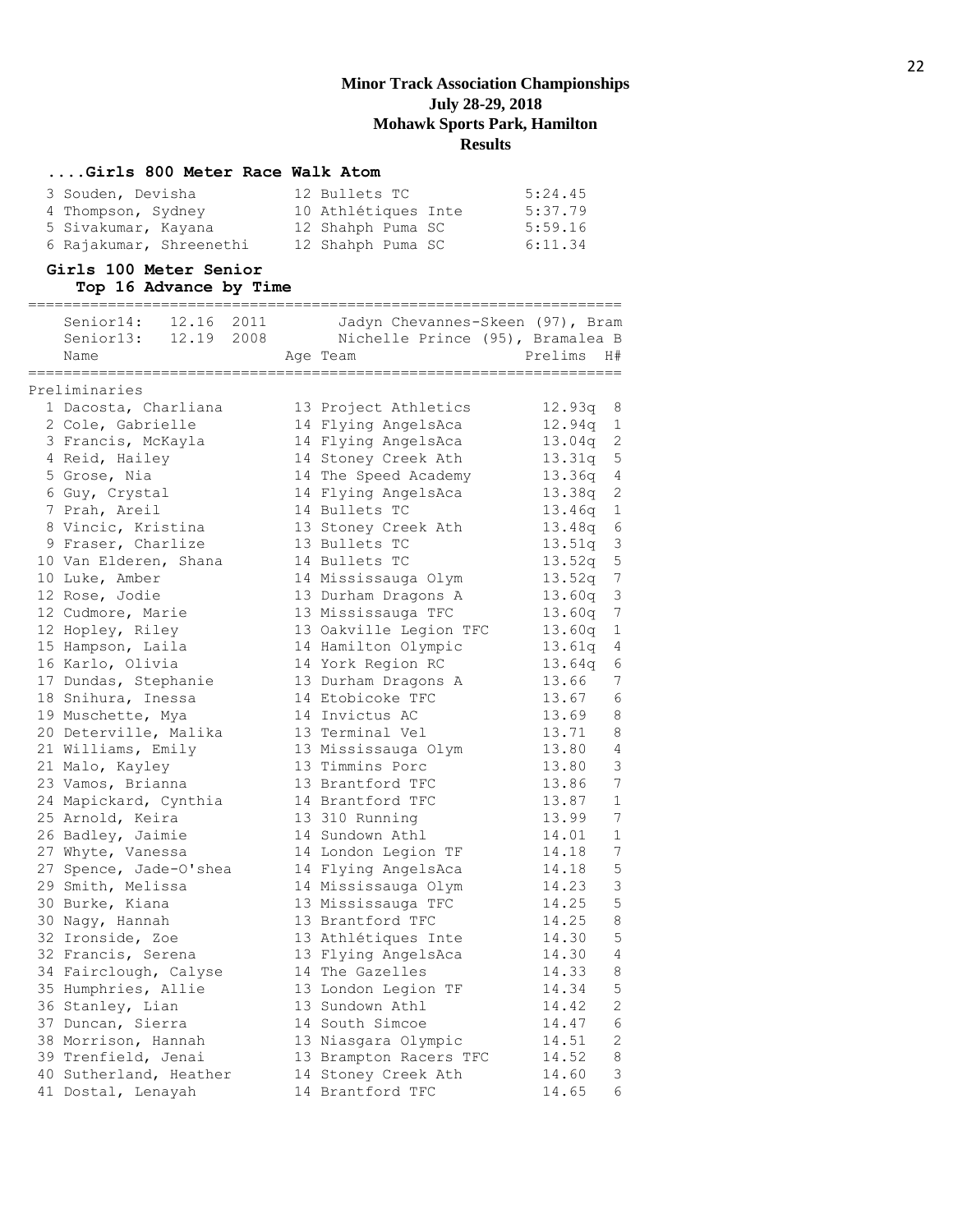#### **....Girls 100 Meter Senior**

| 42 Adderley Julien, Madison 13 The Gazelles |                        | 14.71 | 6              |
|---------------------------------------------|------------------------|-------|----------------|
| 43 Innes, Mackenzie                         | 14 Timmins Porc        | 14.74 | 2              |
| 44 Amorim, Eva                              | 13 Stoney Creek Ath    | 14.77 | 2              |
| 45 Johnson, Shyann                          | 13 Brampton Racers TFC | 14.81 | $\overline{4}$ |
| 46 Wilmot, Deneil                           | 14 Durham Legion At    | 14.85 | -5             |
| 47 Phillips, Cali                           | 13 South Simcoe        | 14.86 | 3              |
| 48 Deliallisi, Fiona                        | 13 Burlington TFC      | 15.10 | 8              |
| 49 Visser Stumbo, Zoe                       | 13 Stoney Creek Ath    | 15.21 | 7              |
| 49 Fernandes, Maiden                        | 13 The Gazelles        | 15.21 | $\overline{4}$ |
| 51 Rajagopal, Shamanthi                     | 13 Tamil Star          | 15.27 | 8              |
| 52 McVittie, Ella                           | 13 Stoney Creek Ath    | 15.30 | $\mathbf{1}$   |
| 53 Sandhu, Avneet                           | 13 Shahph Puma SC      | 16.17 | 6              |
| 54 Raffington, Venesha                      | 14 The Gazelles        | 17.42 | 1              |

#### **Girls 100 Meter Senior**

|        | Senior14:<br>Senior13: 12.19 2008<br>Name | 12.16 2011 |  | Jadyn Chevannes-Skeen (97), Bram<br>Nichelle Prince (95), Bramalea B<br>Age Team | Finals H# |                |
|--------|-------------------------------------------|------------|--|----------------------------------------------------------------------------------|-----------|----------------|
| Finals |                                           |            |  |                                                                                  |           |                |
|        | 1 Cole, Gabrielle                         |            |  | 14 Flying AngelsAca                                                              | 12.67     | 2              |
|        | 2 Francis, McKayla                        |            |  | 14 Flying AngelsAca                                                              | 12.81     | $\overline{2}$ |
|        | 3 Dacosta, Charliana                      |            |  | 13 Project Athletics                                                             | 13.00     | $\overline{2}$ |
|        | 4 Reid, Hailey                            |            |  | 14 Stoney Creek Ath                                                              | 13.24     | $\overline{2}$ |
|        | 5 Vincic, Kristina                        |            |  | 13 Stoney Creek Ath                                                              | 13.25     | $\overline{2}$ |
|        | 6 Grose, Nia                              |            |  | 14 The Speed Academy                                                             | 13.26     | $\overline{2}$ |
|        | 7 Luke, Amber                             |            |  | 14 Mississauga Olym                                                              | 13.29     | $\mathbf{1}$   |
|        | 8 Guy, Crystal                            |            |  | 14 Flying AngelsAca                                                              | 13.37     | $\overline{2}$ |
|        | 9 Prah, Areil                             |            |  | 14 Bullets TC                                                                    | 13.42     | $\overline{2}$ |
|        | 10 Fraser, Charlize                       |            |  | 13 Bullets TC                                                                    | 13.47     | $\mathbf{1}$   |
|        | 11 Hampson, Laila                         |            |  | 14 Hamilton Olympic                                                              | 13.54     | $\mathbf{1}$   |
|        | 12 Van Elderen, Shana                     |            |  | 14 Bullets TC                                                                    | 13.65     | $\mathbf{1}$   |
|        | 13 Rose, Jodie                            |            |  | 13 Durham Dragons A                                                              | 13.71     | $\mathbf{1}$   |
|        | 14 Cudmore, Marie                         |            |  | 13 Mississauga TFC                                                               | 13.73     | $\mathbf{1}$   |
|        | 15 Hopley, Riley                          |            |  | 13 Oakville Legion TFC                                                           | 13.80     | $\mathbf{1}$   |
|        | 16 Karlo, Olivia                          |            |  | 14 York Region RC                                                                | 13.81     | $\mathbf{1}$   |

## **Girls 200 Meter Senior**

| Senior14:<br>24.74<br>2008<br>Senior13: 25.13 2008<br>Name | Naomi Kerr (94), Bramalea Bullet<br>Nichelle Prince (95), Bramalea B<br>Age Team | Finals | H#              |
|------------------------------------------------------------|----------------------------------------------------------------------------------|--------|-----------------|
| 1 Celestine, Jade                                          | 14 Durham Legion At                                                              | 27.00  | 7               |
| 2 Dacosta, Charliana                                       | 13 Project Athletics                                                             | 27.20  | 8               |
| 3 Luke, Amber                                              | 14 Mississauga Olym                                                              | 27.28  | $7\overline{ }$ |
| 4 Snihura, Inessa                                          | 14 Etobicoke TFC                                                                 | 27.29  | 7               |
| 5 Muschette, Mya                                           | 14 Invictus AC                                                                   | 27.45  | 8               |
| 6 Dundas, Stephanie                                        | 13 Durham Dragons A                                                              | 27.68  | 7               |
| 7 Muraleetharan, Abinaya                                   | 14 United Tamil SC                                                               | 27.70  | 1               |
| 8 Malo, Kayley                                             | 13 Timmins Porc                                                                  | 27.77  | 7               |
| 9 Hopley, Riley                                            | 13 Oakville Legion TFC                                                           | 27.78  | $7\phantom{.0}$ |
| 10 Rickard, Morgan                                         | 13 Timmins Porc                                                                  | 27.82  | 8               |
|                                                            |                                                                                  |        |                 |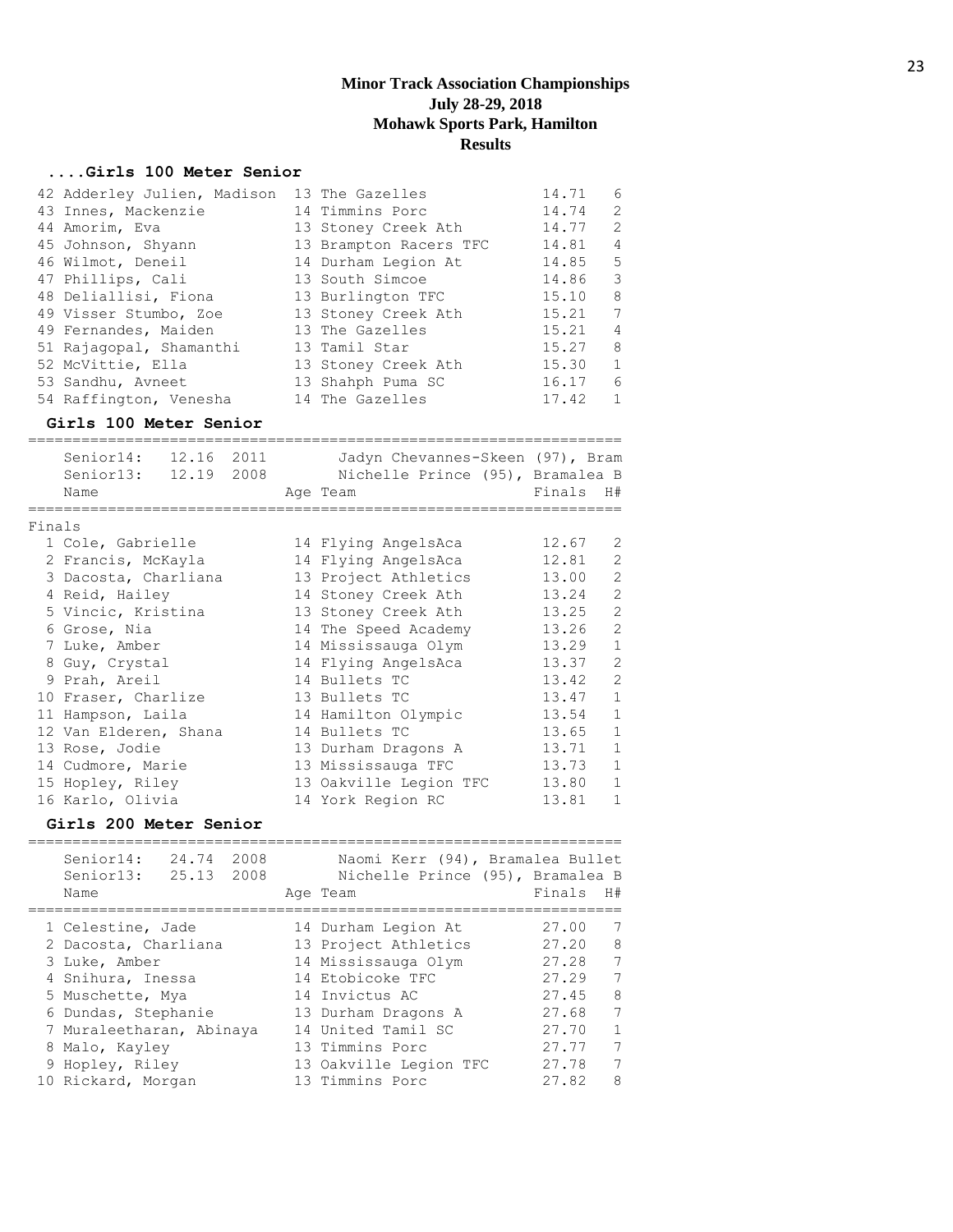## **....Girls 200 Meter Senior**

| 11 Karlo, Olivia            | 14 York Region RC      | 27.91 | 7              |
|-----------------------------|------------------------|-------|----------------|
| 12 Prah, Areil              | 14 Bullets TC          | 27.99 | $\mathbf 1$    |
| 13 Van Elderen, Shana       | 14 Bullets TC          | 28.09 | 1              |
| 14 Hampson, Laila           | 14 Hamilton Olympic    | 28.18 | 5              |
| 15 Knox, Abigail            | 14 Hamilton Olympic    | 28.21 | 5              |
| 16 Vygunthavasan, Raveena   | 14 United Tamil SC     | 28.28 | $\epsilon$     |
| 17 Uthayakumar, Kethusha    | 13 Shahph Puma SC      | 28.32 | 5              |
| 18 David, Ania              | 13 Durham Dragons A    | 28.47 | 6              |
| 19 vanGaalen, Imani         | 14 Kitchener Waterl    | 28.54 | 6              |
| 20 Coletta, Sierra          | 14 Etobicoke TFC       | 28.56 | $\mathsf 3$    |
| 21 Burt, Anna               | 14 South Simcoe        | 28.64 | 5              |
| 22 Diebold, Janessa         | 14 London Legion TF    | 28.73 | 5              |
| 23 Olisa, Adaora            | 13 South Simcoe        | 28.75 | $\overline{4}$ |
| 24 Badley, Jaimie           | 14 Sundown Athl        | 28.77 | 6              |
| 25 Williams, Emily          | 13 Mississauga Olym    | 28.91 | 6              |
| 26 Arnold, Keira            | 13 310 Running         | 28.93 | 5              |
| 27 Simmons, Nicole          | 14 Sundown Athl        | 28.96 | $\mathsf 3$    |
| 28 Mapickard, Cynthia       | 14 Brantford TFC       | 29.00 | $\sqrt{4}$     |
| 29 Smith, Melissa           | 14 Mississauga Olym    | 29.10 | 6              |
| 30 Adderley Julien, Madison | 13 The Gazelles        | 29.30 | $\mathsf 3$    |
| 31 Trenfield, Jenai         | 13 Brampton Racers TFC | 29.33 | $\mathsf 3$    |
| 31 Guay, Samantha           | 13 Hamilton Olympic    | 29.33 | 5              |
| 33 Laidlaw, Anastasia       | 13 The Gazelles        | 29.46 | 5              |
| 34 Kapteyn, Holly           | 14 South Simcoe        | 29.51 | 3              |
| 35 Fairclough, Calyse       | 14 The Gazelles        | 29.69 | $\overline{4}$ |
| 36 Wilmot, Daneilla         | 14 Durham Legion At    | 29.70 | 4              |
| 37 Stanley, Lian            | 13 Sundown Athl        | 29.78 | 3              |
| 38 Hoggar, Danielle         | 14 Brampton Racers TFC | 29.83 | 4              |
| 39 Duncan, Sierra           | 14 South Simcoe        | 29.90 | 4              |
| 40 Morrison, Hannah         | 13 Niasgara Olympic    | 29.91 | 1              |
| 41 Calugareanu, Amalia      | 13 Blue Devils AC      | 29.98 | $\sqrt{2}$     |
| 42 Amorim, Eva              | 13 Stoney Creek Ath    | 30.05 | 3              |
| 43 Dostal, Lenayah          | 14 Brantford TFC       | 30.15 | $\overline{2}$ |
| 44 Innes, Mackenzie         | 14 Timmins Porc        | 30.44 | $\epsilon$     |
| 45 Gualtieri, Grace         | 14 Hamilton Olympic    | 30.46 | 4              |
| 46 Hills, Cassie            | 14 Hamilton Olympic    | 30.62 | 2              |
| 47 McVittie, Ella           | 13 Stoney Creek Ath    | 30.70 | $\mathsf 3$    |
| 48 Visser Stumbo, Zoe       | 13 Stoney Creek Ath    | 31.70 | $\mathbf{2}$   |
| 49 Puvichchelvan, Sathushaa | 14 Shahph Puma SC      | 32.13 | $\mathbf{2}$   |
| 50 Barber, Paige            | 13 310 Running         | 32.82 | $\overline{2}$ |
| 51 Rajagopal, Shamanthi     | 13 Tamil Star          | 32.97 | $\mathbf{1}$   |

#### **Girls 400 Meter Senior**

===================================================================

| Senior14:<br>Senior13: | 57.27<br>57.8h | 2012<br>1998 | Kyra Constantine (98), Mississau<br>Patricia Mayers (85), Oshawa Leg |           |     |
|------------------------|----------------|--------------|----------------------------------------------------------------------|-----------|-----|
| Name                   |                |              | Age Team                                                             | Finals H# |     |
| 1 Riley, Elle          |                |              | 13 Durham Dragons A                                                  | 59.40     | 6   |
| 2 Martin, Emily        |                |              | 14 South Simcoe                                                      | 59.52     | - 6 |
| 3 Sawyer, Elise        |                |              | 13 Stoney Creek Ath                                                  | 1:00.20   | 6   |
| 4 Rodrigues, Reyne     |                |              | 14 Durham Legion At                                                  | 1:00.52   | 6   |
| 5 Odukoya, Emmanuela   |                |              | 13 Flying AngelsAca                                                  | 1:01.93   | 6   |
| 6 Phinnemore, Lorelai  |                |              | 13 London Legion TF                                                  | 1:01.95   | -5  |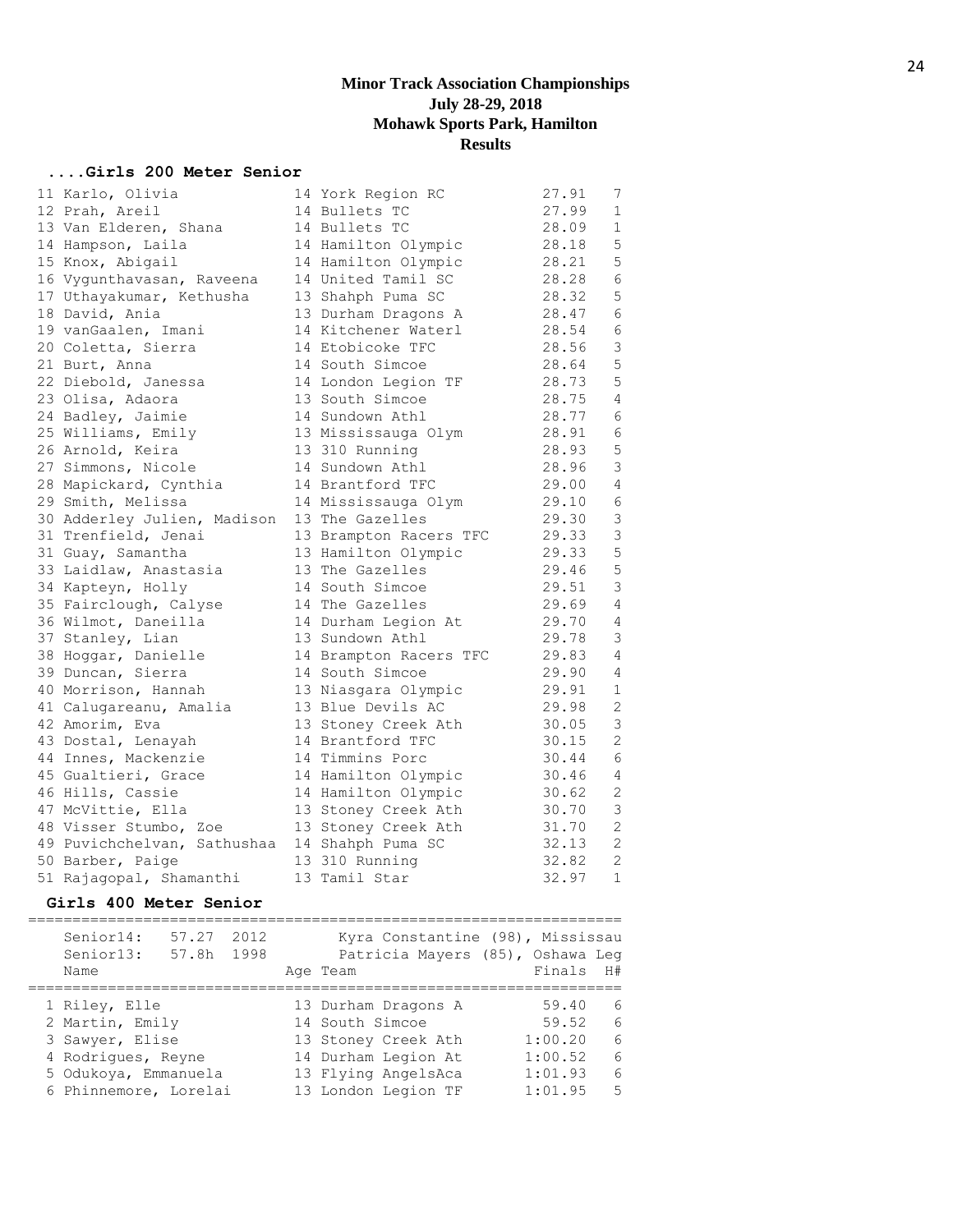## **....Girls 400 Meter Senior**

| 7 Rickard, Morgan           | 13 Timmins Porc        | 1:02.82 | 6              |
|-----------------------------|------------------------|---------|----------------|
| 8 DiMarino, Sierra          | 14 York University TFC | 1:02.93 | $\mathsf S$    |
| 9 Coletta, Alecia           | 14 Etobicoke TFC       | 1:02.96 | 3              |
| 10 Celestine, Jade          | 14 Durham Legion At    | 1:03.65 | 3              |
| 11 Fearon, Madison          | 14 Terminal Vel        | 1:03.81 | $\mathsf S$    |
| 12 Dodds, Olivia            | 14 Stoney Creek Ath    | 1:03.84 | $\sqrt{6}$     |
| 13 Bonilla, Alba            | 13 Flying AngelsAca    | 1:04.06 | $\sqrt{4}$     |
| 14 Coletta, Sierra          | 14 Etobicoke TFC       | 1:04.29 | $\mathsf 3$    |
| 15 Wilson, Michaela         | 14 The Gazelles        | 1:04.33 | 5              |
| 16 Burt, Anna               | 14 South Simcoe        | 1:04.38 | $\overline{4}$ |
| 17 Kovacevic, Sofia         | 14 Etobicoke TFC       | 1:04.61 | $\mathsf S$    |
| 18 Brown, Ellyssa           | 14 Flying AngelsAca    | 1:05.09 | $\sqrt{2}$     |
| 19 Sterling-Stewart, Alexia | 13 Flying AngelsAca    | 1:05.28 | $\overline{4}$ |
| 20 Purnell, Olivia          | 13 Hamilton Olympic    | 1:05.30 | 5              |
| 21 Dodds, Amelia            | 13 Stoney Creek Ath    | 1:05.31 | $\overline{4}$ |
| 22 Wilmot, Daneilla         | 14 Durham Legion At    | 1:06.23 | $\overline{4}$ |
| 23 Bartlett, Taelor         | 14 South Simcoe        | 1:06.28 | $\mathfrak{Z}$ |
| 24 Knox, Abigail            | 14 Hamilton Olympic    | 1:06.52 | $\overline{4}$ |
| 25 Veenstra, Leah           | 14 South Simcoe        | 1:06.67 | $\mathsf 3$    |
| 25 Jelaca, Katie            | 13 310 Running         | 1:06.67 | $\mathfrak{Z}$ |
| 27 Cameron, Hannah          | 14 London Legion TF    | 1:06.68 | $\mathfrak{Z}$ |
| 28 Robinson, Maya           | 14 Sundown Athl        | 1:07.76 | 5              |
| 29 David, Ania              | 13 Durham Dragons A    | 1:08.01 | $\overline{c}$ |
| 30 Perri, Maya              | 13 Burlington TFC      | 1:08.18 | $\overline{c}$ |
| 31 Campbell, Renee          | 13 Blue Devils AC      | 1:08.26 | $1\,$          |
| 32 vanGaalen, Imani         | 14 Kitchener Waterl    | 1:08.41 | $\overline{4}$ |
| 33 Kinanga, Silvie          | 13 Etobicoke TFC       | 1:08.57 | $\mathbf{2}$   |
| 34 Hills, Cassie            | 14 Hamilton Olympic    | 1:09.40 | $\overline{c}$ |
| 35 Gualtieri, Grace         | 14 Hamilton Olympic    | 1:09.42 | $\overline{c}$ |
| 36 Singh, Serena            | 14 The Speed Academy   | 1:09.64 | $\mathsf S$    |
| 37 Molyneaux, Mikaela       | 14 The Gazelles        | 1:10.27 | $\sqrt{2}$     |
| 38 Hoggar, Danielle         | 14 Brampton Racers TFC | 1:10.32 | $\mathbf{2}$   |
| 39 Laidlaw, Anastasia       | 13 The Gazelles        | 1:10.69 | $1\,$          |
| 40 Falkingham, Ella         | 13 Guelph Minor TFC    | 1:11.03 | $1\,$          |
| 41 Haan, Isabelle           | 13 Brantford TFC       | 1:12.02 | $1\,$          |
| 42 Salvo, Olivia            | 13 York Region RC      | 1:13.07 | $\mathbf{1}$   |
| 43 Lanc, Olivia             | 14 Hamilton Olympic    | 1:14.37 | $\mathbf 1$    |

## **Girls 800 Meter Senior**

| Senior14:<br>2:13.87<br>Senior13:<br>2:15.69<br>Name | 2013<br>2010 | Emily Cohen (99), Central Toro<br>Kailee Sawyer (97), Laurel Cre<br>Age Team | Finals  | H#            |
|------------------------------------------------------|--------------|------------------------------------------------------------------------------|---------|---------------|
| 1 McIntyre, Hannah                                   |              | 13 London Legion TF                                                          | 2:19.71 | 3             |
| 2 Phinnemore, Lorelai                                |              | 13 London Legion TF                                                          | 2:20.25 | 3             |
| 3 Fearon, Madison                                    |              | 14 Terminal Vel                                                              | 2:24.01 | 3             |
| 4 Wilson, Michaela                                   |              | 14 The Gazelles                                                              | 2:25.78 | $\mathcal{E}$ |
| 5 Carpenter, Lucy                                    |              | 14 Boardwalk RC                                                              | 2:26.09 | 3             |
| 6 Dodds, Olivia                                      |              | 14 Stoney Creek Ath                                                          | 2:26.70 | 3             |
| 7 Martin, Emily                                      |              | 14 South Simcoe                                                              | 2:27.09 | 3             |
| 8 Ellis, Katelyn                                     |              | 13 Hamilton Olympic                                                          | 2:27.49 | 3             |
| 9 Rodriques, Sierra                                  |              | 14 310 Running                                                               | 2:28.87 | $\mathbf{1}$  |
| 10 Coletta, Alecia                                   |              | 14 Etobicoke TFC                                                             | 2:28.88 | $\mathcal{L}$ |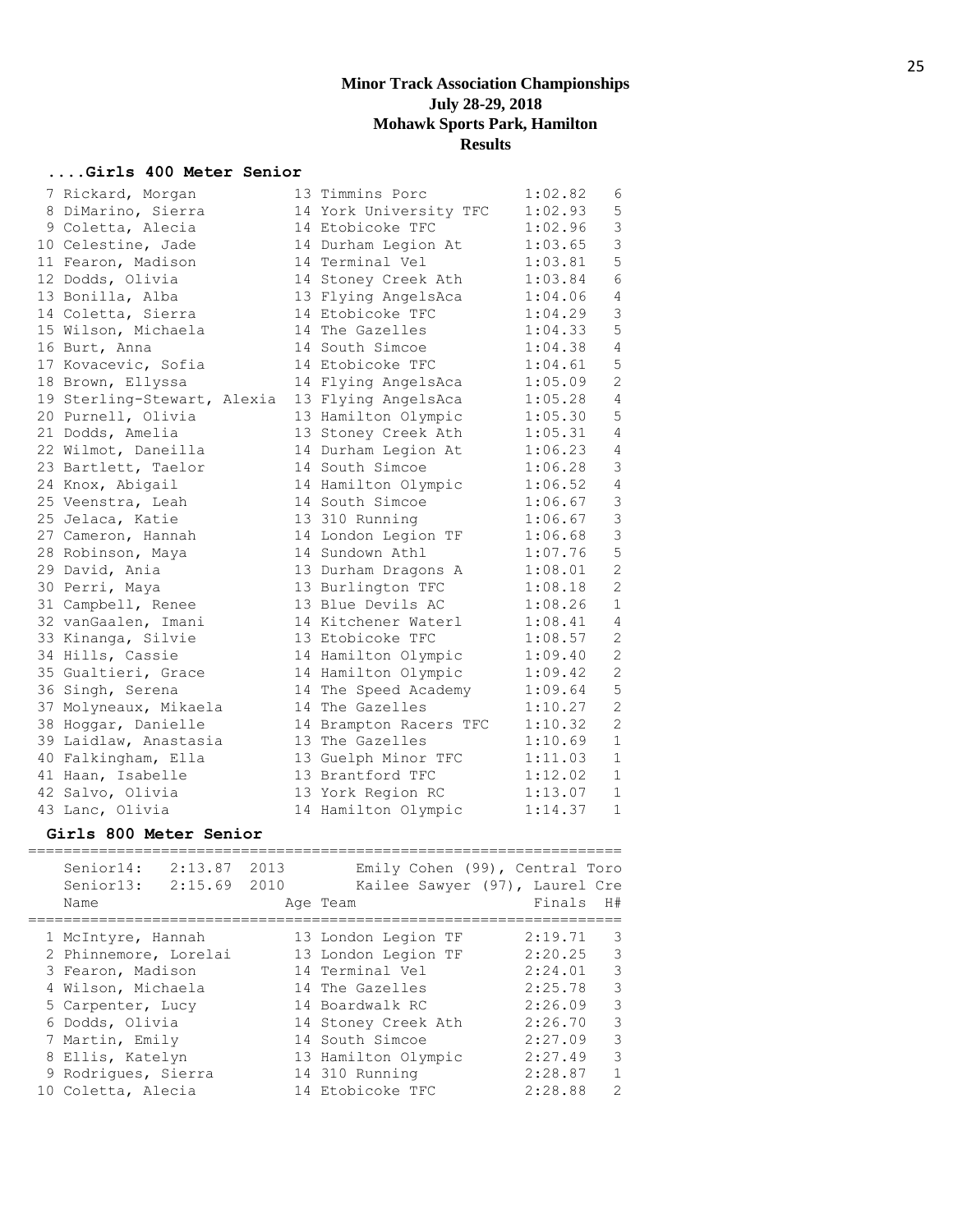## **....Girls 800 Meter Senior**

| 11 Martin, Kyla         | 13 South Simcoe     | 2:29.78 | 2              |
|-------------------------|---------------------|---------|----------------|
| 12 Purnell, Olivia      | 13 Hamilton Olympic | 2:30.00 | 2              |
| 13 Martin, Madeline     | 14 Hamilton Olympic | 2:31.52 | 2              |
| 14 Doody, Regan         | 14 310 Running      | 2:32.12 | $1\,$          |
| 15 Baccellieri, Claudia | 14 Durham Dragons A | 2:32.43 | 2              |
| 16 Robinson, Maya       | 14 Sundown Athl     | 2:32.84 | $\mathbf{2}$   |
| 17 Heene, Claire        | 13 London Legion TF | 2:33.14 | $\mathbf{2}$   |
| 18 Cameron, Hannah      | 14 London Legion TF | 2:33.55 | $\mathbf{2}$   |
| 19 Perri, Maya          | 13 Burlington TFC   | 2:33.81 | 2              |
| 20 White, Jessica       | 14 NB Fast Tracks   | 2:34.92 | 2              |
| 21 Bartlett, Taelor     | 14 South Simcoe     | 2:35.89 | 2              |
| 22 Dodd, Payton         | 13 Georgian Bay Coy | 2:36.54 | $\mathcal{S}$  |
| 23 Gualtieri, Grace     | 14 Hamilton Olympic | 2:36.65 | $\mathbf{2}$   |
| 24 Ash, Caroline        | 14 Newmarket Hu     | 2:37.35 | $1\,$          |
| 25 Prescott, Nikita     | 14 Newmarket Hu     | 2:38.65 | $\mathbf{1}$   |
| 26 Kinanga, Silvie      | 13 Etobicoke TFC    | 2:40.02 | $\mathfrak{Z}$ |
| 27 Pearce, Mackenzie    | 14 Burlington TFC   | 2:40.34 | $\mathbf 1$    |
| 28 Della Penna, Sabrina | 14 310 Running      | 2:40.70 | $\mathbf 1$    |
| 29 Molyneaux, Mikaela   | 14 The Gazelles     | 2:41.22 | $\mathbf{1}$   |
| 30 Dodds, Amelia        | 13 Stoney Creek Ath | 2:44.78 | $\mathfrak{Z}$ |
| 31 Dupuis, Alexi        | 14 Timmins Porc     | 2:45.02 | $\mathbf{1}$   |
| 32 Lanc, Olivia         | 14 Hamilton Olympic | 2:45.72 | $\mathbf 1$    |
| 33 Falkingham, Ella     | 13 Guelph Minor TFC | 2:52.10 | $1\,$          |
| 34 Karn, McKenna        | 13 Georgian Bay Coy | 2:52.79 | $\mathbf{1}$   |
| 35 Virdi, Jasleen       | 13 Newmarket Hu     | 2:53.83 | $\mathbf{1}$   |
| 36 Barber, Paige        | 13 310 Running      | 3:01.15 | $\mathbf 1$    |

## **Girls 1500 Meter Senior**

| Senior14: 4:36.53 2004<br>Senior13: 4:40.2h 1998<br>Name | Stephanie Smith (90), York Req<br>Robyn Kowalski (85), Niagara R<br>Age Team | Finals  | H#             |
|----------------------------------------------------------|------------------------------------------------------------------------------|---------|----------------|
|                                                          |                                                                              |         |                |
| 1 Maurice, Aysia                                         | 14 310 Running                                                               | 4:54.83 | 3              |
| 2 McIntyre, Hannah                                       | 13 London Legion TF                                                          | 5:00.49 | 3              |
| 3 Phinnemore, Lorelai                                    | 13 London Legion TF                                                          | 5:01.28 | $\mathfrak{Z}$ |
| 4 Carpenter, Lucy                                        | 14 Boardwalk RC                                                              | 5:03.38 | 3              |
| 5 Ellis, Katelyn                                         | 13 Hamilton Olympic                                                          | 5:09.02 | 3              |
| 6 Martin, Kyla                                           | 13 South Simcoe                                                              | 5:09.79 | 3              |
| 7 Bowe, Sofia                                            | 14 Toronto West Ath                                                          | 5:10.73 | 3              |
| 8 Rodrigues, Sierra                                      | 14 310 Running                                                               | 5:13.08 | $\mathbf{2}$   |
| 9 Doody, Regan                                           | 14 310 Running                                                               | 5:15.71 | 3              |
| 10 Cameron, Hannah                                       | 14 London Legion TF                                                          | 5:18.22 | $\overline{2}$ |
| 11 Ash, Caroline                                         | 14 Newmarket Hu                                                              | 5:19.23 | $\overline{2}$ |
| 12 Heene, Claire                                         | 13 London Legion TF                                                          | 5:20.47 | 3              |
| 13 Lau, Sophie                                           | 13 Toronto West Ath                                                          | 5:21.51 | $\overline{2}$ |
| 14 Robinson, Maya                                        | 14 Sundown Athl                                                              | 5:23.07 | $\overline{2}$ |
| 15 Siebert, Lyric                                        | 14 Sundown Athl                                                              | 5:23.70 | $\overline{2}$ |
| 16 Battams, Maisyn                                       | 13 Newmarket Hu                                                              | 5:23.78 | $\mathbf{2}$   |
| 17 Fraser, Hayley                                        | 13 Toronto West Ath                                                          | 5:24.92 | 3              |
| 18 Pearce, Mackenzie                                     | 14 Burlington TFC                                                            | 5:26.04 | $\overline{2}$ |
| 19 Prieur, Nia                                           | 13 Newmarket Hu                                                              | 5:26.06 | $\overline{2}$ |
| 20 Dupuis, Alexi                                         | 14 Timmins Porc                                                              | 5:31.66 | $\mathbf{1}$   |
| 21 Lanc, Olivia                                          | 14 Hamilton Olympic                                                          | 5:35.82 | $\mathbf 1$    |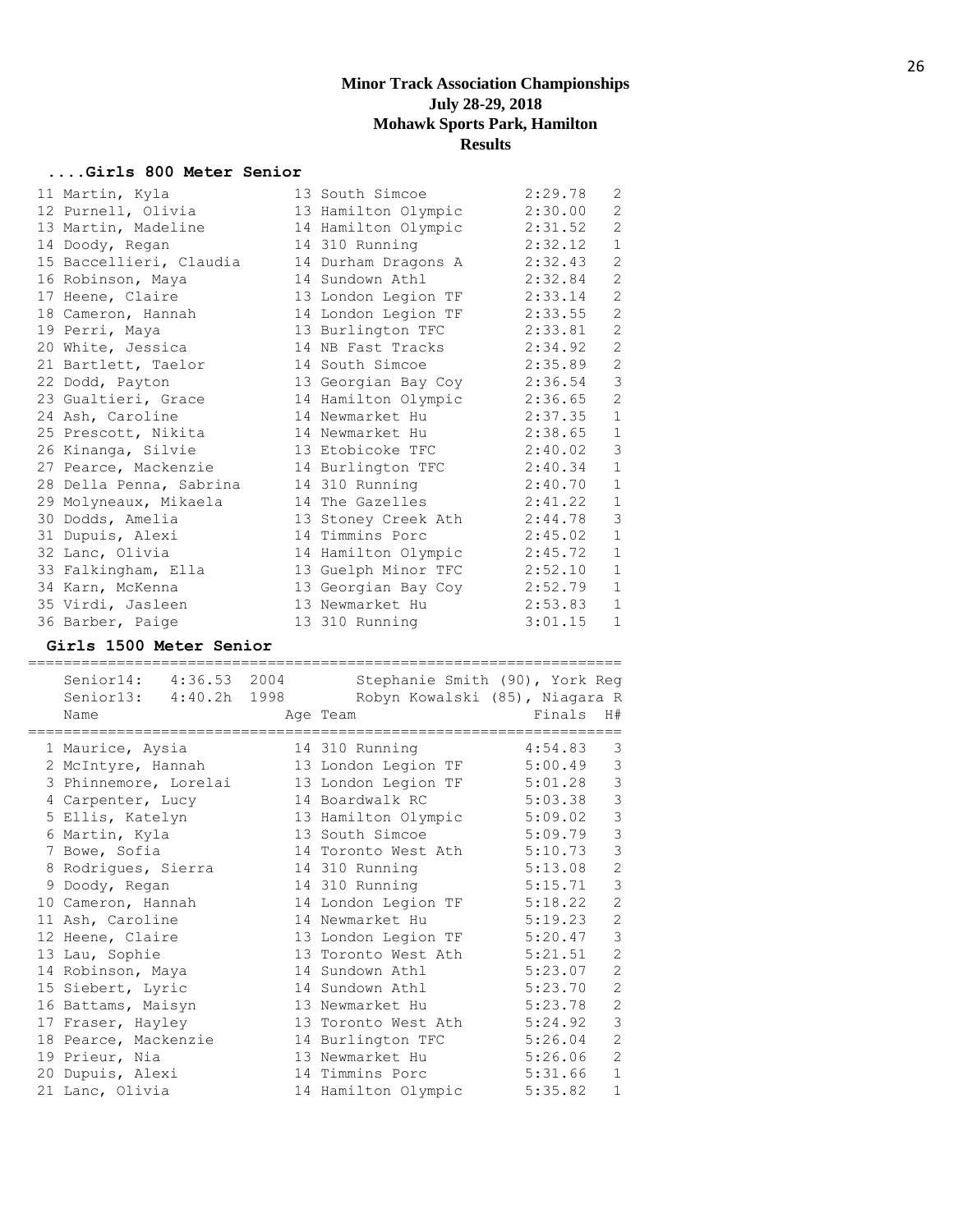## **....Girls 1500 Meter Senior**

| 22 Kinrade, Jordynne | 14 Brantford TFC    | 5:37.43 | $\overline{1}$ |
|----------------------|---------------------|---------|----------------|
| 23 Prescott, Nikita  | 14 Newmarket Hu     | 5:40.36 | 1              |
| 24 Dodd, Payton      | 13 Georgian Bay Coy | 5:53.96 | - 2            |
| 25 Salvo, Daniella   | 14 York Region RC   | 5:56.73 | $\overline{1}$ |
| 26 Dempsey, Avery    | 13 Newmarket Hu     | 6:04.84 | $\mathbf{1}$   |
| 27 Sandhu, Avneet    | 13 Shahph Puma SC   | 6:12.61 | 1              |
| 28 Karn, McKenna     | 13 Georgian Bay Coy | 6:18.73 | $\mathbf{1}$   |

#### **Girls 200 Meter Hurdles 68cm Senior**

| Senior14: 28.51 2010<br>Senior13: 28.51 2010<br>Name | Miriam Abdul Rashid (97), Durham<br>Miriam Abdul Rashid (97), Durham<br>Age Team | Finals | H#             |
|------------------------------------------------------|----------------------------------------------------------------------------------|--------|----------------|
| 1 Riley, Elle                                        | 13 Durham Dragons A                                                              | 28.61  | 3              |
| 2 Reid, Hailey                                       | 14 Stoney Creek Ath                                                              | 28.92  | 3              |
| 3 Sawyer, Elise                                      | 13 Stoney Creek Ath                                                              | 29.23  | 3              |
| 4 Celestine, Jade                                    | 14 Durham Legion At                                                              | 29.27  | 3              |
| 5 Rose, Jodie                                        | 13 Durham Dragons A                                                              | 30.25  | $\mathbf{1}$   |
| 6 Bishop, Charlotte                                  | 14 Invictus AC                                                                   | 30.49  | 3              |
| 7 Rickard, Morgan                                    | 13 Timmins Porc                                                                  | 30.71  | 3              |
| 8 Maurice, Aysia                                     | 14 310 Running                                                                   | 30.91  | $\mathbf{1}$   |
| 9 Malo, Kayley                                       | 13 Timmins Porc                                                                  | 31.37  | 3              |
| 10 Jackson, Chanel                                   | 14 Mississauga Olym                                                              | 31.45  | 3              |
| 11 Knox, Abigail                                     | 14 Hamilton Olympic                                                              | 31.47  | $\mathbf{1}$   |
| 12 Jelaca, Katie                                     | 13 310 Running                                                                   | 32.01  | $\overline{2}$ |
| 13 Fernandes, Maiden                                 | 13 The Gazelles                                                                  | 32.34  | $\overline{2}$ |
| 14 Uthayakumar, Kethusha                             | 13 Shahph Puma SC                                                                | 32.37  | $\overline{2}$ |
| 15 Humphries, Allie                                  | 13 London Legion TF                                                              | 32.68  | $\overline{2}$ |
| 16 Hills, Cassie                                     | 14 Hamilton Olympic                                                              | 32.88  | $\overline{2}$ |
| 17 Alexander, Maya                                   | 14 London Legion TF                                                              | 32.99  | $\mathbf{1}$   |
| 18 Manning, Ashleigh                                 | 14 Athlétiques Inte                                                              | 33.42  | $\overline{2}$ |
| 19 David, Ania                                       | 13 Durham Dragons A                                                              | 33.96  | $\overline{2}$ |
| 20 Miller, Brynn                                     | 14 North HaltonSta                                                               | 34.73  | $\mathbf{1}$   |
| 21 Puvichchelvan, Sathushaa 14 Shahph Puma SC        |                                                                                  | 36.32  | $\mathbf{1}$   |

## **Girls 4x100 Meter Relay Senior**

| Senior14:<br>49.23 2008<br>Senior13: 49.23 2008<br>Team     | <b>Bullets</b><br><b>Bullets</b> | Finals                 | H#                       |
|-------------------------------------------------------------|----------------------------------|------------------------|--------------------------|
|                                                             |                                  |                        |                          |
| 1 Flying AngelsAcademy 'A'                                  |                                  | 50.70                  | - 3                      |
| 1) Guy, Crystal 14                                          |                                  | 2) Francis, McKayla 14 |                          |
| 3) Odukoya, Emmanuela 13                                    |                                  | 4) Cole, Gabrielle 14  |                          |
| 2 Stoney Creek Athletics 'A'                                |                                  | 51.32                  | $\overline{\phantom{a}}$ |
| 1) Vincic, Kristina 13                                      |                                  | 2) Sawyer, Elise 13    |                          |
| 3) Reid, Hailey 14                                          |                                  | 4) Dodds, Olivia 14    |                          |
| 3 Durham Legion Athletics<br>$\mathsf{I} \wedge \mathsf{I}$ |                                  | 51.54                  | $\mathcal{R}$            |
| 1) Wilmot, Daneilla 14                                      |                                  | 2) Rodriques, Reyne 14 |                          |
| 3) Celestine, Jade 14                                       |                                  | 4) Dawes, Janae 12     |                          |
| 4 Durham Dragons Athletics                                  | $\mathsf{I} \wedge \mathsf{I}$   | 51.89                  | र                        |
| 1) Rose, Jodie 13                                           |                                  | 2) Riley, Elle 13      |                          |
| 3) Dundas, Stephanie 13                                     |                                  | 4) Gurbin, Maiya 14    |                          |
|                                                             |                                  |                        |                          |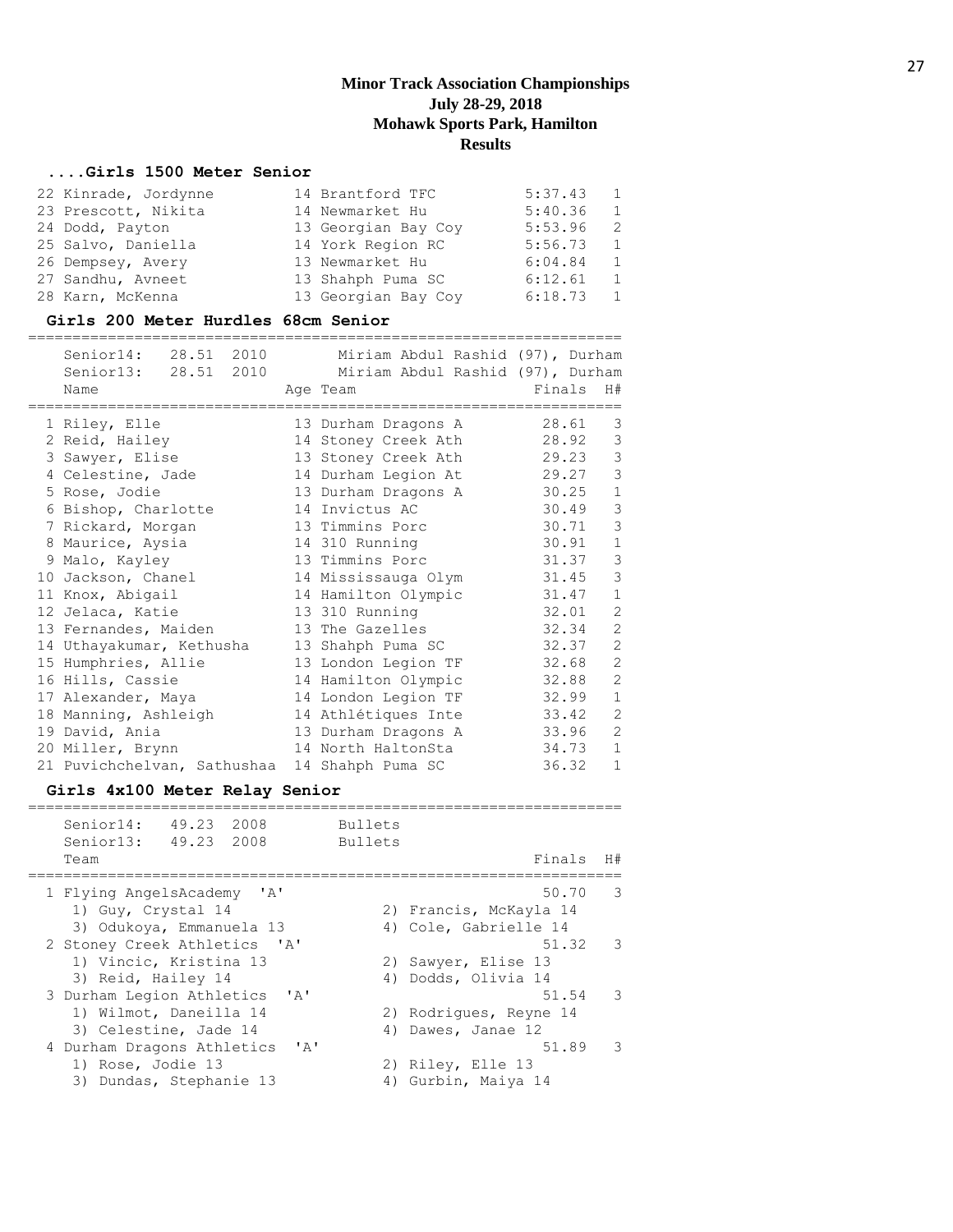#### **....Girls 4x100 Meter Relay Senior**

| 5 Mississauga Olympians TF AA<br>' A'                     |    | 52.73<br>2                |
|-----------------------------------------------------------|----|---------------------------|
| 1) Smith, Melissa 14                                      |    | 2) Williams, Emily 13     |
| 3) Jackson, Chanel 14                                     |    | 4) Luke, Amber 14         |
| 6 Bullets TC 'A'                                          |    | $\mathcal{L}$<br>53.70    |
| 1) Lewis-Robinson, Angelique 14                           |    | 2) Van Elderen, Shana 14  |
| 3) Prah, Areil 14                                         |    | 4) Fraser, Charlize 13    |
| 6 Timmins Porcupine T.F.C.<br>$\overline{A}$              |    | 2<br>53.70                |
| 1) Rickard, Morgan 13                                     |    | 2) Malo, Kayley 13        |
| 3) Innes, Mackenzie 14                                    |    | 4) Murray, Keenyah 12     |
| 8 Brantford TFC 'A'                                       |    | 54.94<br>2                |
| 1) Mapickard, Cynthia 14                                  |    | 2) Nagy, Hannah 13        |
| 3) Chen, Alivia 13                                        |    | 4) Dostal, Lenayah 14     |
| 9 Sundown Athletics Club<br>' A'                          |    | 55.60<br>3                |
| 1) Stanley, Lian 13                                       |    | 2) Robinson, Maya 14      |
| 3) Simmons, Nicole 14                                     |    | 4) Badley, Jaimie 14      |
| 11 Stoney Creek Athletics<br>"B"                          |    | 55.71<br>1                |
| 1) Amorim, Eva 13                                         |    | 2) Sutherland, Heather 14 |
| 3) McVittie, Ella 13                                      |    | 4) Dodds, Amelia 13       |
| 12 The Gazelles 'A'                                       |    | $\overline{2}$<br>56.08   |
| 1) Hackett, Kiara 12                                      |    | 2) Laidlaw, Anastasia 13  |
| 3) Adderley Julien, Madison 13                            |    | 4) Wilson, Michaela 14    |
| 13 London Legion TF Alliance<br>$^{\prime}$ A $^{\prime}$ |    | 56.55<br>$\mathbf{1}$     |
| 1) Alexander, Maya 14                                     | 2) | Jaquith, Maya 13          |
| 3) Whyte, Vanessa 14                                      |    | 4) Humphries, Allie 13    |
| 14 Shahph Puma SC 'A'                                     |    | 57.18<br>$\mathbf{1}$     |
| 1) Puvichchelvan, Sathushaa 14                            |    | 2) Sandhu, Avneet 13      |
| 3) Kongara, Ankitha 11                                    | 4) | Uthayakumar, Kethusha 13  |
| 15 Brampton Racers TFC<br>$^{\prime}$ A $^{\prime}$       |    | 57.65<br>3                |
| 1) Housen, Ashna 12                                       |    | 2) Johnson, Shyann 13     |
| 3) Trenfield, Jenai 13                                    |    | 4) Hoggar, Danielle 14    |
| 16 The Gazelles<br>"B"                                    |    | 59.19<br>1                |
| 1) Fernandes, Maiden 13                                   |    | 2) London, Ciara 13       |
| 3) Raffington, Venesha 14                                 |    | 4) Molyneaux, Mikaela 14  |

#### **Girls 1600 Sprint Medley Senior**

#### =================================================================== Senior14: 4:18.33 2012 Hamilton Olympic Team Finals H# =================================================================== 1 Stoney Creek Athletics 'A' 4:21.86 2 1) Sawyer, Elise 13 2) Vincic, Kristina 13 3) Reid, Hailey 14 (4) Dodds, Olivia 14 2 310 Running 'A' 4:22.59 2 110 Running<br>1) Rodrigues, Sierra 14 2) Della Penna, Sabrina 14 3) Arnold, Keira 13 4) Maurice, Aysia 14 3 London Legion TF Alliance 'A' 4:25.50 1 1) Phinnemore, Lorelai 13 2) Cameron, Hannah 14 3) Heene, Claire 13 4) McIntyre, Hannah 13 4 South Simcoe Dufferin T.F.C. 'A' 4:29.76 2 1) Burt, Anna 14 2) Olisa, Adaora 13 3) Duncan, Sierra 14 4) Martin, Emily 14 5 South Simcoe Dufferin T.F.C. 'B' 4:35.98 1 1) Bartlett, Taelor 14 2) Cornforth, Holly 11 3) Kapteyn, Holly 14 (4) Martin, Kyla 13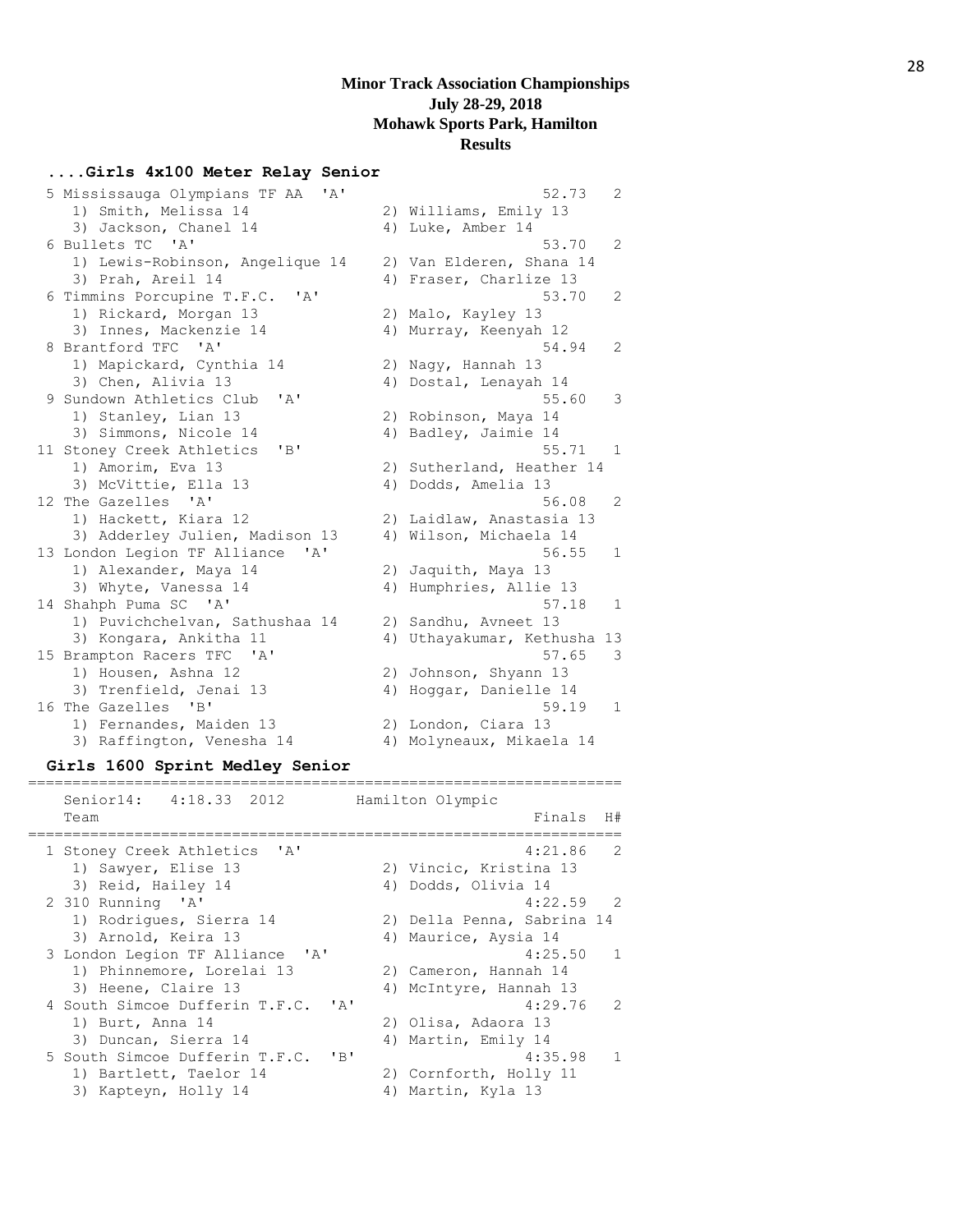#### **....Girls 1600 Sprint Medley Senior**

| 6 Etobicoke TFC 'A'            | 4:40.39                       |
|--------------------------------|-------------------------------|
| 1) Kinanga, Silvie 13          | 2) Snihura, Inessa 14         |
| 3) Coletta, Sierra 14          | 4) Coletta, Alecia 14         |
| 7 Sundown Athletics Club 'A'   | $\mathcal{L}$<br>4:40.64      |
| 1) Simmons, Nicole 14          | 2) Badley, Jaimie 14          |
| 3) Stanley, Lian 13            | 4) Robinson, Maya 14          |
| 8 Hamilton Olympic Club 'A'    | $\mathbf{1}$<br>4:46.91       |
| 1) Knox, Abigail 14            | 2) Guay, Samantha 13          |
| 3) Hampson, Laila 14           | 4) Martin, Madeline 14        |
| 9 United Tamil SC 'A'          | $4:55.74$ 1                   |
| 1) Vygunthavasan, Raveena 14   | 2) Killivalavan, Nivetha 13   |
| 3) Muraleetharan, Abinaya 14   | 4) Krishnaqopal, Elakkiyah 12 |
| 10 Brantford TFC 'A'           | 4:57.00 2                     |
| 1) Haan, Isabelle 13           | 2) Nagy, Hannah 13            |
| 3) Dostal, Lenayah 14          | 4) Kinrade, Jordynne 14       |
| 11 Shahph Puma SC 'A'          | -2<br>5:29.98                 |
| 1) Puvichchelvan, Sathushaa 14 | 2) Jegatheeswaran, Thabitha 9 |
| 3) Sivakumar, Kayana 12        | 4) Uthayakumar, Kethusha 13   |

**Girls High Jump Senior**

| ==============<br>Name<br>Age Team                             | Senior14: 1.75m 2011 Shyla Cardy (97), Niagara Reg<br>Senior13: 1.60m 2005 Taylor Neely (92), Bramalea B | Finals |
|----------------------------------------------------------------|----------------------------------------------------------------------------------------------------------|--------|
|                                                                | 1 Usher, Hailey 14 Durham Dragons A 1.53m<br>1.15 1.20 1.25 1.30 1.35 1.40 1.45 1.50 1.53 1.55           |        |
|                                                                | $\begin{matrix}0&0&0&0&0&0&0&0&0&0&\text{X0}&\text{XXX}\end{matrix}$                                     |        |
|                                                                | 2 Jackman, Anna 14 London Legion TF 1.50m                                                                |        |
| 1.15 1.20 1.25 1.30 1.35 1.40 1.45 1.50 1.53                   |                                                                                                          |        |
| P P P O O O XO XO XXX                                          |                                                                                                          |        |
|                                                                | 3 Akinduro, Tolu 14 Flying AngelsAca 1.50m                                                               |        |
| 1.15 1.20 1.25 1.30 1.35 1.40 1.45 1.50 1.53                   |                                                                                                          |        |
| P P P O O XO XO XXO XXX                                        |                                                                                                          |        |
|                                                                | 4 DiMarino, Sierra 14 York University TFC 1.45m                                                          |        |
| 1.15 1.20 1.25 1.30 1.35 1.40 1.45 1.50                        |                                                                                                          |        |
| P P P O O O O XXX                                              |                                                                                                          |        |
|                                                                | 5 Aho, Ceilidh                 13 York Region RC           1.45m                                         |        |
| 1.15 1.20 1.25 1.30 1.35 1.40 1.45 1.50<br>P P P O O XO XO XXX |                                                                                                          |        |
| 6 Dundas, Stephanie 13 Durham Dragons A                        | 1.45m                                                                                                    |        |
| 1.15 1.20 1.25 1.30 1.35 1.40 1.45 1.50                        |                                                                                                          |        |
| P P O O O O XXO XXX                                            |                                                                                                          |        |
| 6 Travale, Cecillia 13 Saugeen TFC                             |                                                                                                          | 1.45m  |
| 1.15 1.20 1.25 1.30 1.35 1.40 1.45 1.50                        |                                                                                                          |        |
| P P P O O O XXO XXX                                            |                                                                                                          |        |
| 8 Gies, Naomi 14 Saugeen TFC                                   |                                                                                                          | 1.45m  |
| 1.15 1.20 1.25 1.30 1.35 1.40 1.45 1.50                        |                                                                                                          |        |
| P P P P XO O XXO XXX                                           |                                                                                                          |        |
| 9 Miller, Brynn 14 North HaltonSta                             | 1.40m                                                                                                    |        |
| 1.15 1.20 1.25 1.30 1.35 1.40 1.45                             |                                                                                                          |        |
| O O XO XO XO XXO XXX                                           |                                                                                                          |        |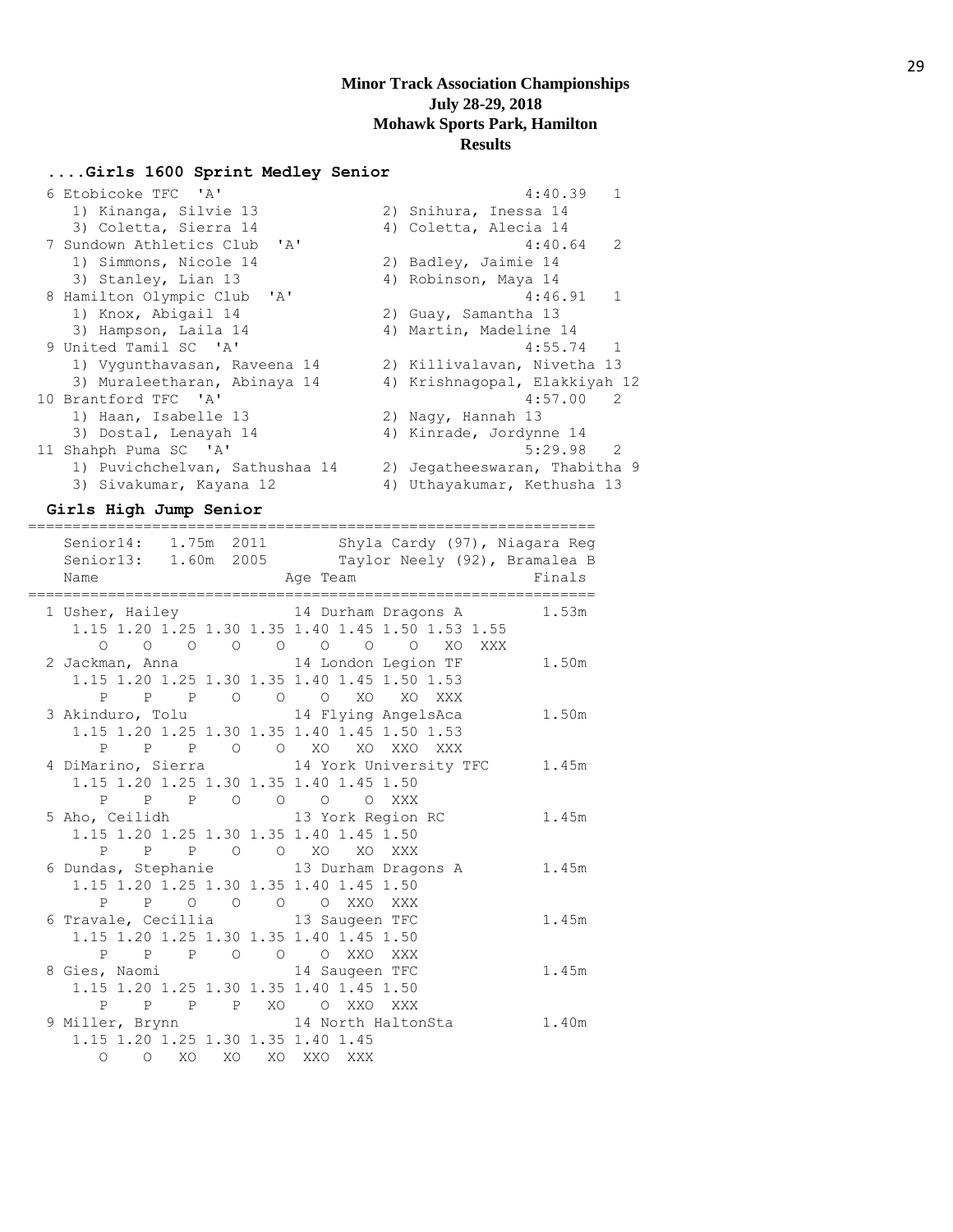## **....Girls High Jump Senior**

| 10 Diebold, Janessa 14 London Legion TF |                 | 1.35m |
|-----------------------------------------|-----------------|-------|
| 1.15 1.20 1.25 1.30 1.35 1.40           |                 |       |
| O O O O XXX<br>$\bigcirc$               |                 |       |
| 11 Jelaca, Katie 13 310 Running         |                 | 1.35m |
| 1.15 1.20 1.25 1.30 1.35 1.40           |                 |       |
| P P O XO XXX<br>P                       |                 |       |
| 12 Kapteyn, Holly 14 South Simcoe       |                 | 1.35m |
| 1.15 1.20 1.25 1.30 1.35 1.40           |                 |       |
| P P O O XXO XXX                         |                 |       |
| 13 Alexander, Maya 14 London Legion TF  |                 | 1.35m |
|                                         |                 |       |
| 1.15 1.20 1.25 1.30 1.35 1.40           |                 |       |
| P O O XO XXO XXX                        |                 |       |
| 14 Dine, Clarissa 14 Athos Club         |                 | 1.25m |
| 1.15 1.20 1.25 1.30                     |                 |       |
| O XO XXX<br>$\Omega$                    |                 |       |
| 15 London, Ciara                        | 13 The Gazelles | 1.15m |
| 1.15 1.20                               |                 |       |

## **Girls Long Jump Senior**

|                                             |          | Senior14: 5.42m 2012 Rachel Springer (98), Centro<br>Senior13: 5.11m 2011 Ebhani Blackwood (11), Flying |        |
|---------------------------------------------|----------|---------------------------------------------------------------------------------------------------------|--------|
| Name                                        | Age Team |                                                                                                         | Finals |
|                                             |          |                                                                                                         |        |
|                                             |          | 1 Gurbin, Maiya               14 Durham Dragons A         5.04m                                         |        |
| 5.01m 5.01m 4.79m 5.04m                     |          |                                                                                                         |        |
| 2 Van Elderen, Shana 14 Bullets TC          |          | 4.98m                                                                                                   |        |
| 4.98m  4.90m  4.82m  4.94m                  |          |                                                                                                         |        |
|                                             |          | 3 Hopley, Riley 13 Oakville Legion TFC 4.94m<br>FOUL 4.69m 4.94m FOUL                                   |        |
|                                             |          |                                                                                                         |        |
| 4 Vygunthavasan, Raveena 14 United Tamil SC |          |                                                                                                         | 4.93m  |
| 4.65m  4.73m  4.75m  4.93m                  |          |                                                                                                         |        |
| 5 Vincic, Kristina 13 Stoney Creek Ath      |          |                                                                                                         | 4.71m  |
| 4.00m  4.19m  4.69m  4.71m                  |          |                                                                                                         |        |
| 6 Vamos, Brianna 13 Brantford TFC           |          |                                                                                                         | 4.66m  |
| 4.54m  4.49m  4.66m  4.28m                  |          |                                                                                                         |        |
|                                             |          | 7 Grose, Nia 14 The Speed Academy<br>4.61m 4.34m 4.60m 4.57m                                            | 4.61m  |
|                                             |          |                                                                                                         |        |
|                                             |          | 8 DiMarino, Sierra 14 York University TFC 4.58m                                                         |        |
| 4.58m  4.36m  4.16m  4.56m                  |          |                                                                                                         |        |
| 9 Kovacevic, Sofia 14 Etobicoke TFC         |          |                                                                                                         | 4.45m  |
| 4.45m 4.05m                                 |          |                                                                                                         |        |
| 10 Hampson, Laila 14 Hamilton Olympic       |          |                                                                                                         | 4.40m  |
| $4.15m$ $4.06m$ $4.40m$ $4.18m$             |          |                                                                                                         |        |
| 11 Veenstra, Leah                           |          | 14 South Simcoe                                                                                         | 4.39m  |
| 4.39m  4.13m                                |          |                                                                                                         |        |
| 12 Burke, Kiana                             |          | 13 Mississauga TFC                                                                                      | 4.37m  |
| 4.19m 4.37m                                 |          |                                                                                                         |        |
| 13 London, Ciara                            |          | 13 The Gazelles                                                                                         | 4.34m  |
| 4.34m 4.10m                                 |          |                                                                                                         |        |
| 14 Buchanan, Mya                            |          | 13 Flying AngelsAca                                                                                     | 4.32m  |
| $4.32m$ $4.21m$                             |          |                                                                                                         |        |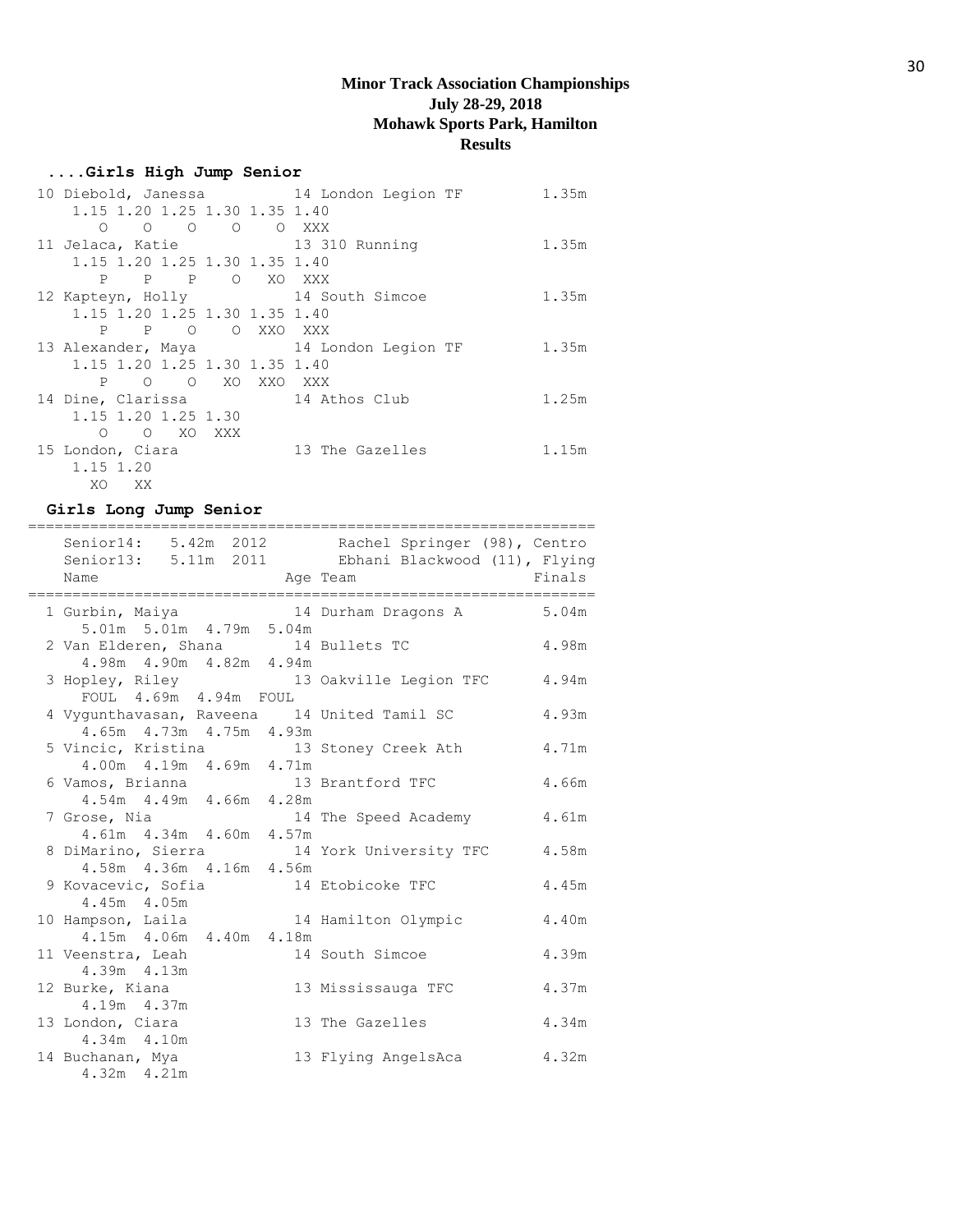# **....Girls Long Jump Senior**

| 15 Calugareanu, Amalia<br>4.32m 4.19m                      | 13 Blue Devils AC      | 4.32m |
|------------------------------------------------------------|------------------------|-------|
| 16 Campbell, Jada<br>FOUL 4.31m                            | 14 Flying AngelsAca    | 4.31m |
| 17 Deterville, Malika<br>4.16m 4.30m                       | 13 Terminal Vel        | 4.30m |
| 18 Humphries, Allie<br>4.21m 4.29m                         | 13 London Legion TF    | 4.29m |
| 19 Ironside, Zoe<br>4.23m 4.20m                            | 13 Athlétiques Inte    | 4.23m |
| 20 Adderley Julien, Madison 13 The Gazelles<br>4.22m FOUL  |                        | 4.22m |
| 21 Khasminsky, Julia<br>4.20m 4.20m                        | 13 York Region RC      | 4.20m |
| 22 Alexander, Maya<br>4.00m  4.19m                         | 14 London Legion TF    | 4.19m |
| 23 Muraleetharan, Abinaya 14 United Tamil SC<br>4.19m FOUL |                        | 4.19m |
| 24 Sutherland, Heather<br>4.14m 3.87m                      | 14 Stoney Creek Ath    | 4.14m |
| 25 Haan, Isabelle<br>4.09m 4.11m                           | 13 Brantford TFC       | 4.11m |
| 26 Hills, Cassie<br>3.94m 4.03m                            | 14 Hamilton Olympic    | 4.03m |
| 27 Gies, Naomi<br>3.96m FOUL                               | 14 Saugeen TFC         | 3.96m |
| 28 Arnold, Keira<br>3.95m 3.49m                            | 13 310 Running         | 3.95m |
| 29 Dostal, Lenayah<br>3.66m 3.84m                          | 14 Brantford TFC       | 3.84m |
| 30 Trenfield, Jenai<br>3.24m 3.82m                         | 13 Brampton Racers TFC | 3.82m |
| 31 Gualtieri, Grace<br>3.67m 3.48m                         | 14 Hamilton Olympic    | 3.67m |
| 32 Travale, Cecillia<br>3.60m 2.47m                        | 13 Saugeen TFC         | 3.60m |
| 33 Johnson, Shyann<br>3.60m FOUL                           | 13 Brampton Racers TFC | 3.60m |
| 34 Lewis-Robinson, Angeliqu 14 Bullets TC<br>3.45m 3.59m   |                        | 3.59m |
| 35 Sandhu, Avneet<br>2.00m 3.41m                           | 13 Shahph Puma SC      | 3.41m |
| 36 Killivalavan, Nivetha<br>FOUL 3.37m                     | 13 United Tamil SC     | 3.37m |
| 37 Rajagopal, Shamanthi<br>3.16m 3.13m                     | 13 Tamil Star          | 3.16m |
| 38 Visser Stumbo, Zoe<br>3.02m 2.83m                       | 13 Stoney Creek Ath    | 3.02m |
| -- Manning, Ashleigh<br>FOUL FOUL                          | 14 Athlétiques Inte    | FOUL  |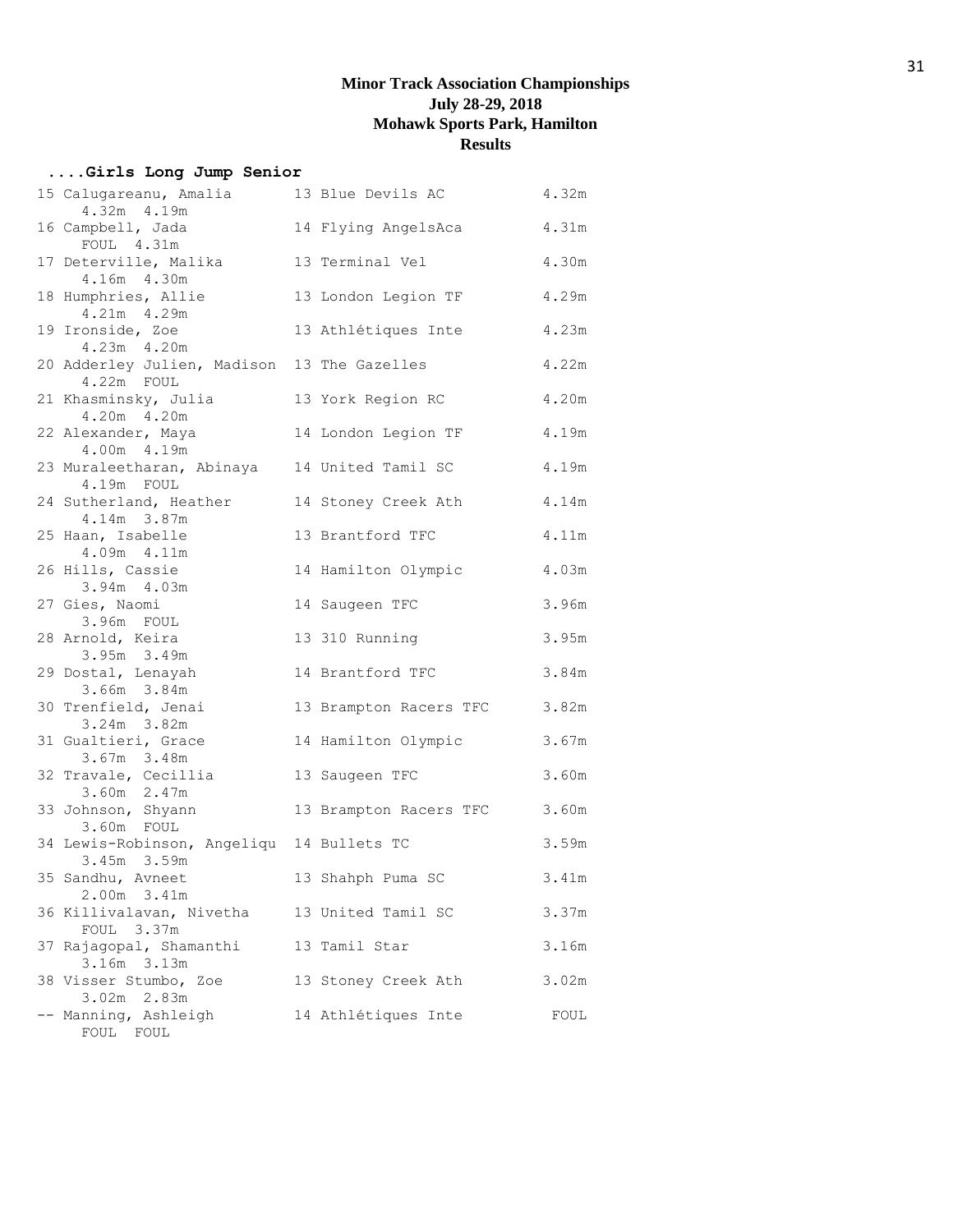**Girls Triple Jump Senior**

| ========<br>Senior14: 11.10m 2010 Angela Mercurio (96), Suprem<br>Senior13: 10.97m 2009 Angela Mercurio (96), Laurel<br>Name | Age Team            | =========<br>Finals |
|------------------------------------------------------------------------------------------------------------------------------|---------------------|---------------------|
|                                                                                                                              |                     |                     |
| 1 Akinduro, Tolu 14 Flying AngelsAca                                                                                         |                     | 10.73m              |
| 10.55m  10.73m  10.33m  8.81m  FOUL<br>2 Vygunthavasan, Raveena 14 United Tamil SC<br>10.02m 9.86m 10.64m 10.36m 10.53m      |                     | 10.64m              |
| 3 Vincic, Kristina 13 Stoney Creek Ath<br>10.62m 10.40m FOUL 10.13m 10.38m                                                   |                     | 10.62m              |
| 4 Vamos, Brianna 13 Brantford TFC<br>FOUL 10.22m 10.36m 10.24m 10.60m                                                        |                     | 10.60m              |
| 5 Bishop, Charlotte 14 Invictus AC<br>9.42m 9.70m 9.55m 9.68m 10.22m                                                         |                     | 10.22m              |
| 6 Campbell, Jada<br>mpbell, Jada 14 Flying AngelsAca<br>FOUL 9.87m 10.06m 9.94m FOUL                                         |                     | 10.06m              |
| 7 Whyte, Vanessa 14 London Legion TF<br>9.68m 9.25m 9.48m 9.37m 9.59m                                                        |                     | 9.68m               |
| 8 Uthayakumar, Kethusha 13 Shahph Puma SC<br>FOUL 9.58m 9.09m FOUL FOUL                                                      |                     | 9.58m               |
| 9 Humphries, Allie<br>FOUL 8.85m 9.11m                                                                                       | 13 London Legion TF | 9.11m               |
| 10 Haan, Isabelle<br>8.35m 8.75m 9.09m                                                                                       | 13 Brantford TFC    | 9.09m               |
| 11 Williams, Emily<br>8.66m 8.82m FOUL                                                                                       | 13 Mississauga Olym | 8.82m               |
| 12 Diebold, Janessa<br>8.79m 8.70m 8.71m                                                                                     | 14 London Legion TF | 8.79m               |
| 13 Killivalavan, Nivetha<br>FOUL 8.78m 8.60m                                                                                 | 13 United Tamil SC  | 8.78m               |
| 14 Dostal, Lenayah<br>8.56m 8.32m 8.53m                                                                                      | 14 Brantford TFC    | 8.56m               |
| 15 Nagy, Hannah<br>FOUL 8.15m 8.37m                                                                                          | 13 Brantford TFC    | 8.37m               |
| 16 Rajagopal, Shamanthi<br>7.38m FOUL FOUL                                                                                   | 13 Tamil Star       | 7.38m               |
| -- Puvichchelvan, Sathushaa 14 Shahph Puma SC<br>FOUL FOUL FOUL                                                              |                     | FOUL                |

# **Girls Shot Put 3.00kg Senior**

| Senior14:<br>Senior13:<br>Name | 12.08m 2004<br>11.82m 1998 | Age Team                            | Vanessa Salerno (90), Centro<br>Natasha Barrington (98), Bra<br>Finals |
|--------------------------------|----------------------------|-------------------------------------|------------------------------------------------------------------------|
| 1 Reid, Hailey                 |                            | 14 Stoney Creek Ath                 | 9.80m                                                                  |
|                                |                            | 9.80m 9.40m FOUL FOUL FOUL FOUL     |                                                                        |
| 2 Gurbin, Maiya                |                            | 14 Durham Dragons A                 | 9.21m                                                                  |
|                                |                            | 8.76m 8.63m 9.21m 9.14m 8.89m 8.52m |                                                                        |
| 3 Jackson, Chanel              |                            | 14 Mississauga Olym                 | 9.04m                                                                  |
|                                |                            | 9.04m 8.79m 8.51m 7.31m FOUL 6.27m  |                                                                        |
| 4 Fraser, Charlize             |                            | 13 Bullets TC                       | 9.01m                                                                  |
|                                |                            | 8.42m 9.01m 8.79m 8.40m 8.85m 8.76m |                                                                        |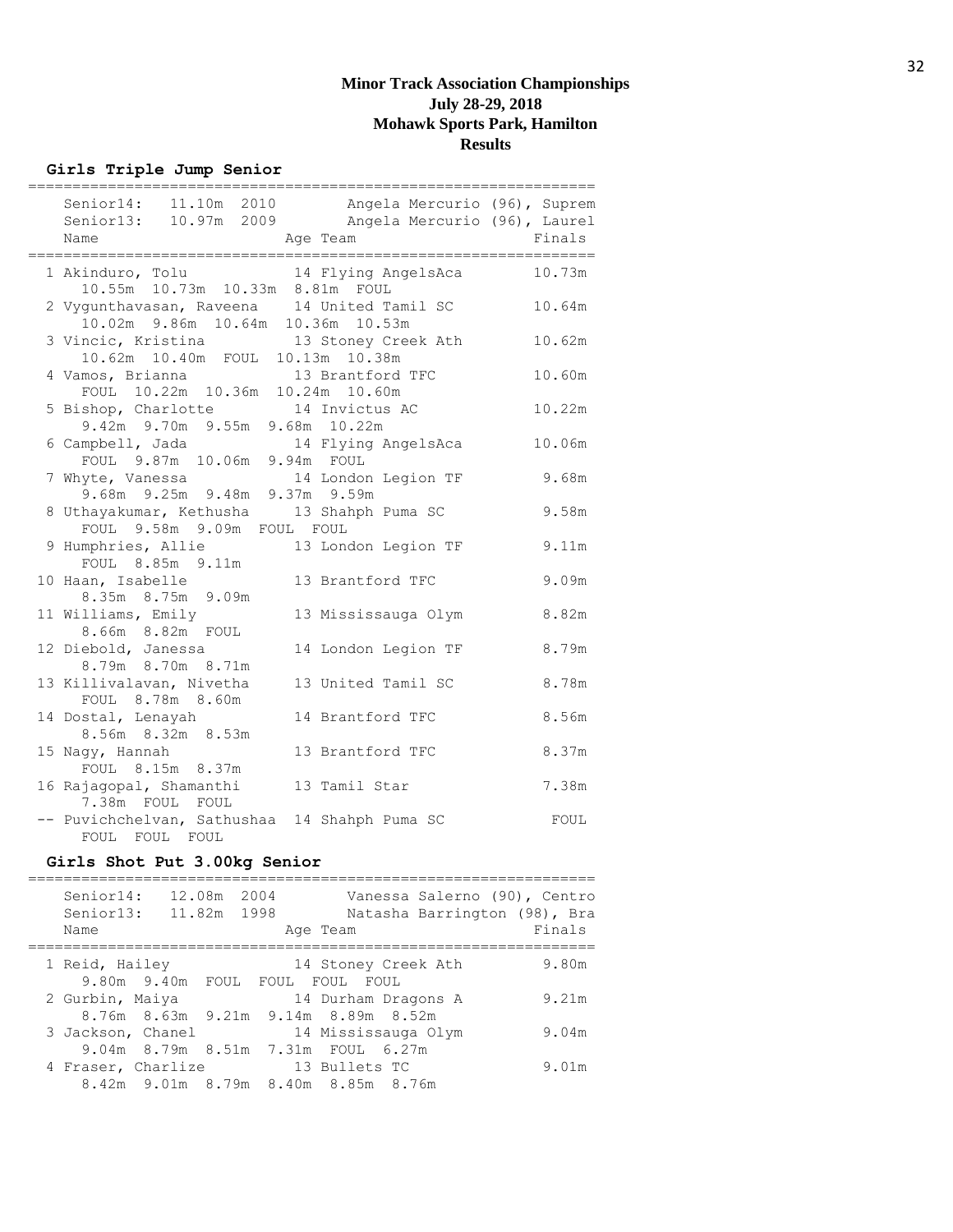## **....Girls Shot Put 3.00kg Senior**

| 5 Jaquith, Maya                            | 13 London Legion TF | 8.98m |
|--------------------------------------------|---------------------|-------|
| 8.98m 7.87m 7.37m 6.28m 7.33m 7.01m        |                     |       |
| 6 Ganeshamurthi, Sajini 13 United Tamil SC |                     | 8.89m |
| 8.89m 8.64m 8.08m 8.38m 7.90m 7.89m        |                     |       |
| 7 Burke, Kiana                             | 13 Mississauga TFC  | 8.25m |
| 7.76m 7.32m 8.14m 8.25m 8.15m 7.80m        |                     |       |
| 8 Mendez, Rayshana and 14 Flying AngelsAca |                     | 8.06m |
| 8.06m 7.87m 7.37m 6.28m 7.33m 7.01m        |                     |       |
| 9 Lewis-Robinson, Angeligu 14 Bullets TC   |                     | 6.74m |
| $6.34m$ $6.03m$ $6.74m$                    |                     |       |
| 10 Fearon, Makenzie                        | 13 Terminal Vel     | 6.42m |
| $6.27m$ $6.42m$ $6.34m$                    |                     |       |
| 11 Raffington, Venesha                     | 14 The Gazelles     | 5.81m |
| 5.81m FOUL 5.74m                           |                     |       |
| -- Johnson, Jada                           | 14 Athlétiques Inte | FOUL  |
| FOUL FOUL FOUL                             |                     |       |
| -- Elcock, Keyanna                         | 14 Flying AngelsAca | FOUL  |
| FOUL FOUL FOUL                             |                     |       |

## **Girls Discus Throw 1.00kg Senior**

| Senior14:<br>Senior13:<br>Name |                    | 34.20m 2017<br>29.93m 2016 | Age Team                         |  | Alexa Windle (03), Brantford<br>Alexa Windle (03), Brantford<br>Finals |
|--------------------------------|--------------------|----------------------------|----------------------------------|--|------------------------------------------------------------------------|
| 1 Jaquith, Maya                |                    |                            | 13 London Legion TF              |  | 19.93m                                                                 |
|                                |                    |                            | 14.99m FOUL 16.57m 13.41m 19.93m |  |                                                                        |
| 2 Miller, Brynn                |                    |                            | 14 North HaltonSta               |  | 18.75m                                                                 |
|                                | 18.75m FOUL 18.59m |                            | FOUL FOUL                        |  |                                                                        |
| 3 Ganeshamurthi, Sajini        |                    |                            | 13 United Tamil SC               |  | 16.66m                                                                 |
|                                | 16.66m 15.49m FOUL |                            | FOUL 15.98m                      |  |                                                                        |
| 4 Uthayakumar, Kethusha        |                    |                            | 13 Shahph Puma SC                |  | 13.52m                                                                 |
|                                |                    |                            | FOUL 12.01m 13.32m 13.08m 13.52m |  |                                                                        |
|                                |                    |                            |                                  |  |                                                                        |

## **Girls Javelin Throw 500g Senior**

| Senior14:<br>Senior13:<br>Name | 31.94m 2016<br>33.27m 2015     | Ashley Robitaille (02), Timm<br>Sara Eniko (02), Flying Ange<br>Age Team | Finals |
|--------------------------------|--------------------------------|--------------------------------------------------------------------------|--------|
| 1 Reid, Hailey                 |                                | 14 Stoney Creek Ath<br>24.98m FOUL 25.28m 22.80m 25.16m                  | 25.28m |
| 2 Guay, Samantha               |                                | 13 Hamilton Olympic<br>21.36m 19.61m 19.64m 16.33m 17.62m                | 21.36m |
| 3 Ganeshamurthi, Sajini        | FOUL 17.72m 19.51m 18.28m FOUL | 13 United Tamil SC                                                       | 19.51m |
| 4 Jaquith, Maya                |                                | 13 London Legion TF<br>16.12m 14.75m 17.53m 19.48m 18.30m                | 19.48m |
| 5 Miller, Brynn                |                                | 14 North HaltonSta<br>16.48m 16.88m FOUL 17.09m 14.95m                   | 17.09m |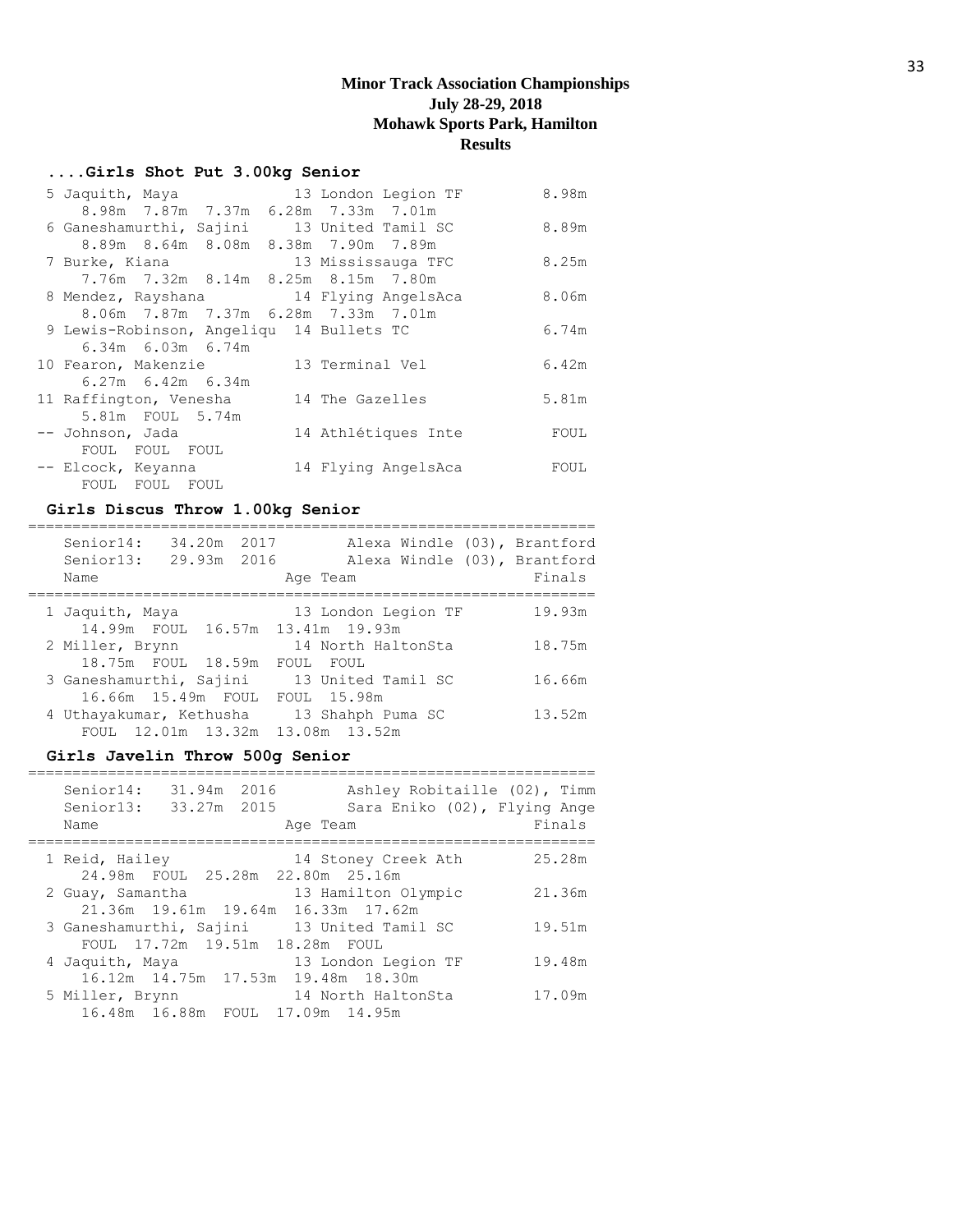#### **Girls 800 Meter Race Walk Senior**

| Senior14:<br>Senior13:                      | $3:52.8h$ 2000<br>4:02.88 2013 | Chelsea Rodriques (86), Bul<br>Kylie Campbell (00) |                    |
|---------------------------------------------|--------------------------------|----------------------------------------------------|--------------------|
| Name                                        |                                | Age Team                                           | Finals             |
| 1 Ganeshamurthi, Sajini<br>2 Dine, Clarissa |                                | 13 United Tamil SC<br>14 Athos Club                | 5:07.36<br>5:17.61 |

#### **Boys 100 Meter Peewee Top 8 Advance by Time**

|        | Peewee6: 17.39 2009<br>Peewee5: 18.39 2013 | Justin Joseph (03), Mississauga<br>Justin Knight (08), Brampton rac |                          |
|--------|--------------------------------------------|---------------------------------------------------------------------|--------------------------|
|        | Name                                       | Age Team                                                            | Prelims<br>H#            |
|        | ==========                                 |                                                                     | ,__________________      |
|        | Preliminaries                              |                                                                     |                          |
|        | 1 Francis, Nathan                          | 6 Brampton Racers TFC                                               | 17.71q<br>1              |
|        | 2 Tomlin, Dietrich                         | 6 Maximus Performance                                               | 17.90q<br>$\mathbf 1$    |
|        | 3 Benjamin, Asher                          | 6 The Gazelles                                                      | $\overline{c}$<br>19.10q |
|        | 4 Jegatheesan, Thivyan                     | 6 United Tamil SC                                                   | $\overline{c}$<br>19.29q |
|        | 5 Paul, Elijah                             | 6 Niagara Regional                                                  | $1\,$<br>19.40q          |
|        | 6 McLaughlin, Spyro                        | 6 Blue Devils AC                                                    | $\mathbf 1$<br>19.73q    |
|        | 7 McDermott, Benjamin                      | 6 North Simcoe                                                      | $\overline{c}$<br>19.81q |
|        | 8 Ramesh, Devesh                           | 6 Shahph Puma SC                                                    | $\mathbf 1$<br>20.08q    |
|        | 9 Mack, Dailen                             | 6 The Gazelles                                                      | $\overline{c}$<br>20.37  |
|        | 10 Photesane, Liam Lee                     | 6 Brampton Racers TFC                                               | $\overline{c}$<br>20.80  |
|        | 11 Jeyanathan, Nathan                      | 5 United Tamil SC                                                   | $\overline{c}$<br>21.59  |
|        | 12 Hyman, Elijah                           | 6 Toronto Tornadoes                                                 | $\mathbf{1}$<br>23.96    |
|        | 13 Shadd, Kofi                             | 5 Maximus Performance                                               | $\mathbf{1}$<br>25.91    |
|        | 14 Paul, Jesiah                            | 5 Niagara Regional                                                  | $\overline{c}$<br>25.98  |
|        | 15 Triumbari, Aiden                        | 5 Brampton Racers TFC                                               | $\mathbf{1}$<br>26.49    |
|        | Boys 100 Meter Peewee                      |                                                                     |                          |
|        | ===========                                | -----------------------------                                       |                          |
|        | Peewee6: 17.39 2009                        | Justin Joseph (03), Mississau                                       |                          |
|        | Peewee5: 18.39 2013                        | Justin Knight (08), Brampton                                        |                          |
|        | Name                                       | Age Team                                                            | Finals                   |
| Finals |                                            |                                                                     |                          |
|        | 1 Francis, Nathan                          | 6 Brampton Racers TFC                                               | 17.98                    |
|        | 2 Tomlin, Dietrich                         | 6 Maximus Performance                                               | 18.14                    |
|        | 3 Jegatheesan, Thivyan                     | 6 United Tamil SC                                                   | 19.36                    |
|        | 4 Paul, Elijah                             | 6 Niagara Regional                                                  | 19.59                    |
|        | 5 McDermott, Benjamin                      | 6 North Simcoe                                                      | 19.69                    |

#### 6 McLaughlin, Spyro 6 Blue Devils AC 19.72 7 Benjamin, Asher 6 The Gazelles 19.77

| 8 Ramesh, Devesh      |                          |  | 6 Shahph Puma SC |  | 19.82                                   |
|-----------------------|--------------------------|--|------------------|--|-----------------------------------------|
| Boys Long Jump Peewee |                          |  |                  |  |                                         |
| Peewee6:              | 3.35m 2003<br>2.72m 2012 |  |                  |  | Tristan Pompey, Bramalea Bull           |
| Peewee5:<br>Name      |                          |  | Age Team         |  | Jelani Ellison (07), Bramalea<br>Finals |
|                       |                          |  |                  |  |                                         |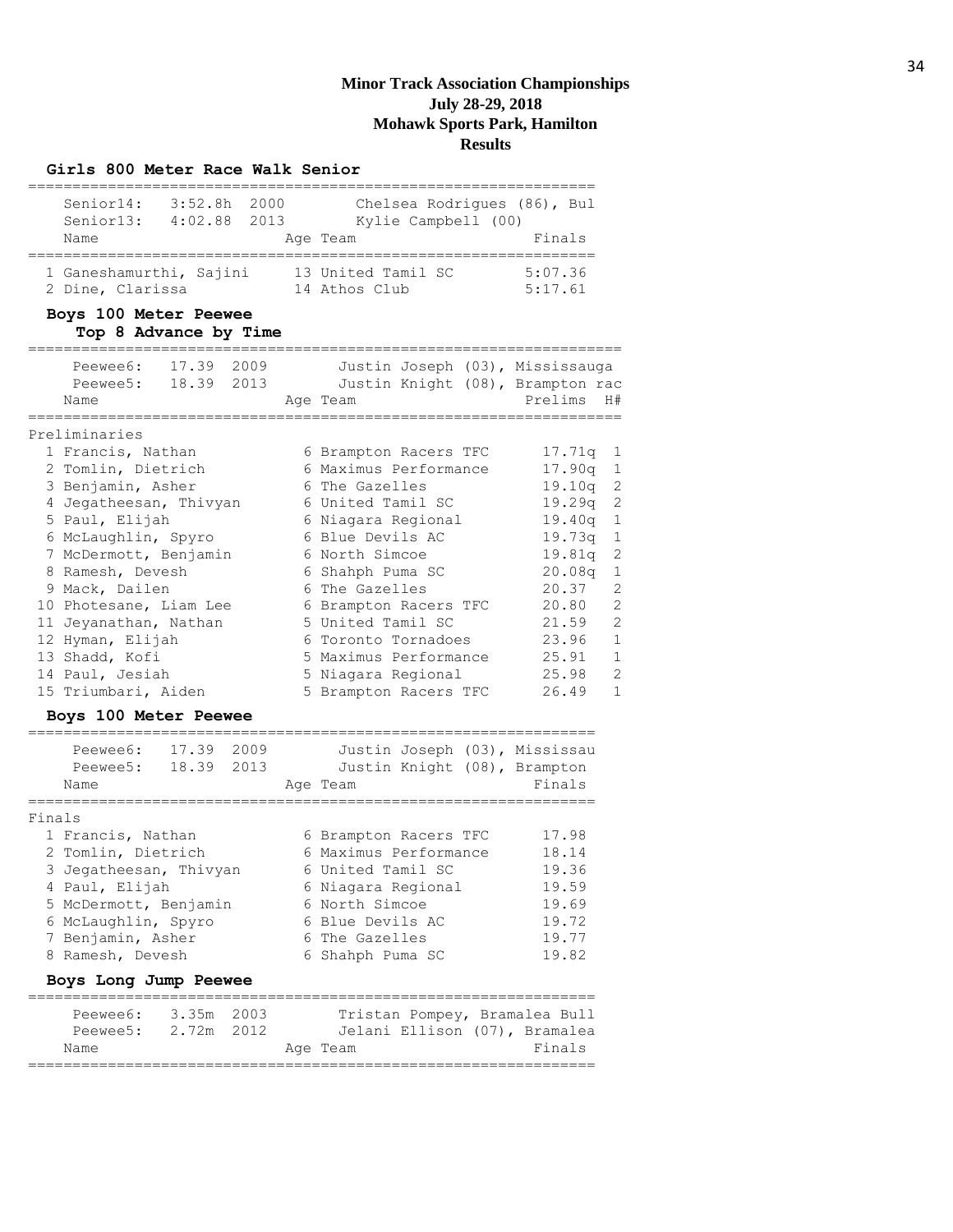## **....Boys Long Jump Peewee**

| 1 Benjamin, Asher                                                   |       | 6 The Gazelles        | 3.01m |
|---------------------------------------------------------------------|-------|-----------------------|-------|
| 2.95m 2.86m 2.78m 3.01m                                             |       |                       |       |
| 2 Tomlin, Dietrich 6 Maximus Performance<br>2.67m 2.88m 2.91m 2.81m |       |                       | 2.91m |
|                                                                     |       |                       |       |
| 3 Ramesh, Devesh 6 Shahph Puma SC                                   |       |                       | 2.52m |
| 2.28m 2.16m 2.52m                                                   | 2.47m |                       |       |
| 4 Jegatheesan, Thivyan 6 United Tamil SC                            |       |                       | 2.51m |
| 2.33m 2.32m 2.43m 2.51m                                             |       |                       |       |
| 5 Francis, Nathan                                                   |       | 6 Brampton Racers TFC | 2.50m |
| 2.50m  2.31m  2.33m                                                 | 2.48m |                       |       |
| 6 McLaughlin, Spyro 6 Blue Devils AC                                |       |                       | 2.36m |
| 2.36m 2.36m 2.32m                                                   | 2.09m |                       |       |
| 7 Paul, Elijah                                                      |       | 6 Niagara Regional    | 2.36m |
| 2.36m 2.15m 2.16m 2.30m                                             |       |                       |       |
| 8 McDermott, Benjamin 6 North Simcoe                                |       |                       | 2.28m |
| $2.27m$ $2.28m$ $2.13m$                                             | 1.75m |                       |       |
| 9 Mack, Dailen                                                      |       | 6 The Gazelles        | 2.21m |
| 2.18m 2.21m                                                         |       |                       |       |
| 10 Hyman, Elijah                                                    |       | 6 Toronto Tornadoes   | 2.15m |
| 2.15m 2.13m                                                         |       |                       |       |
| 11 Shadd, Kofi                                                      |       | 5 Maximus Performance | 2.10m |
| 1.81m 2.10m                                                         |       |                       |       |
| 12 Latham, Nahum                                                    |       | 4 Brampton Elite TC   | 2.06m |
| 1.96m 2.06m                                                         |       |                       |       |
| 13 Jeyanathan, Nathan                                               |       | 5 United Tamil SC     | 1.93m |
| 1.93m 1.59m                                                         |       |                       |       |
| 14 Paul, Jesiah                                                     |       | 5 Niagara Regional    | 1.88m |
| 1.87m 1.88m                                                         |       |                       |       |
| 15 Photesane, Liam Lee                                              |       | 6 Brampton Racers TFC | 1.85m |
| 1.85m 1.76m                                                         |       |                       |       |
| 16 Triumbari, Aiden                                                 |       | 5 Brampton Racers TFC | 1.29m |
| $1.29m$ $1.23m$                                                     |       |                       |       |

## **Boys 100 Meter Mite Top 8 Advance by Time**

| Mite8: 14.82 2015<br>Name  | Jelani Ellison (07), Bramalea Bu<br>Mite7: 15.88 20/05/2017 Athavan Vengadaramanan (10), Mis<br>Age Team | Prelims    | H#             |
|----------------------------|----------------------------------------------------------------------------------------------------------|------------|----------------|
| Preliminaries              |                                                                                                          |            |                |
| 1 Chapman, Zion            | 8 The Gazelles                                                                                           | 15.36q     | - 2            |
| 2 Watson, Jelani           | 7 Mississauga Olym                                                                                       | $15.97q$ 1 |                |
| 3 Taht, Oscar              | 8 Burlington TFC                                                                                         | $16.04q$ 2 |                |
| 4 Akinduro, Tobi           | 7 Flying AngelsAca                                                                                       | 16.20q     | $\overline{4}$ |
| 5 Warwick, Cahjay          | 8 Mississauga Olym                                                                                       | $16.38q$ 3 |                |
| 6 Latham, Noah             | 7 Brampton Elite TC                                                                                      | $16.70q$ 4 |                |
| 7 Archer, Javin            | 8 Project Athletics                                                                                      | $16.72q$ 2 |                |
| 8 McLeod, Keston           | 8 The Gazelles                                                                                           | $16.77q$ 2 |                |
| 9 Kangudie, Jonah          | 7 The Gazelles                                                                                           | 17.10      | $\overline{4}$ |
| 10 McLaughlin, Joshua      | 8 Milton TFC                                                                                             | 17.11      | $\mathbf{1}$   |
| 11 Ellington, Jahsean      | 7 Brampton Racers TFC                                                                                    | 17.54      | 3              |
| 12 Lewis, Jahvay           | 8 Mississauga Olym                                                                                       | 17.64      | 3              |
| 13 Macaulay, Naheam-Isreal | 8 The Gazelles                                                                                           | 17.99      | $\mathbf{1}$   |
| 14 Tamba, Malec            | 8 London Legion TF                                                                                       | 18.00      | $\mathbf{1}$   |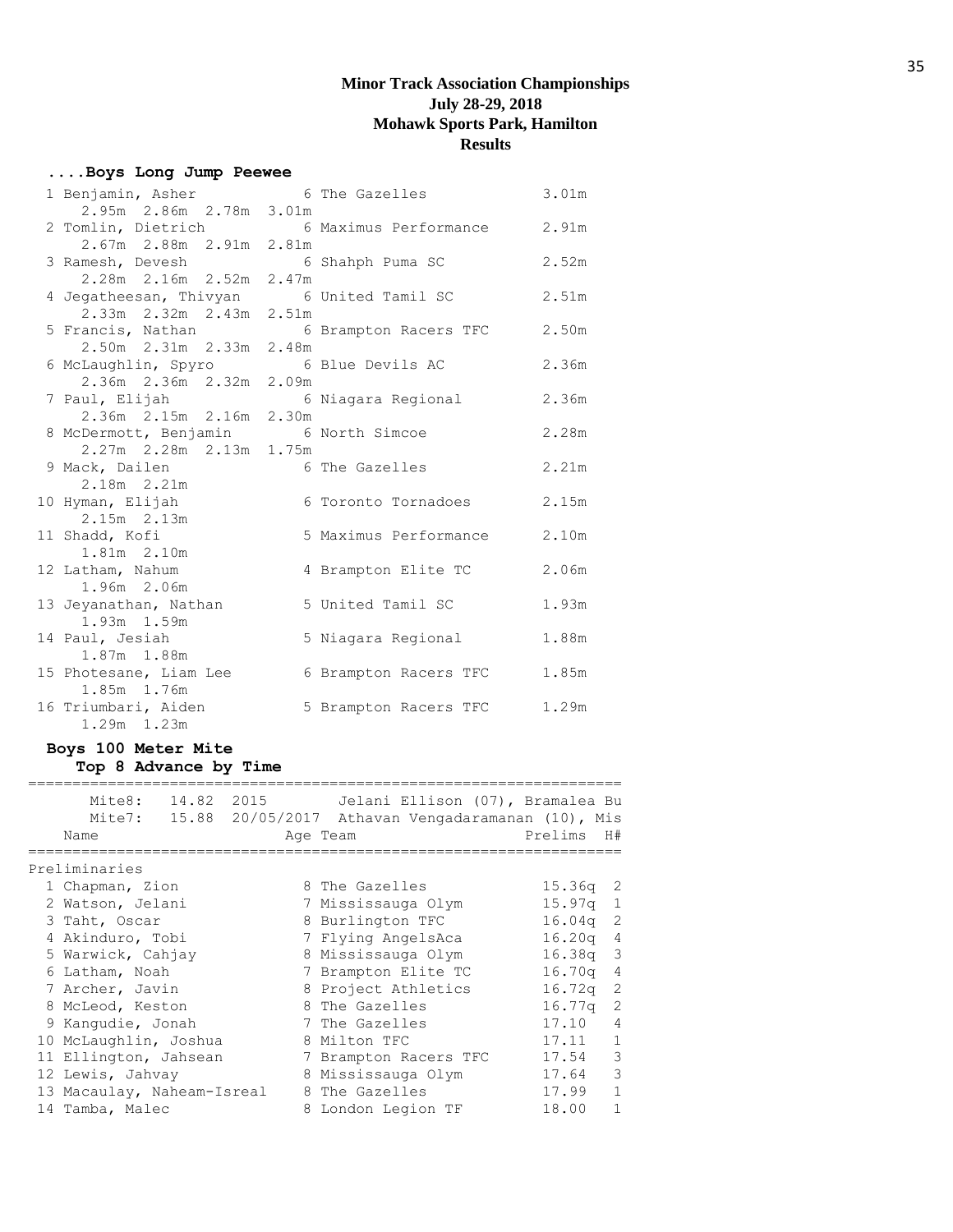## **....Boys 100 Meter Mite**

| 15 Duncan, Kiran      | 8 Blue Devils AC      | 18.02 | $\overline{4}$ |
|-----------------------|-----------------------|-------|----------------|
| 16 Passley, Macaiah   | 7 Brampton Racers TFC | 18.18 | 3              |
| 17 Williams, Michael  | 7 Durham Legion At    | 18.40 | $\overline{4}$ |
| 18 Rosnik, Sam        | 8 The Gazelles        | 18.58 | $\mathbf{1}$   |
| 19 Nur, Bilal         | 8 Maximus Performance | 18.68 | $\overline{4}$ |
| 20 Akaljan, Anujan    | 7 United Tamil SC     | 19.00 | $\overline{4}$ |
| 21 Buchanan, Chase    | 7 The Gazelles        | 19.18 | 1              |
| 22 Ehrenfried, Marley | 7 Etobicoke TFC       | 19.58 | 2              |
| 23 Grewal, Kavan      | 8 Shahph Puma SC      | 20.16 | 3              |
| 24 Depass, Aniken     | 7 Milton TFC          | 20.52 | 3              |
| 25 Narayanan, Sanun   | 7 Milton TFC          | 22.91 | $\overline{4}$ |

#### **Boys 100 Meter Mite**

|        | Mite8:<br>14.82<br>Mite7:<br>Name | Jelani Ellison (07), Bramalea<br>2015<br>15.88 20/05/2017 Athavan Vengadaramanan (10),<br>Age Team | Finals |
|--------|-----------------------------------|----------------------------------------------------------------------------------------------------|--------|
| Finals |                                   |                                                                                                    |        |
|        | 1 Chapman, Zion                   | 8 The Gazelles                                                                                     | 15.41  |
|        | 2 Watson, Jelani                  | 7 Mississauga Olym                                                                                 | 15.97  |
|        | 3 Taht, Oscar                     | 8 Burlington TFC                                                                                   | 16.01  |
|        | 4 Akinduro, Tobi                  | 7 Flying AngelsAca                                                                                 | 16.21  |
|        | 5 Warwick, Cahjay                 | 8 Mississauga Olym                                                                                 | 16.33  |
|        | 6 Latham, Noah                    | 7 Brampton Elite TC                                                                                | 16.61  |
|        | 7 McLeod, Keston                  | 8 The Gazelles                                                                                     | 16.66  |
|        | 8 Archer, Javin                   | 8 Project Athletics                                                                                | 16.89  |

#### **Boys 200 Meter Mite**

|   | 30.35 2009<br>Mite8:        |   | Brock Timmerman (01), Brantford |                       |                |
|---|-----------------------------|---|---------------------------------|-----------------------|----------------|
|   | Mite7: 33.47 2008           |   | Brock Timmerman (01), Brantford |                       |                |
|   | Name                        |   | Age Team                        | Finals<br>H#          |                |
|   | 1 Chapman, Zion             |   | 8 The Gazelles                  | 32.18                 | 4              |
|   | 2 Athithan, Snegan          |   | 8 United Tamil SC               | 33.98                 | 3              |
|   | 3 Watson, Jelani            |   | 7 Mississauga Olym              | 34.02                 | $\overline{4}$ |
|   | 4 Archer, Javin             |   | 8 Project Athletics             | 34.50                 | $\overline{4}$ |
|   | 5 Garwood, Nemar            | 7 | Brampton Elite TC               | 34.58                 | $\overline{4}$ |
|   | 6 McLeod, Keston            |   | 8 The Gazelles                  | 34.66                 | 3              |
|   | 7 Chehal, Kabir             | 7 | Shahph Puma SC                  | 34.78                 | 3              |
|   | 8 Peters, Colten            |   | 8 London Legion TF              | 34.90                 | 3              |
| 9 | Johnson, Josiah             |   | 7 Kitchener Waterl              | 35.18                 | 3              |
|   | 10 Kanqudie, Jonah          | 7 | The Gazelles                    | 36.25                 | 4              |
|   | 11 Rajakulathilakan, Rakesh | 8 | Shahph Puma SC                  | 36.38                 | 3              |
|   | 12 Thirumaran, Ahil         | 8 | Shahph Puma SC                  | $\mathbf{1}$<br>37.55 |                |
|   | 13 Ellington, Jahsean       | 7 | Brampton Racers TFC             | 37.62                 | $\overline{2}$ |
|   | 14 Macaulay, Naheam-Isreal  | 8 | The Gazelles                    | 37.68                 | $\overline{4}$ |
|   | 15 Puvichchelvan, Prabakara | 7 | Shahph Puma SC                  | 38.56                 | $\overline{2}$ |
|   | 16 Rosnik, Sam              |   | 8 The Gazelles                  | 38.99                 | 3              |
|   | 17 Akaljan, Anujan          | 7 | United Tamil SC                 | $\mathbf{1}$<br>39.54 |                |
|   | 18 Sookram, Caleb           | 7 | The Gazelles                    | $\mathbf{1}$<br>40.02 |                |
|   | 19 Senthilnathan, Naghulpra | 7 | Shahph Puma SC                  | 40.13                 | $\overline{2}$ |
|   | 20 Stephens, Dominik        |   | 7 Bullets TC                    | 40.81                 | $\overline{2}$ |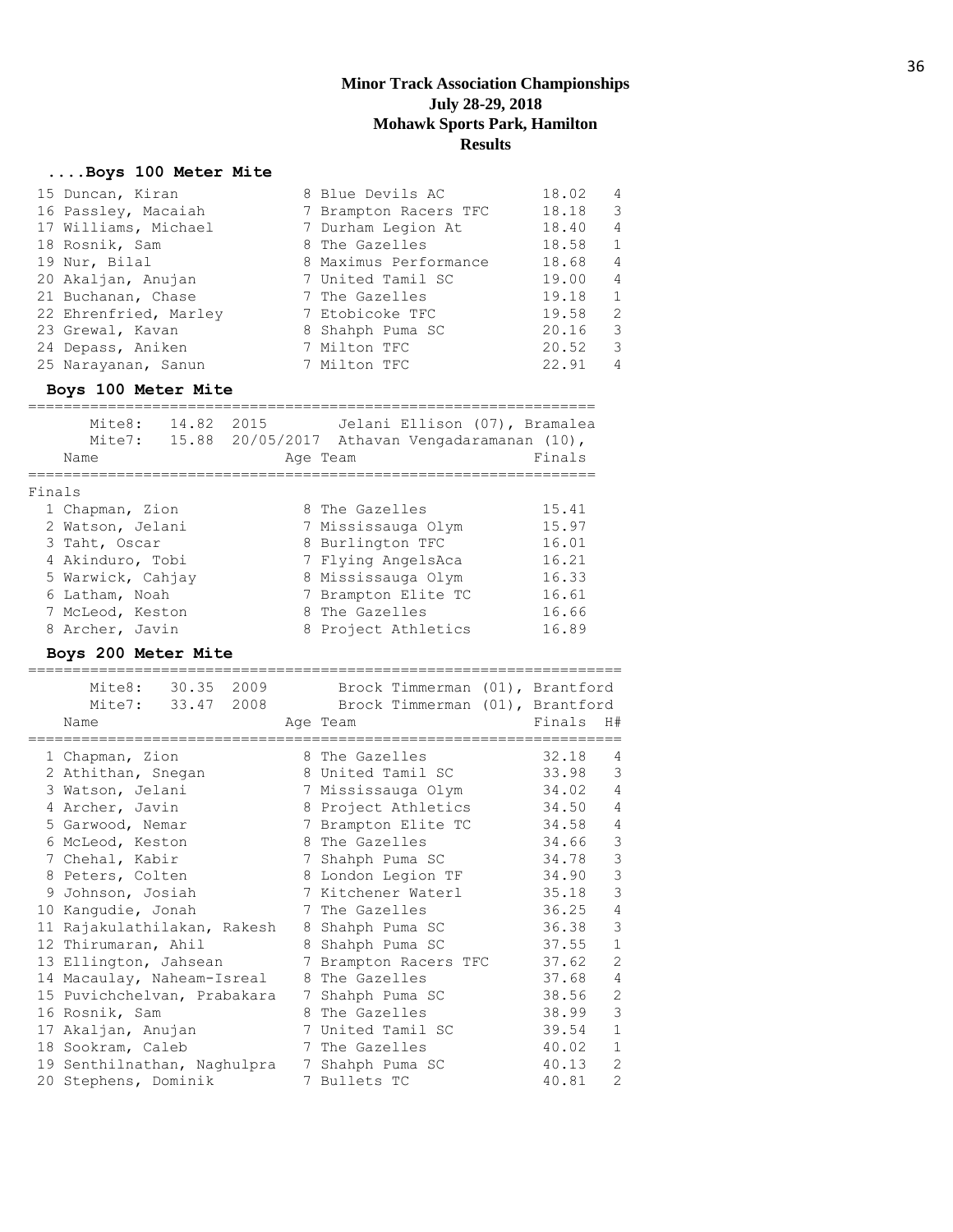#### **....Boys 200 Meter Mite**

| 21 Fahlman, Eric     | 8 North HaltonSta | 42.14 | $\mathbf{1}$ |
|----------------------|-------------------|-------|--------------|
| 22 Buchanan, Chase   | 7 The Gazelles    | 42.78 | 2            |
| 23 Muppalla, Krishna | 7 Shahph Puma SC  | 42.89 | 1            |
| 24 Yenduri, Hanish   | 7 Shahph Puma SC  | 43.69 | 2            |
| 25 Depass, Aniken    | 7 Milton TFC      | 44.64 | 1            |
| 26 Gill, Anhad       | 8 Shahph Puma SC  | 44.77 | 2            |
| 27 Matharu, Rattan   | 7 Shahph Puma SC  | 47.42 | 1            |
| 28 Narayanan, Sanun  | 7 Milton TFC      | 49.53 | 2            |

#### **Boys 400 Meter Mite**

|   | Mite8: 1:08.38 2009<br>Mite7: 1:08.38 2009<br>Name | Brock Timmerman (01), Brantfor<br>Brock Timmerman (01), Brantfor<br>Age Team | Finals  | H#             |
|---|----------------------------------------------------|------------------------------------------------------------------------------|---------|----------------|
|   | 1 Suresh, Avinesh                                  | 8 Shahph Puma SC                                                             | 1:15.42 | 3              |
|   | 2 Peters, Colten                                   | 8 London Legion TF                                                           | 1:16.54 | 3              |
|   | 3 Taht, Oscar                                      | 8 Burlington TFC                                                             | 1:17.03 | 3              |
|   | 4 Garwood, Nemar                                   | 7 Brampton Elite TC                                                          | 1:21.35 | 3              |
|   | 5 Rajakulathilakan, Rakesh                         | 8 Shahph Puma SC                                                             | 1:21.59 | 3              |
|   | 6 McLaughlin, Joshua                               | 8 Milton TFC                                                                 | 1:22.53 | $\mathbf{1}$   |
|   | 7 Athithan, Snegan                                 | 8 United Tamil SC                                                            | 1:22.74 | 3              |
| 8 | Law, Liam                                          | 7 Georgian Bay Coy                                                           | 1:24.58 | $\overline{2}$ |
|   | 9 Tamba, Malec                                     | 8 London Legion TF                                                           | 1:30.26 | $\mathbf{1}$   |
|   | 10 Hayes-Weekes, Cruz                              | 8 Mississauga Olym                                                           | 1:30.87 | 3              |
|   | 11 Vording, Ryder                                  | 7 London Legion TF                                                           | 1:31.44 | $\mathfrak{D}$ |
|   | 12 Passley, Macaiah                                | 7 Brampton Racers TFC                                                        | 1:32.00 | $\mathbf{1}$   |
|   | 13 Mei, Sebastien                                  | 8 Georgian Bay Coy                                                           | 1:34.24 | 2              |
|   | 14 Leary, Nathan                                   | 7 Georgian Bay Coy                                                           | 1:35.83 | $\overline{2}$ |
|   | 15 Phinnemore, Rory                                | 8 London Legion TF                                                           | 1:36.04 | 2              |
|   | 16 Ehrenfried, Marley                              | 7 Etobicoke TFC                                                              | 1:36.74 | $\overline{2}$ |

#### **Boys 800 Meter Mite**

================================================================

| Mite8:<br>Mite7:   | 2:40.0h<br>2:57.16 2004 | 2009 | Brock Timmerman (01), Brant<br>Lucas Texixeira (97), Etobi |         |
|--------------------|-------------------------|------|------------------------------------------------------------|---------|
| Name               |                         |      | Age Team                                                   | Finals  |
| 1 Suresh, Avinesh  |                         |      | 8 Shahph Puma SC                                           | 2:49.85 |
| 2 Peters, Colten   |                         |      | 8 London Legion TF                                         | 2:52.71 |
| 3 Law, Liam        |                         |      | 7 Georgian Bay Coy                                         | 3:02.94 |
| 4 Chehal, Kabir    |                         |      | 7 Shahph Puma SC                                           | 3:24.16 |
| 5 Leary, Nathan    |                         |      | 7 Georgian Bay Coy                                         | 3:29.92 |
| 6 Phinnemore, Rory |                         |      | 8 London Legion TF                                         | 3:38.27 |

## **Boys 4x100 Meter Relay Mite**

| Mite8:                                                                    | $1:03.69$ 2016          |                           | Brampton Racers |                                                                   |
|---------------------------------------------------------------------------|-------------------------|---------------------------|-----------------|-------------------------------------------------------------------|
| Team                                                                      |                         |                           |                 | Finals                                                            |
| 1 Mississauga Olympians TF AA<br>1) Lewis, Jahvay 8<br>2 The Gazelles 'A' | 3) Hayes-Weekes, Cruz 8 | $^{\prime}$ A $^{\prime}$ |                 | 1:07.52<br>2) Warwick, Cahjay 8<br>4) Watson, Jelani 7<br>1:09.02 |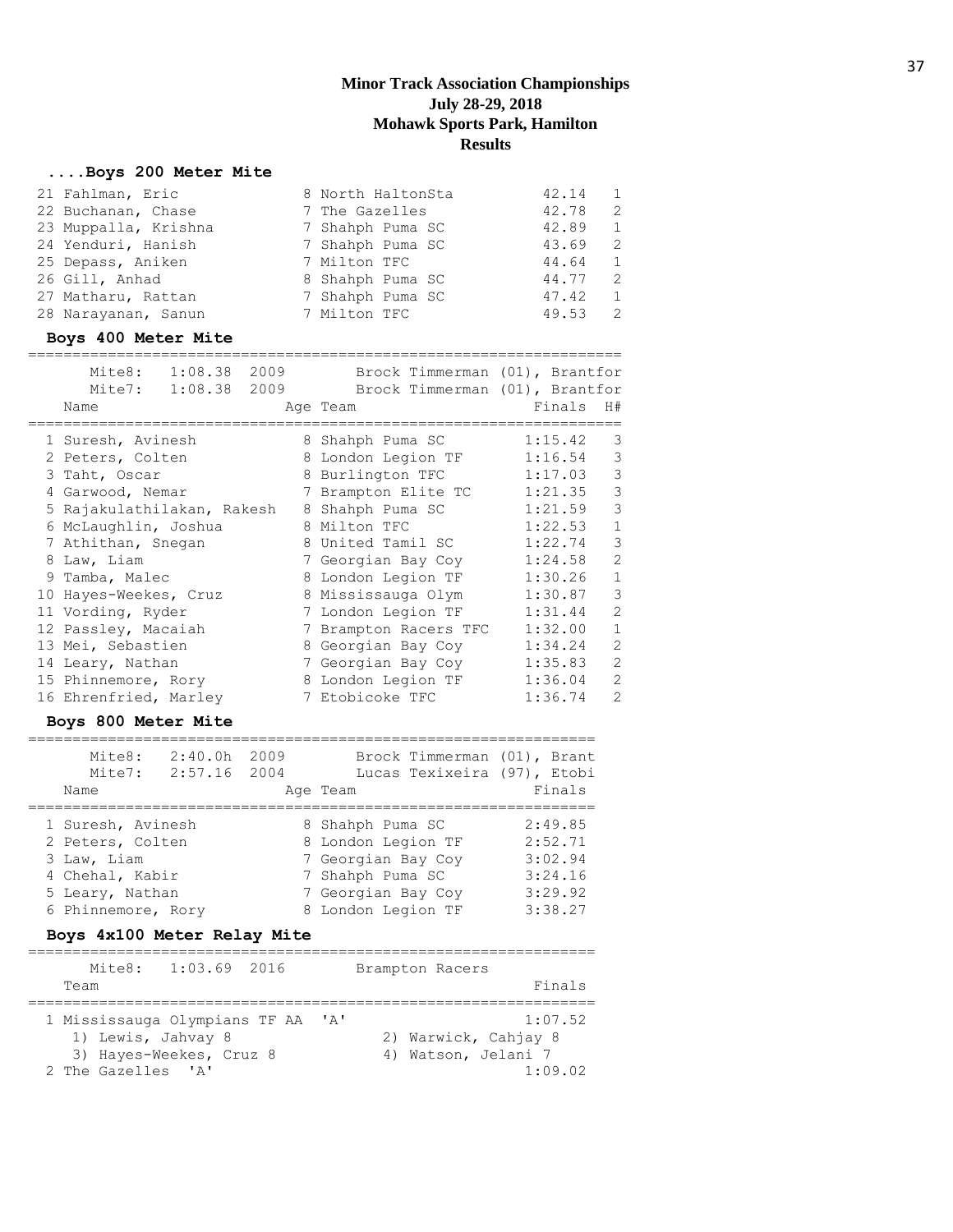#### **....Boys 4x100 Meter Relay Mite**

| 1) Chapman, Zion 8                          | 2) Macaulay, Naheam-Isreal 8 |
|---------------------------------------------|------------------------------|
| 3) McLeod, Keston 8                         | 4) Kangudie, Jonah 7         |
| 3 London Legion TF Alliance<br>$\mathsf{A}$ | 1:16.38                      |
| 1) Vording, Ryder 7                         | 2) Phinnemore, Rory 8        |
| 3) Tamba, Malec 8                           | 4) Peters, Colten 8          |
| 4 United Tamil SC 'A'                       | 1:18.17                      |
| 1) Jegatheesan, Thivyan 6                   | 2) Jeyanathan, Nathan 5      |
| 3) Akaljan, Anujan 7                        | 4) Athithan, Snegan 8        |
|                                             |                              |

#### **Boys 1600 Sprint Medley Mite**

================================================================ Mite8: 5:48.75 29/07/2018 Shahph Puma R Rajakulathli.., A Thirumaran, K Chehal, A Suresh Team Finals ================================================================ 1 Shahph Puma SC 'A' 5:48.75 1) Rajakulathilakan, Rakesh 8 2) Thirumaran, Ahil 8 3) Chehal, Kabir 7 4) Suresh, Avinesh 8

#### **Boys Long Jump Mite**

|                                                                 |          | Mite8: 4.35m 2006 Nyal Higgins (98), Oshawa Leg<br>Mite7: 3.96m 2008 Brock Timmerman (01), Brantfo | Finals |
|-----------------------------------------------------------------|----------|----------------------------------------------------------------------------------------------------|--------|
| Name                                                            | Age Team |                                                                                                    |        |
| 1 Chapman, Zion 8 The Gazelles                                  |          |                                                                                                    | 3.84m  |
| 3.28m 3.45m 3.72m 3.84m                                         |          |                                                                                                    |        |
| 2 Latham, Noah                                                  |          | 7 Brampton Elite TC 3.61m                                                                          |        |
| 3.61m 3.44m 3.47m 3.22m                                         |          |                                                                                                    |        |
|                                                                 |          | 3 Akinduro, Tobi 7 Flying AngelsAca<br>3.35m 3.46m 3.05m 3.24m                                     | 3.46m  |
|                                                                 |          |                                                                                                    |        |
| 4 Warwick, Cahjay 8 Mississauga Olym<br>3.43m 3.20m 3.17m 3.34m |          |                                                                                                    | 3.43m  |
|                                                                 |          |                                                                                                    |        |
| 5 Chehal, Kabir 7 Shahph Puma SC                                |          |                                                                                                    | 3.35m  |
| 3.15m 3.01m 3.19m 3.35m                                         |          |                                                                                                    |        |
| 6 Macaulay, Naheam-Isreal 8 The Gazelles                        |          |                                                                                                    | 3.33m  |
| 3.21m 3.26m 3.33m 3.24m                                         |          |                                                                                                    |        |
| 7 McLeod, Keston 8 The Gazelles<br>3.17m 2.12m 3.10m 3.32m      |          |                                                                                                    | 3.32m  |
|                                                                 |          |                                                                                                    |        |
| 8 Peters, Colten                                                |          | 8 London Legion TF                                                                                 | 3.28m  |
| 2.98m 3.24m 3.15m 3.28m                                         |          |                                                                                                    |        |
| 9 Athithan, Snegan 8 United Tamil SC<br>3.00m 3.13m             |          |                                                                                                    | 3.13m  |
| 10 Rajakulathilakan, Rakesh 8 Shahph Puma SC                    |          |                                                                                                    | 3.09m  |
| 3.09m 3.07m                                                     |          |                                                                                                    |        |
| 11 Suresh, Avinesh                                              |          | 8 Shahph Puma SC                                                                                   | 3.09m  |
| 2.94m 3.09m                                                     |          |                                                                                                    |        |
| 12 Kangudie, Jonah                                              |          | 7 The Gazelles                                                                                     | 3.07m  |
| 3.07m 2.50m                                                     |          |                                                                                                    |        |
| 13 Tamba, Malec                                                 |          | 8 London Legion TF                                                                                 | 3.06m  |
| 2.95m 3.06m                                                     |          |                                                                                                    |        |
| 14 Garwood, Nemar                                               |          | 7 Brampton Elite TC                                                                                | 2.90m  |
| 2.90m FOUL                                                      |          |                                                                                                    |        |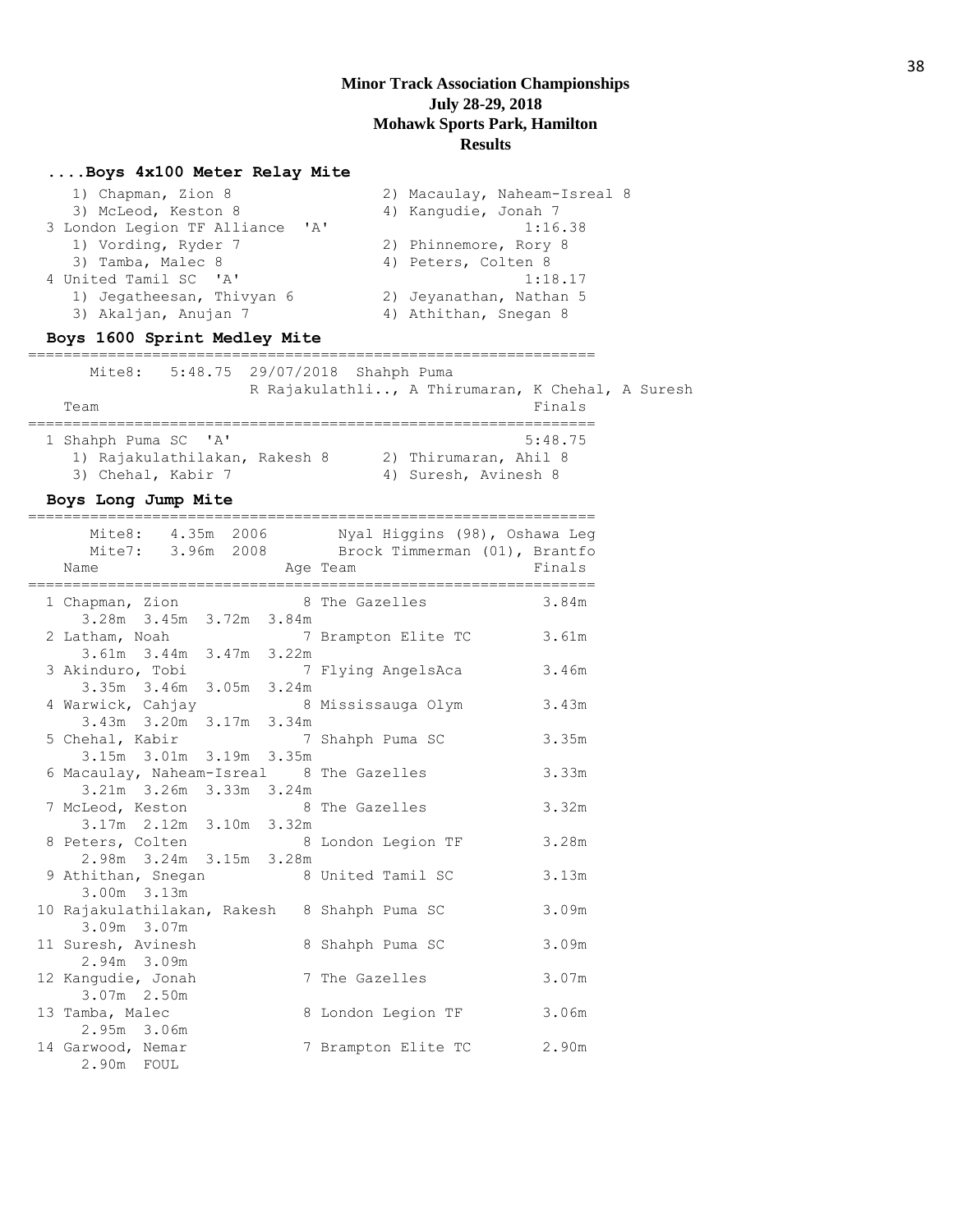# **....Boys Long Jump Mite**

| 15 Rosnik, Sam<br>2.78m 2.88m                | 8 The Gazelles    | 2.88m |
|----------------------------------------------|-------------------|-------|
| 16 Thirumaran, Ahil                          | 8 Shahph Puma SC  | 2.83m |
| $2.83m$ $2.63m$<br>17 Stephens, Dominik      | 7 Bullets TC      | 2.74m |
| $2.74m$ 2.46m<br>18 Senthilnathan, Naghulpra | 7 Shahph Puma SC  | 2.70m |
| 2.70m 2.64m                                  |                   |       |
| 19 Fahlman, Eric                             | 8 North HaltonSta | 2.65m |
| $2.32m$ $2.65m$<br>20 Sookram, Caleb         | 7 The Gazelles    | 2.63m |
| $2.63m$ $2.36m$                              |                   |       |
| 21 Akaljan, Anujan<br>2.60m 2.54m            | 7 United Tamil SC | 2.60m |
| 22 Puvichchelvan, Prabakara                  | 7 Shahph Puma SC  | 2.54m |
| 2.54m 2.50m<br>23 Buchanan, Chase            | 7 The Gazelles    | 2.48m |
| 2.48m 2.25m                                  |                   |       |
| 24 Yenduri, Hanish                           | 7 Shahph Puma SC  | 2.09m |
| 2.09m 1.99m                                  |                   |       |
| 25 Matharu, Rattan<br>$2.02m$ FOUL           | 7 Shahph Puma SC  | 2.02m |
| 26 Gill, Anhad                               | 8 Shahph Puma SC  | 1.89m |
| 1.89m 1.59m                                  |                   |       |
| 27 Narayanan, Sanun<br>1.88m 1.84m           | 7 Milton TFC      | 1.88m |

# **Boys Shot Put 1.50kg Mite**

| Mite8: 8.04m 2009 Kendall Hippolyte (01), Brant<br>Mite7: 6.63m 2009 David Thomas (02), Variety Vi<br>Name<br>and the Magnetic Preasurer and Team<br>____________________________                                                                                    |                     | Finals |
|----------------------------------------------------------------------------------------------------------------------------------------------------------------------------------------------------------------------------------------------------------------------|---------------------|--------|
| 1 Muralidharan, Harrison 8 United Tamil SC<br>6.41m FOUL 5.92m FOUL 5.51m 5.43m                                                                                                                                                                                      |                     | 6.41m  |
| 2 Rajakulathilakan, Rakesh 8 Shahph Puma SC<br>5.75m 5.89m 5.27m 6.04m 5.69m 5.87m                                                                                                                                                                                   |                     | 6.04m  |
| 3 Parthasarathy, Arulsoody 8 United Tamil SC<br>FOUL 5.65m 4.94m 5.10m 5.39m 6.02m                                                                                                                                                                                   |                     | 6.02m  |
| 4 Latham, Noah and the state of the state of the state of the state of the state of the state of the state of the state of the state of the state of the state of the state of the state of the state of the state of the stat<br>5.00m 4.52m 5.83m 5.69m FOUL 5.81m | 7 Brampton Elite TC | 5.83m  |
| 5 Senthilnathan, Naghulpra 7 Shahph Puma SC<br>FOUL 4.68m 4.85m 5.56m 4.55m 4.38m                                                                                                                                                                                    |                     | 5.56m  |
| 6 Chehal, Kabir<br>4.58m  4.32m  4.90m  4.16m  4.33m  4.40m                                                                                                                                                                                                          | 7 Shahph Puma SC    | 4.90m  |
| 7 Sookram, Caleb<br>4.29m  4.18m  4.03m  4.84m  4.72m  4.78m                                                                                                                                                                                                         | 7 The Gazelles      | 4.84m  |
| 8 Etobicoke TFC<br>8 Breda, Nico<br>4.20m 3.95m 4.80m 4.81m 4.24m 4.53m                                                                                                                                                                                              |                     | 4.81m  |
| 9 Gill, Anhad<br>3.88m 4.13m 3.90m                                                                                                                                                                                                                                   | 8 Shahph Puma SC    | 4.13m  |
| 10 Muppalla, Krishna<br>FOUL FOUL 4.06m                                                                                                                                                                                                                              | 7 Shahph Puma SC    | 4.06m  |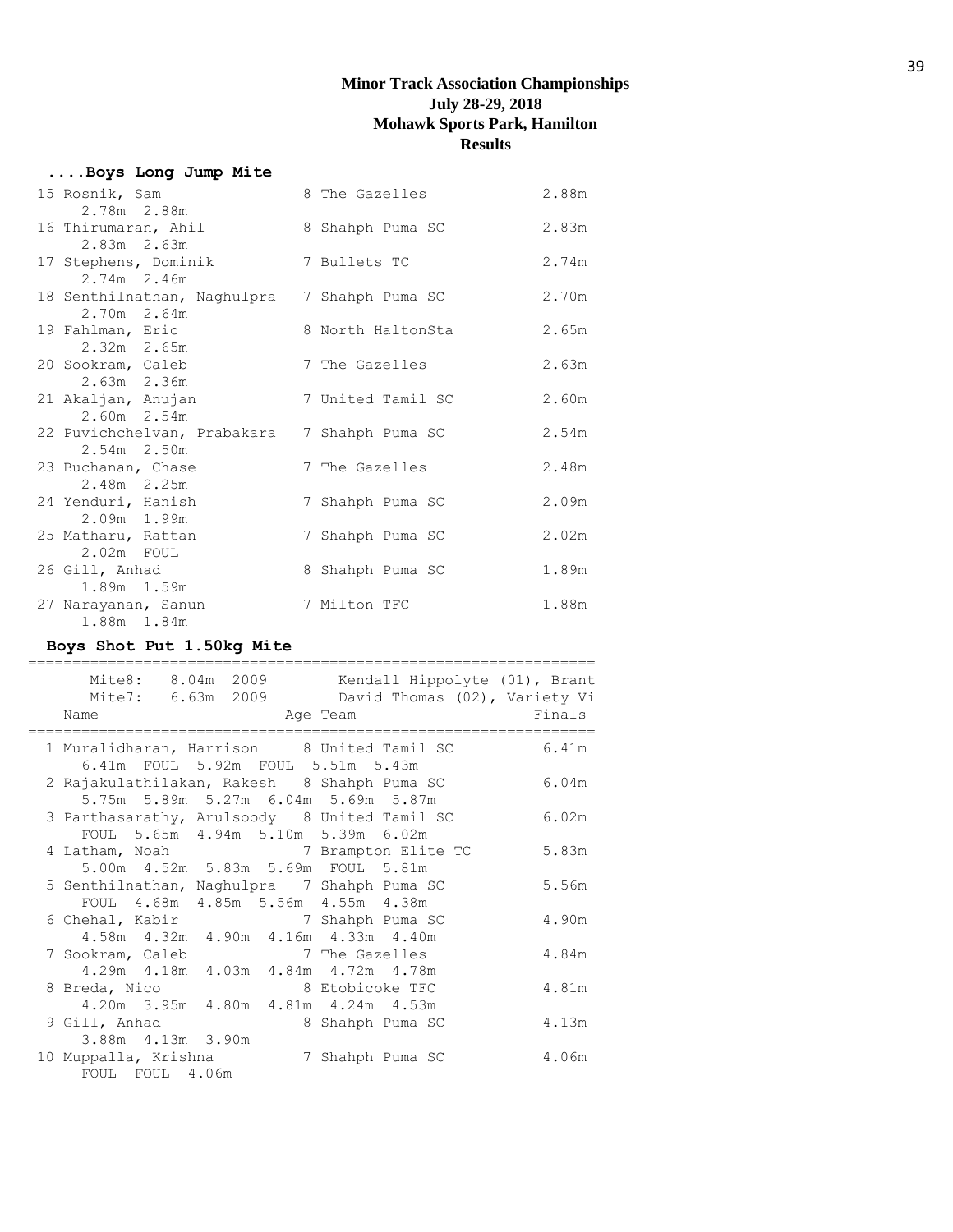## **....Boys Shot Put 1.50kg Mite**

| 11 Stephens, Dominik | 7 Bullets TC      | 4.03m |
|----------------------|-------------------|-------|
| 4.03m 3.05m 3.76m    |                   |       |
| 12 Fahlman, Eric     | 8 North HaltonSta | 4.00m |
| 3.79m 3.78m 4.00m    |                   |       |
| 13 Athithan, Snegan  | 8 United Tamil SC | 3.80m |
| 3.71m 3.80m 3.39m    |                   |       |
| 14 Yenduri, Hanish   | 7 Shahph Puma SC  | 3.05m |
| FOUL 2.99m 3.05m     |                   |       |

## **Boys 100 Meter Tyke Top 8 Advance by Time**

| Tyke10: 13.0h 1987                      |   | Randy Brookes (77), Agincourt<br>Tyke9: 13.6h 1994 Kevin Woodley (85), Durham XL's |                                      |
|-----------------------------------------|---|------------------------------------------------------------------------------------|--------------------------------------|
| Name<br>=============================== |   | Age Team                                                                           | Prelims<br>H#<br>=================== |
| Preliminaries                           |   |                                                                                    |                                      |
| 1 Falobi, Demilade                      |   | 10 The Gazelles                                                                    | 13.94q<br>$\mathbf 1$                |
| 2 France, Theodore                      |   | 9 The Gazelles                                                                     | 5<br>14.50q                          |
| 3 Green, Darnell                        |   | 10 Brampton Racers TFC                                                             | $\sqrt{2}$<br>14.54q                 |
| 4 Nembhard, K J                         |   | 10 Brampton Racers TFC                                                             | $\mathcal{S}$<br>14.65q              |
| 5 Gooden, Jordan                        |   | 10 Hamilton Olympic                                                                | $\mathbf{2}$<br>14.74q               |
| 6 Phinn, Anthony                        |   | 9 Brampton Racers TFC                                                              | 5<br>14.75q                          |
| 7 Gradson, Damian                       |   | 10 Burlington TFC                                                                  | $1\,$<br>14.96q                      |
| 8 Harris, Nevon                         |   | 10 Etobicoke TFC                                                                   | 5<br>15.03q                          |
| 9 Dehghan, Noah                         |   | 10 Time Bandits                                                                    | 15.29<br>$\overline{4}$              |
| 10 Stubbs, Jaylen                       |   | 9 Brampton Racers TFC                                                              | 5<br>15.38                           |
| 11 Knight, Justin                       |   | 10 Brampton Racers TFC                                                             | $\overline{c}$<br>15.42              |
| 12 Rajagopal, Saran                     |   | 10 Tamil Star                                                                      | $\mathcal{S}$<br>15.64               |
| 13 Molina, Cruz                         |   | 10 The Gazelles                                                                    | $\mathbf{3}$<br>15.76                |
| 14 Ormsby, Jaiden                       |   | 10 The Gazelles                                                                    | $\overline{4}$<br>15.92              |
| 15 Samuel, Amari                        |   | 9 Flying AngelsAca                                                                 | $\mathbf{1}$<br>15.97                |
| 16 Tomlin, David                        |   | 9 Maximus Performance                                                              | 3<br>16.02                           |
| 17 Sookram, Isaiah                      |   | 9 The Gazelles                                                                     | $\overline{c}$<br>16.14              |
| 17 Cook, William                        |   | 10 North HaltonSta                                                                 | $\overline{4}$<br>16.14              |
| 19 Durston, Stephan                     |   | 9 Etobicoke TFC                                                                    | 3<br>16.33                           |
| 20 Segaratnasingam, Atputha             |   | 10 The Gazelles                                                                    | $1\,$<br>16.46                       |
| 21 Hoggar, Kwame                        |   | 10 Brampton Racers TFC                                                             | 16.52<br>$\overline{4}$              |
| 22 Nair, Aditya                         |   | 9 Shahph Puma SC                                                                   | $\mathbf{2}$<br>16.63                |
| 23 Winkle Jr, Keith                     |   | 9 Toronto Tornadoes                                                                | $1\,$<br>16.66                       |
| 23 Andrews, Xavier                      |   | 9 The Gazelles                                                                     | 3<br>16.66                           |
| 25 Malcolm, Tayshawn                    |   | 9 Brampton Racers TFC                                                              | $\overline{4}$<br>16.67              |
| 26 Gayle, Xavier                        |   | 10 Brampton Racers TFC                                                             | $\mathbf{1}$<br>16.80                |
| 27 Arulananthan, Arisuthan              |   | 9 The Gazelles                                                                     | 5<br>16.93                           |
| 28 Shadd, Zion                          |   | 9 Maximus Performance                                                              | $\overline{c}$<br>17.39              |
| 29 Johns, Gavin                         |   | 9 The Gazelles                                                                     | $\overline{c}$<br>17.40              |
| 30 Uthayaan, Lasksh                     |   | 10 United Tamil SC                                                                 | 3<br>17.42                           |
| 31 Makwana, Arjun                       |   | 9 Shahph Puma SC                                                                   | $1\,$<br>17.50                       |
| 32 James, Kaleel                        |   | 10 The Gazelles                                                                    | $\overline{4}$<br>19.68              |
| 33 Parks, Nigel                         |   | 9 The Gazelles                                                                     | 3<br>21.54                           |
| 34 Pratt, Kaden                         | 9 | The Gazelles                                                                       | 5<br>21.56                           |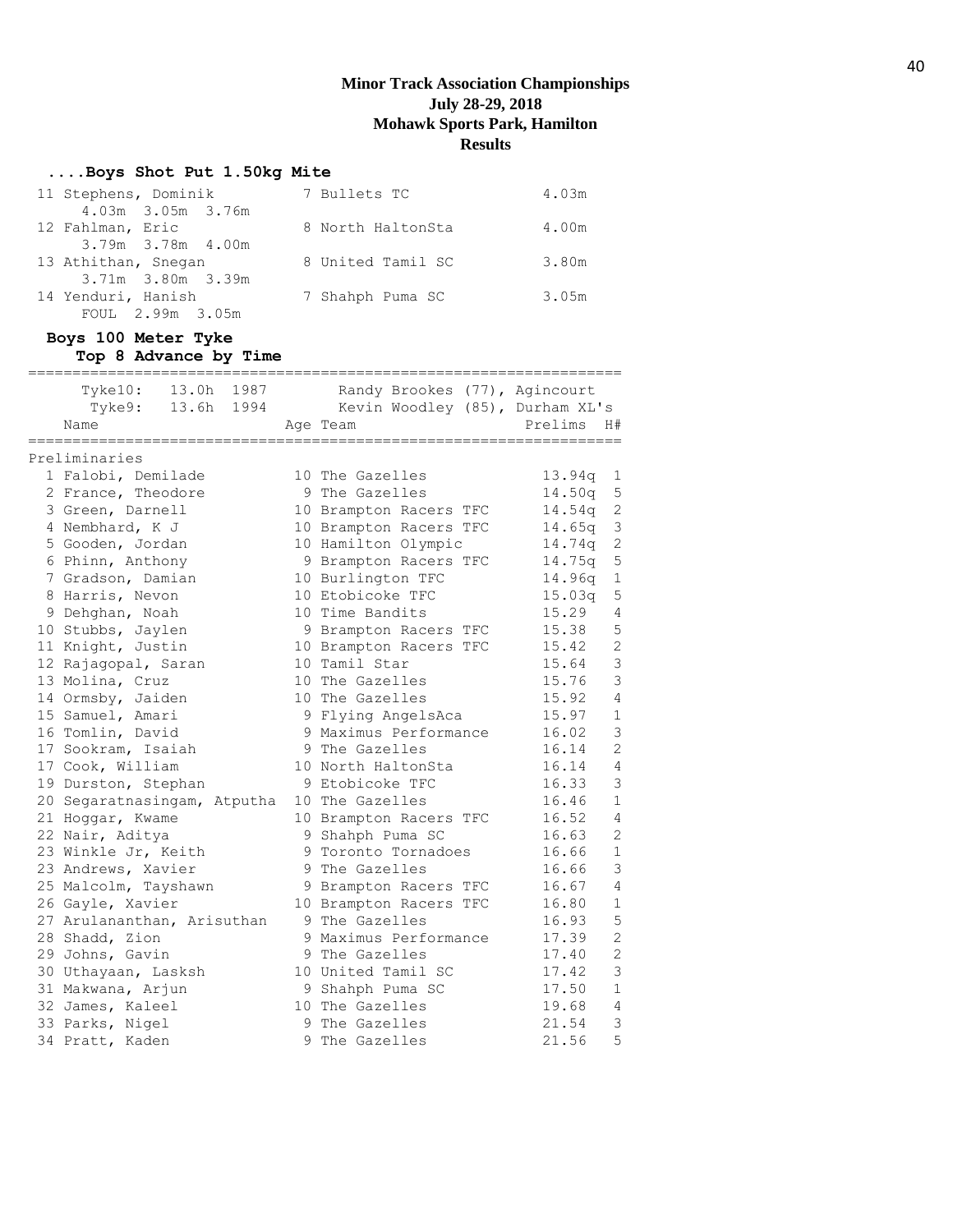**Boys 100 Meter Tyke**

| 13.0h<br>1987<br>Randy Brookes (77), Agincourt<br>Tyke10:<br>13.6h 1994<br>Kevin Woodley (85), Durham XL<br>Tyke9:<br>Name<br>Finals<br>Age Team<br>Finals<br>1 Falobi, Demilade<br>10 The Gazelles<br>14.16<br>2 Nembhard, K J<br>14.38<br>10 Brampton Racers TFC<br>9 The Gazelles<br>3 France, Theodore<br>14.44<br>4 Green, Darnell<br>14.61<br>10 Brampton Racers TFC<br>5 Harris, Nevon<br>10 Etobicoke TFC<br>14.96<br>15.17<br>6 Phinn, Anthony<br>9 Brampton Racers TFC<br>15.19<br>7 Gooden, Jordan<br>10 Hamilton Olympic<br>8 Gradson, Damian<br>10 Burlington TFC<br>15.55<br>Boys 200 Meter Tyke<br>Tyke10: 27.43<br>2012<br>Nasiir Willabus-Stephens (02), D<br>-<br>Tyke9: 28.54<br>2016<br>Naphtali Gyan (07), Etobicoke<br>Name<br>Finals<br>H#<br>Age Team<br>28.51<br>5<br>1 Falobi, Demilade<br>10 The Gazelles<br>5<br>29.33<br>2 Nembhard, K J<br>10 Brampton Racers TFC<br>5<br>29.84<br>3 France, Theodore<br>9 The Gazelles<br>5<br>4 Oliveira, Dylan<br>10 The Gazelles<br>30.46<br>$\sqrt{4}$<br>5 Phinn, Anthony<br>9 Brampton Racers TFC<br>30.65<br>5<br>31.34<br>6 Dehghan, Noah<br>10 Time Bandits<br>$\sqrt{4}$<br>7 Stubbs, Jaylen<br>31.41<br>9 Brampton Racers TFC<br>$\sqrt{4}$<br>31.44<br>8 Uthayakumar, Danushan<br>10 Shahph Puma SC<br>31.51<br>$\overline{4}$<br>9 Barnett, Braxtton<br>9 Brampton Racers TFC<br>5<br>10 Green, Darnell<br>10 Brampton Racers TFC<br>31.64<br>3<br>11 Knight, Justin<br>10 Brampton Racers TFC<br>31.65<br>3<br>32.35<br>12 Molina, Cruz<br>10 The Gazelles<br>$\overline{4}$<br>13 Ormsby, Jaiden<br>10 The Gazelles<br>32.45<br>$\mathbf 1$<br>14 Rajagopal, Saran<br>10 Tamil Star<br>32.93<br>32.94<br>$\overline{4}$<br>15 Satheesh, Seyon<br>10 Speed City TC<br>3<br>16 Hoggar, Kwame<br>10 Brampton Racers TFC<br>33.01<br>3<br>17 Gradson, Damian<br>10 Burlington TFC<br>33.03<br>3<br>18 Arulananthan, Arisuthan<br>9 The Gazelles<br>33.07<br>3<br>9 The Gazelles<br>19 Wolford, Brand<br>33.08<br>$\mathbf{1}$<br>20 Cook, William<br>10 North HaltonSta<br>33.22<br>$\mathbf{2}$<br>21 Tomlin, David<br>33.36<br>9 Maximus Performance<br>22 Kanhai, Martin<br>10 Invictus AC<br>34.06<br>1<br>23 Sookram, Isaiah<br>3<br>9 The Gazelles<br>34.07<br>24 Falkingham, Dax<br>9 Guelph Minor TFC<br>4<br>34.18<br>34.26<br>$\mathbf 1$<br>25 Gayle, Xavier<br>10 Brampton Racers TFC<br>3<br>26 Malcolm, Tayshawn<br>9 Brampton Racers TFC<br>34.35<br>$\overline{c}$<br>27 Durston, Stephan<br>9 Etobicoke TFC<br>34.50<br>$\mathbf{2}$<br>28 Thiruvalluvan, Mathuram<br>35.27<br>9 Shahph Puma SC<br>10 The Gazelles<br>35.28<br>$\mathbf 1$<br>29 Segaratnasingam, Atputha<br>$\mathbf{2}$<br>30 Johns, Gavin<br>9 The Gazelles<br>35.98<br>$\mathbf 1$<br>30 Fahlman, Thomas<br>10 North HaltonSta<br>35.98<br>32 Heene, Ewan<br>9 London Legion TF<br>38.16<br>1<br>$\mathbf{2}$<br>33 Diwan, Abizer<br>10 Milton TFC<br>38.60<br>34 Rajadurai, Nirushan<br>$\mathbf{2}$<br>9 United Tamil SC<br>43.90 |  |  |  |
|----------------------------------------------------------------------------------------------------------------------------------------------------------------------------------------------------------------------------------------------------------------------------------------------------------------------------------------------------------------------------------------------------------------------------------------------------------------------------------------------------------------------------------------------------------------------------------------------------------------------------------------------------------------------------------------------------------------------------------------------------------------------------------------------------------------------------------------------------------------------------------------------------------------------------------------------------------------------------------------------------------------------------------------------------------------------------------------------------------------------------------------------------------------------------------------------------------------------------------------------------------------------------------------------------------------------------------------------------------------------------------------------------------------------------------------------------------------------------------------------------------------------------------------------------------------------------------------------------------------------------------------------------------------------------------------------------------------------------------------------------------------------------------------------------------------------------------------------------------------------------------------------------------------------------------------------------------------------------------------------------------------------------------------------------------------------------------------------------------------------------------------------------------------------------------------------------------------------------------------------------------------------------------------------------------------------------------------------------------------------------------------------------------------------------------------------------------------------------------------------------------------------------------------------------------------------------------------------------------------------------------------------------------------------------------------------------------------------------------------------------------------------------------------------------------------------------------------------------------------------------------------------------------------------------------------------------------------------------------------------------|--|--|--|
|                                                                                                                                                                                                                                                                                                                                                                                                                                                                                                                                                                                                                                                                                                                                                                                                                                                                                                                                                                                                                                                                                                                                                                                                                                                                                                                                                                                                                                                                                                                                                                                                                                                                                                                                                                                                                                                                                                                                                                                                                                                                                                                                                                                                                                                                                                                                                                                                                                                                                                                                                                                                                                                                                                                                                                                                                                                                                                                                                                                                    |  |  |  |
|                                                                                                                                                                                                                                                                                                                                                                                                                                                                                                                                                                                                                                                                                                                                                                                                                                                                                                                                                                                                                                                                                                                                                                                                                                                                                                                                                                                                                                                                                                                                                                                                                                                                                                                                                                                                                                                                                                                                                                                                                                                                                                                                                                                                                                                                                                                                                                                                                                                                                                                                                                                                                                                                                                                                                                                                                                                                                                                                                                                                    |  |  |  |
|                                                                                                                                                                                                                                                                                                                                                                                                                                                                                                                                                                                                                                                                                                                                                                                                                                                                                                                                                                                                                                                                                                                                                                                                                                                                                                                                                                                                                                                                                                                                                                                                                                                                                                                                                                                                                                                                                                                                                                                                                                                                                                                                                                                                                                                                                                                                                                                                                                                                                                                                                                                                                                                                                                                                                                                                                                                                                                                                                                                                    |  |  |  |
|                                                                                                                                                                                                                                                                                                                                                                                                                                                                                                                                                                                                                                                                                                                                                                                                                                                                                                                                                                                                                                                                                                                                                                                                                                                                                                                                                                                                                                                                                                                                                                                                                                                                                                                                                                                                                                                                                                                                                                                                                                                                                                                                                                                                                                                                                                                                                                                                                                                                                                                                                                                                                                                                                                                                                                                                                                                                                                                                                                                                    |  |  |  |
|                                                                                                                                                                                                                                                                                                                                                                                                                                                                                                                                                                                                                                                                                                                                                                                                                                                                                                                                                                                                                                                                                                                                                                                                                                                                                                                                                                                                                                                                                                                                                                                                                                                                                                                                                                                                                                                                                                                                                                                                                                                                                                                                                                                                                                                                                                                                                                                                                                                                                                                                                                                                                                                                                                                                                                                                                                                                                                                                                                                                    |  |  |  |
|                                                                                                                                                                                                                                                                                                                                                                                                                                                                                                                                                                                                                                                                                                                                                                                                                                                                                                                                                                                                                                                                                                                                                                                                                                                                                                                                                                                                                                                                                                                                                                                                                                                                                                                                                                                                                                                                                                                                                                                                                                                                                                                                                                                                                                                                                                                                                                                                                                                                                                                                                                                                                                                                                                                                                                                                                                                                                                                                                                                                    |  |  |  |
|                                                                                                                                                                                                                                                                                                                                                                                                                                                                                                                                                                                                                                                                                                                                                                                                                                                                                                                                                                                                                                                                                                                                                                                                                                                                                                                                                                                                                                                                                                                                                                                                                                                                                                                                                                                                                                                                                                                                                                                                                                                                                                                                                                                                                                                                                                                                                                                                                                                                                                                                                                                                                                                                                                                                                                                                                                                                                                                                                                                                    |  |  |  |
|                                                                                                                                                                                                                                                                                                                                                                                                                                                                                                                                                                                                                                                                                                                                                                                                                                                                                                                                                                                                                                                                                                                                                                                                                                                                                                                                                                                                                                                                                                                                                                                                                                                                                                                                                                                                                                                                                                                                                                                                                                                                                                                                                                                                                                                                                                                                                                                                                                                                                                                                                                                                                                                                                                                                                                                                                                                                                                                                                                                                    |  |  |  |
|                                                                                                                                                                                                                                                                                                                                                                                                                                                                                                                                                                                                                                                                                                                                                                                                                                                                                                                                                                                                                                                                                                                                                                                                                                                                                                                                                                                                                                                                                                                                                                                                                                                                                                                                                                                                                                                                                                                                                                                                                                                                                                                                                                                                                                                                                                                                                                                                                                                                                                                                                                                                                                                                                                                                                                                                                                                                                                                                                                                                    |  |  |  |
|                                                                                                                                                                                                                                                                                                                                                                                                                                                                                                                                                                                                                                                                                                                                                                                                                                                                                                                                                                                                                                                                                                                                                                                                                                                                                                                                                                                                                                                                                                                                                                                                                                                                                                                                                                                                                                                                                                                                                                                                                                                                                                                                                                                                                                                                                                                                                                                                                                                                                                                                                                                                                                                                                                                                                                                                                                                                                                                                                                                                    |  |  |  |
|                                                                                                                                                                                                                                                                                                                                                                                                                                                                                                                                                                                                                                                                                                                                                                                                                                                                                                                                                                                                                                                                                                                                                                                                                                                                                                                                                                                                                                                                                                                                                                                                                                                                                                                                                                                                                                                                                                                                                                                                                                                                                                                                                                                                                                                                                                                                                                                                                                                                                                                                                                                                                                                                                                                                                                                                                                                                                                                                                                                                    |  |  |  |
|                                                                                                                                                                                                                                                                                                                                                                                                                                                                                                                                                                                                                                                                                                                                                                                                                                                                                                                                                                                                                                                                                                                                                                                                                                                                                                                                                                                                                                                                                                                                                                                                                                                                                                                                                                                                                                                                                                                                                                                                                                                                                                                                                                                                                                                                                                                                                                                                                                                                                                                                                                                                                                                                                                                                                                                                                                                                                                                                                                                                    |  |  |  |
|                                                                                                                                                                                                                                                                                                                                                                                                                                                                                                                                                                                                                                                                                                                                                                                                                                                                                                                                                                                                                                                                                                                                                                                                                                                                                                                                                                                                                                                                                                                                                                                                                                                                                                                                                                                                                                                                                                                                                                                                                                                                                                                                                                                                                                                                                                                                                                                                                                                                                                                                                                                                                                                                                                                                                                                                                                                                                                                                                                                                    |  |  |  |
|                                                                                                                                                                                                                                                                                                                                                                                                                                                                                                                                                                                                                                                                                                                                                                                                                                                                                                                                                                                                                                                                                                                                                                                                                                                                                                                                                                                                                                                                                                                                                                                                                                                                                                                                                                                                                                                                                                                                                                                                                                                                                                                                                                                                                                                                                                                                                                                                                                                                                                                                                                                                                                                                                                                                                                                                                                                                                                                                                                                                    |  |  |  |
|                                                                                                                                                                                                                                                                                                                                                                                                                                                                                                                                                                                                                                                                                                                                                                                                                                                                                                                                                                                                                                                                                                                                                                                                                                                                                                                                                                                                                                                                                                                                                                                                                                                                                                                                                                                                                                                                                                                                                                                                                                                                                                                                                                                                                                                                                                                                                                                                                                                                                                                                                                                                                                                                                                                                                                                                                                                                                                                                                                                                    |  |  |  |
|                                                                                                                                                                                                                                                                                                                                                                                                                                                                                                                                                                                                                                                                                                                                                                                                                                                                                                                                                                                                                                                                                                                                                                                                                                                                                                                                                                                                                                                                                                                                                                                                                                                                                                                                                                                                                                                                                                                                                                                                                                                                                                                                                                                                                                                                                                                                                                                                                                                                                                                                                                                                                                                                                                                                                                                                                                                                                                                                                                                                    |  |  |  |
|                                                                                                                                                                                                                                                                                                                                                                                                                                                                                                                                                                                                                                                                                                                                                                                                                                                                                                                                                                                                                                                                                                                                                                                                                                                                                                                                                                                                                                                                                                                                                                                                                                                                                                                                                                                                                                                                                                                                                                                                                                                                                                                                                                                                                                                                                                                                                                                                                                                                                                                                                                                                                                                                                                                                                                                                                                                                                                                                                                                                    |  |  |  |
|                                                                                                                                                                                                                                                                                                                                                                                                                                                                                                                                                                                                                                                                                                                                                                                                                                                                                                                                                                                                                                                                                                                                                                                                                                                                                                                                                                                                                                                                                                                                                                                                                                                                                                                                                                                                                                                                                                                                                                                                                                                                                                                                                                                                                                                                                                                                                                                                                                                                                                                                                                                                                                                                                                                                                                                                                                                                                                                                                                                                    |  |  |  |
|                                                                                                                                                                                                                                                                                                                                                                                                                                                                                                                                                                                                                                                                                                                                                                                                                                                                                                                                                                                                                                                                                                                                                                                                                                                                                                                                                                                                                                                                                                                                                                                                                                                                                                                                                                                                                                                                                                                                                                                                                                                                                                                                                                                                                                                                                                                                                                                                                                                                                                                                                                                                                                                                                                                                                                                                                                                                                                                                                                                                    |  |  |  |
|                                                                                                                                                                                                                                                                                                                                                                                                                                                                                                                                                                                                                                                                                                                                                                                                                                                                                                                                                                                                                                                                                                                                                                                                                                                                                                                                                                                                                                                                                                                                                                                                                                                                                                                                                                                                                                                                                                                                                                                                                                                                                                                                                                                                                                                                                                                                                                                                                                                                                                                                                                                                                                                                                                                                                                                                                                                                                                                                                                                                    |  |  |  |
|                                                                                                                                                                                                                                                                                                                                                                                                                                                                                                                                                                                                                                                                                                                                                                                                                                                                                                                                                                                                                                                                                                                                                                                                                                                                                                                                                                                                                                                                                                                                                                                                                                                                                                                                                                                                                                                                                                                                                                                                                                                                                                                                                                                                                                                                                                                                                                                                                                                                                                                                                                                                                                                                                                                                                                                                                                                                                                                                                                                                    |  |  |  |
|                                                                                                                                                                                                                                                                                                                                                                                                                                                                                                                                                                                                                                                                                                                                                                                                                                                                                                                                                                                                                                                                                                                                                                                                                                                                                                                                                                                                                                                                                                                                                                                                                                                                                                                                                                                                                                                                                                                                                                                                                                                                                                                                                                                                                                                                                                                                                                                                                                                                                                                                                                                                                                                                                                                                                                                                                                                                                                                                                                                                    |  |  |  |
|                                                                                                                                                                                                                                                                                                                                                                                                                                                                                                                                                                                                                                                                                                                                                                                                                                                                                                                                                                                                                                                                                                                                                                                                                                                                                                                                                                                                                                                                                                                                                                                                                                                                                                                                                                                                                                                                                                                                                                                                                                                                                                                                                                                                                                                                                                                                                                                                                                                                                                                                                                                                                                                                                                                                                                                                                                                                                                                                                                                                    |  |  |  |
|                                                                                                                                                                                                                                                                                                                                                                                                                                                                                                                                                                                                                                                                                                                                                                                                                                                                                                                                                                                                                                                                                                                                                                                                                                                                                                                                                                                                                                                                                                                                                                                                                                                                                                                                                                                                                                                                                                                                                                                                                                                                                                                                                                                                                                                                                                                                                                                                                                                                                                                                                                                                                                                                                                                                                                                                                                                                                                                                                                                                    |  |  |  |
|                                                                                                                                                                                                                                                                                                                                                                                                                                                                                                                                                                                                                                                                                                                                                                                                                                                                                                                                                                                                                                                                                                                                                                                                                                                                                                                                                                                                                                                                                                                                                                                                                                                                                                                                                                                                                                                                                                                                                                                                                                                                                                                                                                                                                                                                                                                                                                                                                                                                                                                                                                                                                                                                                                                                                                                                                                                                                                                                                                                                    |  |  |  |
|                                                                                                                                                                                                                                                                                                                                                                                                                                                                                                                                                                                                                                                                                                                                                                                                                                                                                                                                                                                                                                                                                                                                                                                                                                                                                                                                                                                                                                                                                                                                                                                                                                                                                                                                                                                                                                                                                                                                                                                                                                                                                                                                                                                                                                                                                                                                                                                                                                                                                                                                                                                                                                                                                                                                                                                                                                                                                                                                                                                                    |  |  |  |
|                                                                                                                                                                                                                                                                                                                                                                                                                                                                                                                                                                                                                                                                                                                                                                                                                                                                                                                                                                                                                                                                                                                                                                                                                                                                                                                                                                                                                                                                                                                                                                                                                                                                                                                                                                                                                                                                                                                                                                                                                                                                                                                                                                                                                                                                                                                                                                                                                                                                                                                                                                                                                                                                                                                                                                                                                                                                                                                                                                                                    |  |  |  |
|                                                                                                                                                                                                                                                                                                                                                                                                                                                                                                                                                                                                                                                                                                                                                                                                                                                                                                                                                                                                                                                                                                                                                                                                                                                                                                                                                                                                                                                                                                                                                                                                                                                                                                                                                                                                                                                                                                                                                                                                                                                                                                                                                                                                                                                                                                                                                                                                                                                                                                                                                                                                                                                                                                                                                                                                                                                                                                                                                                                                    |  |  |  |
|                                                                                                                                                                                                                                                                                                                                                                                                                                                                                                                                                                                                                                                                                                                                                                                                                                                                                                                                                                                                                                                                                                                                                                                                                                                                                                                                                                                                                                                                                                                                                                                                                                                                                                                                                                                                                                                                                                                                                                                                                                                                                                                                                                                                                                                                                                                                                                                                                                                                                                                                                                                                                                                                                                                                                                                                                                                                                                                                                                                                    |  |  |  |
|                                                                                                                                                                                                                                                                                                                                                                                                                                                                                                                                                                                                                                                                                                                                                                                                                                                                                                                                                                                                                                                                                                                                                                                                                                                                                                                                                                                                                                                                                                                                                                                                                                                                                                                                                                                                                                                                                                                                                                                                                                                                                                                                                                                                                                                                                                                                                                                                                                                                                                                                                                                                                                                                                                                                                                                                                                                                                                                                                                                                    |  |  |  |
|                                                                                                                                                                                                                                                                                                                                                                                                                                                                                                                                                                                                                                                                                                                                                                                                                                                                                                                                                                                                                                                                                                                                                                                                                                                                                                                                                                                                                                                                                                                                                                                                                                                                                                                                                                                                                                                                                                                                                                                                                                                                                                                                                                                                                                                                                                                                                                                                                                                                                                                                                                                                                                                                                                                                                                                                                                                                                                                                                                                                    |  |  |  |
|                                                                                                                                                                                                                                                                                                                                                                                                                                                                                                                                                                                                                                                                                                                                                                                                                                                                                                                                                                                                                                                                                                                                                                                                                                                                                                                                                                                                                                                                                                                                                                                                                                                                                                                                                                                                                                                                                                                                                                                                                                                                                                                                                                                                                                                                                                                                                                                                                                                                                                                                                                                                                                                                                                                                                                                                                                                                                                                                                                                                    |  |  |  |
|                                                                                                                                                                                                                                                                                                                                                                                                                                                                                                                                                                                                                                                                                                                                                                                                                                                                                                                                                                                                                                                                                                                                                                                                                                                                                                                                                                                                                                                                                                                                                                                                                                                                                                                                                                                                                                                                                                                                                                                                                                                                                                                                                                                                                                                                                                                                                                                                                                                                                                                                                                                                                                                                                                                                                                                                                                                                                                                                                                                                    |  |  |  |
|                                                                                                                                                                                                                                                                                                                                                                                                                                                                                                                                                                                                                                                                                                                                                                                                                                                                                                                                                                                                                                                                                                                                                                                                                                                                                                                                                                                                                                                                                                                                                                                                                                                                                                                                                                                                                                                                                                                                                                                                                                                                                                                                                                                                                                                                                                                                                                                                                                                                                                                                                                                                                                                                                                                                                                                                                                                                                                                                                                                                    |  |  |  |
|                                                                                                                                                                                                                                                                                                                                                                                                                                                                                                                                                                                                                                                                                                                                                                                                                                                                                                                                                                                                                                                                                                                                                                                                                                                                                                                                                                                                                                                                                                                                                                                                                                                                                                                                                                                                                                                                                                                                                                                                                                                                                                                                                                                                                                                                                                                                                                                                                                                                                                                                                                                                                                                                                                                                                                                                                                                                                                                                                                                                    |  |  |  |
|                                                                                                                                                                                                                                                                                                                                                                                                                                                                                                                                                                                                                                                                                                                                                                                                                                                                                                                                                                                                                                                                                                                                                                                                                                                                                                                                                                                                                                                                                                                                                                                                                                                                                                                                                                                                                                                                                                                                                                                                                                                                                                                                                                                                                                                                                                                                                                                                                                                                                                                                                                                                                                                                                                                                                                                                                                                                                                                                                                                                    |  |  |  |
|                                                                                                                                                                                                                                                                                                                                                                                                                                                                                                                                                                                                                                                                                                                                                                                                                                                                                                                                                                                                                                                                                                                                                                                                                                                                                                                                                                                                                                                                                                                                                                                                                                                                                                                                                                                                                                                                                                                                                                                                                                                                                                                                                                                                                                                                                                                                                                                                                                                                                                                                                                                                                                                                                                                                                                                                                                                                                                                                                                                                    |  |  |  |
|                                                                                                                                                                                                                                                                                                                                                                                                                                                                                                                                                                                                                                                                                                                                                                                                                                                                                                                                                                                                                                                                                                                                                                                                                                                                                                                                                                                                                                                                                                                                                                                                                                                                                                                                                                                                                                                                                                                                                                                                                                                                                                                                                                                                                                                                                                                                                                                                                                                                                                                                                                                                                                                                                                                                                                                                                                                                                                                                                                                                    |  |  |  |
|                                                                                                                                                                                                                                                                                                                                                                                                                                                                                                                                                                                                                                                                                                                                                                                                                                                                                                                                                                                                                                                                                                                                                                                                                                                                                                                                                                                                                                                                                                                                                                                                                                                                                                                                                                                                                                                                                                                                                                                                                                                                                                                                                                                                                                                                                                                                                                                                                                                                                                                                                                                                                                                                                                                                                                                                                                                                                                                                                                                                    |  |  |  |
|                                                                                                                                                                                                                                                                                                                                                                                                                                                                                                                                                                                                                                                                                                                                                                                                                                                                                                                                                                                                                                                                                                                                                                                                                                                                                                                                                                                                                                                                                                                                                                                                                                                                                                                                                                                                                                                                                                                                                                                                                                                                                                                                                                                                                                                                                                                                                                                                                                                                                                                                                                                                                                                                                                                                                                                                                                                                                                                                                                                                    |  |  |  |
|                                                                                                                                                                                                                                                                                                                                                                                                                                                                                                                                                                                                                                                                                                                                                                                                                                                                                                                                                                                                                                                                                                                                                                                                                                                                                                                                                                                                                                                                                                                                                                                                                                                                                                                                                                                                                                                                                                                                                                                                                                                                                                                                                                                                                                                                                                                                                                                                                                                                                                                                                                                                                                                                                                                                                                                                                                                                                                                                                                                                    |  |  |  |
|                                                                                                                                                                                                                                                                                                                                                                                                                                                                                                                                                                                                                                                                                                                                                                                                                                                                                                                                                                                                                                                                                                                                                                                                                                                                                                                                                                                                                                                                                                                                                                                                                                                                                                                                                                                                                                                                                                                                                                                                                                                                                                                                                                                                                                                                                                                                                                                                                                                                                                                                                                                                                                                                                                                                                                                                                                                                                                                                                                                                    |  |  |  |
|                                                                                                                                                                                                                                                                                                                                                                                                                                                                                                                                                                                                                                                                                                                                                                                                                                                                                                                                                                                                                                                                                                                                                                                                                                                                                                                                                                                                                                                                                                                                                                                                                                                                                                                                                                                                                                                                                                                                                                                                                                                                                                                                                                                                                                                                                                                                                                                                                                                                                                                                                                                                                                                                                                                                                                                                                                                                                                                                                                                                    |  |  |  |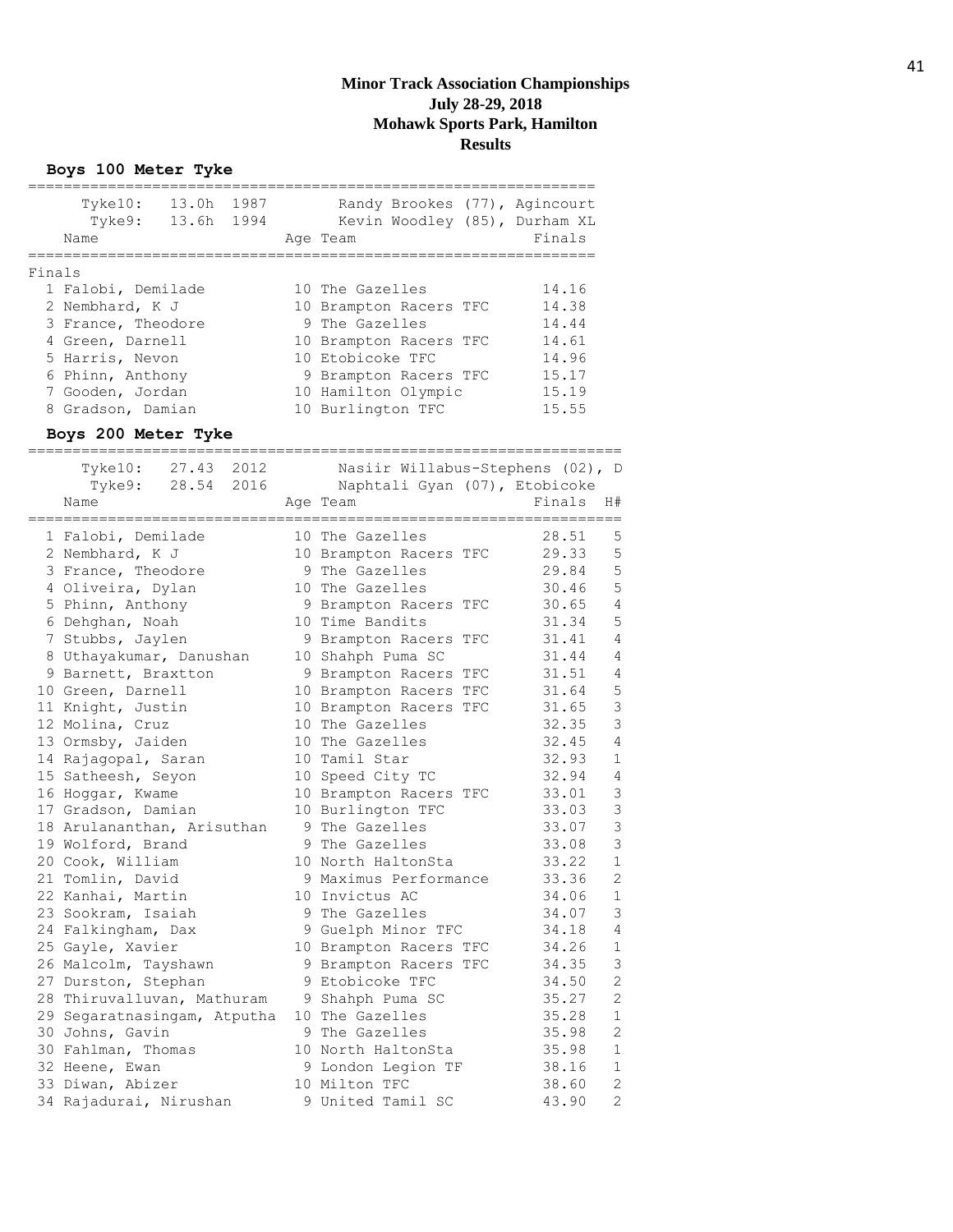#### **....Boys 200 Meter Tyke** 35 Parks, Nigel 9 The Gazelles 47.86 2 **Boys 400 Meter Tyke** =================================================================== Tyke10: 1:03.6h 1986 Lanh Le (76), London Western Tyke9: 1:06.3h 1973 Ross Hindle (64), Brampton Name Ream Age Team Rinals H# =================================================================== 1 Maga, Pascal 10 Time Bandits 1:07.54 3 2 Oliveira, Dylan 10 The Gazelles 1:08.37 3 3 Gooden, Jordan 10 Hamilton Olympic 1:09.42 3 4 Machado, Ty 10 Blue Devils AC 1:09.88 2 5 Uthayakumar, Danushan 10 Shahph Puma SC 1:10.16 3 6 Barnett, Braxtton 9 Brampton Racers TFC 1:12.89 2 7 Tamba, Mateen 10 London Legion TF 1:13.32 1 8 Blidar, Alex 10 The Gazelles 1:15.52 3 9 Iaquinto, Jackson 9 Time Bandits 1:16.27 1 10 Ellinas, Willy 10 Etobicoke TFC 1:17.98 2 11 Rajagopal, Saran 10 Tamil Star 1:19.61 1 12 Falkingham, Dax 9 Guelph Minor TFC 1:20.98 2 13 Makwana, Arjun 9 Shahph Puma SC 1:21.46 2 14 Forrester-DeBourke, Cart 9 Boardwalk RC 1:22.65 1 15 Green, Darnell 10 Brampton Racers TFC 1:23.32 3 16 Paul, Isaiah 9 Niagara Regional 1:23.66 1 17 Satheeskumar, Anees 9 United Tamil SC 1:27.82 1 18 MacDonald, Rhodes 9 Blue Devils AC 1:29.12 2

# **Boys 800 Meter Tyke**

=================================================================== Tyke10: 2:27.40 2010 Ethan Smith (00), Variety Vill Tyke9: 2:31.0h 1976 Cody Gaynor (67), Burlington L Name **Age Team** Age Team Finals H# =================================================================== 1 Premru, Justin 10 Etobicoke TFC 2:34.59 2 2 Champ, Kenny 10 South Simcoe 2:35.01 2 3 Yates, James 10 Boardwalk RC 2:36.64 2 4 Daigle, Peyton 10 Timmins Porc 2:43.45 2 5 Tamba, Mateen 10 London Legion TF 2:45.76 1 6 Kulakowsky, Kaj 10 Georgian Bay Coy 2:48.22 2 7 Codell, Vance 9 Etobicoke TFC 2:48.26 2 8 Ellinas, Willy 10 Etobicoke TFC 2:50.60 1 9 Blidar, Alex 10 The Gazelles 2:50.68 2 10 Leary, Emmett 9 Georgian Bay Coy 2:51.06 2 11 Silmer, Scott 10 Etobicoke TFC 2:53.01 1 12 Baker, Gavin 9 Timmins Porc 2:55.20 1 13 Vishnukaran, Nithujan 9 United Tamil SC 2:56.33 1 14 Law, Brennan 9 Georgian Bay Coy 2:57.29 1 15 Farmus, Jack 10 Georgian Bay Coy 2:58.76 1 16 Low-ring, Jordan 9 Etobicoke TFC 3:02.94 2 17 Cescon, Andrew 9 Blue Devils AC 3:04.48 1

19 Winkle Jr, Keith 9 Toronto Tornadoes 1:33.35 1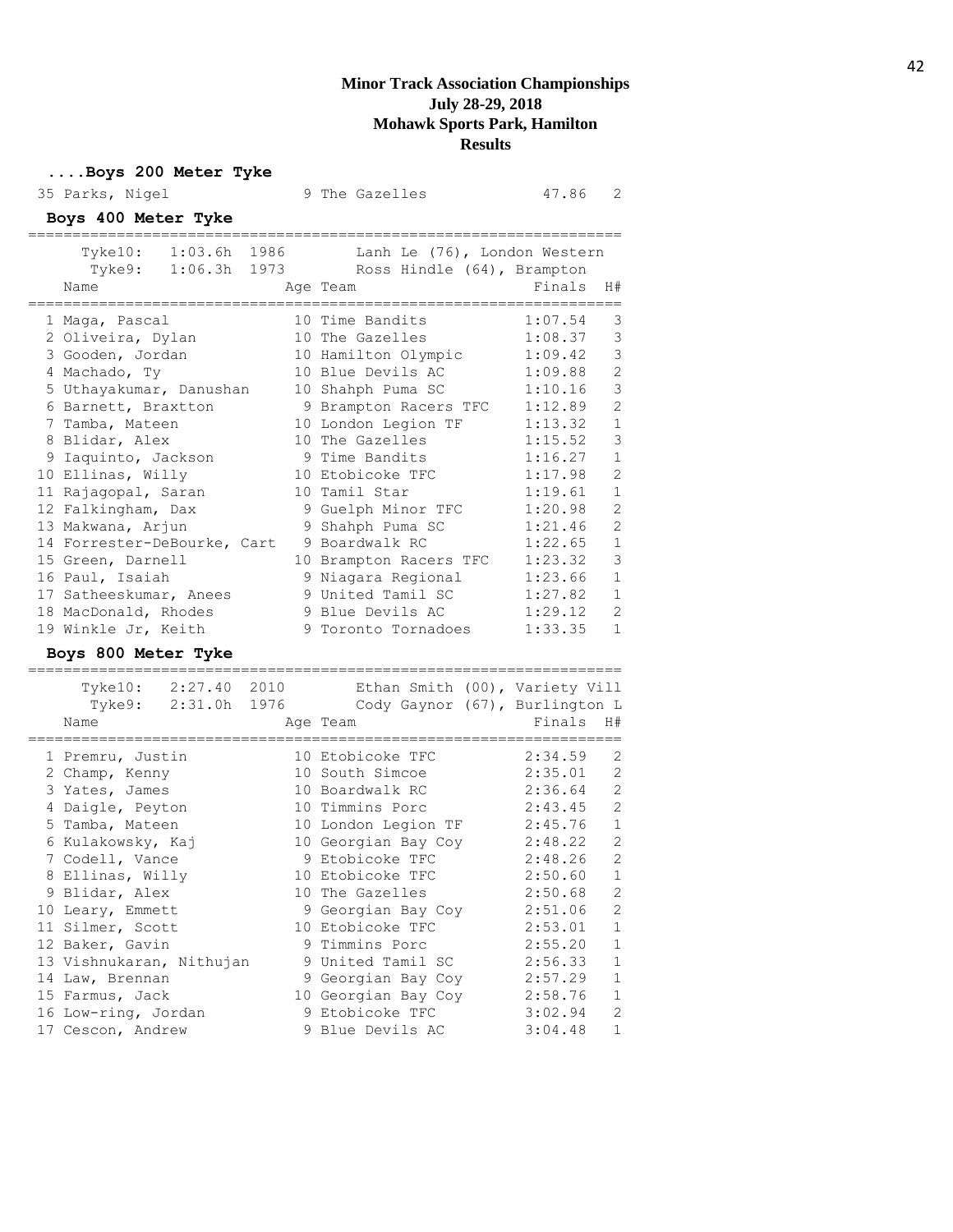**Boys 1200 Meter Tyke**

|   | 4:05.73<br>Tyke10:<br>Tyke9: 4:09.54 2017<br>Name | 2017 | Charlie Larson (07), Etobicoke<br>Pascal Maga (08), Time Bandits<br>Age Team | Finals  | H#             |
|---|---------------------------------------------------|------|------------------------------------------------------------------------------|---------|----------------|
|   | 1 Champ, Kenny                                    |      | 10 South Simcoe                                                              | 4:12.06 | 2              |
|   | 2 Yates, James                                    |      | 10 Boardwalk RC                                                              | 4:12.38 | $\overline{2}$ |
|   | 3 Premru, Justin                                  |      | 10 Etobicoke TFC                                                             | 4:12.46 | $\overline{2}$ |
|   | 4 Daigle, Peyton                                  |      | 10 Timmins Porc                                                              | 4:15.87 | $\mathfrak{D}$ |
|   | 5 Kulakowsky, Kaj                                 |      | 10 Georgian Bay Coy                                                          | 4:19.07 | $\overline{2}$ |
| 6 | Maga, Pascal                                      |      | 10 Time Bandits                                                              | 4:20.29 | 1              |
|   | 7 Wolford, Brand                                  |      | 9 The Gazelles                                                               | 4:20.96 | 1              |
|   | 8 Codell, Vance                                   |      | 9 Etobicoke TFC                                                              | 4:30.57 | 1              |
|   | 9 Leary, Emmett                                   |      | 9 Georgian Bay Coy                                                           | 4:31.39 | $\overline{2}$ |
|   | 10 Silmer, Scott                                  |      | 10 Etobicoke TFC                                                             | 4:37.94 | $\overline{2}$ |
|   | 11 Law, Brennan                                   |      | 9 Georgian Bay Coy                                                           | 4:40.04 | $\mathbf{1}$   |
|   | 12 Cescon, Andrew                                 |      | 9 Blue Devils AC                                                             | 4:44.73 | 1              |
|   | 13 Baker, Gavin                                   |      | 9 Timmins Porc                                                               | 4:47.44 | $\mathfrak{D}$ |
|   | 14 Farmus, Jack                                   |      | 10 Georgian Bay Coy                                                          | 4:48.68 | 1              |
|   | 15 Wiersma, Percy                                 |      | 10 Flying AngelsAca                                                          | 4:50.49 | 1              |

#### **Boys 4x100 Meter Relay Tyke**

| Tyke10: 59.4h 2001        |                                                                                                                                                                                         |                                            |
|---------------------------|-----------------------------------------------------------------------------------------------------------------------------------------------------------------------------------------|--------------------------------------------|
| Team                      |                                                                                                                                                                                         | Finals<br>H#                               |
|                           |                                                                                                                                                                                         | $\mathcal{L}$<br>57.81                     |
| 1) France, Theodore 9     |                                                                                                                                                                                         | 2) Ormsby, Jaiden 10                       |
| 3) Molina, Cruz 10        |                                                                                                                                                                                         | 4) Falobi, Demilade 10                     |
| $^{\prime}$ A $^{\prime}$ |                                                                                                                                                                                         | $\mathcal{L}$<br>57.97                     |
| 1) Stubbs, Jaylen 9       |                                                                                                                                                                                         | 2) Phinn, Anthony 9                        |
| 3) Nembhard, K J 10       |                                                                                                                                                                                         | 4) Green, Darnell 10                       |
|                           |                                                                                                                                                                                         | $\mathcal{L}$<br>1:01.66                   |
| 1) Dehgan, Noah 10        |                                                                                                                                                                                         | 2) Iaquinto, Jackson 9                     |
| 3) Underhill, Lucas 10    |                                                                                                                                                                                         | 4) Maga, Pascal 10                         |
|                           |                                                                                                                                                                                         | 1:04.91<br>1                               |
| 1) Suresh, Anish 10       |                                                                                                                                                                                         | 2) Makwana, Arjun 9                        |
| 3) Nair, Aditya 9         |                                                                                                                                                                                         | 4) Uthayakumar, Danushan 10                |
|                           |                                                                                                                                                                                         | 1:05.77<br>$\overline{1}$                  |
| 1) Andrews, Xavier 9      |                                                                                                                                                                                         | 2) Sookram, Isaiah 9                       |
|                           |                                                                                                                                                                                         | 4) Arulananthan, Arisuthan 9               |
| "B"                       |                                                                                                                                                                                         | 1:06.67<br>1                               |
| 1) Hoggar, Kwame 10       |                                                                                                                                                                                         | 2) Gayle, Xavier 10                        |
| 3) Malcolm, Tayshawn 9    |                                                                                                                                                                                         | 4) Barnett, Braxtton 9                     |
|                           |                                                                                                                                                                                         | 1:07.81<br>- 2                             |
| 1) Uthayaan, Lasksh 10    |                                                                                                                                                                                         | 2) Vishnukaran, Nithujan 9                 |
| 3) Satheeskumar, Anees 9  |                                                                                                                                                                                         | 4) Balaramana, Birenavan 10                |
|                           |                                                                                                                                                                                         | 1:24.18<br>$\overline{1}$                  |
| 1) Johns, Gavin 9         |                                                                                                                                                                                         | 2) Pratt, Kaden 9                          |
| 3) Parks, Nigel 9         | 4)                                                                                                                                                                                      | James, Kaleel 10                           |
|                           | 1 The Gazelles 'A'<br>2 Brampton Racers TFC<br>3 Time Bandits 'A'<br>4 Shahph Puma SC 'A'<br>5 The Gazelles 'B'<br>6 Brampton Racers TFC<br>7 United Tamil SC 'A'<br>8 The Gazelles 'C' | Bullets<br>3) Segaratnasingam, Atputhan 10 |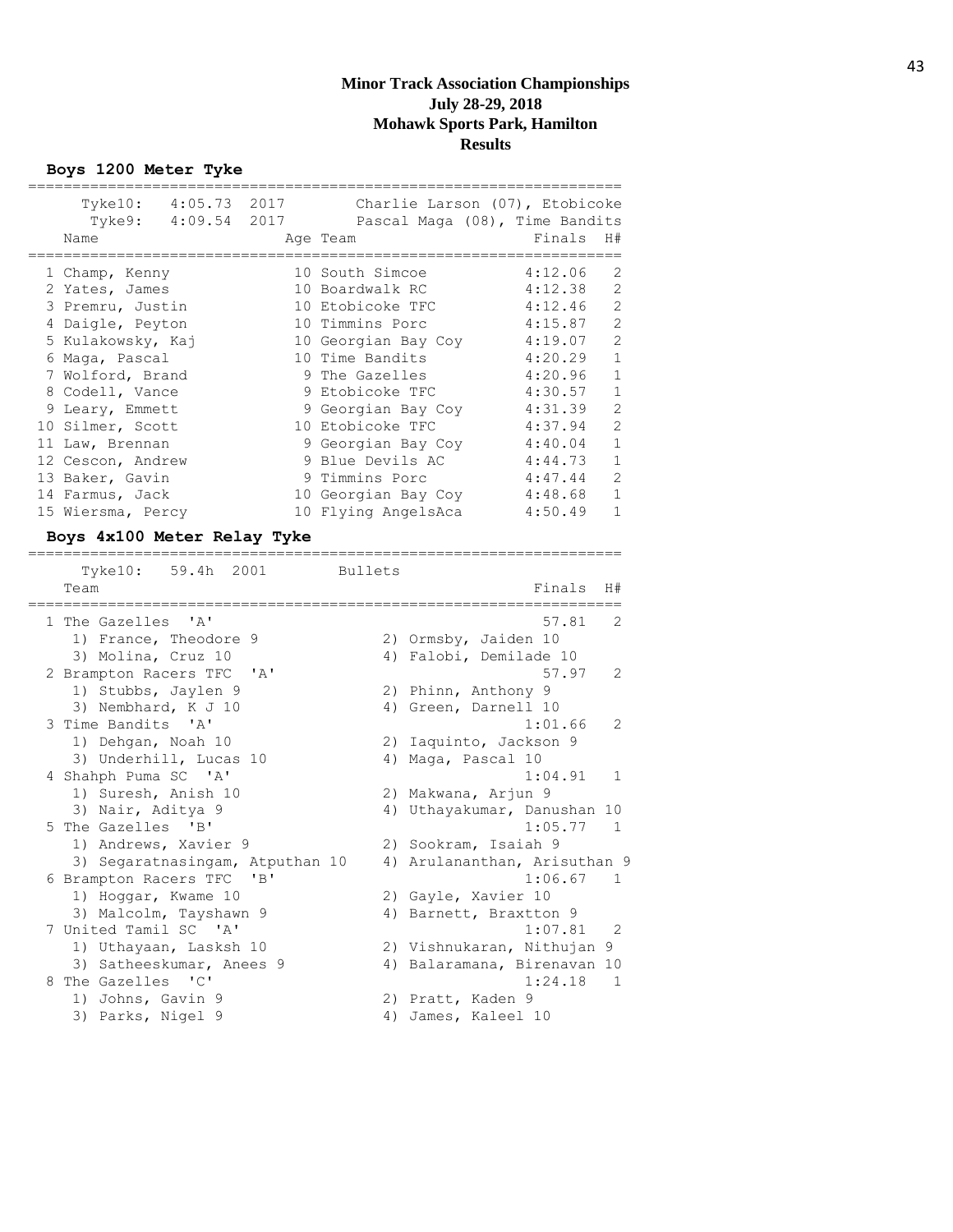================================================================

## **Boys 1600 Sprint Medley Tyke**

| Tyke10: 4:52.87 2017         | Etobicoke |                             |
|------------------------------|-----------|-----------------------------|
| Team                         |           | Finals                      |
| 1 The Gazelles 'A'           |           | 4:59.55                     |
| 1) Oliveira, Dylan 10        |           | 2) Falobi, Demilade 10      |
| 3) France, Theodore 9        |           | 4) Blidar, Alex 10          |
| 2 Time Bandits 'A'           |           | 5:07.34                     |
| 1) Gabriel, Rome 10          |           | 2) Morovac, Marko 10        |
| 3) Dehghan, Noah 10          |           | 4) Maga, Pascal 10          |
| 3 Shahph Puma SC 'A'         |           | 5:11.70                     |
| 1) Suresh, Avinesh 8         |           | 2) Suresh, Anish 10         |
| 3) Thiruvalluvan, Mathuram 9 |           | 4) Uthayakumar, Danushan 10 |
| 4 Etobicoke TFC 'B'          |           | 5:15.75                     |
| 1) Codell, Vance 9           |           | 2) Ellinas, Willy 10        |
| 3) Durston, Stephan 9        |           | 4) Premru, Justin 10        |
| 5 United Tamil SC 'A'        |           | 5:52.15                     |
| 1) Satheeskumar, Anees 9     |           | 2) Athithan, Snegan 8       |
| 3) Balaramana, Birenavan 10  |           | 4) Vishnukaran, Nithujan 9  |

# **Boys High Jump Tyke**

|  | ,,,,,,,,,,,,,,,,,,,,,,,,,,,,,,,,,,                                                    | ======================                                                                                          |        |
|--|---------------------------------------------------------------------------------------|-----------------------------------------------------------------------------------------------------------------|--------|
|  | Name                                                                                  | Tyke10: 1.47m 1985 Eddie Stodola (75), Athlétiqu<br>Tyke9: 1.26m 1972 Kevin Hobbs (63), Mississauga<br>Age Team | Finals |
|  | 0.95 1.00 1.05 1.10 1.15 1.20 1.25<br>P P O O O O XXX                                 | 1 Balaramana, Birenavan 10 United Tamil SC 1.20m                                                                |        |
|  | 2 Suresh, Anish 10 Shahph Puma SC<br>0.95 1.00 1.05 1.10 1.15<br>P O O O XXX          |                                                                                                                 | 1.10m  |
|  | 3 Nair, Aditya<br>0.95 1.00 1.05 1.10 1.15<br>P O XO O XXX                            | 9 Shahph Puma SC                                                                                                | 1.10m  |
|  | 4 Uthayakumar, Danushan 10 Shahph Puma SC<br>0.95 1.00 1.05 1.10 1.15<br>O O O XO XXX |                                                                                                                 | 1.10m  |
|  | 5 Wiersma, Percy<br>$0.95$ 1.00 1.05 1.10<br>P O O XXX                                | 10 Flying AngelsAca                                                                                             | 1.05m  |
|  | 5 Vishnukaran, Nithujan 9 United Tamil SC<br>$0.95$ 1.00 1.05 1.10<br>O O O XXX       |                                                                                                                 | 1.05m  |
|  | 7 Ellinas, Willy<br>$0.95$ 1.00 1.05<br>O O XXX                                       | 10 Etobicoke TFC                                                                                                | 1.00m  |
|  | 8 Maga, Pascal<br>$0.95$ 1.00 1.05<br>XO O XXX                                        | 10 Time Bandits                                                                                                 | 1.00m  |
|  | 9 Dehghan, Noah<br>0.951.00<br>XXO XXX                                                | 10 Time Bandits                                                                                                 | 0.95m  |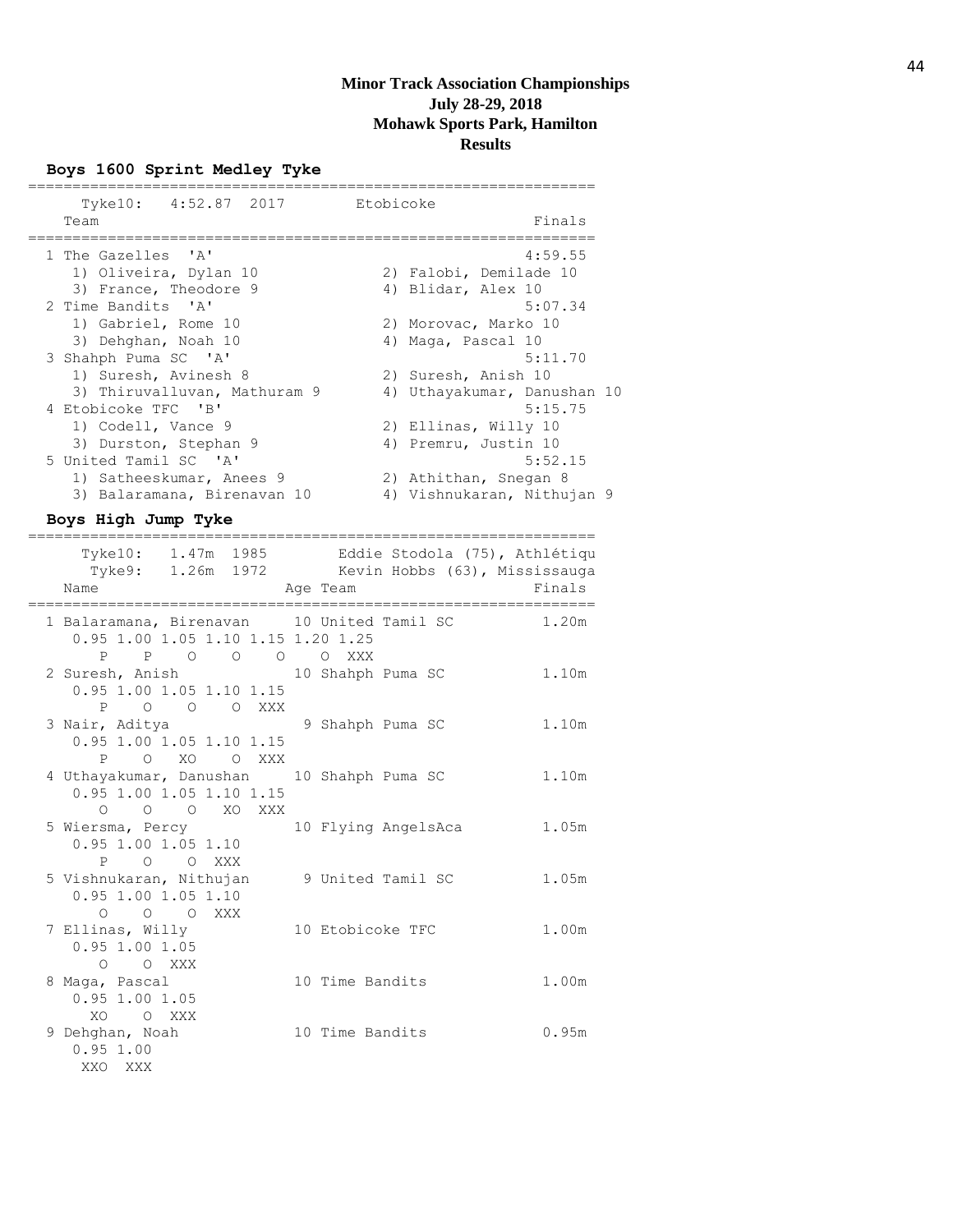# **....Boys High Jump Tyke**

| -- Iaquinto, Jackson |  | 9 Time Bandits | ΝH |
|----------------------|--|----------------|----|
| 0.95                 |  |                |    |
| XXX                  |  |                |    |

# **Boys Long Jump Tyke**

|                                                                               |          | Tyke10: 4.92m 2015 Connor-Cassells-Watson (05),<br>Tyke9: 4.39m 2009 Michael Thornton (00), Variet |        |
|-------------------------------------------------------------------------------|----------|----------------------------------------------------------------------------------------------------|--------|
| Name                                                                          | Age Team |                                                                                                    | Finals |
| 1 Green, Darnell<br>3.93m 4.00m 4.21m 4.53m                                   |          | 10 Brampton Racers TFC                                                                             | 4.53m  |
| 2 Satheesh, Seyon<br>3.93m  4.06m  4.42m  4.33m                               |          | 10 Speed City TC                                                                                   | 4.42m  |
| 3 Oliveira, Dylan<br>FOUL 3.99m 4.13m 4.24m                                   |          | 10 The Gazelles                                                                                    | 4.24m  |
| 4 Falobi, Demilade                                                            |          | 10 The Gazelles                                                                                    | 4.20m  |
| 3.54m  4.02m  3.86m  4.20m<br>5 Gradson, Damian<br>3.79m  4.05m  3.93m  4.19m |          | 10 Burlington TFC                                                                                  | 4.19m  |
| 6 Balaramana, Birenavan 10 United Tamil SC<br>3.93m  4.04m  3.86m  2.49m      |          |                                                                                                    | 4.04m  |
| 7 Champ, Kenny 10 South Simcoe<br>3.64m 3.95m FOUL 4.02m                      |          |                                                                                                    | 4.02m  |
| 8 Barnett, Braxtton 9 Brampton Racers TFC<br>3.75m 3.90m 3.96m 3.97m          |          |                                                                                                    | 3.97m  |
| 9 Phinn, Anthony<br>3.87m 3.86m                                               |          | 9 Brampton Racers TFC                                                                              | 3.87m  |
| 10 Tamba, Mateen<br>FOUL 3.85m                                                |          | 10 London Legion TF                                                                                | 3.85m  |
| 11 Maga, Pascal<br>3.78m 3.78m                                                |          | 10 Time Bandits                                                                                    | 3.78m  |
| 12 Gooden, Jordan<br>3.74m 3.70m                                              |          | 10 Hamilton Olympic                                                                                | 3.74m  |
| 13 Knight, Justin<br>3.71m 3.41m                                              |          | 10 Brampton Racers TFC                                                                             | 3.71m  |
| 14 Falkingham, Dax<br>3.68m 3.59m                                             |          | 9 Guelph Minor TFC                                                                                 | 3.68m  |
| 15 Low-ring, Jordan<br>3.66m 3.53m                                            |          | 9 Etobicoke TFC                                                                                    | 3.66m  |
| 16 Uthayakumar, Danushan 10 Shahph Puma SC<br>3.51m 3.62m                     |          |                                                                                                    | 3.62m  |
| 17 Kanhai, Martin<br>3.10m 3.58m                                              |          | 10 Invictus AC                                                                                     | 3.58m  |
| 18 Rajagopal, Saran<br>$3.43m$ $3.53m$                                        |          | 10 Tamil Star                                                                                      | 3.53m  |
| 19 Gabriel, Rome<br>3.07m<br>3.52m                                            |          | 10 Time Bandits                                                                                    | 3.52m  |
| 20 Machado, Ty<br>3.47m<br>FOUL                                               |          | 10 Blue Devils AC                                                                                  | 3.47m  |
| 21 Fahlman, Thomas<br>3.10m 3.45m                                             |          | 10 North HaltonSta                                                                                 | 3.45m  |
| 22 Vishnukaran, Nithujan<br>$3.29m$ $3.42m$                                   |          | 9 United Tamil SC                                                                                  | 3.42m  |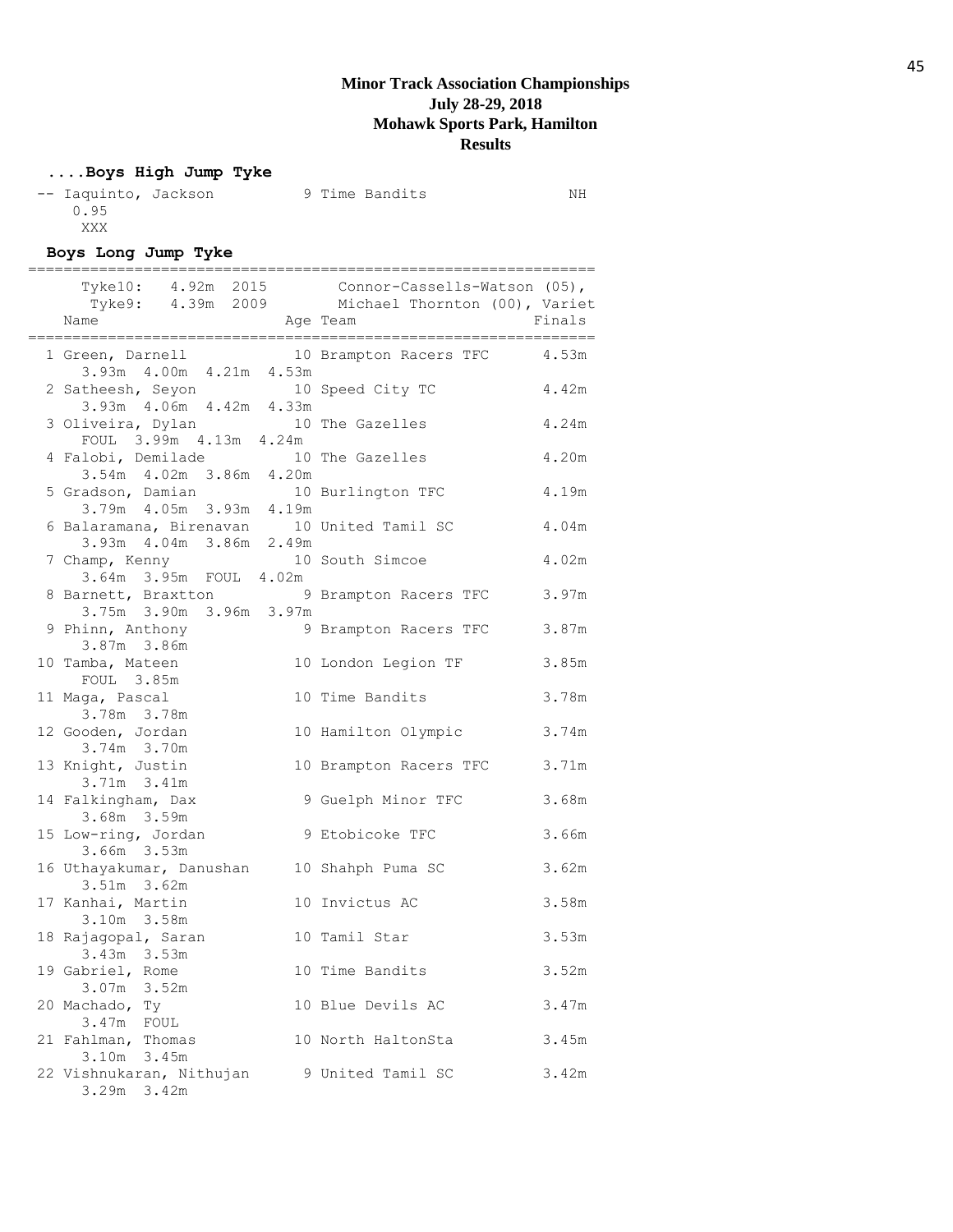## **....Boys Long Jump Tyke**

| 23 Suresh, Anish<br>3.40m 3.41m                           | 10 Shahph Puma SC      | 3.41m |
|-----------------------------------------------------------|------------------------|-------|
| 24 Shadd, Zion                                            | 9 Maximus Performance  | 3.31m |
| 3.11m 3.31m<br>25 Gayle, Xavier                           | 10 Brampton Racers TFC | 3.29m |
| FOUL 3.29m                                                |                        |       |
| 26 Paul, Isaiah<br>3.21m 3.28m                            | 9 Niagara Regional     | 3.28m |
| 27 Arulananthan, Arisuthan<br>$3.23m$ $3.22m$             | 9 The Gazelles         | 3.23m |
| 28 Thiruvalluvan, Mathuram<br>$3.08m$ $3.21m$             | 9 Shahph Puma SC       | 3.21m |
| 29 Sookram, Isaiah<br>3.17m 3.14m                         | 9 The Gazelles         | 3.17m |
| 30 Satheeskumar, Anees<br>$3.04m$ $3.17m$                 | 9 United Tamil SC      | 3.17m |
| 31 Cook, William<br>2.78m 3.07m                           | 10 North HaltonSta     | 3.07m |
| 32 Malcolm, Tayshawn<br>2.58m 3.06m                       | 9 Brampton Racers TFC  | 3.06m |
| 33 Jones, Imarjae<br>2.99m 2.93m                          | 10 Flying AngelsAca    | 2.99m |
| 34 Fournier-Phillips, Kaidy 9 Thorold Elit<br>2.81m 2.70m |                        | 2.81m |
| 35 Diwan, Abizer<br>2.78m 2.51m                           | 10 Milton TFC          | 2.78m |
| 36 Rajadurai, Nirushan<br>$2.42m$ 2.24m                   | 9 United Tamil SC      | 2.42m |

# **Boys Shot Put 2.00kg Tyke**

| 9.63m 2009 Shanan Surendrakumar (99), Un<br>Tyke10:<br>Tyke9: 8.33m 1993 Dean Bown (84), Bramalea Bull<br>Name<br>Age Team | Finals |
|----------------------------------------------------------------------------------------------------------------------------|--------|
| 1 Prabu, Aakaash 10 United Tamil SC<br>8.26m 8.84m 8.21m 8.05m 8.77m 8.77m                                                 | 8.84m  |
| 2 Balaramana, Birenavan 10 United Tamil SC<br>6.91m 8.16m 8.15m 7.26m 7.78m FOUL                                           | 8.16m  |
| 3 Shankar, Saishan 10 United Tamil SC<br>6.94m 6.86m 7.97m 7.39m 7.07m 6.88m                                               | 7.97m  |
| 4 Premru, Justin 10 Etobicoke TFC<br>6.46m 6.60m 6.75m 6.16m 5.61m FOUL                                                    | 6.75m  |
| 5 James, Kaleel 10 The Gazelles<br>4,47m 5,66m 6,71m 5,09m 6,36m 5,62m                                                     | 6.71m  |
| 6 Shadd, Zion 3 9 Maximus Performance<br>FOUL FOUL 6.40m 5.62m 5.15m FOUL                                                  | 6.40m  |
| 7 Low-ring, Jordan 9 Etobicoke TFC<br>6.19m FOUL 6.27m PASS 5.95m 6.38m                                                    | 6.38m  |
| 8 Gabriel, Rome 10 Time Bandits<br>4.09m 5.94m FOUL FOUL 3.37m 4.41m                                                       | 5.94m  |
| 9 Selveaenthira, Suvendan 9 Shahph Puma SC<br>5.76m 5.49m 5.30m                                                            | 5.76m  |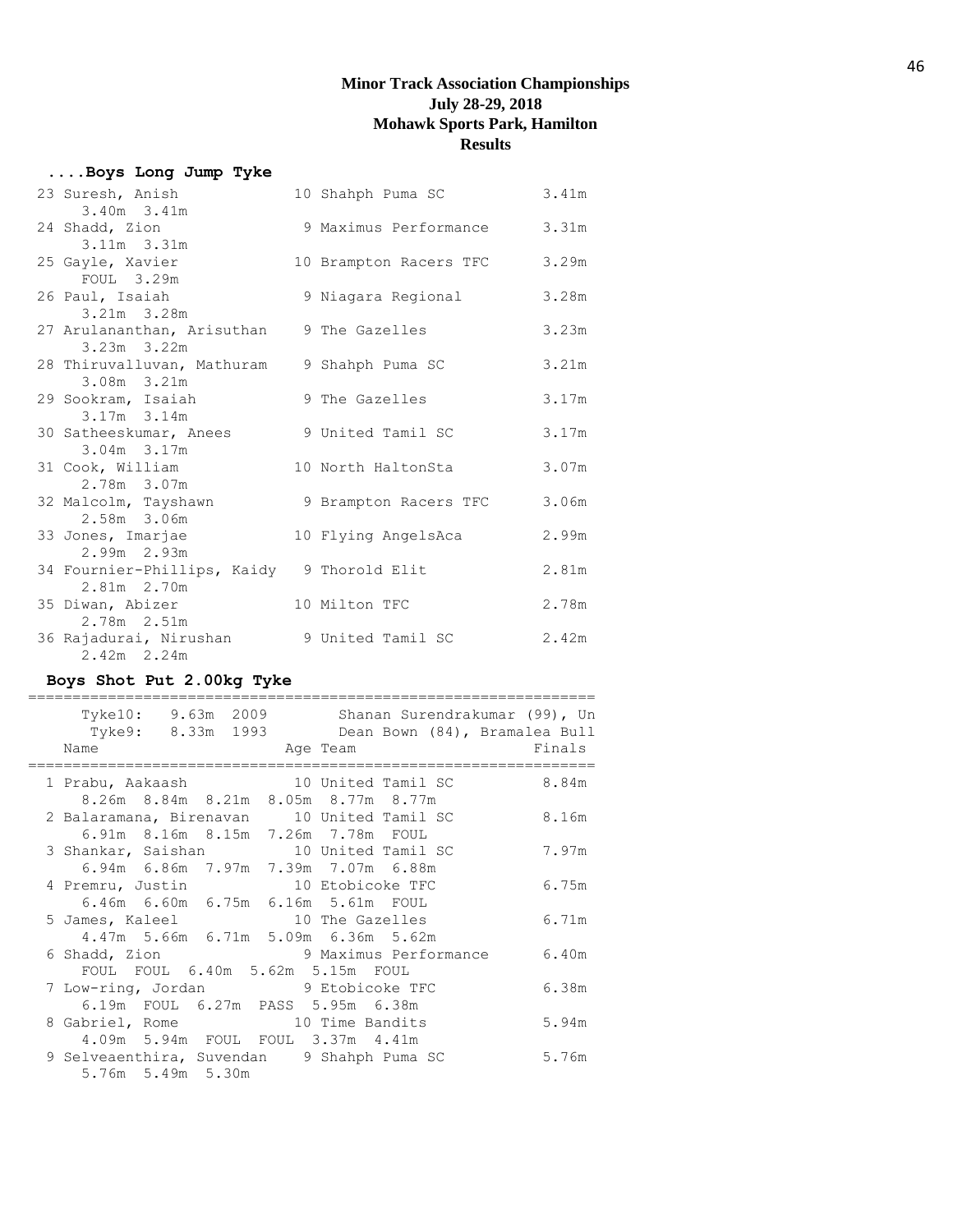#### **....Boys Shot Put 2.00kg Tyke**

| 10 Paul, Isaiah             | 9 Niagara Regional  | 5.66m |
|-----------------------------|---------------------|-------|
| FOUL 5.35m 5.66m            |                     |       |
| 11 Salmon, Wesley           | 10 Mississauga Olym | 5.65m |
| 5.43m 5.65m 4.22m           |                     |       |
| 12 Fahlman, Thomas          | 10 North HaltonSta  | 5.52m |
| FOUL 5.52m 5.30m            |                     |       |
| 13 Pratt, Kaden             | 9 The Gazelles      | 5.51m |
| 5.13m 5.02m 5.51m           |                     |       |
| 14 Satheeskumar, Anees      | 9 United Tamil SC   | 5.13m |
| 5.13m 4.93m 4.66m           |                     |       |
| 15 Fournier-Phillips, Kaidy | 9 Thorold Elit      | 4.98m |
| 4.98m FOUL 4.13m            |                     |       |
| 16 Rajadurai, Nirushan      | 9 United Tamil SC   | 3.57m |
| $3.57m$ $3.25m$ $2.83m$     |                     |       |

# **Boys 100 Meter Atom**

**Top 8 Advance by Time** =================================================================== Atom12: 11.9h 1990 Barnard Francis (78), Tillsonbur Atom11: 12.63 2013 Nasiir Willabus-Stephens (02), D Name **Age Team Age Team** Prelims H# =================================================================== Preliminaries 1 Ogbebor, Chairo 12 Milton Leap Squad 12.95q 1 2 Walker, Judah 12 Brampton Racers TFC 13.34q 2 3 Judge, Chase 12 Invictus AC 13.39q 2 4 Kizhakkeden, Jacob 12 Falcons Track 13.45q 2 5 Mochalski, Benjamin 12 Blue Devils AC 13.52q 4 6 Ellison, Jelani 11 Bullets TC 13.54q 3 7 Gibson, Tyrese 12 Thorold Elit 13.71q 3 8 Murrell, Evan 11 Etobicoke TFC 13.73q 4 9 Tomlin, Deinma 11 Maximus Performance 13.89 4 10 Caracciolo, Trey 12 The Gazelles 14.10 3 11 Hoggar, Edem 12 Brampton Racers TFC 14.12 2 12 Moore, Owen 12 The Gazelles 14.23 4 13 Smith, Emmett 12 Brantford TFC 14.25 1 14 Smythe, Johan 11 Flying AngelsAca 14.30 2 15 Luke, DJ 11 Mississauga Olym 14.48 1 16 Williams, Malik 11 Brampton Racers TFC 14.53 1 17 Yarnell, Justis 12 The Gazelles 14.98 1 18 Finlay, Marcus 12 Hamilton Olympic 15.12 4 19 Elliot, Evan 11 The Gazelles 15.26 2 20 Duggan, Aijaun 11 Mississauga Olym 15.46 3 21 Wonnacott, Reid 11 The Gazelles 15.53 1 22 Rajaruban, Aswin 12 Shahph Puma SC 15.68 2 23 Bellissimo, Mauro 12 Etobicoke TFC 16.17 3 24 Hazle, Nathan 11 Brantford TFC 16.38 4 25 Duerden, Ben 11 North HaltonSta 16.58 3 26 Dietrich, Logan 12 North HaltonSta 16.62 1 27 Giftakopoulos, Andreas 11 Blue Devils AC 17.85 1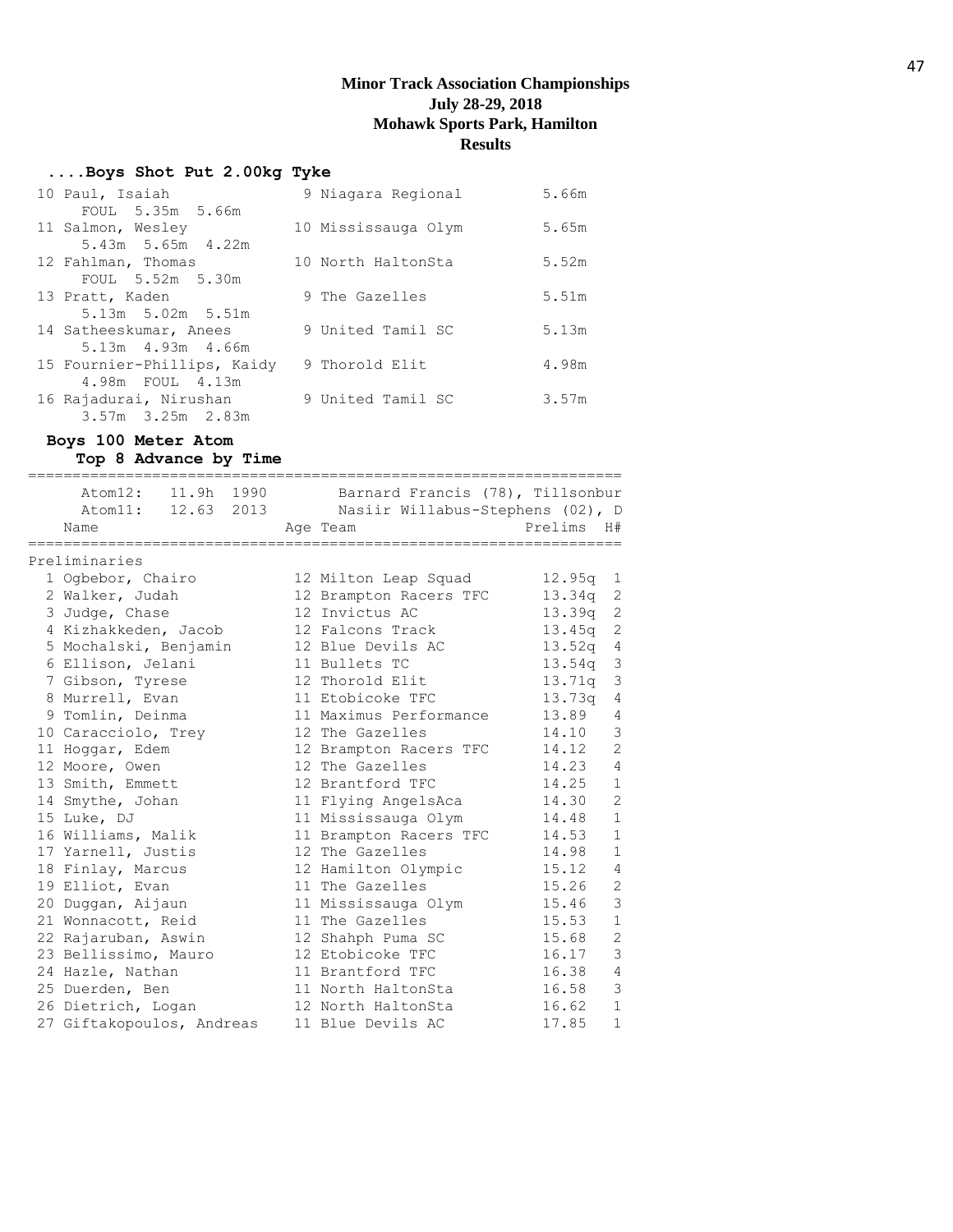#### **Boys 100 Meter Atom**

|        | 11.9h 1990<br>Atom12:<br>Atom11:<br>Name                                                                                                                            | 12.63 2013 | Barnard Francis (78), Tillson<br>Nasiir Willabus-Stephens (02)<br>Age Team                                                                                        | Finals                                                               |
|--------|---------------------------------------------------------------------------------------------------------------------------------------------------------------------|------------|-------------------------------------------------------------------------------------------------------------------------------------------------------------------|----------------------------------------------------------------------|
|        |                                                                                                                                                                     |            |                                                                                                                                                                   |                                                                      |
| Finals | 1 Ogbebor, Chairo<br>2 Walker, Judah<br>3 Ellison, Jelani<br>4 Judge, Chase<br>5 Mochalski, Benjamin<br>6 Kizhakkeden, Jacob<br>7 Gibson, Tyrese<br>8 Murrell, Evan |            | 12 Milton Leap Squad<br>12 Brampton Racers TFC<br>11 Bullets TC<br>12 Invictus AC<br>12 Blue Devils AC<br>12 Falcons Track<br>12 Thorold Elit<br>11 Etobicoke TFC | 12.62<br>13.18<br>13.29<br>13.47<br>13.53<br>13.61<br>13.91<br>13.99 |
|        | Boys 200 Meter Atom                                                                                                                                                 |            |                                                                                                                                                                   |                                                                      |
|        | 24.82<br>Atom12:<br>Name                                                                                                                                            | 2012       | Christian Hill (00), 310 Running<br>Atom11: 26.53 03/07/2016 Pariss Mitchell (05), The Speed<br>Age Team                                                          | Finals<br>H#                                                         |
|        | 1 Ogbebor, Chairo                                                                                                                                                   |            | 12 Milton Leap Squad                                                                                                                                              | 26.11<br>4                                                           |
|        | 2 Walker, Judah                                                                                                                                                     |            | 12 Brampton Racers TFC                                                                                                                                            | 26.32<br>$\overline{4}$                                              |
|        | 3 Watson, Darin                                                                                                                                                     |            | 12 Mississauga Olym                                                                                                                                               | 27.25<br>$\mathbf{1}$                                                |
|        | 4 Ellison, Jelani                                                                                                                                                   |            | 11 Bullets TC                                                                                                                                                     | 27.26<br>$\overline{4}$                                              |
|        | 5 Mogg, Owen                                                                                                                                                        |            | 11 Durham Dragons A                                                                                                                                               | $\sqrt{4}$<br>27.55                                                  |
|        | 6 Gibson, Tyrese                                                                                                                                                    |            | 12 Thorold Elit                                                                                                                                                   | $\mathcal{S}$<br>27.88                                               |
|        | 7 Dampier, Adam                                                                                                                                                     |            | 12 Oakville Legion TFC                                                                                                                                            | $\mathcal{S}$<br>27.93                                               |
|        | 8 Murrell, Evan                                                                                                                                                     |            | 11 Etobicoke TFC                                                                                                                                                  | $\overline{4}$<br>28.52                                              |
|        | 8 Smith, Emmett                                                                                                                                                     |            | 12 Brantford TFC                                                                                                                                                  | $\mathcal{S}$<br>28.52                                               |
|        | 10 Hoggar, Edem                                                                                                                                                     |            | 12 Brampton Racers TFC                                                                                                                                            | 3<br>28.63                                                           |
|        | 11 Edwards, Malachi                                                                                                                                                 |            | 11 Flying AngelsAca                                                                                                                                               | $\overline{4}$<br>28.68                                              |
|        | 12 Tomlin, Deinma                                                                                                                                                   |            | 11 Maximus Performance                                                                                                                                            | $\mathbf 1$<br>29.00                                                 |
|        | 13 Murray, Jalen                                                                                                                                                    |            | 12 Mississauga Olym                                                                                                                                               | $\sqrt{4}$<br>29.22                                                  |
|        | 14 Francis, Matthew                                                                                                                                                 |            | 11 Boost Athletics                                                                                                                                                | $\mathcal{S}$<br>29.30                                               |
|        | 15 Caracciolo, Trey                                                                                                                                                 |            | 12 The Gazelles                                                                                                                                                   | 3<br>29.53                                                           |
|        | 16 Yarnell, Justis                                                                                                                                                  |            | 12 The Gazelles                                                                                                                                                   | 3<br>29.77                                                           |
|        | 17 Johnson, Jonathan                                                                                                                                                |            | 11 Kitchener Waterl                                                                                                                                               | $\mathbf{2}$<br>29.82                                                |
|        | 18 Elcock, Isaac                                                                                                                                                    |            | 11 Bullets TC                                                                                                                                                     | $\mathbf{2}$<br>30.53                                                |
|        | 19 Elliot, Evan                                                                                                                                                     |            | 11 The Gazelles                                                                                                                                                   | $\overline{c}$<br>30.61                                              |
|        | 20 Johnston, Damon                                                                                                                                                  |            | 12 Burlington TFC                                                                                                                                                 | $\mathbf{2}$<br>30.71                                                |
|        | 21 Burch-Smith, Daniel                                                                                                                                              |            | 11 Milton TFC                                                                                                                                                     | $\sqrt{2}$<br>31.05                                                  |
|        | 22 Finlay, Marcus                                                                                                                                                   |            | 12 Hamilton Olympic                                                                                                                                               | 3<br>31.09                                                           |
|        | 23 Gooden, Carter                                                                                                                                                   |            | 11 Hamilton Olympic                                                                                                                                               | 31.21<br>1                                                           |
|        | 24 Duggan, Aijaun                                                                                                                                                   |            | 11 Mississauga Olym                                                                                                                                               | $\mathbf 2$<br>31.29                                                 |
|        | 25 Akler, Jason                                                                                                                                                     |            | 12 Blue Devils AC                                                                                                                                                 | $\sqrt{2}$<br>31.34                                                  |
|        | 26 Kay, Carson                                                                                                                                                      |            | 12 Quinte-Frontenac TC                                                                                                                                            | $\mathbf{2}$<br>32.09                                                |
|        | 27 Boake, Ryley                                                                                                                                                     |            | 11 Brantford TFC                                                                                                                                                  | 33.25<br>$1\,$                                                       |
|        | 28 Chin, Oscar                                                                                                                                                      |            | 11 Speed City TC                                                                                                                                                  | 34.53<br>1                                                           |
|        | 29 Huddlestone, Clive                                                                                                                                               |            | 11 Etobicoke TFC                                                                                                                                                  | 34.74<br>1                                                           |
|        | 30 Rocco, Luca                                                                                                                                                      |            | 11 Etobicoke TFC                                                                                                                                                  | 36.12<br>1                                                           |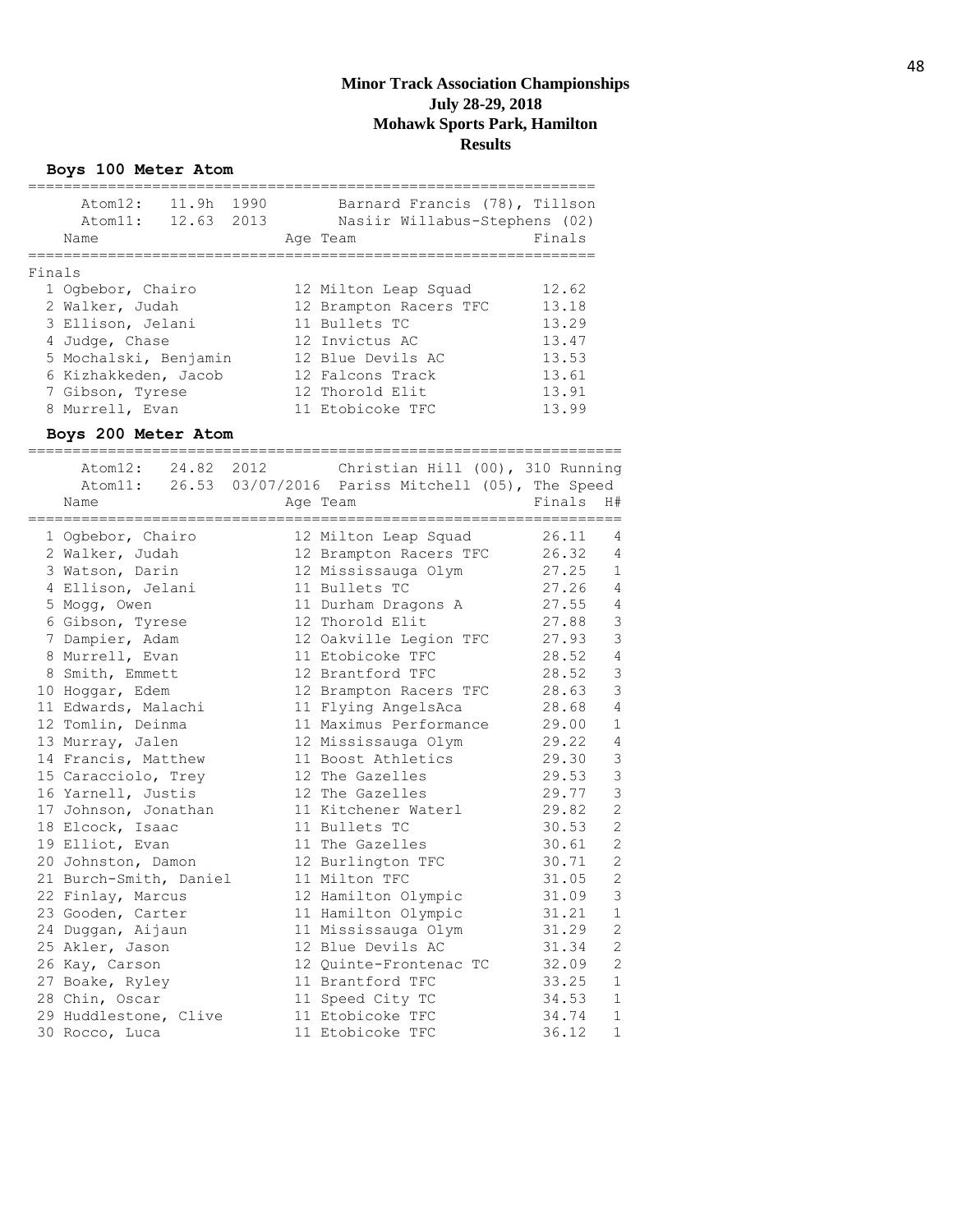**Boys 400 Meter Atom**

|                                     |                                                     | ========= |                |
|-------------------------------------|-----------------------------------------------------|-----------|----------------|
| Atom12:                             | 56.36 2012 Christian Hill (00), 310 Runni           |           |                |
|                                     | Atom11: 1:00.09 2011 Christian Hill (00), 310 Runni |           |                |
| Name                                | Age Team                                            | Finals    | H#             |
|                                     | ============================                        |           |                |
| 1 Watson, Darin                     | 12 Mississauga Olym                                 | 1:01.68   | 4              |
| 2 Adebajo, Tolu                     | 12 Flying AngelsAca                                 | 1:02.49   | $\mathbf{1}$   |
| 3 Mogg, Owen                        | 11 Durham Dragons A                                 | 1:03.68   | 4              |
| 4 Dampier, Adam                     | 12 Oakville Legion TFC                              | 1:04.92   | $\overline{4}$ |
| 5 Murray, Jalen                     | 12 Mississauga Olym                                 | 1:06.17   | $\overline{4}$ |
| 6 Edwards, Malachi                  | 11 Flying AngelsAca                                 | 1:06.71   | $\mathcal{S}$  |
| 7 Johnston, Damon                   | 12 Burlington TFC                                   | 1:07.02   | $\overline{4}$ |
| 8 Gooden, Carter                    | 11 Hamilton Olympic                                 | 1:08.49   | 3              |
| 9 Samuels, Kynu                     | 12 Mississauga Olym                                 | 1:08.78   | $\overline{4}$ |
| 10 Buck-O'Neill, Nolan              | 12 London Legion TF                                 | 1:09.59   | $\overline{c}$ |
| 11 Kay, Carson                      | 12 Ouinte-Frontenac TC                              | 1:10.97   | 3              |
| 12 Burch-Smith, Daniel              | 11 Milton TFC                                       | 1:11.21   | 3              |
| 13 Akler, Jason                     | 12 Blue Devils AC                                   | 1:12.11   | $\overline{2}$ |
| 14 McLarnon, Lucas                  | 11 Etobicoke TFC                                    | 1:12.29   | $\overline{4}$ |
| 15 Bird, Xavier                     | 11 Boardwalk RC                                     | 1:12.72   | $1\,$          |
| 16 Thayaparan, Nelan                | 12 United Tamil SC                                  | 1:13.95   | $1\,$          |
| 17 Mathanarajah, Febbian            | 12 United Tamil SC                                  | 1:14.44   | $1\,$          |
| 18 Boake, Ryley                     | 11 Brantford TFC                                    | 1:14.75   | 3              |
| 19 Marks, Luca                      | 12 Etobicoke TFC                                    | 1:14.79   | 3              |
| 20 Jegatheeswaran, Jasakan          | 11 Shahph Puma SC                                   | 1:15.53   | $\overline{c}$ |
| 21 Scheel, Quintyn                  | 11 Milton TFC                                       | 1:15.85   | $\mathbf 1$    |
| 22 Naraine, Micah                   | 12 London Legion TF                                 | 1:16.84   | $\overline{c}$ |
| 23 Wolford, Carl                    | 12 The Gazelles                                     | 1:17.68   | 3              |
| 24 Narayanan, Sajun                 | 12 Milton TFC                                       | 1:17.73   | $\overline{2}$ |
| 25 Rajaruban, Aswin                 | 12 Shahph Puma SC                                   | 1:19.09   | $\overline{2}$ |
| 26 Huddlestone, Clive               | 11 Etobicoke TFC                                    | 1:19.62   | $\overline{2}$ |
| 27 Dietrich, Logan                  | 12 North HaltonSta                                  | 1:20.30   | $\mathbf{1}$   |
| Boys 800 Meter Atom                 |                                                     |           |                |
| ================<br>:============== | --------------------------------                    |           |                |
| Atom12: 2:15.17 2011                | Mathieu Plamondon (99), Timmin                      |           |                |
| Atom11: 2:22.5h 1997                | Gareth Miller (86), Bramalea B                      |           |                |
| Name                                | Age Team                                            | Finals    | H#             |

| Atom11: 2:22.5h 1997    |                     | Gareth Miller (86), Bramalea B |
|-------------------------|---------------------|--------------------------------|
| Name                    | Age Team            | Finals<br>H#                   |
| 1 Ellinas, Lucas        | 12 Etobicoke TFC    | 2<br>2:23.35                   |
| 2 Kizhakkeden, Jacob    | 12 Falcons Track    | 2:23.66<br>$\mathbf 1$         |
| 3 Jianq, David          | 12 Flying AngelsAca | 2<br>2:28.40                   |
| 4 Adebajo, Tolu         | 12 Flying AngelsAca | $\mathbf{2}$<br>2:31.48        |
| 5 Ottey, Benjamin       | 11 Etobicoke TFC    | $\mathbf{2}$<br>2:32.03        |
| 6 Larson, Charlie       | 11 Etobicoke TFC    | 2<br>2:32.55                   |
| 7 Samuels, Kynu         | 12 Mississauga Olym | 2<br>2:36.61                   |
| 8 Cooke-Bithrey, Landyn | 12 Burlington TFC   | 2<br>2:38.87                   |
| 9 Berry, Micheil        | 12 Durham Dragons A | 2<br>2:40.90                   |
| 10 Mei, Ethan           | 11 Georgian Bay Coy | 2<br>2:41.47                   |
| 11 Parkes, Nathan       | 11 Burlington TFC   | $\mathbf{1}$<br>2:43.09        |
| 12 McLarnon, Lucas      | 11 Etobicoke TFC    | 2<br>2:43.31                   |
| 13 Crowdis, Colton      | 11 Flying AngelsAca | 2:43.52<br>$\mathbf{1}$        |
| 14 Ippolito, Lucas      | 12 South Simcoe     | 2:45.99<br>$\mathbf 1$         |
| 15 Harvey, Damian       | 11 Newmarket Hu     | 2<br>2:46.73                   |
| 16 Cescon, Evan         | 12 Blue Devils AC   | $\overline{2}$<br>2:50.59      |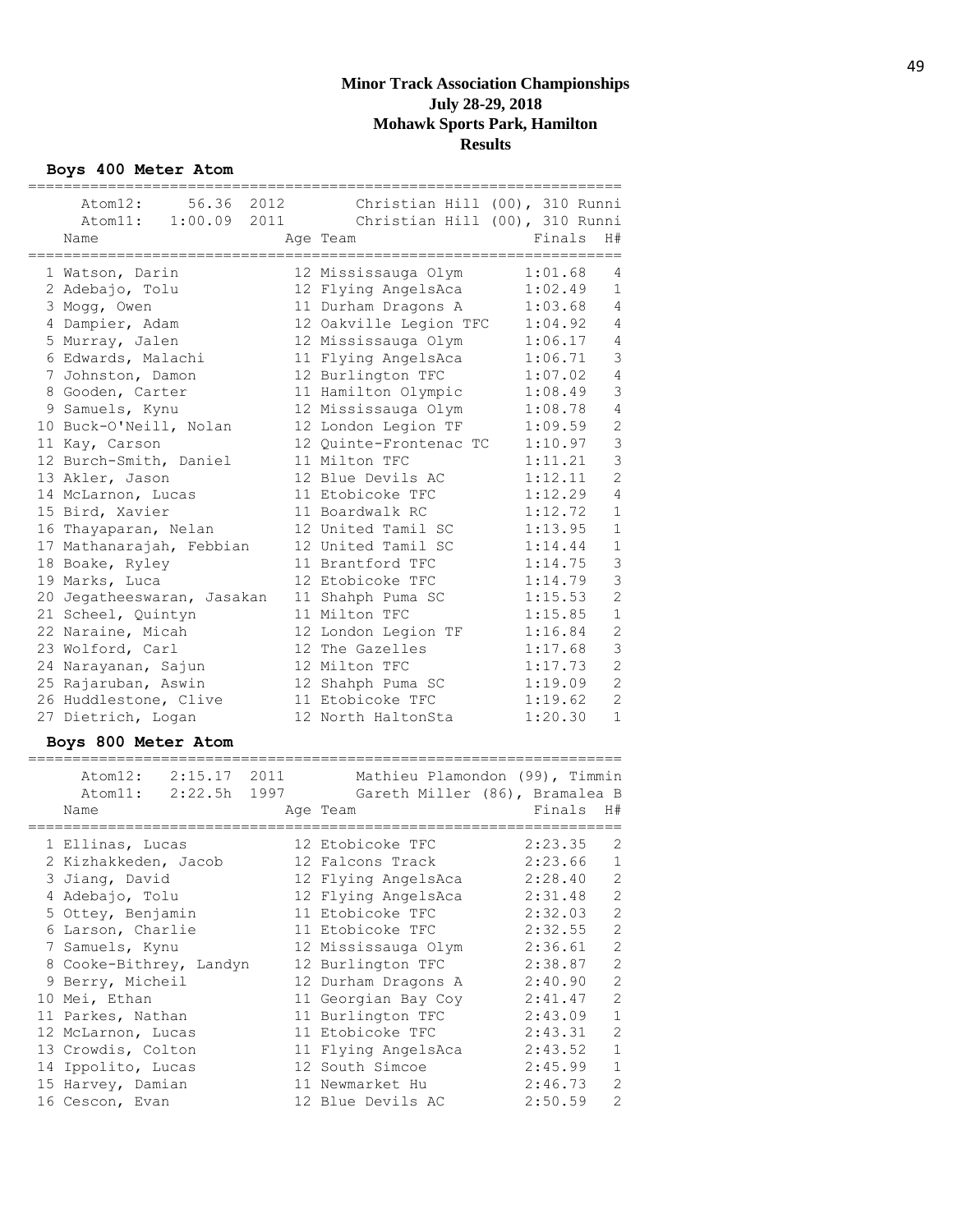## **....Boys 800 Meter Atom**

| 17 Van Acker, Maximus      | 12 London Legion TF | 2:50.66 | 2              |
|----------------------------|---------------------|---------|----------------|
| 18 Mathanarajah, Febbian   | 12 United Tamil SC  | 2:50.74 | $\mathbf{1}$   |
| 19 House, Luke             | 11 Georgian Bay Coy | 2:54.13 | 1              |
| 20 Wolford, Carl           | 12 The Gazelles     | 2:56.12 | $\mathbf{1}$   |
| 21 Narayanan, Sajun        | 12 Milton TFC       | 2:56.75 | 1              |
| 22 Weber, Andrew           | 11 Etobicoke TFC    | 2:58.16 | 1              |
| 23 Jegatheeswaran, Jasakan | 11 Shahph Puma SC   | 3:00.13 | $\mathbf{1}$   |
| 24 Brown, Wes              | 11 Georgian Bay Coy | 3:00.59 | $\mathbf{1}$   |
| 25 Rocco, Luca             | 11 Etobicoke TFC    | 3:04.38 | 2              |
| 26 Lacroix, Ethan          | 12 Timmins Porc     | 3:04.89 | 1              |
| 27 Moreno, Jacob           | 11 Etobicoke TFC    | 3:08.17 | $\overline{1}$ |

#### **Boys 1500 Meter Atom**

| Atom12: 4:34.1h 1998<br>Atom11: 4:47.6h 1997 |  |                     | Gareth Miller (86), Bramalea B<br>Gareth Miller (86), Bramalea B |                |
|----------------------------------------------|--|---------------------|------------------------------------------------------------------|----------------|
| Name                                         |  | Age Team            | Finals                                                           | H#             |
| 1 Ellinas, Lucas                             |  | 12 Etobicoke TFC    | 5:02.32                                                          | 2              |
| 2 Larson, Charlie                            |  | 11 Etobicoke TFC    | 5:14.66                                                          | $\overline{2}$ |
| 3 Ottey, Benjamin                            |  | 11 Etobicoke TFC    | 5:14.97                                                          | $\overline{2}$ |
| 4 Adebajo, Tolu                              |  | 12 Flying AngelsAca | 5:16.02                                                          | $\mathbf{1}$   |
| 5 Cooke-Bithrey, Landyn                      |  | 12 Burlington TFC   | 5:24.61                                                          | $\overline{2}$ |
| 6 Mei, Ethan                                 |  | 11 Georgian Bay Coy | 5:28.12                                                          | $\overline{2}$ |
| 7 Parkes, Nathan                             |  | 11 Burlington TFC   | 5:28.69                                                          | $\overline{2}$ |
| 8 McLarnon, Lucas                            |  | 11 Etobicoke TFC    | 5:37.58                                                          | $\overline{2}$ |
| 9 Berry, Micheil                             |  | 12 Durham Dragons A | 5:37.59                                                          | $\mathbf{1}$   |
| 10 Huang, Charles                            |  | 12 Etobicoke TFC    | 5:38.46                                                          | $\overline{2}$ |
| 11 Welsh, Ashton                             |  | 11 Brantford TFC    | 5:42.66                                                          | $\mathbf{1}$   |
| 12 Cescon, Evan                              |  | 12 Blue Devils AC   | 5:42.84                                                          | $\mathbf{1}$   |
| 13 Ippolito, Lucas                           |  | 12 South Simcoe     | 5:52.69                                                          | $\mathbf{1}$   |
| 14 House, Luke                               |  | 11 Georgian Bay Coy | 5:59.13                                                          | $\mathbf{1}$   |
| 15 Weber, Andrew                             |  | 11 Etobicoke TFC    | 6:00.02                                                          | 1              |
| 16 Brown, Wes                                |  | 11 Georgian Bay Coy | 6:06.76                                                          | $\mathbf{1}$   |
| 17 Lacroix, Ethan                            |  | 12 Timmins Porc     | 6:23.81                                                          | $\mathbf{1}$   |
| -- Bird, Xavier                              |  | 11 Boardwalk RC     | DNF                                                              | $\overline{2}$ |

## **Boys 200 Meter Hurdles 60cm Atom**

| Atom12:<br>30.43 2015<br>Atom11:<br>Name | 29.55 29/07/2018 Judah Walker (06), Brampton race<br>Lorencz Sparks (04), Flying Ange<br>Age Team | Finals<br>H#            |               |
|------------------------------------------|---------------------------------------------------------------------------------------------------|-------------------------|---------------|
| 1 Walker, Judah                          | 12 Brampton Racers TFC                                                                            | 29.55<br>$\overline{1}$ |               |
| 2 Kulainthiran, Banujan                  | 12 United Tamil SC                                                                                | 31.09                   | 2             |
| 3 Streeter, Josh                         | 12 Durham Dragons A                                                                               | 31.23                   | 2             |
| 4 Gooden, Carter                         | 11 Hamilton Olympic                                                                               | 32.29                   | 2             |
| 5 Moore, Owen                            | 12 The Gazelles                                                                                   | 32.66                   | 1             |
| 6 Balaramana, Ashvin                     | 12 United Tamil SC                                                                                | 33.34                   | $\mathbf{1}$  |
| 7 Sangarathas, Karthikan                 | 11 United Tamil SC                                                                                | 33.89                   | $\mathbf{1}$  |
| 8 Miller, Liam                           | 12 North HaltonSta                                                                                | 33.95                   | $\mathcal{L}$ |

| 9 Wonnacott, Reid | 11 The Gazelles | 34.82 |  |
|-------------------|-----------------|-------|--|
| 10 Downs, Cadence | 11 Terminal Vel | 34.96 |  |

50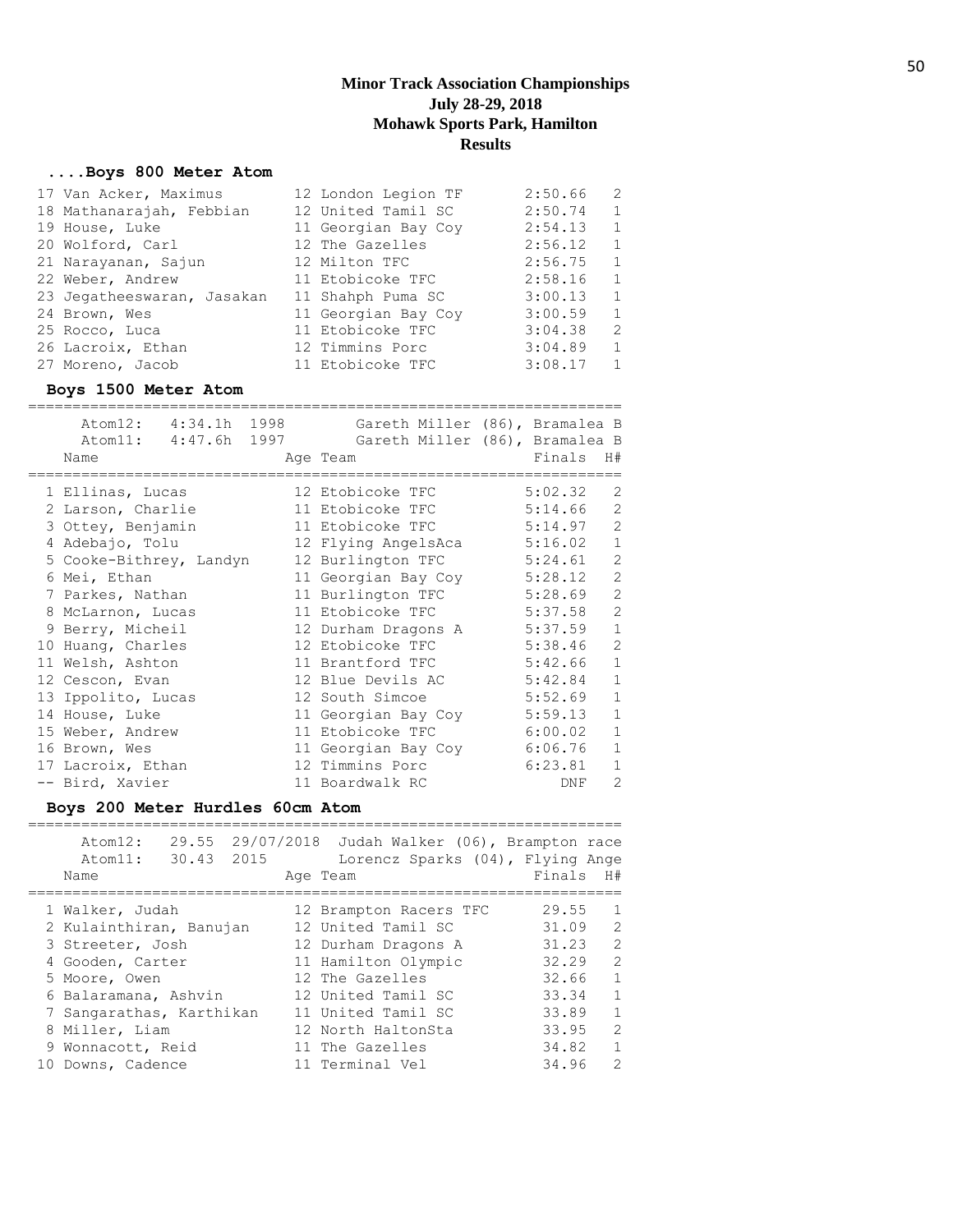#### **Boys 4x100 Meter Relay Atom**

| Atom12: 53.57 2017           |    | Mississauga Olympians        |
|------------------------------|----|------------------------------|
| Team                         |    | Finals                       |
| 1 Brampton Racers TFC 'A'    |    | 56.64                        |
| 1) Hoggar, Edem 12           |    | 2) Williams, Malik 11        |
| 3) Knight, Justin 10         |    | 4) Walker, Judah 12          |
| 2 The Gazelles 'A'           |    | 58.89                        |
| 1) Caracciolo, Trey 12       |    | 2) Elliot, Evan 11           |
| 3) Wonnacott, Reid 11        |    | 4) Moore, Owen 12            |
| 3 United Tamil SC 'A'        |    | 1:01.41                      |
| 1) Balaramana, Ashvin 12     |    | 2) Sangarathas, Karthikan 11 |
| 3) Thayaparan, Nelan 12      |    | 4) Kulainthiran, Banujan 12  |
| 4 North Halton Stars TFC 'A' |    | 1:03.98                      |
| 1) Bailey, Kaelen 12         |    | 2) Duerden, Ben 11           |
| 3) Dietrich, Logan 12        |    | 4) Miller, Liam 12           |
| 5 Shahph Puma SC 'A'         |    | 1:06.19                      |
| 1) Rajaruban, Aswin 12       |    | 2) Holtzman, Eesan 11        |
| 3) Kalaichelvan, Abinesh 11  | 4) | Jegatheeswaran, Jasakan 11   |
|                              |    |                              |

#### **Boys 1600 Sprint Medley Atom**

================================================================ Atom12: 4:26.82 2017 Etobicoke Team Finals ================================================================ 1 Flying AngelsAcademy 'A' 4:29.05 1) Adebajo, Tolu 12 2) Edwards, Malachi 11 3) Smythe, Johan 11 4) Jiang, David 12 2 Mississauga Olympians TF AA 'A' 4:29.74 1) Murray, Jalen 12 2) Luke, DJ 11 3) Samuels, Kynu 12 4) Watson, Darin 12 4 United Tamil SC 'A' 5:09.80 1) Mathanarajah, Febbian 12 2) Kulainthiran, Banujan 12 3) Balaramana, Ashvin 12 4) Sangarathas, Karthikan 11

#### **Boys High Jump Atom**

| Atom12:<br>Atom11:<br>Name | 1.65m<br>1.51m 2013        | 1996              | Chris Kargel (84), Athlétique<br>Ouinton Duemo (02), Royal<br>Finals<br>Age Team                             |
|----------------------------|----------------------------|-------------------|--------------------------------------------------------------------------------------------------------------|
|                            |                            |                   | 1 Buck-O'Neill, Nolan 12 London Legion TF<br>1.40m<br>1.00 1.05 1.10 1.15 1.20 1.25 1.30 1.35 1.38 1.40 1.42 |
|                            | P P O O                    |                   | $\begin{array}{ccccccccc}\n0 & 0 & 0 & 0\n\end{array}$<br>XXO<br>O XXX<br>$\overline{\phantom{0}}$           |
|                            |                            |                   | 2 Balaramana, Ashvin 12 United Tamil SC<br>1.30m                                                             |
| P                          | P P P                      |                   | 1.00 1.05 1.10 1.15 1.20 1.25 1.30 1.35<br>$O$ $O$<br>$\Omega$<br>XXX                                        |
| 3 Miller, Liam             |                            |                   | 12 North HaltonSta<br>1.25m                                                                                  |
|                            |                            |                   | 1,00 1,05 1,10 1,15 1,20 1,25 1,30                                                                           |
| P                          | $\overline{O}$<br>$P \cap$ | $\overline{O}$    | O XXX                                                                                                        |
| 4 Ellinas, Lucas           |                            |                   | 12 Etobicoke TFC<br>1.25m                                                                                    |
| P<br>P                     | $\Omega$                   | XXO<br>$\bigcirc$ | 1.00 1.05 1.10 1.15 1.20 1.25 1.30<br>XXO<br>XXX                                                             |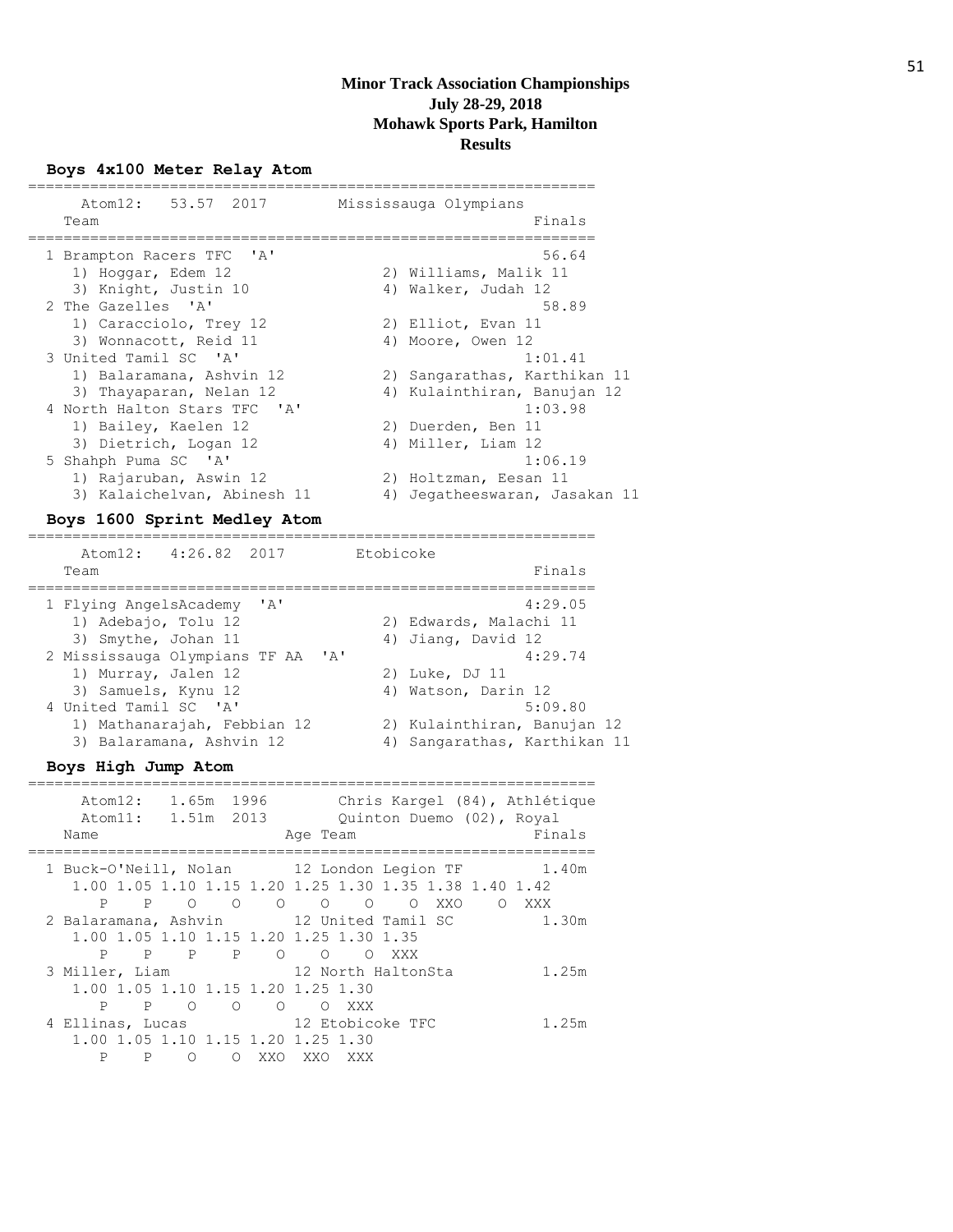## **....Boys High Jump Atom**

| 5 Bellissimo, Mauro 12 Etobicoke TFC          | 1.20m |
|-----------------------------------------------|-------|
| 1.00 1.05 1.10 1.15 1.20 1.25                 |       |
| P O O O O XXX                                 |       |
| 5 Reid, Nicholas 12 Etobicoke TFC             | 1.20m |
| 1.00 1.05 1.10 1.15 1.20 1.25                 |       |
| P P O O O XXX                                 |       |
| 7 Balendra, Jeevesh 12 United Tamil SC        | 1.20m |
| 1.00 1.05 1.10 1.15 1.20 1.25                 |       |
| O XO O O XO XXX                               |       |
| 8 Sangarathas, Karthikan 11 United Tamil SC   | 1.20m |
| 1.00 1.05 1.10 1.15 1.20 1.25                 |       |
| 0 0 0 XO XXO XXX                              |       |
| 8 Weber, Andrew 11 Etobicoke TFC              | 1.20m |
| 1.00 1.05 1.10 1.15 1.20 1.25                 |       |
| P XO O O XXO XXX                              |       |
|                                               |       |
| 10 Downs, Cerious 12 Terminal Vel             | 1.15m |
| 1.00 1.05 1.10 1.15 1.20                      |       |
| P P O O XXX                                   |       |
| 11 Ganeshamurthi, Sakeeran 11 United Tamil SC | 1.15m |
| 1.00 1.05 1.10 1.15 1.20                      |       |
| $O$ $O$ $O$ $XO$ $XX$                         |       |
| 12 Jegatheeswaran, Jasakan 11 Shahph Puma SC  | 1.10m |
| 1.00 1.05 1.10 1.15<br>O O O XXX              |       |

## **Boys Long Jump Atom**

|                                                                                                                         | Atom12: 5.55m 28/07/2818 Chairo Ogbebor (06), Milton L<br>Atom11: 5.15m 2002 Ehis Adada (02), Centro Scuol |        |
|-------------------------------------------------------------------------------------------------------------------------|------------------------------------------------------------------------------------------------------------|--------|
| and the state of the state of the state of the state of the state of the state of the state of the state of the<br>Name |                                                                                                            | Finals |
| 4.95m FOUL 4.98m 5.55m                                                                                                  | 1 Ogbebor, Chairo 12 Milton Leap Squad 5.55m                                                               |        |
| 2 Moore, Owen 12 The Gazelles                                                                                           |                                                                                                            | 5.11m  |
| 4.45m 4.46m 5.11m 4.48m 3.89m                                                                                           |                                                                                                            |        |
|                                                                                                                         | 3 Streeter, Josh 12 Durham Dragons A 4.89m                                                                 |        |
| 4.45m 4.75m 4.43m 4.89m                                                                                                 |                                                                                                            |        |
| 4 Gibson, Tyrese 12 Thorold Elit                                                                                        |                                                                                                            | 4.88m  |
| 4.47m 4.62m 4.88m 4.77m                                                                                                 |                                                                                                            |        |
| 5 Mochalski, Benjamin 12 Blue Devils AC                                                                                 |                                                                                                            | 4.88m  |
| 4.45m 4.46m 4.49m 4.88m                                                                                                 |                                                                                                            |        |
| 6 Kulainthiran, Banujan 12 United Tamil SC                                                                              |                                                                                                            | 4.69m  |
| 4.50m  4.69m  4.55m  4.54m                                                                                              |                                                                                                            |        |
| 7 Balaramana, Ashvin 12 United Tamil SC                                                                                 |                                                                                                            | 4.61m  |
| 4.06m 4.40m 4.61m 4.58m                                                                                                 |                                                                                                            |        |
| 3.97m 4.41m 4.33m 4.40m                                                                                                 | 8 Samuels, Kynu                             12 Mississauga Olym                                            | 4.41m  |
| 9 Walker, Judah                                                                                                         | 12 Brampton Racers TFC                                                                                     | 4.37m  |
| 4.28m 4.37m                                                                                                             |                                                                                                            |        |
| 10 Hudec-Siron, Martin 12 Etobicoke TFC                                                                                 |                                                                                                            | 4.21m  |
| FOUL 4.21m                                                                                                              |                                                                                                            |        |
| 11 Smith, Emmett 12 Brantford TFC                                                                                       |                                                                                                            | 4.20m  |
| $3.97m$ 4.20m                                                                                                           |                                                                                                            |        |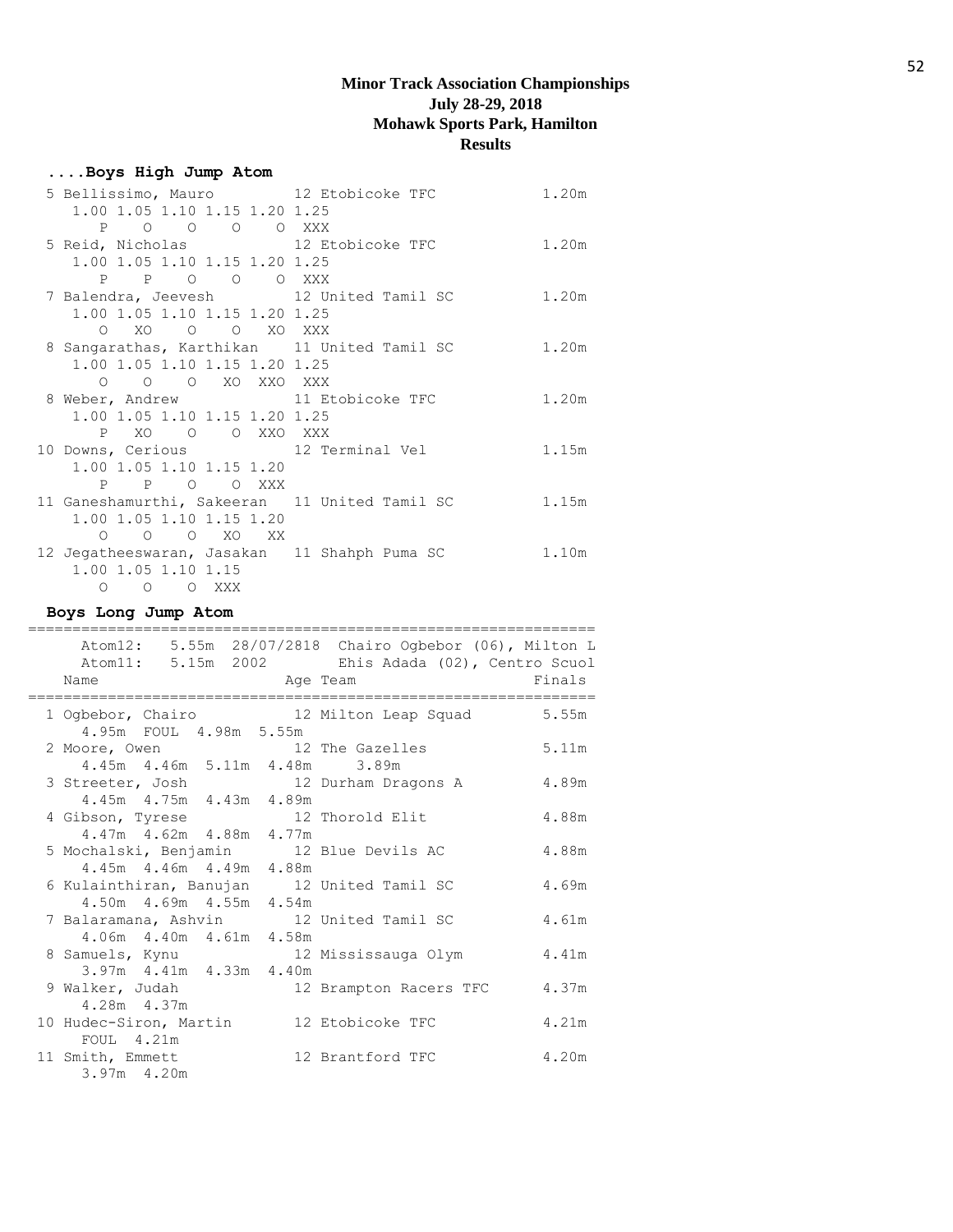## **....Boys Long Jump Atom**

| 12 Hoggar, Edem<br>3.84m 4.15m                               | 12 Brampton Racers TFC | 4.15m |
|--------------------------------------------------------------|------------------------|-------|
| 13 Downs, Cerious<br>3.37m 4.15m                             | 12 Terminal Vel        | 4.15m |
| 14 Luke, DJ<br>3.94m 3.90m                                   | 11 Mississauga Olym    | 3.94m |
| 15 Finlay, Marcus<br>3.85m 3.89m                             | 12 Hamilton Olympic    | 3.89m |
| 16 Balendra, Jeevesh<br>3.88m 3.84m                          | 12 United Tamil SC     | 3.88m |
| 17 Rajaruban, Aswin<br>3.32m 3.80m                           | 12 Shahph Puma SC      | 3.80m |
| 18 Elcock, Isaac<br>3.79m 3.69m                              | 11 Bullets TC          | 3.79m |
| 19 Downs, Cadence<br>3.60m 3.73m                             | 11 Terminal Vel        | 3.73m |
| 20 Thayaparan, Nelan<br>3.54m 3.66m                          | 12 United Tamil SC     | 3.66m |
| 21 Jegatheeswaran, Jasakan 11 Shahph Puma SC<br>3.62m 3.58m  |                        | 3.62m |
| 22 Sangarathas, Karthikan<br>3.58m 3.46m                     | 11 United Tamil SC     | 3.58m |
| 23 Jones, Elijah<br>3.40m 3.56m                              | 12 Flying AngelsAca    | 3.56m |
| 24 Burch-Smith, Daniel<br>3.09m 3.55m                        | 11 Milton TFC          | 3.55m |
| 25 Ganeshamurthi, Sakeeran 11 United Tamil SC<br>3.50m 3.53m |                        | 3.53m |
| 26 Hazle, Nathan<br>3.15m 3.29m                              | 11 Brantford TFC       | 3.29m |
| 27 Duerden, Ben<br>3.13m 3.28m                               | 11 North HaltonSta     | 3.28m |
| 28 Narayanan, Sajun<br>2.96m 3.25m                           | 12 Milton TFC          | 3.25m |
| 29 Dietrich, Logan<br>2.93m 2.70m                            | 12 North HaltonSta     | 2.93m |

## **Boys Triple Jump Atom**

| 11.05m 2016<br>Atom12:<br>Justin Chase (04), Flying An<br>Stephen Davis (04), Speed Ri<br>10.70m 2015<br>Atom11:<br>Finals<br>Name<br>Age Team<br>1 Kulainthiran, Banujan 12 United Tamil SC<br>10.76m<br>FOUL 10.76m 9.84m 10.18m 10.37m<br>2 Balaramana, Ashvin 12 United Tamil SC<br>10.22m<br>7.91m 10.15m 9.73m FOUL 10.22m<br>12 Etobicoke TFC<br>9.45m<br>3 Hudec-Siron, Martin<br>8.92m 9.45m 9.25m FOUL FOUL<br>4 Balendra, Jeevesh 12 United Tamil SC<br>9.41m<br>8.97m FOUL 9.27m 8.63m 9.41m<br>12 Brantford TFC<br>5 Smith, Emmett<br>9.29m<br>9.00m FOUL 9.22m 9.26m 9.29m |  |  |  |  |
|------------------------------------------------------------------------------------------------------------------------------------------------------------------------------------------------------------------------------------------------------------------------------------------------------------------------------------------------------------------------------------------------------------------------------------------------------------------------------------------------------------------------------------------------------------------------------------------|--|--|--|--|
|                                                                                                                                                                                                                                                                                                                                                                                                                                                                                                                                                                                          |  |  |  |  |
|                                                                                                                                                                                                                                                                                                                                                                                                                                                                                                                                                                                          |  |  |  |  |
|                                                                                                                                                                                                                                                                                                                                                                                                                                                                                                                                                                                          |  |  |  |  |
|                                                                                                                                                                                                                                                                                                                                                                                                                                                                                                                                                                                          |  |  |  |  |
|                                                                                                                                                                                                                                                                                                                                                                                                                                                                                                                                                                                          |  |  |  |  |
|                                                                                                                                                                                                                                                                                                                                                                                                                                                                                                                                                                                          |  |  |  |  |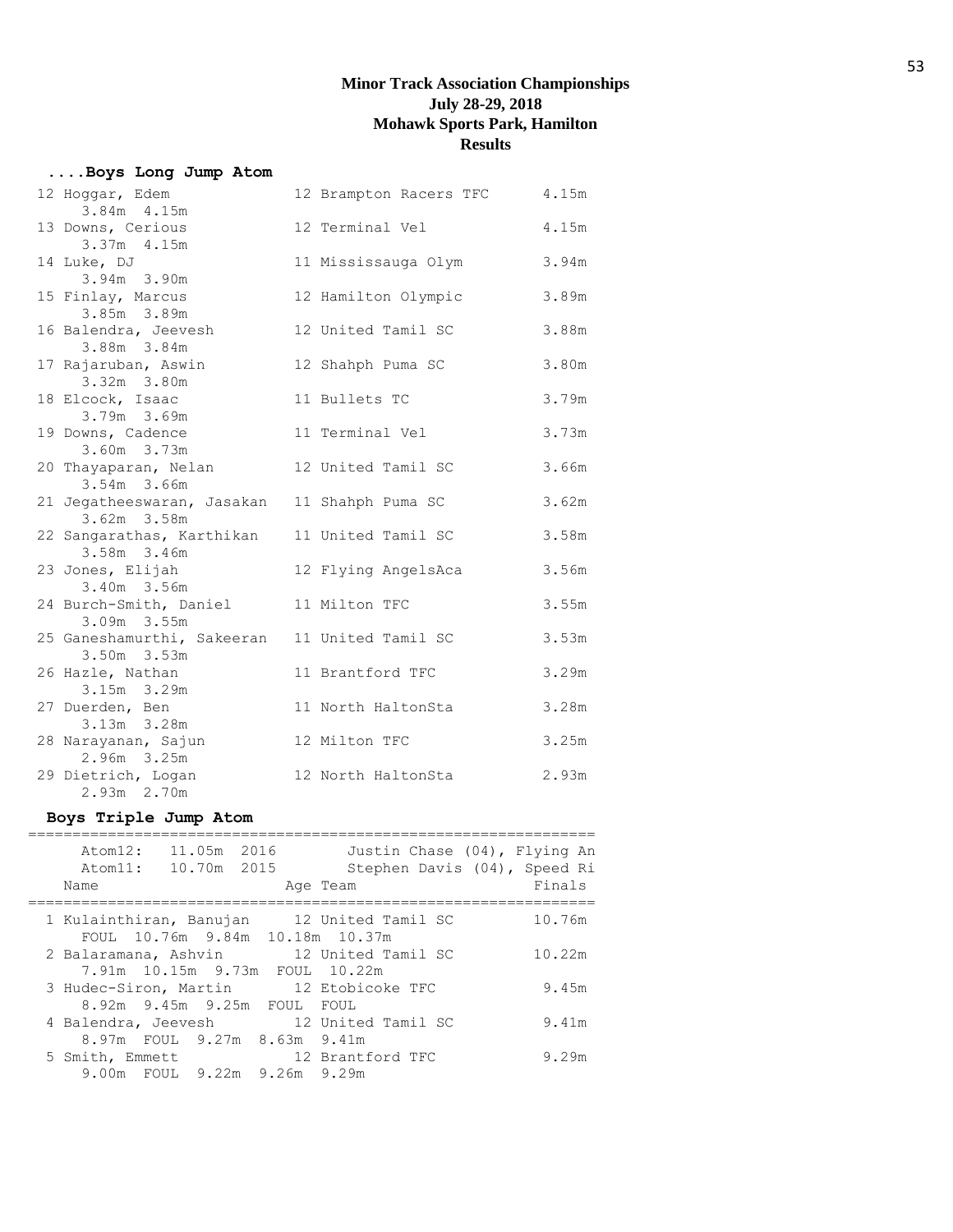## **....Boys Triple Jump Atom**

| 6 Elliot, Evan   | 11 The Gazelles               |                                              | 8.60m |
|------------------|-------------------------------|----------------------------------------------|-------|
|                  | FOUL 8.42m 8.33m 8.60m 8.42m  |                                              |       |
|                  |                               | 7 Ganeshamurthi, Sakeeran 11 United Tamil SC | 7.91m |
|                  | 7.70m 7.35m 7.25m 7.83m 7.91m |                                              |       |
| 8 Chin, Oscar    | 11 Speed City TC              |                                              | 7.39m |
|                  | FOUL FOUL 7.38m 7.34m 7.39m   |                                              |       |
| 9 Boake, Ryley   |                               | 11 Brantford TFC                             | 6.89m |
| 6.89m FOUL 6.30m |                               |                                              |       |

## **Boys Shot Put 2.73kg Atom**

| Atom12:<br>Name                                                            | 13.39m 1977 Paul Bellamy (65), DR<br>Atom11: 10.59m 1976 Paul Bellamy (65), DR<br>Age Team | Finals |
|----------------------------------------------------------------------------|--------------------------------------------------------------------------------------------|--------|
|                                                                            | 1 Thayaparan, Nelan 12 United Tamil SC<br>8.98m 10.12m 10.39m FOUL 9.77m 9.68m             | 10.39m |
|                                                                            | 2 Ravichandran, Arven 12 United Tamil SC<br>9.44m 9.94m 9.98m 8.57m 9.85m 9.67m            | 9.98m  |
| 3 Miller, Kenzo 12 The Gazelles                                            | 8.98m 8.12m 8.23m 8.16m 8.69m 8.87m                                                        | 8.98m  |
|                                                                            | 4 Gooden, Carter 11 Hamilton Olympic<br>7.09m 8.04m 7.91m 8.58m 8.45m 8.50m                | 8.58m  |
| 5 Bellissimo, Genarro 12 Etobicoke TFC                                     | 7.54m 7.60m 8.00m 7.19m 7.72m 7.57m                                                        | 8.00m  |
| 6 Holtzman, Eesan 11 Shahph Puma SC                                        | 7.53m 7.55m 7.50m 6.50m 6.63m 6.92m                                                        | 7.55m  |
| 7 Shafransky, Benjamin 12 Bullets TC<br>6.67m FOUL 6.77m 6.58m 6.30m 6.35m |                                                                                            | 6.77m  |
| 8 Cosburn, Charlie 11 Etobicoke TFC                                        | 6.02m 5.46m 5.62m 5.89m 5.95m 5.87m                                                        | 6.02m  |
| 9 Duerden, Ben<br>5.48m FOUL 5.17m                                         | 11 North HaltonSta                                                                         | 5.48m  |

# **Boys Discus Throw 750g Atom**

| Atom12: 41.15m 2014<br>Atom11: 21.20m 2007<br>Name                           | Callan Saldutto (02), Niagar<br>Richard Mirkiewicz (96)<br>Age Team | Finals |
|------------------------------------------------------------------------------|---------------------------------------------------------------------|--------|
| 1 Miller, Liam<br>24.10m 19.30m 25.56m 21.08m 21.82m                         | 12 North HaltonSta                                                  | 25.56m |
| 2 Ravichandran, Arven 12 United Tamil SC<br>FOUL 20.55m 18.64m 17.61m 17.10m |                                                                     | 20.55m |
| 3 Prabu, Aakaash<br>17.32m 16.66m 17.26m 17.24m 18.04m                       | 10 United Tamil SC                                                  | 18.04m |
| 4 Bellissimo, Genarro 12 Etobicoke TFC<br>14.13m 12.72m 13.38m 15.20m 9.72m  |                                                                     | 15.20m |
| 5 Cosburn, Charlie 11 Etobicoke TFC<br>FOUL 11.93m 12.04m FOUL 13.51m        |                                                                     | 13.51m |
| 6 Holtzman, Eesan<br>12.45m 12.00m 12.47m FOUL 13.18m                        | 11 Shahph Puma SC                                                   | 13.18m |
| 7 Mathanarajah, Febbian 12 United Tamil SC<br>FOUL FOUL FOUL FOUL 11.48m     |                                                                     | 11.48m |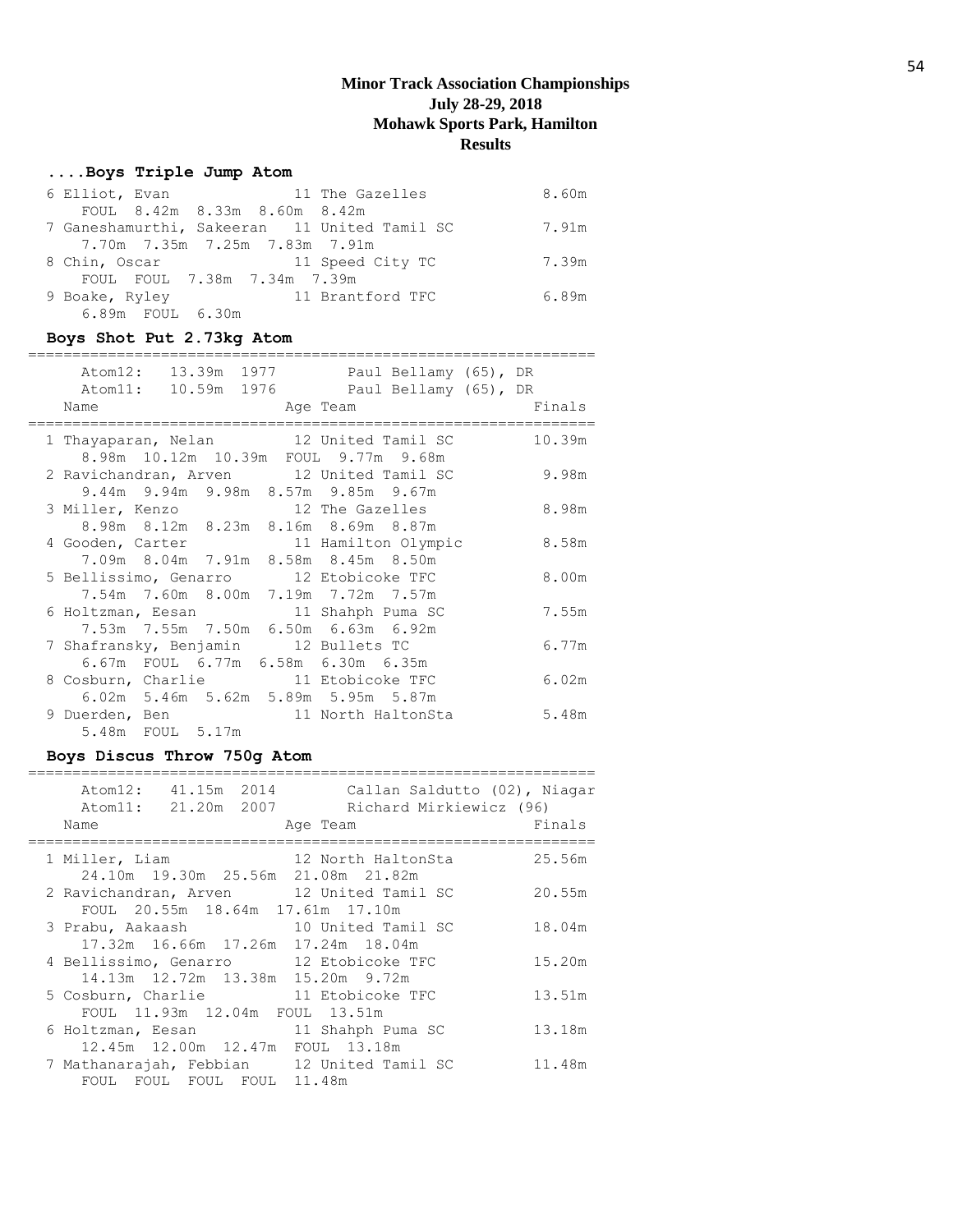## **Boys Javelin Throw 400g Atom**

|                                                                       | Atom12: 35.54m 2011 Mathieu Plamondon (99)/, Tim                           |        |
|-----------------------------------------------------------------------|----------------------------------------------------------------------------|--------|
|                                                                       | Atom11: 34.52m 2017 Treyton Webb (06), Invictus                            |        |
| Name                                                                  | Age Team                                                                   | Finals |
| 1 Miller, Liam                                                        | 12 North HaltonSta 23.03m                                                  |        |
| 20.70m 19.92m 21.24m 23.03m 22.82m                                    |                                                                            |        |
|                                                                       |                                                                            | 22.11m |
|                                                                       | 2 Crowdis, Colton 11 Flying AngelsAca 21.50m 17.23m 19.53m 22.11m 21.77m   |        |
|                                                                       | 3 Ravichandran, Arven 12 United Tamil SC                                   | 21.12m |
| 21.12m 18.80m FOUL 14.30m 17.93m                                      |                                                                            |        |
| 4 Miller, Kenzo 12 The Gazelles<br>20.10m 19.37m 16.39m 20.92m 18.95m |                                                                            | 20.92m |
|                                                                       |                                                                            |        |
|                                                                       | 5 Finlay, Marcus 12 Hamilton Olympic<br>17.95m 18.10m 16.81m 17.83m 20.43m | 20.43m |
|                                                                       |                                                                            |        |
| 6 Elcock, Isaac 11 Bullets TC                                         |                                                                            | 19.24m |
| 12.82m  16.22m  17.55m  13.14m  19.24m                                |                                                                            |        |
|                                                                       | 7 McLarnon, Lucas and 11 Etobicoke TFC                                     | 18.56m |
| 18.19m  16.68m  FOUL  18.01m  18.56m                                  |                                                                            |        |
|                                                                       | 8 Sangarathas, Karthikan 11 United Tamil SC                                | 16.60m |
| 16.54m  14.08m  15.18m  16.60m  16.53m                                |                                                                            |        |
| 9 Thayaparan, Nelan 12 United Tamil SC                                |                                                                            | 16.22m |
| 16.22m  15.01m  13.41m                                                |                                                                            |        |
| 10 Shafransky, Benjamin 12 Bullets TC                                 |                                                                            | 13.16m |
| 9.96m FOUL 13.16m                                                     |                                                                            |        |
| 11 Holtzman, Eesan                                                    | 11 Shahph Puma SC                                                          | 12.83m |
| 7.44m 12.83m 10.70m                                                   |                                                                            |        |
| 12 Mathanarajah, Febbian                                              | 12 United Tamil SC                                                         | 12.70m |
| 12.65m  11.32m  12.70m                                                |                                                                            |        |
| 13 Salmon, Wesley                                                     | 10 Mississauga Olym                                                        | 9.96m  |
| FOUL 9.60m 9.96m                                                      |                                                                            |        |
| 14 Cosburn, Charlie                                                   | 11 Etobicoke TFC                                                           | 7.99m  |
| 6.45m 7.99m 7.85m                                                     |                                                                            |        |
| -- Weber, Andrew                                                      | 11 Etobicoke TFC                                                           | FOUL   |
| FOUL FOUL FOUL                                                        |                                                                            |        |

## **Boys 800 Meter Race Walk Atom**

| At. cm12:<br>Atom11:<br>Name                                                    | $4:53.9h$ 2002<br>$5:04.2h$ 2009 | Age Team                                                     | Adam Johnson (98), Bullets | Adam Bartol (90), Niagara R<br>Finals |
|---------------------------------------------------------------------------------|----------------------------------|--------------------------------------------------------------|----------------------------|---------------------------------------|
| 1 Kalaichelvan, Abinesh<br>2 Ganeshamurthi, Sakeeran<br>3 Vishnukaran, Nithujan |                                  | 11 Shahph Puma SC<br>11 United Tamil SC<br>9 United Tamil SC |                            | 5:12.50<br>5:15.38<br>5:57.13         |

## **Boys 100 Meter Senior Top 8 Advance by Time**

| Senior14:     |                      | 11.02 23/07/2016 Marcus Renford (02), Centro Scuo |          |                 |                                  |            |  |
|---------------|----------------------|---------------------------------------------------|----------|-----------------|----------------------------------|------------|--|
|               | Senior13: 11.5h 2006 |                                                   |          |                 | Marlon Laidlaw-Allen (93), Varie |            |  |
| Name          |                      |                                                   | Age Team |                 |                                  | Prelims H# |  |
| Preliminaries |                      |                                                   |          |                 |                                  |            |  |
|               | 1 Long, Dillinger    |                                                   |          | 14 South Simcoe |                                  | $11.69q$ 1 |  |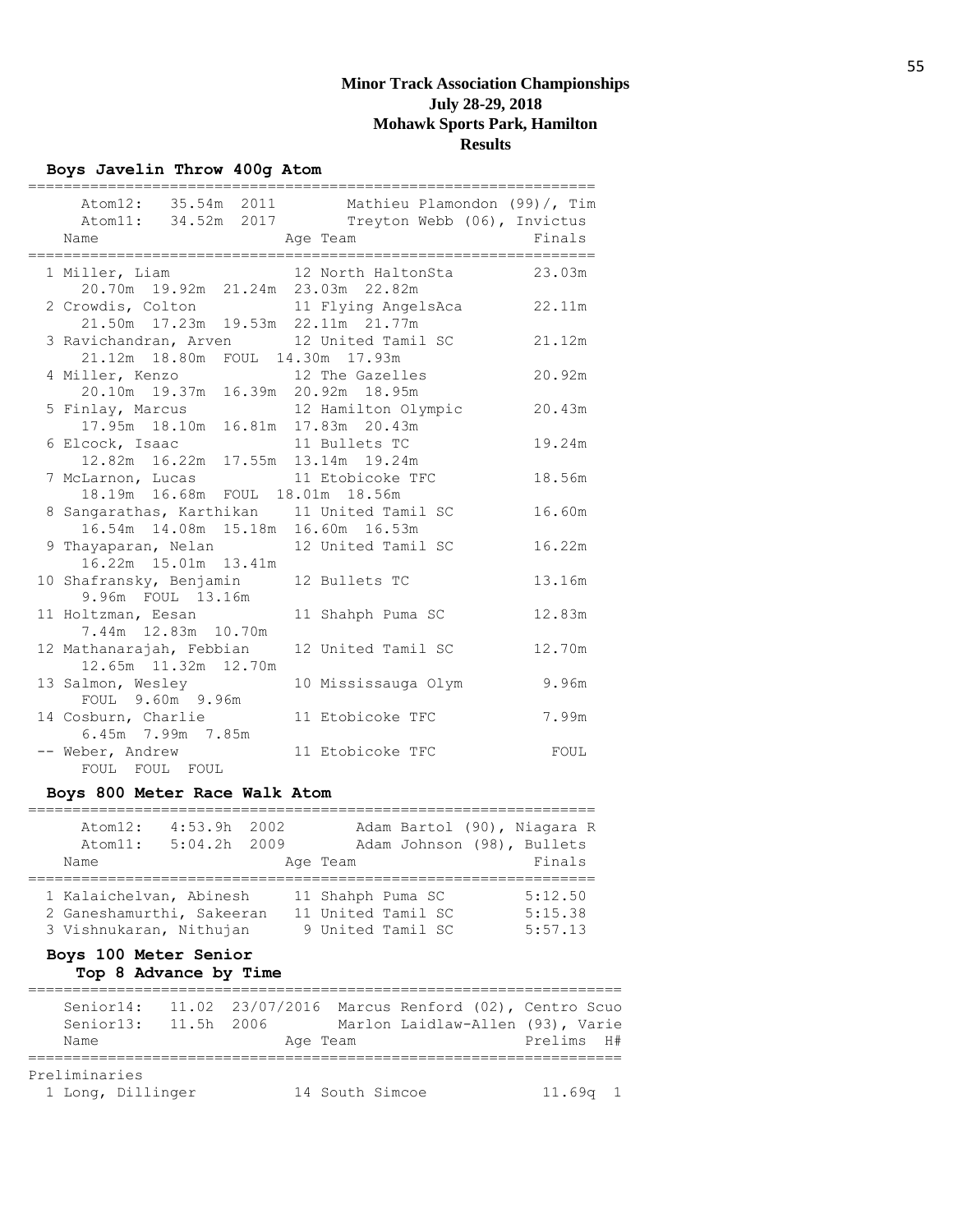================================================================

## **....Boys 100 Meter Senior**

| 2 Reid, Nathan            | 14 Etobicoke TFC       | 11.84q | 3              |
|---------------------------|------------------------|--------|----------------|
| 3 Scarrow, Devonte        | 14 Speed River TFC     | 11.99q | 4              |
| 4 Johnson, Aiden          | 14 Brampton Racers TFC | 12.04q | 4              |
| 5 Baxter, Mark            | 14 The Speed Academy   | 12.09q | $\mathbf{1}$   |
| 5 Luke, Jayden            | 14 Mississauga Olym    | 12.09q | $\,1\,$        |
| 7 Hyman, Kidane           | 14 The Gazelles        | 12.17q | $\sqrt{2}$     |
| 8 Klingenburg, Owen       | 14 Brantford TFC       | 12.18q | 5              |
| 9 Fraser, Desmond         | 14 Bullets TC          | 12.19  | 5              |
| 10 Utting, Sam            | 14 Mississauga Olym    | 12.20  | $\overline{4}$ |
| 11 Medeiros, Harley       | 13 Bullets TC          | 12.31  | 4              |
| 12 Grey, Bryan            | 14 Brampton Racers TFC | 12.32  | $\mathbf{1}$   |
| 13 Barker, James          | 14 Hamilton Olympic    | 12.43  | $\mathbf{2}$   |
| 13 Shakes, Shavoi         | 14 The Gazelles        | 12.43  | $\mathcal{S}$  |
| 15 Schulenberg, Nathaniel | 14 Hamilton Olympic    | 12.46  | $\mathsf 3$    |
| 16 John-Dunslow, Cameron  | 14 Brampton Racers TFC | 12.48  | $\mathsf 3$    |
| 17 Martini, Nick          | 13 Hamilton Olympic    | 12.49  | $\overline{4}$ |
| 18 Moyo, Phikelela Samuel | 14 Oakville Legion TFC | 12.59  | $\sqrt{2}$     |
| 19 Philips, Teijuan       | 14 Hamilton Olympic    | 12.99  | $\mathsf S$    |
| 20 Campanaro, Roman       | 14 Hamilton Olympic    | 13.10  | $\mathbf 1$    |
| 21 Gardner, Elijah        | 14 The Speed Academy   | 13.12  | $\mathbf{2}$   |
| 21 Stevens, Jackson       | 14 The Gazelles        | 13.12  | 5              |
| 23 Alles, Korbin          | 14 Sundown Athl        | 13.26  | 5              |
| 24 Smith, Keon            | 13 The Gazelles        | 13.28  | 5              |
| 25 Brown, Reshawn         | 13 Bullets TC          | 13.29  | $\mathcal{S}$  |
| 26 Finlay, Jake           | 14 Hamilton Olympic    | 13.40  | $\mathbf 1$    |
| 27 Scott, Andrew          | 14 Invictus AC         | 13.47  | 5              |
| 28 Rosnik, Alex           | 14 The Gazelles        | 13.52  | $\overline{4}$ |
| 29 Parker, Reilly         | 14 Thorold Elit        | 13.65  | $\overline{4}$ |
| 30 Shaughnessy, Brian     | 14 Invictus AC         | 14.11  | $\overline{4}$ |
| 31 Little, Carter         | 13 Stoney Creek Ath    | 14.21  | 2              |
| 32 Robson, Malcolm        | 13 York Region RC      | 14.33  | $\mathfrak{Z}$ |
| 33 Brazier, Lucas         | 13 Thorold Elit        | 14.46  | $\mathsf S$    |
| 34 Clark, Brecken         | 14 Timmins Porc        | 14.62  | $\mathbf{2}$   |
| 35 Roussy, Avery          | 13 Timmins Porc        | 15.81  | $\mathfrak{Z}$ |
| 36 Fortune, Ayden         | 13 Bullets TC          | 16.34  | $\mathbf 1$    |

## **Boys 100 Meter Senior**

|        | Senior14:<br>Senior13:<br>Name | 11.5h 2006 | 11.02 23/07/2016 Marcus Renford (02), Centro S<br>Marlon Laidlaw-Allen (93), Va<br>Age Team | Finals |
|--------|--------------------------------|------------|---------------------------------------------------------------------------------------------|--------|
| Finals |                                |            |                                                                                             |        |
|        | 1 Long, Dillinger              |            | 14 South Simcoe                                                                             | 11.58  |
|        | 2 Reid, Nathan                 |            | 14 Etobicoke TFC                                                                            | 11.83  |
|        | 3 Johnson, Aiden               |            | 14 Brampton Racers TFC                                                                      | 11.89  |
|        | 4 Scarrow, Devonte             |            | 14 Speed River TFC                                                                          | 12.02  |
|        | 5 Baxter, Mark                 |            | 14 The Speed Academy                                                                        | 12.05  |
|        | 6 Luke, Jayden                 |            | 14 Mississauga Olym                                                                         | 12.23  |
|        | 7 Klingenburg, Owen            |            | 14 Brantford TFC                                                                            | 12.26  |
|        | 8 Hyman, Kidane                |            | 14 The Gazelles                                                                             | 12.27  |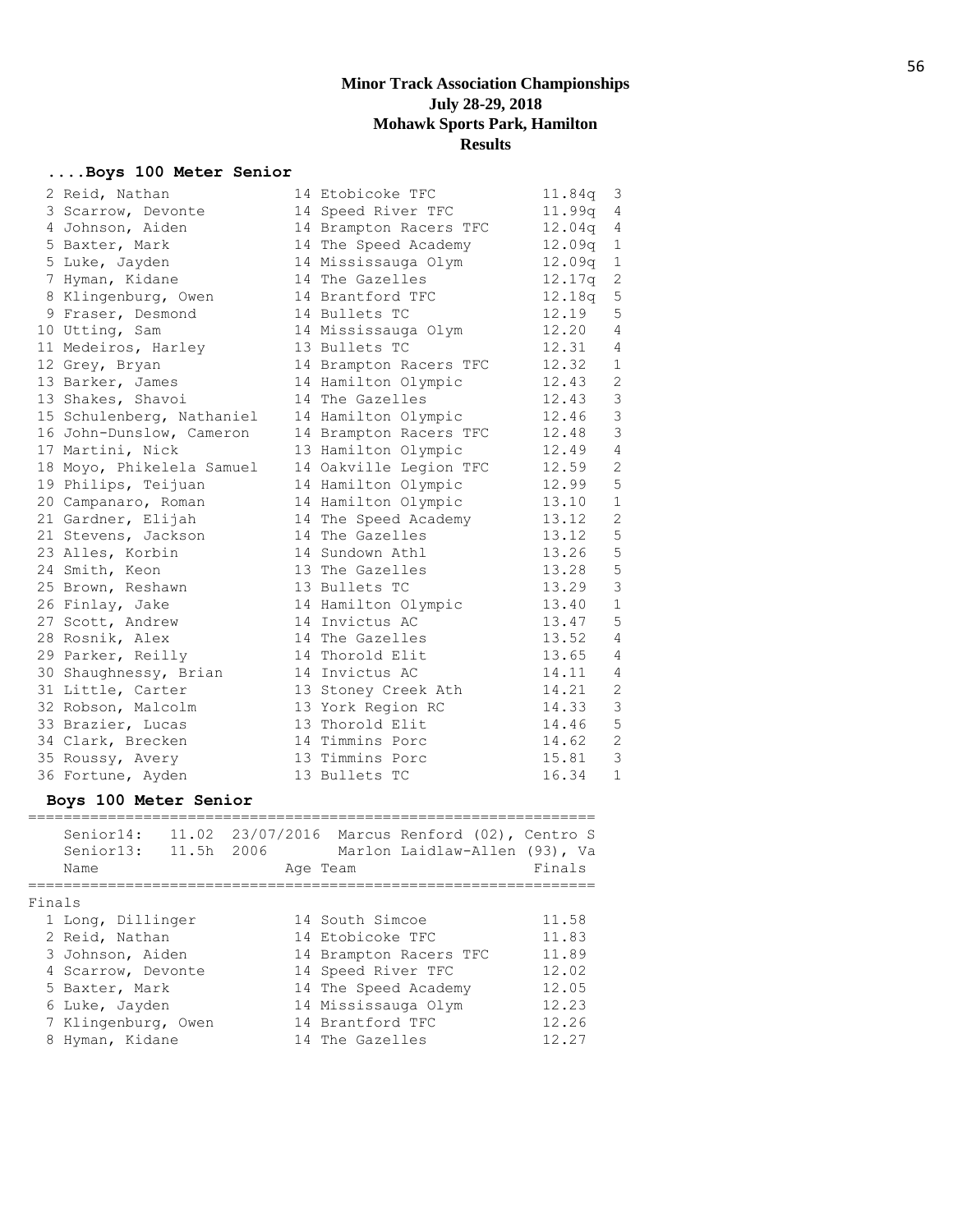**Boys 200 Meter Senior**

| 22.37 2007<br>Senior14:     | Marlon Laidlaw-Allen (93), Varie |        |                |
|-----------------------------|----------------------------------|--------|----------------|
| Senior13: 23.2h 2006        | Marlon Laidlaw-Allen (93), Varie |        |                |
| Name                        | Age Team                         | Finals | H#             |
|                             |                                  |        |                |
| 1 Long, Dillinger           | 14 South Simcoe                  | 23.27  | 6              |
| 2 Reid, Nathan              | 14 Etobicoke TFC                 | 23.89  | 6              |
| 3 Fraser, Desmond           | 14 Bullets TC                    | 24.13  | 5              |
| 4 Johnson, Aiden            | 14 Brampton Racers TFC           | 24.16  | 6              |
| 5 Ellis, Micaiah            | 14 Central Toronto AC            | 24.35  | 6              |
| 6 Scarrow, Devonte          | 14 Speed River TFC               | 24.41  | 5              |
| 7 Utting, Sam               | 14 Mississauga Olym              | 24.48  | 5              |
| 8 Luke, Jayden              | 14 Mississauga Olym              | 24.51  | 5<br>5         |
| 9 Klingenburg, Owen         | 14 Brantford TFC                 | 24.60  |                |
| 10 King, Ryder              | 14 Etobicoke TFC                 | 24.68  | 4              |
| 11 Hyman, Kidane            | 14 The Gazelles                  | 24.87  | 6              |
| 12 Medeiros, Harley         | 13 Bullets TC                    | 25.00  | 4              |
| 13 Martini, Nick            | 13 Hamilton Olympic              | 25.37  | 4              |
| 13 Moyo, Phikelela Samuel   | 14 Oakville Legion TFC           | 25.37  | 4              |
| 15 Shakes, Shavoi           | 14 The Gazelles                  | 25.42  | 6              |
| 16 Barker, James            | 14 Hamilton Olympic              | 25.45  | 4              |
| 17 Raydragan, Roman         | 13 Etobicoke TFC                 | 25.50  | 5              |
| 17 John-Dunslow, Cameron    | 14 Brampton Racers TFC           | 25.50  | 3              |
| 19 Baxter, Mark             | 14 The Speed Academy             | 25.53  | $\epsilon$     |
| 20 Kanhai, Marcus           | 14 Invictus AC                   | 25.76  | 5              |
| 21 Parks, Colin             | 14 The Gazelles                  | 25.82  | 5              |
| 22 Mussenden, Daniel        | 14 Mississauga Olym              | 26.14  | $\mathbf 1$    |
| 23 Stevens, Jackson         | 14 The Gazelles                  | 26.42  | $\mathfrak{Z}$ |
| 24 Rodda, Maalik            | 13 Burlington TFC                | 26.46  | 3              |
| 25 Philips, Teijuan         | 14 Hamilton Olympic              | 26.48  | $\sqrt{4}$     |
| 26 Campanaro, Roman         | 14 Hamilton Olympic              | 26.49  | $\mathcal{S}$  |
| 27 Redhead, Denzil          | 14 Project Athletics             | 26.72  | 3              |
| 28 Alles, Korbin            | 14 Sundown Athl                  | 26.81  | 3              |
| 29 Christie-Orr, Lamoy      | 13 Brampton Racers TFC           | 26.85  | 3              |
| 30 Rosnik, Alex             | 14 The Gazelles                  | 26.86  | 3              |
| 31 Evoy, Ronan              | 13 Niasgara Olympic              | 26.98  | 2              |
| 32 Gardner, Elijah          | 14 The Speed Academy             | 26.99  | 2              |
| 33 Cassells-Watson, Connor- | 13 Mississauga Olym              | 27.55  | 4              |
| 34 Scott, Andrew            | 14 Invictus AC                   | 27.67  | 4              |
| 35 Larmond, Moses           | 13 Flying AngelsAca              | 28.12  | 2              |
| 36 Finlay, Jake             | 14 Hamilton Olympic              | 28.20  | $\overline{2}$ |
| 37 Shaughnessy, Brian       | 14 Invictus AC                   | 28.52  | 1              |
| 38 Clark, Brecken           | 14 Timmins Porc                  | 29.81  | 1              |
| 39 Little, Carter           | 13 Stoney Creek Ath              | 29.99  | 2              |
| 40 Carter, Evan             | 13 Boardwalk RC                  | 30.68  | 2              |
| 41 Gray, William            | 13 Boardwalk RC                  | 30.77  | 1              |
| 42 Ramez kumar, Jenagan     | 14 United Tamil SC               | 30.95  | 1              |
| 43 Malcolm-Nelson, Keon     | 13 Mississauga Olym              | 31.50  | 1              |
| 44 Roussy, Avery            | 13 Timmins Porc                  | 32.95  | $\mathbf 1$    |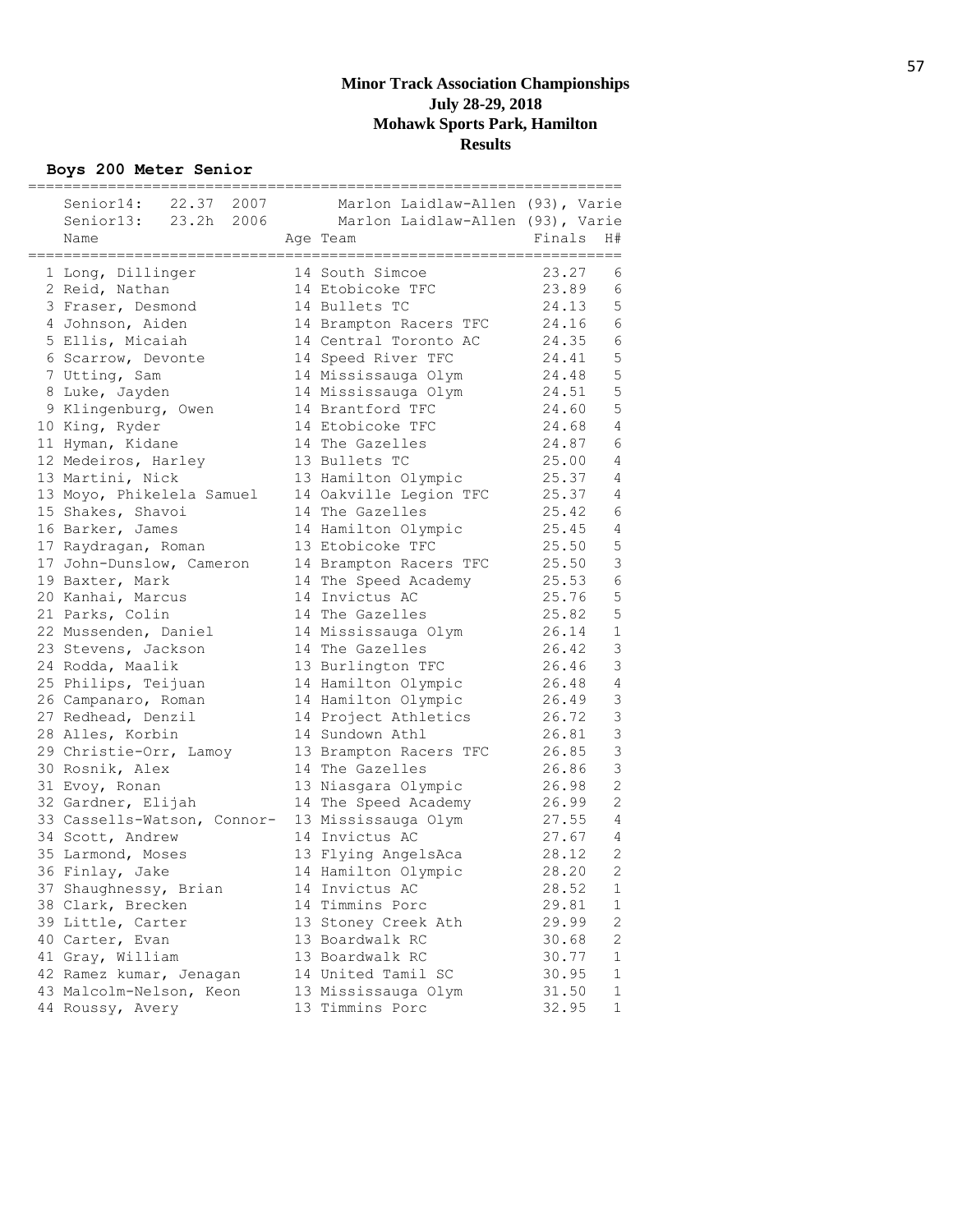**Boys 400 Meter Senior**

|                         | ========================         |         |                |
|-------------------------|----------------------------------|---------|----------------|
| Senior14: 51.81 2006    | Andrew Cackette (92), Durham Leg |         |                |
| Senior13: 54.02 2013    | Christian Hill (00), 310 Running |         |                |
| Name                    | Age Team                         | Finals  | H#             |
|                         |                                  |         |                |
| 1 Emuze, Destiny        | 14 The Speed Academy             | 53.70   | 4              |
| 2 Norton, Cooper        | 14 Hamilton Olympic              | 55.37   | 4              |
| 3 Ellis, Micaiah        | 14 Central Toronto AC            | 55.82   | $\overline{4}$ |
| 4 McLean, Riley         | 14 London Legion TF              | 56.23   | $\mathfrak{Z}$ |
| 5 Wonnacott, Hayden     | 13 The Gazelles                  | 57.00   | 3              |
| 6 Coles, Aiden          | 14 London Legion TF              | 57.05   | 3              |
| 7 Raydragan, Roman      | 13 Etobicoke TFC                 | 57.06   | $\overline{4}$ |
| 8 Johnson, Aiden        | 14 Brampton Racers TFC           | 57.16   | 4              |
| 9 Mussenden, Daniel     | 14 Mississauga Olym              | 57.20   | 3              |
| 10 Verleyen, Peirsen    | 14 Oakville Legion TFC           | 58.09   | $\overline{4}$ |
| 11 Glyn-Williams, Josh  | 14 Bullets TC                    | 58.36   | 3              |
| 12 Nicolescu, Alex      | 14 Kitchener Waterl              | 58.40   | 3              |
| 13 Parks, Colin         | 14 The Gazelles                  | 58.72   | $\overline{4}$ |
| 14 Coles, Tristan       | 14 London Legion TF              | 58.77   | $\overline{2}$ |
| 15 Christie-Orr, Lamoy  | 13 Brampton Racers TFC           | 59.08   | $\mathbf{2}$   |
| 16 Meades, Simon        | 14 London Legion TF              | 59.22   | 3              |
| 17 Everets, Connor      | 13 Brantford TFC                 | 1:00.31 | $\overline{2}$ |
| 18 Arulharan, Sarujan   | 14 United Tamil SC               | 1:00.38 | $1\,$          |
| 19 Codrington, Aiden    | 14 Durham Legion At              | 1:02.34 | $\overline{2}$ |
| 20 Laville-Hill, Jvan   | 13 Flying AngelsAca              | 1:02.87 | $\mathbf{2}$   |
| 21 Redhead, Denzil      | 14 Project Athletics             | 1:03.11 | $\mathbf{2}$   |
| 22 Lamb, Justin         | 13 London Legion TF              | 1:04.07 | $\overline{2}$ |
| 23 Campbell, Maleek     | 13 Flying AngelsAca              | 1:05.98 | $\mathbf 1$    |
| 24 Machado, Ilix        | 13 Blue Devils AC                | 1:08.00 | $\mathbf{2}$   |
| 25 Sandhu, Nimrat       | 14 Brampton Elite TC             | 1:08.24 | 3              |
| 26 N'daw, Amari         | 13 The Speed Academy             | 1:08.91 | $\overline{4}$ |
| 27 Mohamud, Adam        | 13 Mississauga Olym              | 1:08.97 | $\mathbf 1$    |
| 28 Gooden, Tyson        | 13 Hamilton Olympic              | 1:09.26 | $\mathbf 1$    |
| 29 Grant, Markus        | 13 Etobicoke TFC                 | 1:10.16 | $\mathbf 1$    |
| 30 Doyle, James         | 13 Blue Devils AC                | 1:13.80 | $\mathbf 1$    |
| 31 Malcolm-Nelson, Keon | 13 Mississauga Olym              | 1:13.83 | $\mathbf{1}$   |
| 32 Mendonca, Ayden      | 13 Bullets TC                    | 1:18.15 | $\mathbf 1$    |

# **Boys 800 Meter Senior**

| Senior14:<br>2:02.40<br>Senior13:<br>2:06.23<br>Name | 29/07/2018<br>2005<br>Age Team | Riley Flemington (04), Oakvill<br>Julian Patchett (92), Durham D | Finals  | H#             |
|------------------------------------------------------|--------------------------------|------------------------------------------------------------------|---------|----------------|
| 1 Flemington, Riley                                  |                                | 14 Oakville Legion TFC                                           | 2:02.40 | 4              |
| 2 Ellis, Micaiah                                     |                                | 14 Central Toronto AC                                            | 2:04.07 | 4              |
| 3 Emuze, Destiny                                     |                                | 14 The Speed Academy                                             | 2:06.09 | $\overline{4}$ |
| 4 Coles, Aiden                                       |                                | 14 London Legion TF                                              | 2:07.73 | $\overline{4}$ |
| 5 Norton, Cooper                                     |                                | 14 Hamilton Olympic                                              | 2:08.00 | $\overline{4}$ |
| 6 Fernando, Treshan                                  |                                | 14 Etobicoke TFC                                                 | 2:11.05 | 3              |
| 7 Coles, Tristan                                     |                                | 14 London Legion TF                                              | 2:11.24 | $\overline{4}$ |
| 8 Verleyen, Peirsen                                  |                                | 14 Oakville Legion TFC                                           | 2:11.62 | $\overline{4}$ |
| 9 Stenger, Arjun                                     |                                | 14 Etobicoke TFC                                                 | 2:12.50 | $\overline{4}$ |
| 10 McLean, Riley                                     |                                | 14 London Legion TF                                              | 2:13.11 | 3              |
| 11 Meades, Simon                                     |                                | 14 London Legion TF                                              | 2:14.94 | 4              |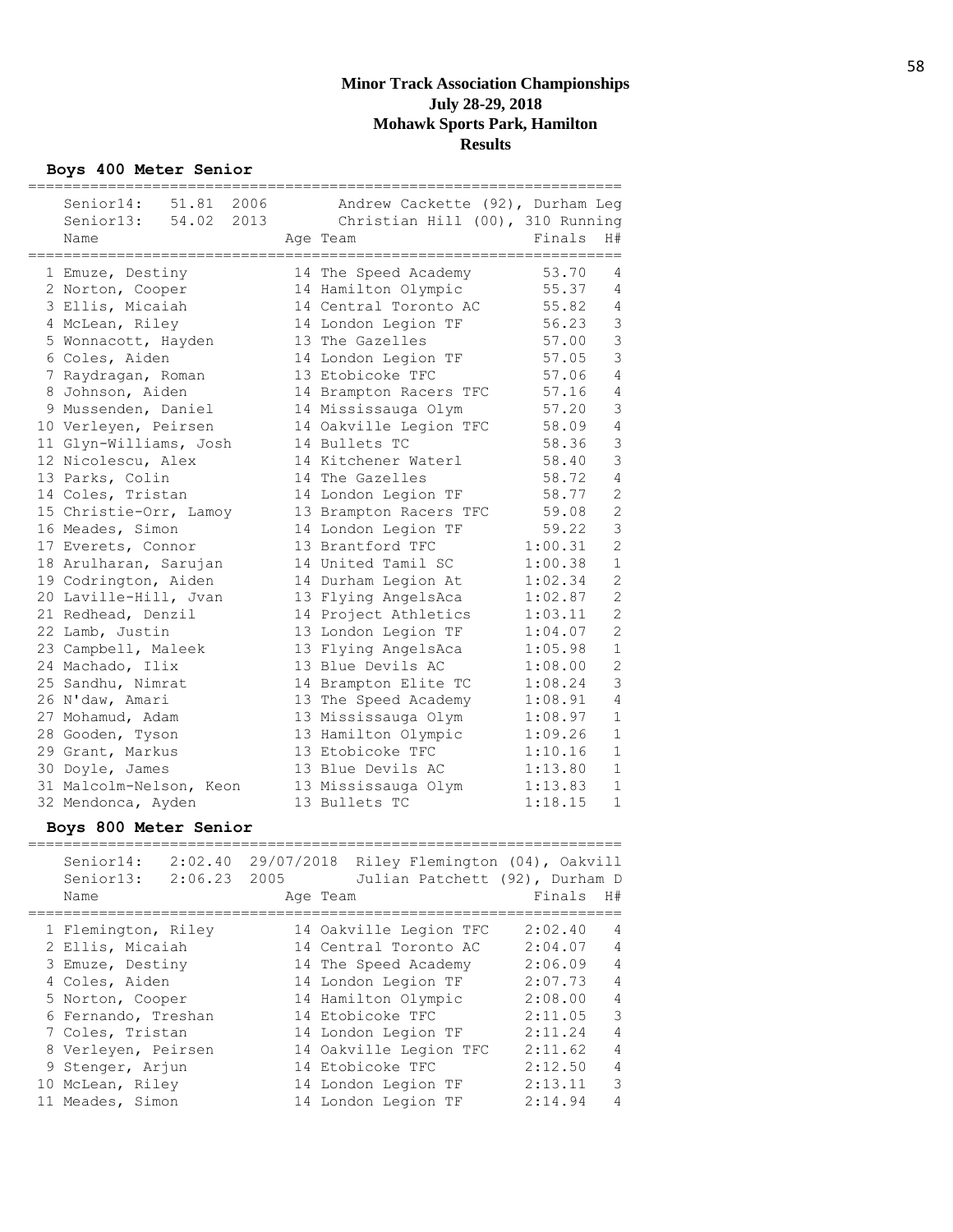## **....Boys 800 Meter Senior**

|    | 12 Beach, Evan              | 14 Niasgara Olympic | 2:14.96 | 3             |
|----|-----------------------------|---------------------|---------|---------------|
|    | 13 Girard, Ethan            | 13 Durham Dragons A | 2:15.25 | 3             |
|    | 14 Kennedy-Smith, Blake     | 14 Newmarket Hu     | 2:15.64 | 4             |
|    | 15 Nicolescu, Alex          | 14 Kitchener Waterl | 2:15.92 | $\mathsf 3$   |
|    | 16 Hueglin, Tanner          | 14 Newmarket Hu     | 2:17.09 | $\mathsf 3$   |
| 17 | Inglis, Ethan               | 14 The Gazelles     | 2:21.80 | 3             |
|    | 18 Clarke, Devon            | 13 Etobicoke TFC    | 2:23.76 | $\mathcal{S}$ |
|    | 19 Smith, Lucas             | 14 Newmarket Hu     | 2:24.26 | 3             |
|    | 20 Lamb, Justin             | 13 London Legion TF | 2:26.10 | $\mathbf{2}$  |
|    | 21 Pilz, Charlie            | 13 Boardwalk RC     | 2:26.66 | $\mathcal{S}$ |
|    | 22 Lodoen, Noah             | 13 Newmarket Hu     | 2:26.93 | $\mathbf{2}$  |
|    | 23 Mills, Charlie           | 13 Boardwalk RC     | 2:27.52 | 2             |
|    | 24 McLinden, Kaidan         | 14 Newmarket Hu     | 2:29.14 | $\mathbf 1$   |
|    | 25 O'Connell, Jack          | 14 Toronto West Ath | 2:29.19 | 2             |
|    | 26 Adams, Sean              | 13 Newmarket Hu     | 2:29.43 | 2             |
|    | 27 Parkes, Owen             | 13 Burlington TFC   | 2:29.77 | $\mathbf{1}$  |
|    | 28 Roy, Kyle                | 14 Timmins Porc     | 2:30.11 | 2             |
|    | 29 Gazmin, Noah             | 13 Newmarket Hu     | 2:30.95 | $\mathbf{1}$  |
|    | 30 Jathunanthanan, Jeyacabi | 13 The Gazelles     | 2:31.15 | 2             |
|    | 31 Gillis, Devlin           | 13 Georgian Bay Coy | 2:31.53 | 2             |
|    | 32 Galloway, Cameron        | 13 Etobicoke TFC    | 2:31.73 | $\mathbf{2}$  |
|    | 33 Marsh-Lansard, Quinten   | 13 London Legion TF | 2:32.17 | $\mathbf{1}$  |
|    | 34 Machado, Ilix            | 13 Blue Devils AC   | 2:33.48 | $\mathbf 1$   |
|    | 35 Gooden, Tyson            | 13 Hamilton Olympic | 2:41.16 | $\mathbf 1$   |
|    | 36 Doyle, James             | 13 Blue Devils AC   | 2:50.91 | $\mathbf{1}$  |

## **Boys 1500 Meter Senior**

=================================================================== Senior14: 4:17.3h 2015 Nicholas Mota (01), Newmarket

|  | Senioria: 4:17.30 ZUIJ    | Nicholas Mota (UI), Newmarket  |         |                |
|--|---------------------------|--------------------------------|---------|----------------|
|  | Senior13: 4:18.96 2012    | Mathieu Plamondon (99), Timmin |         |                |
|  | Name                      | Age Team                       | Finals  | H#             |
|  | 1 Meades, Simon           | 14 London Legion TF            | 4:34.16 | 3              |
|  | 2 Coles, Aiden            | 14 London Legion TF            | 4:34.61 | $\mathcal{S}$  |
|  | 3 Fernando, Treshan       | 14 Etobicoke TFC               | 4:35.24 | $\mathcal{S}$  |
|  | 4 Coles, Tristan          | 14 London Legion TF            | 4:35.38 | 3              |
|  | 5 Kennedy-Smith, Blake    | 14 Newmarket Hu                | 4:41.53 | $\mathcal{S}$  |
|  | 6 Beach, Evan             | 14 Niasgara Olympic            | 4:49.87 | $\mathcal{S}$  |
|  | 7 Hueglin, Tanner         | 14 Newmarket Hu                | 4:50.99 | $\mathfrak{Z}$ |
|  | 8 Fonseca, Alexander      | 13 Etobicoke TFC               | 4:51.46 | 3              |
|  | 9 Lamb, Justin            | 13 London Legion TF            | 4:51.53 | $\mathbf{2}$   |
|  | 10 Mills, Charlie         | 13 Boardwalk RC                | 4:54.44 | $\mathbf{2}$   |
|  | 11 Lodoen, Noah           | 13 Newmarket Hu                | 4:56.28 | $\mathsf 3$    |
|  | 12 Smith, Lucas           | 14 Newmarket Hu                | 4:56.46 | $\overline{c}$ |
|  | 13 Scott, Ryan            | 14 Newmarket Hu                | 4:59.94 | $\overline{2}$ |
|  | 14 Inglis, Ethan          | 14 The Gazelles                | 5:01.61 | 3              |
|  | 15 Dejong, Christian      | 13 Sundown Athl                | 5:03.03 | $\mathbf{2}$   |
|  | 16 O'Connell, Jack        | 14 Toronto West Ath            | 5:04.66 | $\overline{c}$ |
|  | 17 Roy, Kyle              | 14 Timmins Porc                | 5:06.06 | $\mathbf{1}$   |
|  | 18 Deighton, Foster       | 14 Hamilton Olympic            | 5:06.65 | $\mathbf{2}$   |
|  | 19 Parkes, Owen           | 13 Burlington TFC              | 5:10.43 | $1\,$          |
|  | 20 Larson, Thomas         | 14 Etobicoke TFC               | 5:10.49 | 3              |
|  | 21 Marsh-Lansard, Quinten | 13 London Legion TF            | 5:12.33 | $\mathbf{1}$   |
|  | 22 Everets, Connor        | 13 Brantford TFC               | 5:12.62 | $\mathbf{2}$   |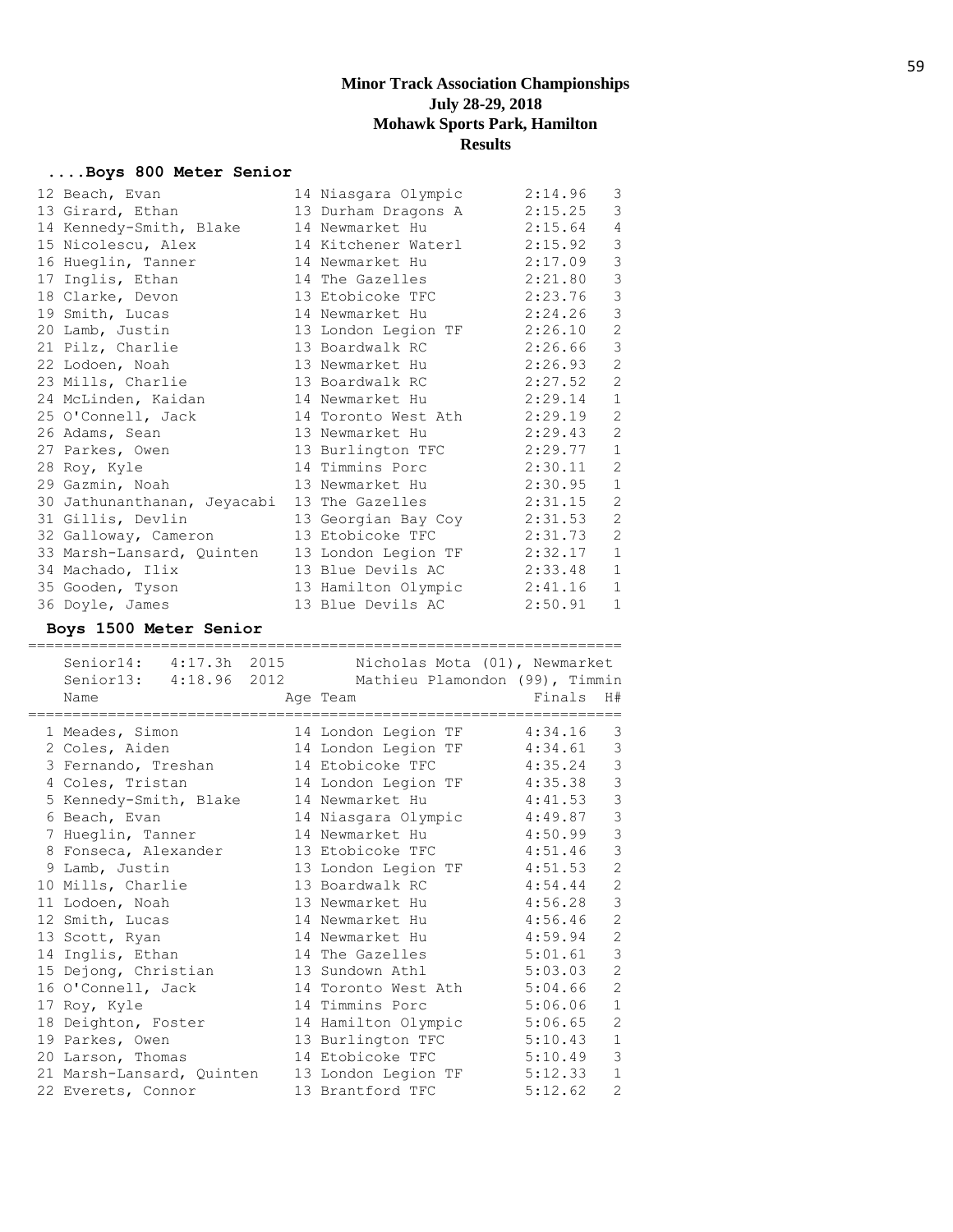## **....Boys 1500 Meter Senior**

| 23 Ramsay, Shion            | 13 York Region RC   | 5:13.91 | 1              |
|-----------------------------|---------------------|---------|----------------|
| 24 Jathunanthanan, Jeyacabi | 13 The Gazelles     | 5:14.86 | 1              |
| 25 Gazmin, Noah             | 13 Newmarket Hu     | 5:17.54 | 1              |
| 26 McLinden, Kaidan         | 14 Newmarket Hu     | 5:17.86 | 2              |
| 27 Adams, Sean              | 13 Newmarket Hu     | 5:17.98 | 2              |
| 28 Galloway, Cameron        | 13 Etobicoke TFC    | 5:20.44 | 1              |
| 29 Gillis, Devlin           | 13 Georgian Bay Coy | 5:23.70 | 2              |
| 30 Williams, Carson         | 13 South Simcoe     | 5:37.04 | 1              |
| 31 Doyle, James             | 13 Blue Devils AC   | 5:54.55 | $\overline{1}$ |

## **Boys 200 Meter Hurdles 68cm Senior**

| Senior14: 27.17 2006<br>Senior13: 27.6h 2015<br>Name | Andrew Cackette (92), BC<br>Matthew Richards (02), Flying An<br>Age Team | Finals | H#             |
|------------------------------------------------------|--------------------------------------------------------------------------|--------|----------------|
| 1 King, Ryder                                        | 14 Etobicoke TFC                                                         | 27.70  | $\mathbf{1}$   |
| 2 Kanhai, Marcus                                     | 14 Invictus AC                                                           | 27.73  | 2              |
| 3 Girard, Ethan                                      | 13 Durham Dragons A                                                      | 28.54  | $\overline{2}$ |
| 4 Wonnacott, Hayden                                  | 13 The Gazelles                                                          | 29.02  | $\overline{2}$ |
| 5 Codrington, Aiden                                  | 14 Durham Legion At                                                      | 29.14  | $\overline{2}$ |
| 6 Smith, Keon                                        | 13 The Gazelles                                                          | 29.70  | $\mathbf{1}$   |
| 7 Brown, Reshawn                                     | 13 Bullets TC                                                            | 30.71  | 1              |
| 8 Bucknor Johnson, Sean                              | 13 Flying AngelsAca                                                      | 30.97  | 2              |
| 9 Williams-Neheli, Jordan                            | 13 Milton Leap Squad                                                     | 31.53  | 2              |
| 10 Finlay, Jake                                      | 14 Hamilton Olympic                                                      | 32.10  | $\mathbf{1}$   |
| 11 Clark, Brecken                                    | 14 Timmins Porc                                                          | 33.80  | $\mathbf{1}$   |
| 12 Ramez kumar, Jenagan                              | 14 United Tamil SC                                                       | 35.01  | $\mathcal{L}$  |
| 13 Gooden, Tyson                                     | 13 Hamilton Olympic                                                      | 35.18  | 1              |

## **Boys 4x100 Meter Relay Senior**

| Senior14: 47.78 2008<br>Senior13: 44.62 2017<br>Team          | Centro Track<br>Mississauga Olympians<br>Finals |
|---------------------------------------------------------------|-------------------------------------------------|
|                                                               |                                                 |
| 1 Brampton Racers TFC 'A'                                     | 48.37                                           |
| 1) Grey, Bryan 14                                             | 2) John-Dunslow, Cameron 14                     |
| 3) Christie-Orr, Lamoy 13                                     | 4) Johnson, Aiden 14                            |
| 2 Bullets TC 'A'                                              | 48.53                                           |
| 1) Glyn-Williams, Josh 14                                     | 2) Medeiros, Harley 13                          |
| 3) Brown, Reshawn 13                                          | 4) Fraser, Desmond 14                           |
| 3 Hamilton Olympic Club 'A'                                   | 49.08                                           |
| 1) Schulenberg, Nathaniel 14                                  | 2) Campanaro, Roman 14                          |
| 3) Barker, James 14                                           | 4) Martini, Nick 13                             |
| 4 The Gazelles 'A'                                            | 49.44                                           |
| 1) Shakes, Shavoi 14                                          | 2) Parks, Colin 14                              |
| 3) Smith, Keon 13                                             | 4) Hyman, Kidane 14                             |
| 5 London Legion TF Alliance<br>$\mathsf{I} \wedge \mathsf{I}$ | 53.71                                           |
| 1) Coles, Aiden 14                                            | 2) McLean, Riley 14                             |
| 3) Marsh-Lansard, Quinten 13                                  | 4) Coles, Tristan 14                            |
| 6 The Gazelles 'B'                                            | 55.55                                           |
| 1) Stevens, Jackson 14                                        | 2) Rosnik, Alex 14                              |
| 3) Cummins, Anderson 13                                       | Wonnacott, Hayden 13<br>4)                      |
|                                                               |                                                 |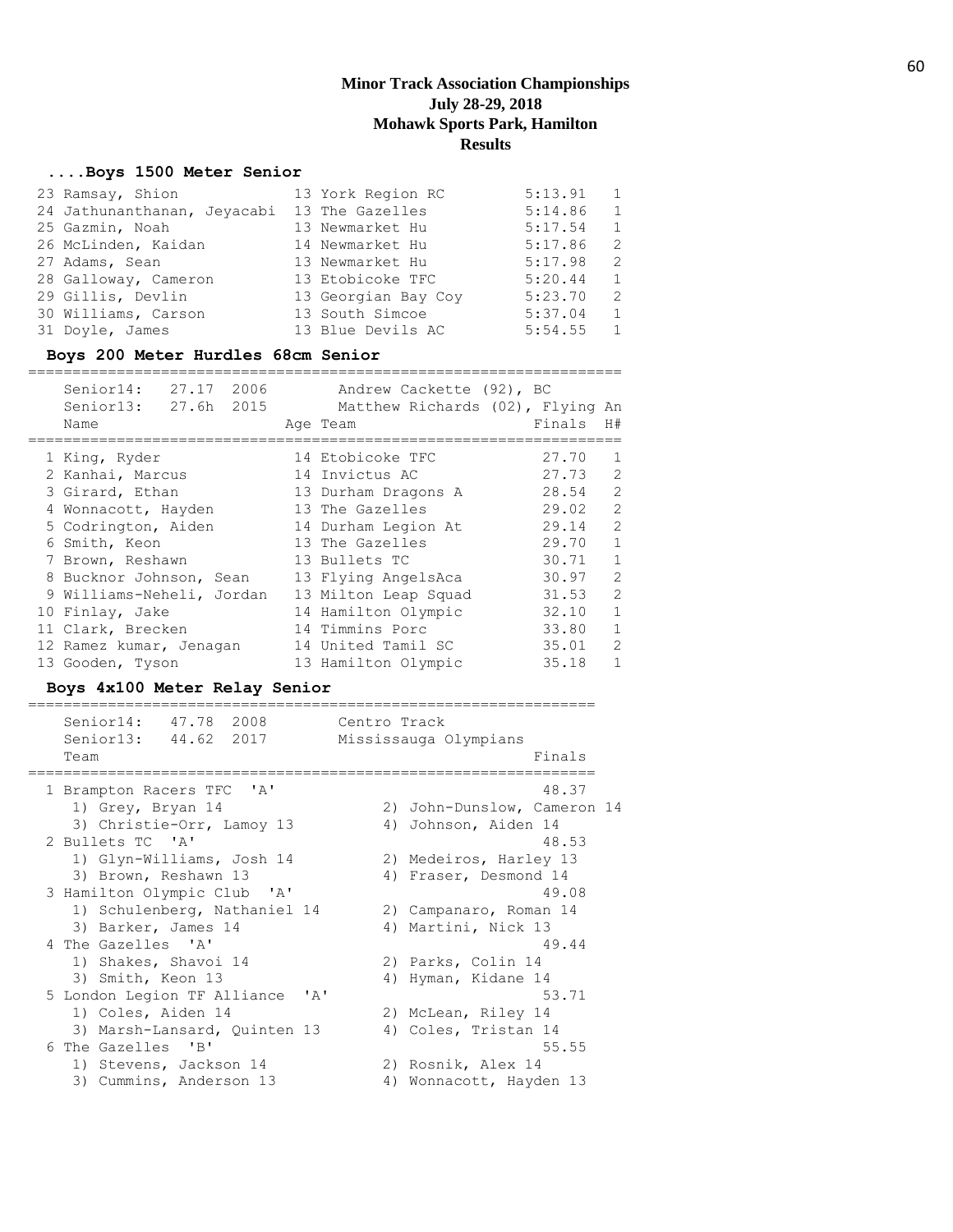#### **Boys 1600 Sprint Medley Senior**

=================================================================== Senior14: 3:51.34 2012 Windsor Legion Senior13: 4:37.25 29/07/2018 Boardwalk C Pilz, W Gray, E Carter, C Mills Team Finals H# =================================================================== 1 Etobicoke TFC 'A' 3:57.17 2 1) Raydragan, Roman 13 2) King, Ryder 14 3) Reid, Nathan 14 4) Fernando, Treshan 14 2 London Legion TF Alliance 'A' 4:00.69 1 1) Coles, Tristan 14 2) Lamb, Justin 13<br>3) Meades Simon 14 4) Coles Aiden 14 3) Meades, Simon 14 4) Coles, Aiden 14 3 Hamilton Olympic Club 'A' 4:10.04 2 1) Martini, Nick 13 2) Barker, James 14 3) Campanaro, Roman 14 4) Norton, Cooper 14 4 The Gazelles 'A' 4:13.85 2 1) Wonnacott, Hayden 13 2) Shakes, Shavoi 14 3) Hyman, Kidane 14 4) Inglis, Ethan 14 5 Etobicoke TFC 'B' 4:24.71 1 1) Clarke, Devon 13 2) Fonseca, Alexander 13 3) Galloway, Cameron 13 4) Stenger, Arjun 14 6 Boardwalk RC 'A' 4:37.25 2 1) Pilz, Charlie 13 2) Gray, William 13 3) Carter, Evan 13 4) Mills, Charlie 13 7 United Tamil SC 'A' 5:00.96 2 1) Arulharan, Sarujan 14 2) Sureshwaran, Navin 13 3) Balendra, Jeevesh 12 4) Ramez kumar, Jenagan 14 8 Shahph Puma SC 'A' 5:38.92 1 1) Rajakulathilakan, Rishan 14 2) Kengeswaran, Nilukshan 13 3) Jegatheeswaran, Jasakan 11 4) Thipakaran, Kathirr 13

#### **Boys High Jump Senior** ================================================================

 Senior14: 1.83m 2007 Michael Vasile (93), Centro Senior13: 1.70m 2011 Joseph Murdaca (98), Niagara Name Age Team Age Team Finals ================================================================ 1 Arulharan, Sarujan 14 United Tamil SC 1.65m 1.20 1.25 1.30 1.35 1.40 1.45 1.50 1.55 1.60 1.65 1.67 P P P P O XO O O O XXO XXX 2 Patterson, Quincy 14 Kitchener Waterl 1.60m 1.20 1.25 1.30 1.35 1.40 1.45 1.50 1.55 1.60 1.65 P P P P O O O O O XXX 3 Stenger, Arjun 14 Etobicoke TFC 1.60m 1.20 1.25 1.30 1.35 1.40 1.45 1.50 1.55 1.60 1.65 P P P P O O O XO O XXX 4 Kanhai, Marcus 14 Invictus AC 1.60m 1.20 1.25 1.30 1.35 1.40 1.45 1.50 1.55 1.60 1.65 P P O P O XO O O XXO XXX 5 Cummins, Anderson 13 The Gazelles 1.55m 1.20 1.25 1.30 1.35 1.40 1.45 1.50 1.55 1.60 P O O O XOX O XO XXO XXX 6 Williams-Neheli, Jordan 13 Milton Leap Squad 1.35m 1.20 1.25 1.30 1.35 1.40 P O O O XXX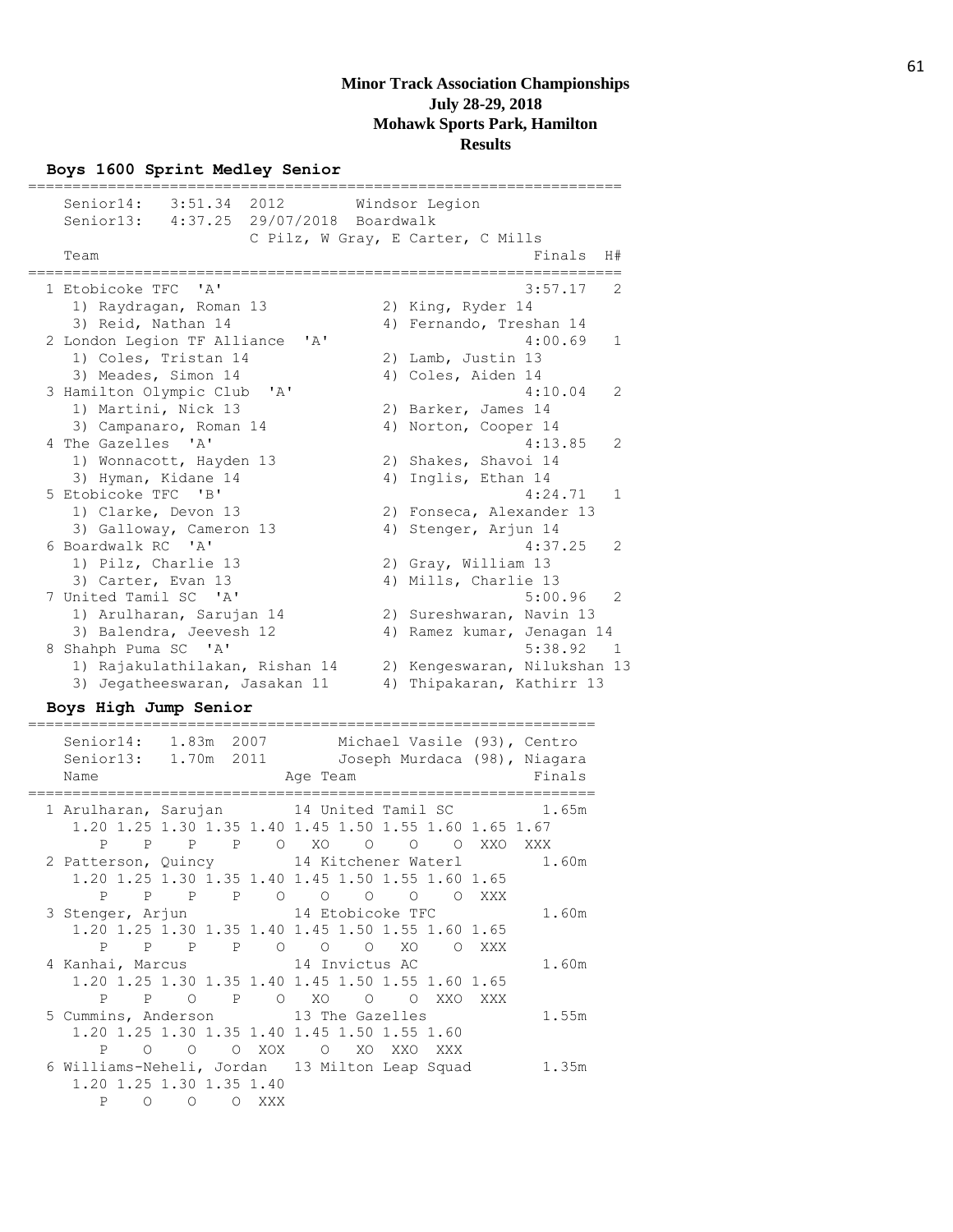## **....Boys High Jump Senior**

| 7 Marsh-Lansard, Ouinten<br>1.20 1.25 1.30 1.35<br>O XO XXX<br>∩ | 13 London Legion TF | 1.30m |
|------------------------------------------------------------------|---------------------|-------|
| -- Mapickard, Brandon<br>1.20<br>XXX                             | 13 Brantford TFC    | NΗ    |
| -- Rogers, Carson<br>1.20 1.25 1.30 1.35 1.40<br>P               | 13 Thorold Elit     | NΗ    |

# **Boys Long Jump Senior**

| Senior14: 6.47m 23/07/2016 Marcus Renford (02), Centro S<br>Senior13: 5.79m 2015 Marcus Renford (02), Centro S<br>Age Team<br>Name<br>============================== | ------------------------- | Finals |
|----------------------------------------------------------------------------------------------------------------------------------------------------------------------|---------------------------|--------|
| 1 Lorriane-Baptiste, Isiah 14 Flying AngelsAca<br>4.89m  4.99m  5.19m  5.51m                                                                                         |                           | 5.51m  |
| 2 Arulharan, Sarujan 14 United Tamil SC<br>5.29m 5.10m 4.78m FOUL                                                                                                    |                           | 5.29m  |
| 3 Fraser, Desmond 14 Bullets TC<br>FOUL 4.64m 5.08m 5.14m                                                                                                            |                           | 5.14m  |
| 4 Parker, Reilly 14<br>FOUL 4.94m 4.74m 4.39m                                                                                                                        | 14 Thorold Elit           | 4.94m  |
| 5 Wonnacott, Hayden<br>$4.81m$ $4.57m$ $4.69m$ $4.92m$                                                                                                               | 13 The Gazelles           | 4.92m  |
| 6 Smith, Keon<br>4.81m  4.20m  4.57m  4.67m                                                                                                                          | 13 The Gazelles           | 4.81m  |
| 7 Cummins, Anderson 13 The Gazelles<br>FOUL 4.80m 4.65m 4.62m                                                                                                        |                           | 4.80m  |
| 8 Christie-Orr, Lamoy 13 Brampton Racers TFC<br>4.74m  4.64m  4.69m  4.74m                                                                                           |                           | 4.74m  |
| 9 Roy, Kyle<br>4.61m  4.35m                                                                                                                                          | 14 Timmins Porc           | 4.61m  |
| 10 N'daw, Amari<br>4.57m 4.56m x                                                                                                                                     | 13 The Speed Academy      | 4.57m  |
| 11 Williams-Neheli, Jordan 13 Milton Leap Squad<br>FOUL 4.54m x                                                                                                      |                           | 4.54m  |
| 12 Greer, Sebastian<br>4.44m 4.21m                                                                                                                                   | 14 Etobicoke TFC          | 4.44m  |
| 13 Finlay, Jake<br>FOUL 4.44m x                                                                                                                                      | 14 Hamilton Olympic       | 4.44m  |
| 14 Campanaro, Roman<br>4.15m 4.43m x                                                                                                                                 | 14 Hamilton Olympic       | 4.43m  |
| 15 Heron-Coward, Spencer 14 Flying AngelsAca<br>FOUL 4.42m                                                                                                           |                           | 4.42m  |
| 16 Baxter, Mark<br>4.23m 4.34m x                                                                                                                                     | 14 The Speed Academy      | 4.34m  |
| 17 Alles, Korbin<br>4.09m  4.26m                                                                                                                                     | 14 Sundown Athl           | 4.26m  |
| 18 Cassells-Watson, Connor- 13 Mississauga Olym<br>4.20m FOUL                                                                                                        |                           | 4.20m  |
| 19 Robson, Malcolm<br>4.05m FOUL                                                                                                                                     | 13 York Region RC         | 4.05m  |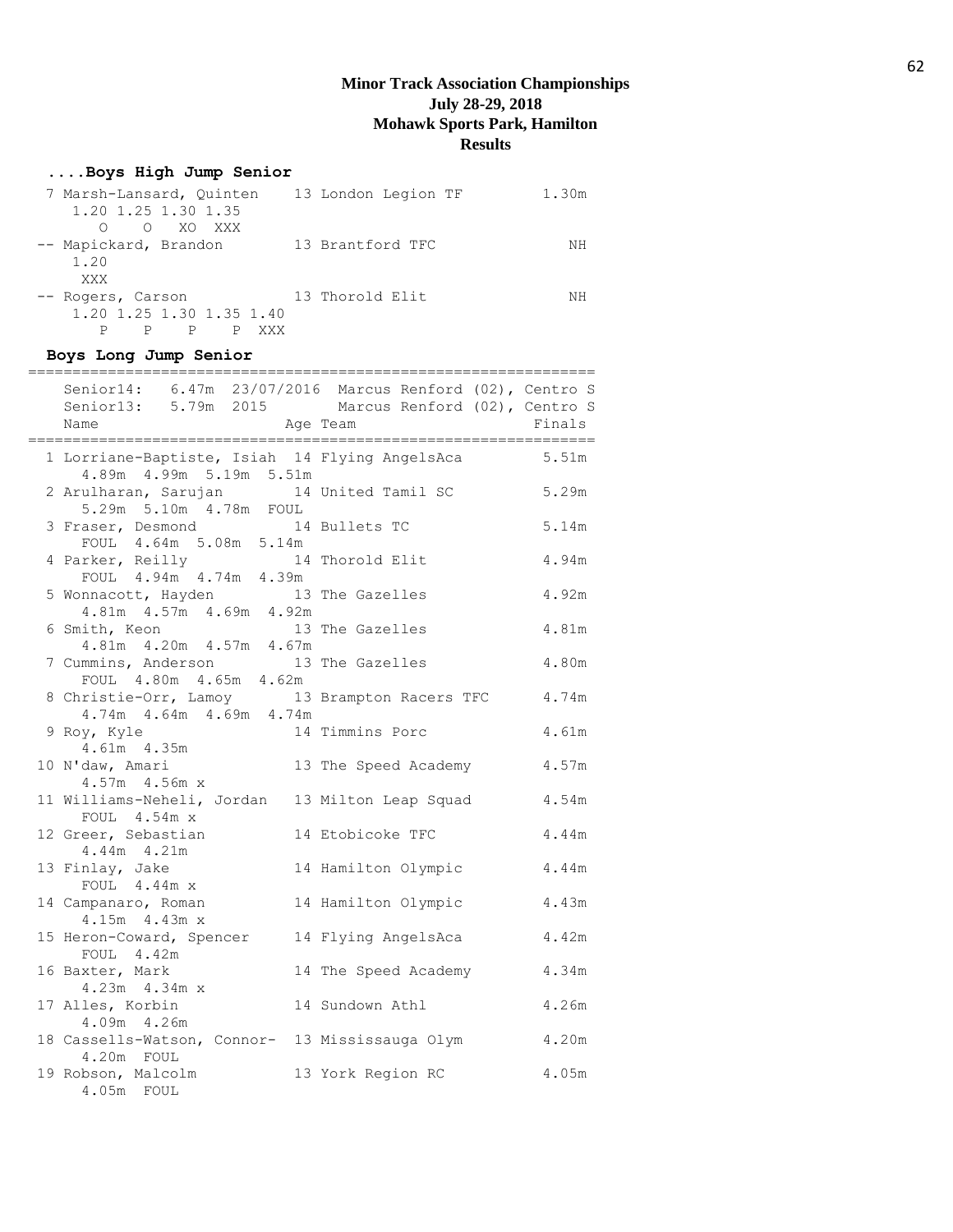# **....Boys Long Jump Senior**

| 20 Morrisey, Maxwell      | 13 Kingston TFC     | 4.03m |
|---------------------------|---------------------|-------|
| FOUL $4.03m \times$       |                     |       |
| 21 Little, Carter         | 13 Stoney Creek Ath | 3.84m |
| 3.80m 3.84m               |                     |       |
| 22 Sureshwaran, Navin     | 13 United Tamil SC  | 3.84m |
| $3.49m$ $3.84m$           |                     |       |
| 23 Mapickard, Brandon     | 13 Brantford TFC    | 3.73m |
| $3.73m$ $3.57m$ x         |                     |       |
| 24 Brown, Reshawn         | 13 Bullets TC       | 3.68m |
| 3.68m FOUL                |                     |       |
| 25 Doyle, James           | 13 Blue Devils AC   | 3.41m |
| 3.41m FOUL x              |                     |       |
| 26 Mendonca, Ayden        | 13 Bullets TC       | 3.32m |
| FOUL 3.32m                |                     |       |
| 27 Thipakaran, Kathirr    | 13 Shahph Puma SC   | 3.30m |
| 3.30m 2.87m               |                     |       |
| 28 Roussy, Avery          | 13 Timmins Porc     | 3.25m |
| 3.25m FOUL                |                     |       |
|                           |                     |       |
| -- Brazier, Lucas         | 13 Thorold Elit     | FOUL  |
| FOUL FOUL                 |                     |       |
| -- Schulenberg, Nathaniel | 14 Hamilton Olympic | FOUL  |
| FOUL FOUL                 |                     |       |

## **Boys Triple Jump Senior**

| ___________________________<br>_____________________                          |        |
|-------------------------------------------------------------------------------|--------|
| Senior14: 12.46m 29/07/2018 Desmond Fraser (04), Bullets                      |        |
| Senior13: 11.49m 2007 Brady Johnson (94), Brantfor<br>Age Team Finals<br>Name |        |
|                                                                               |        |
| 1 Fraser, Desmond 14 Bullets TC                                               | 12.46m |
| 12.09m  11.79m  11.93m  11.94m  12.46m                                        |        |
| 2 Lorriane-Baptiste, Isiah 14 Flying AngelsAca                                | 11.69m |
| 10.91m  10.94m  11.03m  11.69m  11.52m                                        |        |
| 3 Arulharan, Sarujan 14 United Tamil SC                                       | 11.27m |
| FOUL 11.27m FOUL 11.11m FOUL                                                  |        |
| 4 Martini, Nick and 13 Hamilton Olympic                                       | 11.26m |
| 10.72m  10.51m  10.82m  10.93m  11.26m                                        |        |
| 5 Bucknor Johnson, Sean 13 Flying AngelsAca                                   | 11.14m |
| 10.32m 10.50m 11.14m 11.07m 11.10m                                            |        |
| 6 Glyn-Williams, Josh 14 Bullets TC                                           | 10.84m |
| FOUL 10.84m FOUL 10.79m FOUL                                                  |        |
| 7 Galloway, Stephen 13 Flying AngelsAca                                       | 10.73m |
| 10.33m FOUL 10.46m 10.73m 10.60m                                              |        |
| 8 Kowcun, Nathan 14 Thorold Elit                                              | 10.64m |
| 10.64m 10.35m FOUL 9.79m FOUL                                                 |        |
| 9 Williams-Neheli, Jordan 13 Milton Leap Squad                                | 10.46m |
| FOUL 10.46m 9.79m                                                             |        |
| 10 Johnsen, Lucas 13 Thorold Elit                                             | 10.39m |
| 10.39m  10.18m  10.29m                                                        |        |
| 11 Girard, Ethan<br>13 Durham Dragons A                                       | 10.29m |
| FOUL 10.08m 10.29m                                                            |        |
| 12 Sureshwaran, Navin 13 United Tamil SC                                      | 9.27m  |
| FOUL 9.27m 9.05m                                                              |        |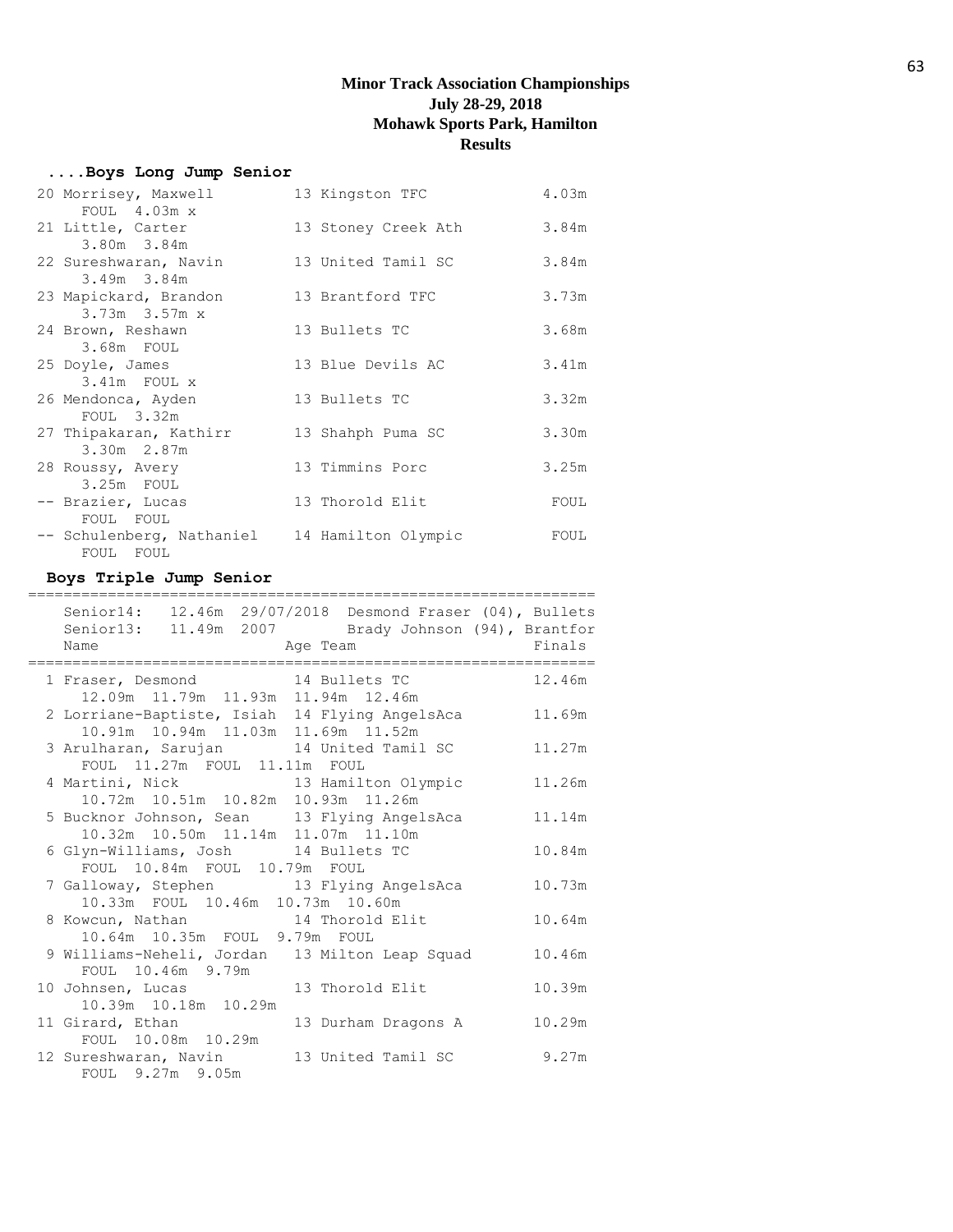## **....Boys Triple Jump Senior**

| 13 Morrisey, Maxwell    | 13 Kingston TFC    | 9.21m |
|-------------------------|--------------------|-------|
| $9.21m$ $9.12m$ $8.87m$ |                    |       |
| -- Brown, Reshawn       | 13 Bullets TC      | FOUL  |
| FOUL FOUL FOUL          |                    |       |
| -- Ramez kumar, Jenagan | 14 United Tamil SC | FOUL  |
| FOUL FOUL FOUL          |                    |       |

## **Boys Shot Put 3.00kg Senior**

| Senior14: 18.76m 2000<br>Kyle Helf (86), South Simcoe<br>Senior13: 14.44m 2009<br>Jevon Musks (96), Centro Scu<br>Name<br>Age Team   | Finals |
|--------------------------------------------------------------------------------------------------------------------------------------|--------|
| 1 Medeiros, Harley 13 Bullets TC                                                                                                     | 13.37m |
| 12.92m  13.05m  12.91m  13.37m  12.85m  13.32m<br>2 Swayze, Daniel 14 Thorold Elit<br>12.45m  12.51m  12.60m  12.80m  12.87m  12.40m | 12.87m |
| 3 Utting, Sam 14 Mississauga Olym 10.97m 11.36m 11.38m 12.19m 12.09m 11.35m                                                          | 12.19m |
| 14 Brantford TFC<br>4 Deane, Alex<br>10.90m  10.12m  10.36m  9.13m  10.37m  11.48m                                                   | 11.48m |
| 5 Morrisey, Maxwell 13 Kingston TFC<br>9.74m 9.65m 10.73m 10.91m 10.11m 9.85m                                                        | 10.91m |
| 6 Rosnik, Alex 14 The Gazelles<br>9.55m 10.46m FOUL 9.70m 9.97m 9.78m                                                                | 10.46m |
| 7 Fortune, Ayden<br>8.04m 9.44m 9.49m 9.69m 9.23m 9.29m                                                                              | 9.69m  |
| 8 Cherewka, Owen 14 Brantford TFC<br>9.40m 9.62m 9.08m 9.41m 9.21m 9.33m                                                             | 9.62m  |
| 9 Rajakulathilakan, Rishan 14 Shahph Puma SC<br>8.81m 8.63m 8.49m                                                                    | 8.81m  |
| 10 Clarke, Devon<br>13 Etobicoke TFC<br>5.93m 5.47m 6.92m                                                                            | 6.92m  |
| 11 Kengeswaran, Nilukshan<br>13 Shahph Puma SC<br>6.45m 6.11m 6.57m                                                                  | 6.57m  |
| 14 Etobicoke TFC<br>-- Greer, Sebastian<br>FOUL FOUL FOUL                                                                            | FOUL   |
| -- John-Dunslow, Cameron<br>14 Brampton Racers TFC<br>FOUL FOUL FOUL                                                                 | FOUL   |
| -- Johnson, Aiden<br>14 Brampton Racers TFC<br>FOUL FOUL FOUL                                                                        | FOUL   |

## **Boys Discus Throw 1.00kg Senior**

| Senior14:<br>Senior13: | 52.75m 2000<br>42.36m 1999     |                  | Kyle Helf (86), South Simcoe<br>Kyle Helf (86), South Simcoe |
|------------------------|--------------------------------|------------------|--------------------------------------------------------------|
| Name                   |                                | Age Team         | Finals                                                       |
|                        |                                |                  |                                                              |
| 1 Swayze, Daniel       |                                | 14 Thorold Elit  | 32.11m                                                       |
|                        | 27.51m 32.11m FOUL FOUL 30.37m |                  |                                                              |
| 2 Greer, Sebastian     |                                | 14 Etobicoke TFC | 29.63m                                                       |
|                        | 22.81m FOUL 28.76m FOUL 29.63m |                  |                                                              |
| 3 Deane, Alex          |                                | 14 Brantford TFC | 25.94m                                                       |
|                        | 21.86m  24.35m  25.94m  FOUL   | FOUL.            |                                                              |
|                        |                                |                  |                                                              |